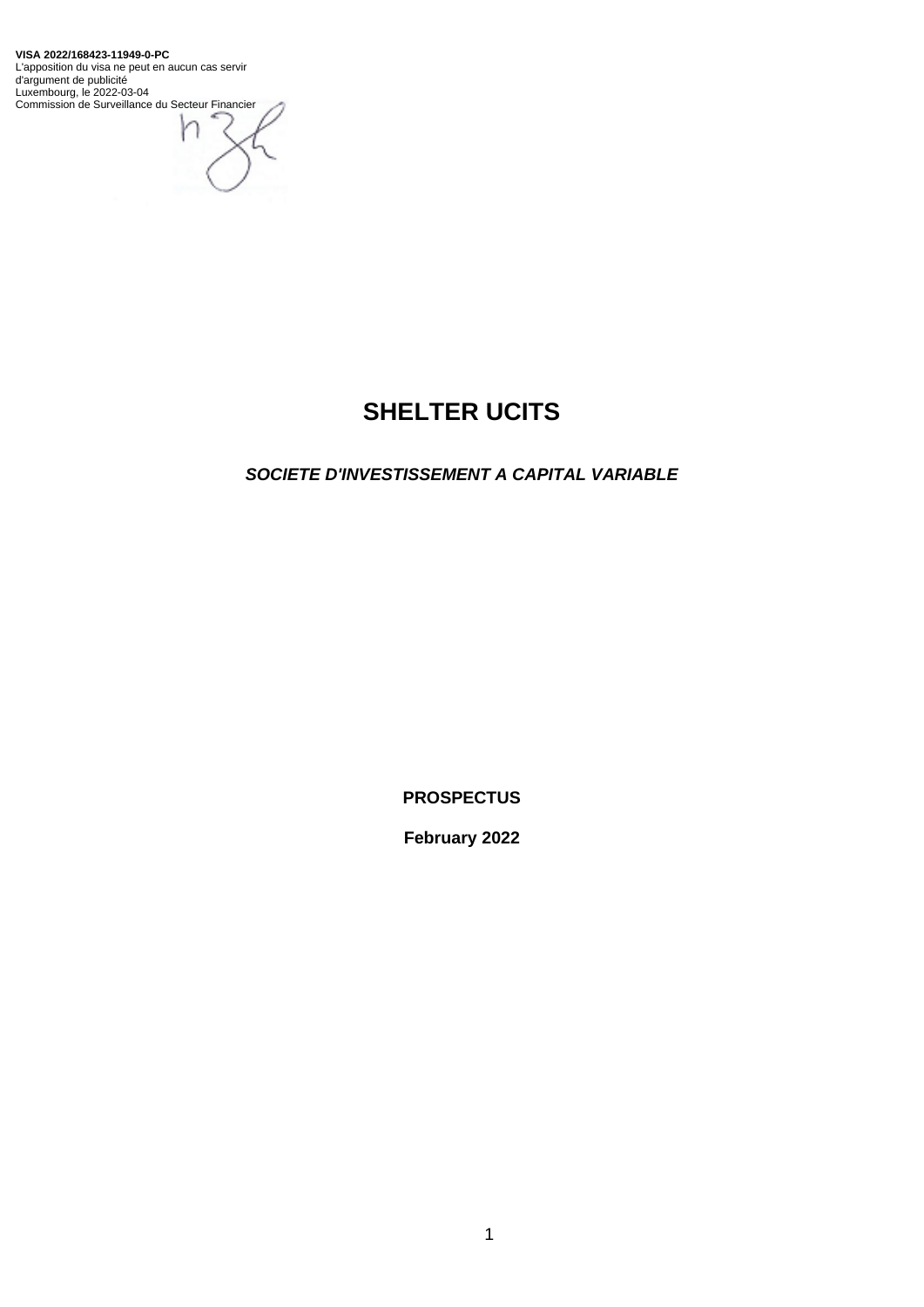### **IMPORTANT INFORMATION**

### **General**

ShelteR UCITS (the **Company**) is registered in the Grand Duchy of Luxembourg as an undertaking for collective investment pursuant to Part I of the act of 17 December 2010 relating to undertakings for collective investment, as amended (the **2010 Act**) and qualifies as an undertaking for collective investments in transferable securities (**UCITS**) under the EC Directive 2009/65 of 13 July 2009 on the coordination of laws, regulations and administrative provisions relating to undertakings for collective investment in transferable securities as may be amended or supplemented from time to time (**UCITS Directive**), and may therefore be offered for sale in European Union (**EU**) Member States (subject to applicable notification process). The Company is structured as an umbrella fund to provide both institutional and retail investors with a variety of sub-funds (the **Sub-funds**, each a **Sub-fund**).

The registration of the Company does not require any Luxembourg authority to approve or disapprove either the adequacy or accuracy of this Prospectus or the assets held in the various Subfunds.

### **Definitions**

Unless the context otherwise requires, or as otherwise provided in this Prospectus, capitalised words and expressions will bear the respective meanings ascribed thereto in [Schedule 3.](#page-135-0)

#### **Stock Exchange Listing**

Application may be made to list certain Classes of the Shares on the Luxembourg Stock Exchange and any other stock exchange, regulated market or other multilateral trading facility as determined by the board of directors of the Company (the **Board**).

The approval of any listing particulars pursuant to the listing requirements of the relevant stock exchange, regulated market or multilateral trading facility does not constitute a warranty or representation by such stock exchange, regulated market or multilateral trading facility as to the competence of the service providers or as to the adequacy of information contained in the listing particulars or the suitability of the Shares for investment or for any other purpose.

#### **Reliance**

Shares in the Company are offered solely on the basis of the information and the representations contained in the current Prospectus accompanied by the KIID(s), the latest annual report and semiannual report, if published after the latest annual report, as well as the documents mentioned herein which may be inspected by the public at the offices of the Company and Administrative Agent. The annual report and the semi-annual report form an integral part of the Prospectus. All Shareholders are entitled to the benefit of, are bound by and are deemed to have notice of, the provisions of the Prospectus and the Articles.

In addition to the General Section, investors must refer to the relevant Special Section(s) attached at the end of the Prospectus. Each Special Section sets out the specific objectives, policy and other features of the relevant Sub-fund to which the Special Section relates as well as risk factors and other information specific to the relevant Sub-fund.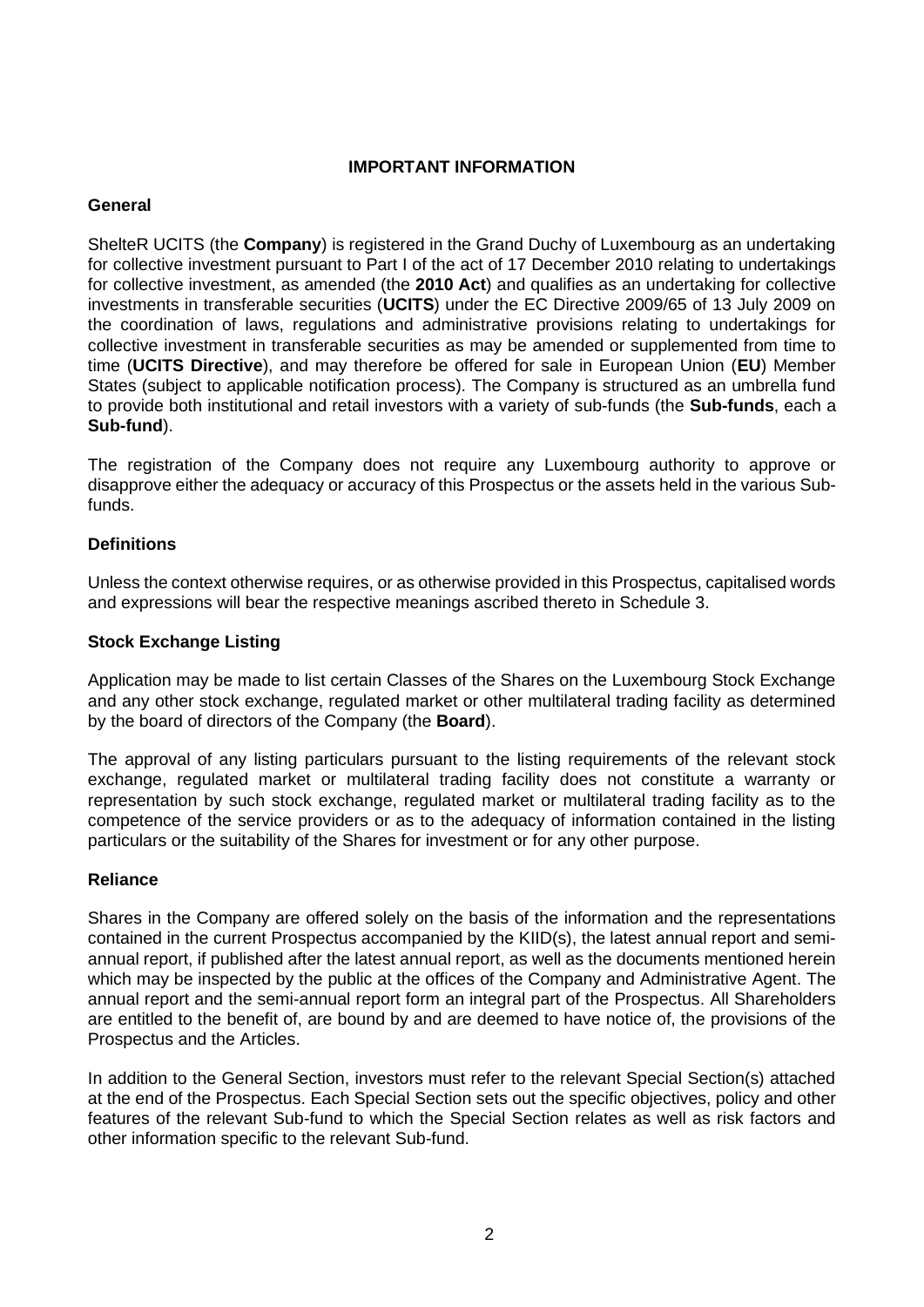No person has been authorised to issue any advertisement or to give any information, or to make any representations in connection with the offering, placing, subscription, sale, conversion or redemption of Shares other than those contained in this Prospectus and the KIID(s) and, if issued, given or made, such advertisement, information or representations must not be relied upon as having been authorised by the Company. Neither the delivery of this Prospectus or of the KIID(s) nor the offer, placement, subscription or issue of any of the Shares will under any circumstances create any implication or constitute a representation that the information given in this Prospectus and in the KIID(s) is correct as of any time subsequent to the date hereof.

### **Responsibility for the Prospectus**

The members of the Board, whose names appear under the Section "General Information", accept joint responsibility for the information and statements contained in this Prospectus and in the KIID issued for each Sub-fund. They have taken all reasonable care to ensure that the information contained in this Prospectus and in the KIID(s) is, to the best of their knowledge and belief, true and accurate in all material respects and that there are no other material facts the omission of which makes misleading any statement herein, whether of fact or opinion at the date indicated on this Prospectus.

### **Umbrella structure and Sub-funds**

Investors may, subject to applicable law, invest in any Sub-fund offered by the Company. Investors should choose the Sub-fund that best suits their specific risk and return expectations as well as their diversification needs and are encouraged to seek independent advice in that regard. A separate pool of assets will be maintained for each Sub-fund and will be invested in accordance with the Investment Policy applicable to the relevant Sub-fund in seeking to achieve its Investment Objective. The Net Asset Value and the performance of the Shares of the different Sub-funds and Classes thereof are expected to differ. The price of Shares and the income (if any) from them may fall as well as rise and there is no guarantee or assurance that the stated Investment Objective of a Sub-fund will be achieved.

### **General risk warnings**

An investment in the Company involves investment risks including those set out in [Schedule 2.](#page-113-0) In addition, investors should refer to the Section "Specific risk factors" of the Special Section of the relevant Sub-fund (if any) in order to assess and inform themselves on the specific risks associated with an investment in such Sub-fund.

The Company is allowed to invest in financial derivative instruments. While the prudent use of derivatives can be beneficial, derivatives also involve risks different from, and, in certain cases, greater than, the risks presented by more traditional investments. A more detailed description of the risks relating to the use of derivatives is set out in [Schedule 2.](#page-113-0) The Special Section relating to each Sub-fund will give more precise information on the types of derivatives, if any, which may be used by a Sub-fund for investment purposes.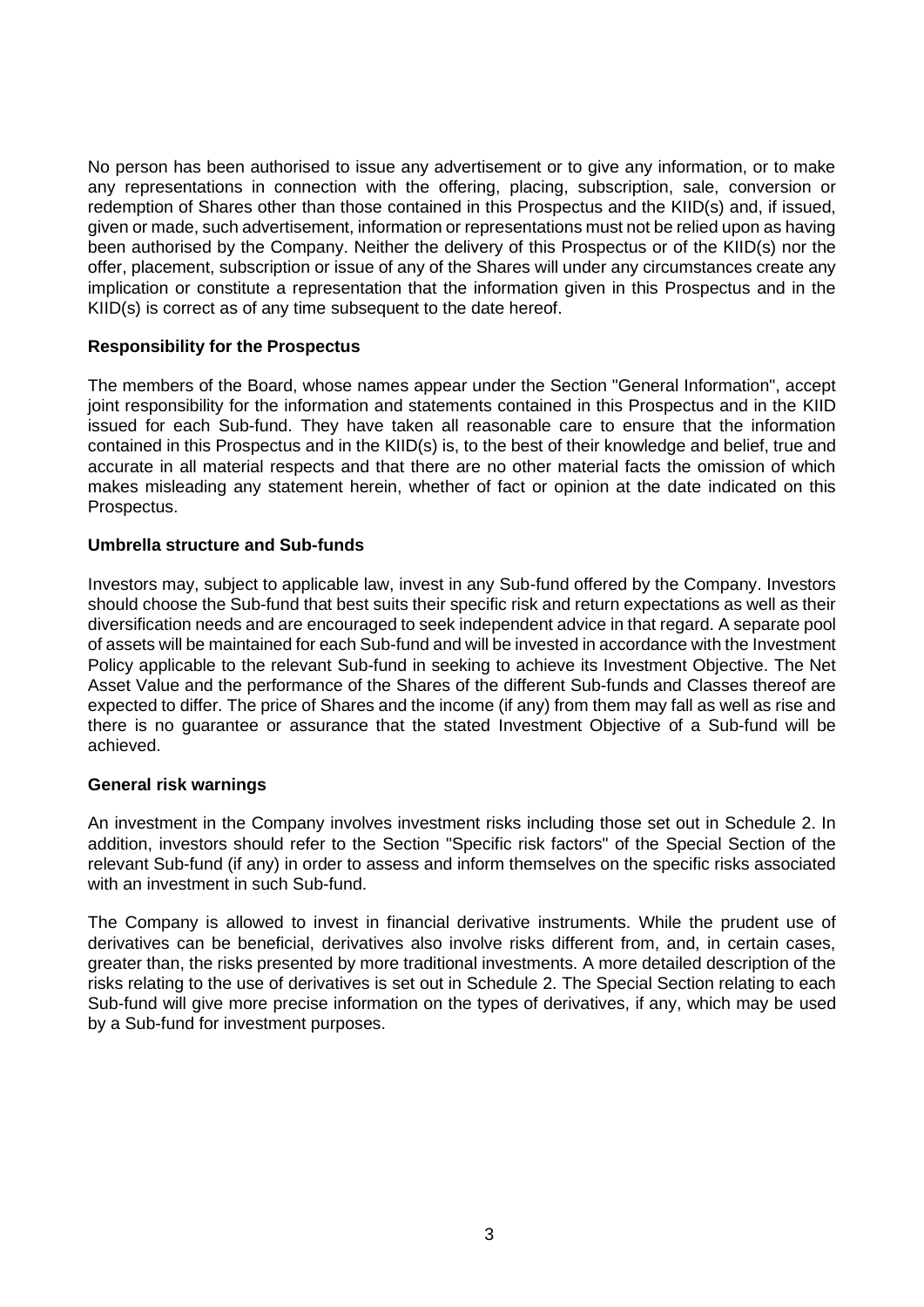### **Selling restrictions**

The distribution of this Prospectus and the offering or purchase of Shares is restricted in certain jurisdictions. This Prospectus and the KIID(s) do not constitute an offer of or invitation or solicitation to subscribe for or acquire any Shares in any jurisdiction in which such offer or solicitation is not permitted, authorised or would be unlawful. Persons receiving a copy of this Prospectus or of the KIID(s) in any jurisdiction may not treat this Prospectus or KIID(s) as constituting an offer, invitation or solicitation to them to subscribe for or acquire Shares notwithstanding that, in the relevant jurisdiction, such an offer, invitation or solicitation could lawfully be made to them without compliance with any registration or other legal requirement. It is the responsibility of any persons in possession of this Prospectus or of the KIID(s) and any persons wishing to apply for or acquire Shares to inform themselves of, and to observe, all applicable laws and regulations of any relevant jurisdiction. In particular, prospective applicants for or purchasers of Shares should inform themselves as to the legal requirements of so applying or purchasing, and any applicable exchange control regulations and taxes in the countries of their respective citizenship, residence or domicile. Prospective investors should review this Prospectus carefully and in its entirety and consult with their legal, tax and financial advisers in relation to (i) the legal and regulatory requirements within their own countries for the subscribing, purchasing, holding, switching, redeeming or disposing of Shares; (ii) any foreign exchange restrictions to which they are subject in their own countries in relation to the subscribing, purchasing, holding, switching, redeeming or disposing of Shares; (iii) the legal, tax, financial or other consequences of subscribing for, purchasing, holding, switching, redeeming or disposing of Shares; and (iv) any other consequences of such activities.

The Shares have not been registered under the US Securities Act of 1933, as amended (the **US Securities Act**) or the securities laws of any state or political subdivision of the United States, and may not be offered, sold, transferred or delivered, directly or indirectly, in the United States or to, or for the account or benefit of, any US Person. The Company has not registered and does not intend to register: (a) under the United States Investment Company Act of 1940, as amended (the **Investment Company Act**) in reliance on the exemption from such registration pursuant to Section 3(c)(7) thereunder; or (b) with the United States Commodity Futures Trading Commission (the **CFTC**) as a commodity pool operator, in reliance on the exemption from such registration pursuant to CFTC Rule 4.13(a)(4). Accordingly, the Shares are being offered and sold only outside the United States to persons other than US Persons in offshore transactions that meet the requirements of Regulation S under the US Securities Act.

This Prospectus does not constitute an offer or solicitation in respect of any US Person, as defined herein. The Shares may not be offered, sold, transferred or delivered, directly or indirectly, in the United States of America, its territories or possessions or to US Persons. Neither the Shares nor any interest therein may be beneficially owned by any other US Person. Any re-offer or resale of any of the Shares in the United States or to US Persons is prohibited.

Each applicant for the Shares must certify that it is not a US person as defined in Regulation S under the US Securities Act and CFTC Rule 4.7 and not a US resident within the meaning of the Investment Company Act.

If you are in any doubt as to your status, you should consult your financial, tax, legal or other professional adviser.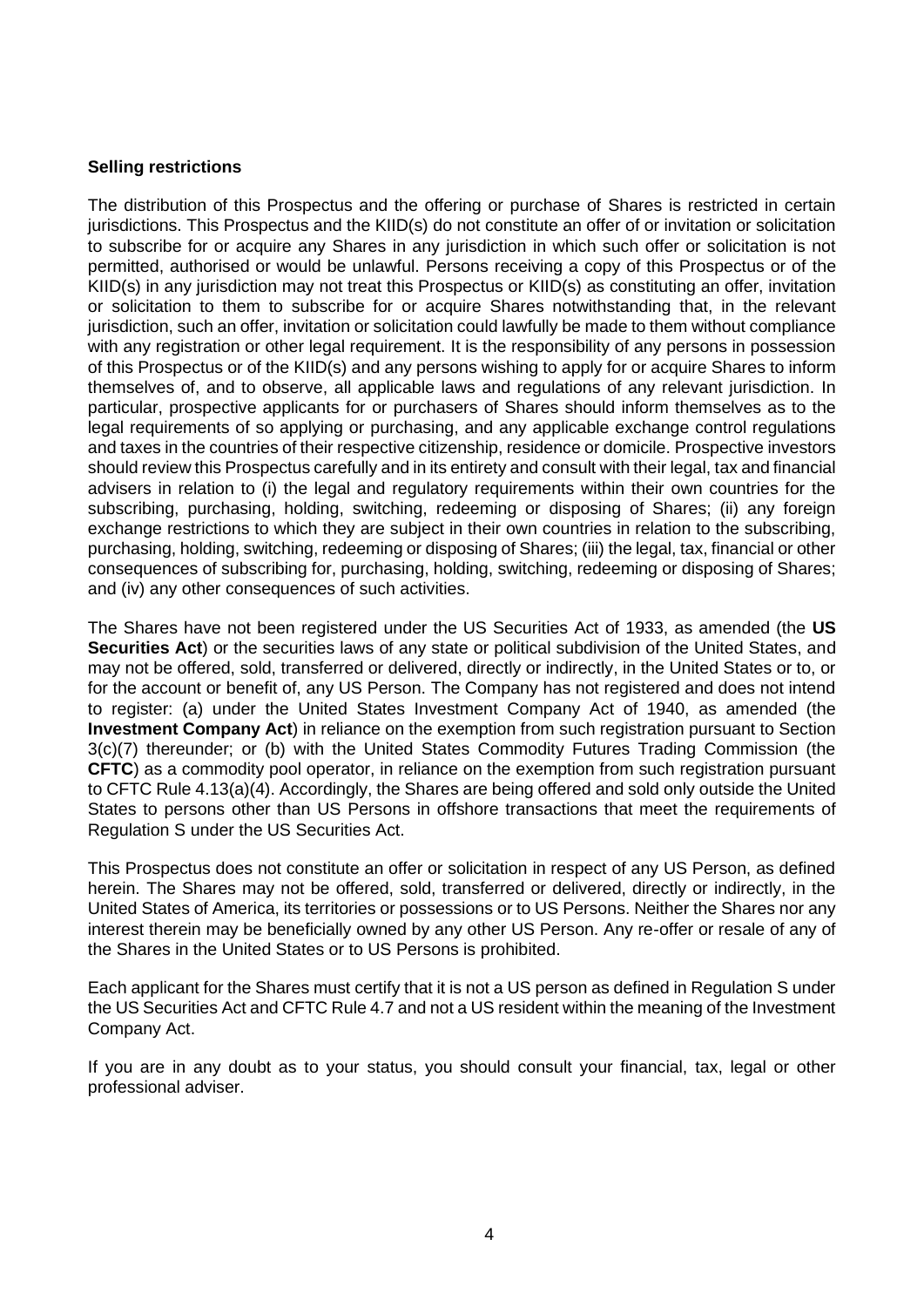### **Foreign Account Tax Compliance Act ("FATCA")**

Sections 1471 through 1474 of the U.S. Internal Revenue Code (**FATCA**) impose a new reporting regime and, potentially, a 30% withholding tax with respect to certain payments to (i) any non-U.S. financial institution (a "foreign financial institution", or "**FFI**" (as defined by FATCA)) that does not become a "**Participating FFI**" by entering into an agreement with the U.S. Internal Revenue Service (**IRS**) to provide the IRS with certain information in respect of its account holders and investors or is not otherwise exempt from or in deemed compliance with FATCA and (ii) any investor (unless otherwise exempt from FATCA) that does not provide information sufficient to determine whether the investor is a U.S. person or should otherwise be treated as holding a "United States Account" of the FFI (a **Recalcitrant Holder**). The new withholding regime has been phased in as of 1 July 2014 for payments from sources within the United States and will apply to "**foreign passthru payments**" (a term not yet defined) no earlier than 1 January 2017. The Company should be classified as an FFI.

The United States and a number of other jurisdictions have announced their intention to negotiate intergovernmental agreements to facilitate the implementation of FATCA (each an IGA). Pursuant to FATCA and the "Model 1" and "Model 2" IGAs released by the United States, an FFI in an IGA signatory country could be treated as a "**Reporting FI**" or otherwise as being exempt from or in deemed compliance with FATCA (a **Non-Reporting FI**). A Reporting FI or Non-Reporting FI is not subject to withholding under FATCA on any payments it receives. Further, an FFI in a Model 1 IGA jurisdiction would not be required to withhold under FATCA or an IGA (or any law implementing an IGA) (any such withholding being a **FATCA Withholding**) from payments it makes (unless it has agreed to do so under the U.S. "qualified intermediary," "withholding foreign partnership," or "withholding foreign trust" regimes). The Model 2 IGA leaves open the possibility that a Reporting FI might in the future be required to withhold as a Participating FFI on foreign passthru payments and payments that it makes to Recalcitrant Holders. Under each Model IGA, a Reporting FI would still be required to report certain information in respect of its account holders and investors to its home government, in the case of a Model 1 IGA jurisdiction, or to the IRS, in the case of a Model 2 jurisdiction. On 28 March 2014, the United States and the Grand Duchy of Luxembourg have entered into an agreement (the **US-Luxembourg IGA**) based largely on the Model 1 IGA.

The Company expects to be treated as a Reporting FI pursuant to the US-Luxembourg IGA and does not anticipate being subject to withholding under FATCA on payments it receives or being obliged to deduct any FATCA Withholding on payments it makes. There can be no assurance, however, that the Company will be treated as a Reporting FI, or that it would in the future not be required to deduct FATCA Withholding from payments it makes. Accordingly, the Company and financial institutions through which payments on the Shares are made may be required to withhold FATCA Withholding if (i) any FFI through or to which payment on such Shares is made is not a Participating FFI, a Reporting FI, or otherwise exempt from or in deemed compliance with FATCA or (ii) an investor is a Recalcitrant Holder.

If an amount in respect of FATCA were to be withheld either from amounts due to the Company or from any payments on the Shares, neither the Company nor any other person would be required to pay additional amounts.

The Company reserves the right to request information in order to satisfy any obligations under FATCA, the related U.S. Treasury Regulations or any other guidance issued or agreements entered into thereunder, or any IGA entered into by any taxing jurisdiction with the United States. Each Shareholder must waive the application of any non-U.S. laws which, but for such waiver, would prevent the Company or any other Person from reporting information in respect of FATCA, and, if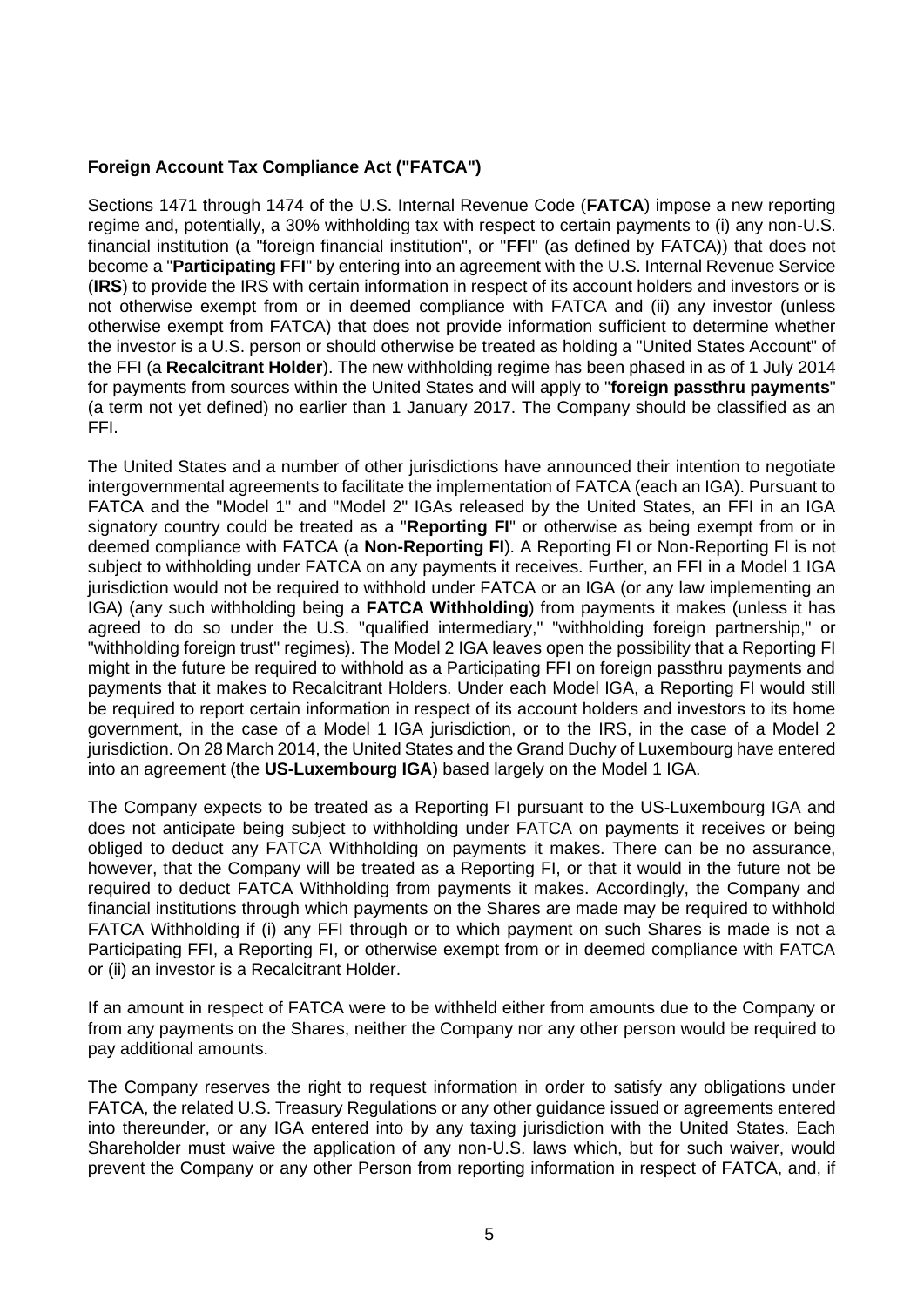necessary, to effectuate the information reporting contemplated by FATCA, must obtain similar waivers from its direct and indirect owners.

FATCA is particularly complex and its application is uncertain at this time. The above description is based in part on regulations, official guidance and model IGAs, all of which are subject to change or may be implemented in a materially different form. Prospective investors should consult their tax advisers on how these rules may apply to the Company and to payments they may receive in connection with the Shares.

**TO ENSURE COMPLIANCE WITH IRS CIRCULAR 230, EACH TAXPAYER IS HEREBY NOTIFIED THAT: (A) ANY TAX DISCUSSION HEREIN IS NOT INTENDED OR WRITTEN TO BE USED, AND CANNOT BE USED BY THE TAXPAYER FOR THE PURPOSE OF AVOIDING U.S. FEDERAL INCOME TAX PENALTIES THAT MAY BE IMPOSED ON THE TAXPAYER; (B) ANY SUCH TAX DISCUSSION WAS WRITTEN TO SUPPORT THE PROMOTION OR MARKETING OF THE TRANSACTIONS OR MATTERS ADDRESSED HEREIN; AND (C) THE TAXPAYER SHOULD SEEK ADVICE BASED ON THE TAXPAYER'S PARTICULAR CIRCUMSTANCES FROM AN INDEPENDENT TAX ADVISER**.

### **Prevailing language**

The distribution of this Prospectus and the KIID(s) in certain countries may require that these documents be translated into the official languages of those countries. Should any inconsistency arise between the translated versions of this Prospectus, the English version will always prevail.

#### **Data protection**

Certain personal data of Shareholders (including, but not limited to, the name, address and invested amount of each Shareholder) may be collected, recorded, stored, adapted, transferred or otherwise processed and used by the Company, the Management Company, the Administrative Agent and the financial intermediaries of such Shareholders. In particular, such data may be processed for the purposes of account and distribution fee administration, anti-money laundering and terrorism financing identification, tax identification under the Common Reporting Standard, FATCA and any other exchange of information regimes to which the Company may be subject to from time to time, maintaining the register of Shareholders, processing subscription, redemption and conversion orders and payments of dividends to Shareholders and to provide client-related services. Such information will not be passed on to any unauthorised third persons.

The Management Company may sub-contract to another entity (the **Processor**) (such as the Administrative Agent) the processing of personal data. The Management Company undertakes not to transfer personal data to any third parties other than the Processor except if required by law or on the basis of a prior consent of the Investors. Certain personal data may be transferred outside the European Union in which case appropriate data transfer agreements or EU model clause agreements will be signed between data exporters and data importers.

Each individual (related to an) Investor whose personal data has been processed has a right of access to his/her/its personal data and may ask for a rectification thereof in case where such data is inaccurate or incomplete.

Each Investor undertakes to procure the necessary consents from individuals or representatives related to such Investor by subscribing to, or committing to subscribe for, Shares, to the processing of such personal data. This consent is formalised in writing in the subscription form used by the relevant intermediary.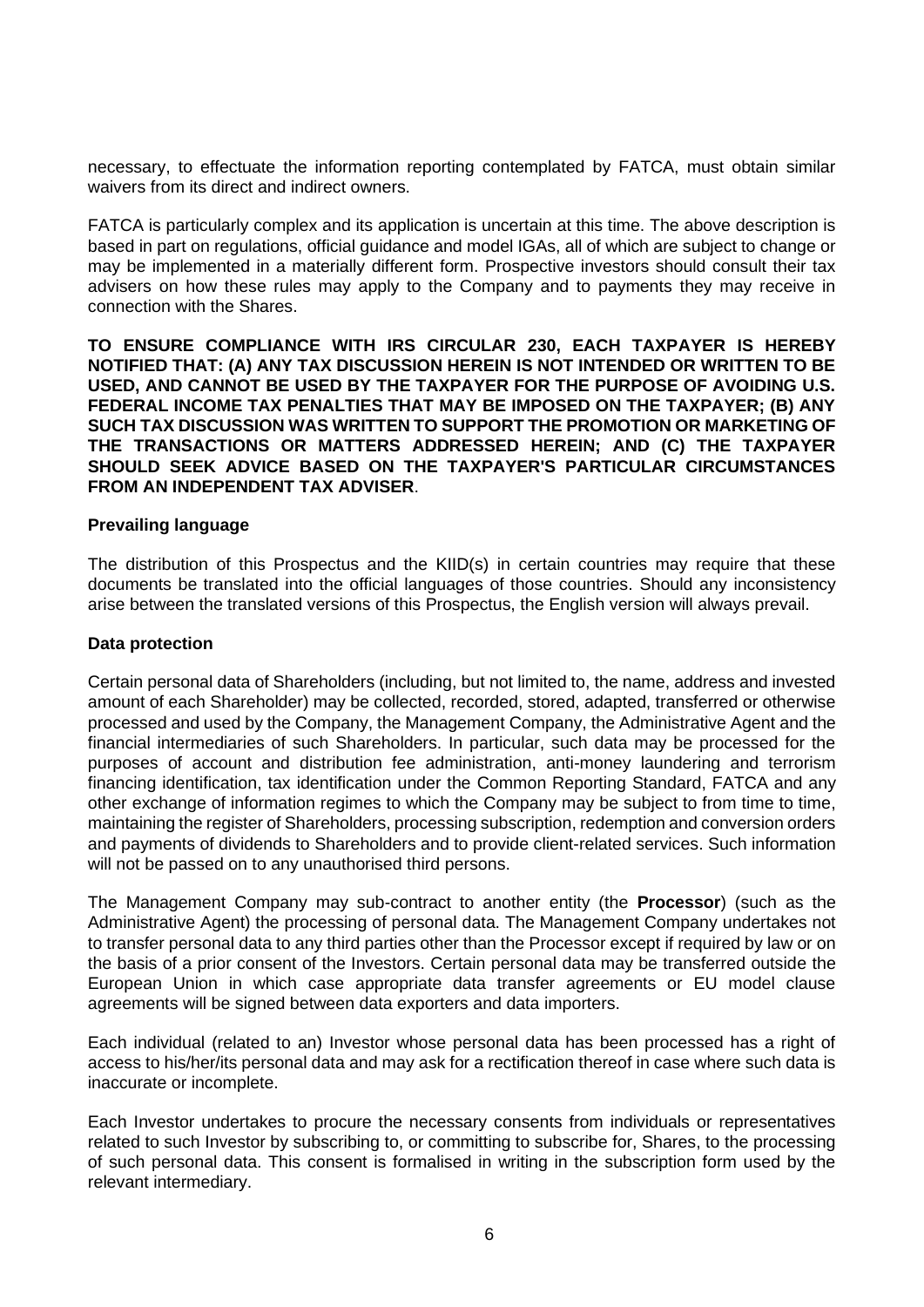Investor Information may be disclosed by the Company, the Registrar or any other agent used by them to external parties such as the Company's sponsor, the Company's authorized distributors or as deemed necessary by the Company, the Registrar or any other agent used by them for the provision of enhanced shareholders' related services and, particularly in the case of Registrar, for the delegation of data processing activities as part of its Transfer and Registrar Agent duties. The Applicant further agrees to Investor Information (subject to the application of local laws and/or regulations) being used outside Luxembourg, and therefore being potentially subject to the scrutiny of regulatory and tax authorities outside Luxembourg. When Investor Information is transferred to countries which are not deemed as equivalent in terms of Data Protection regulation, it is legally required that the Company, the Registrar or any other agent takes appropriate measures.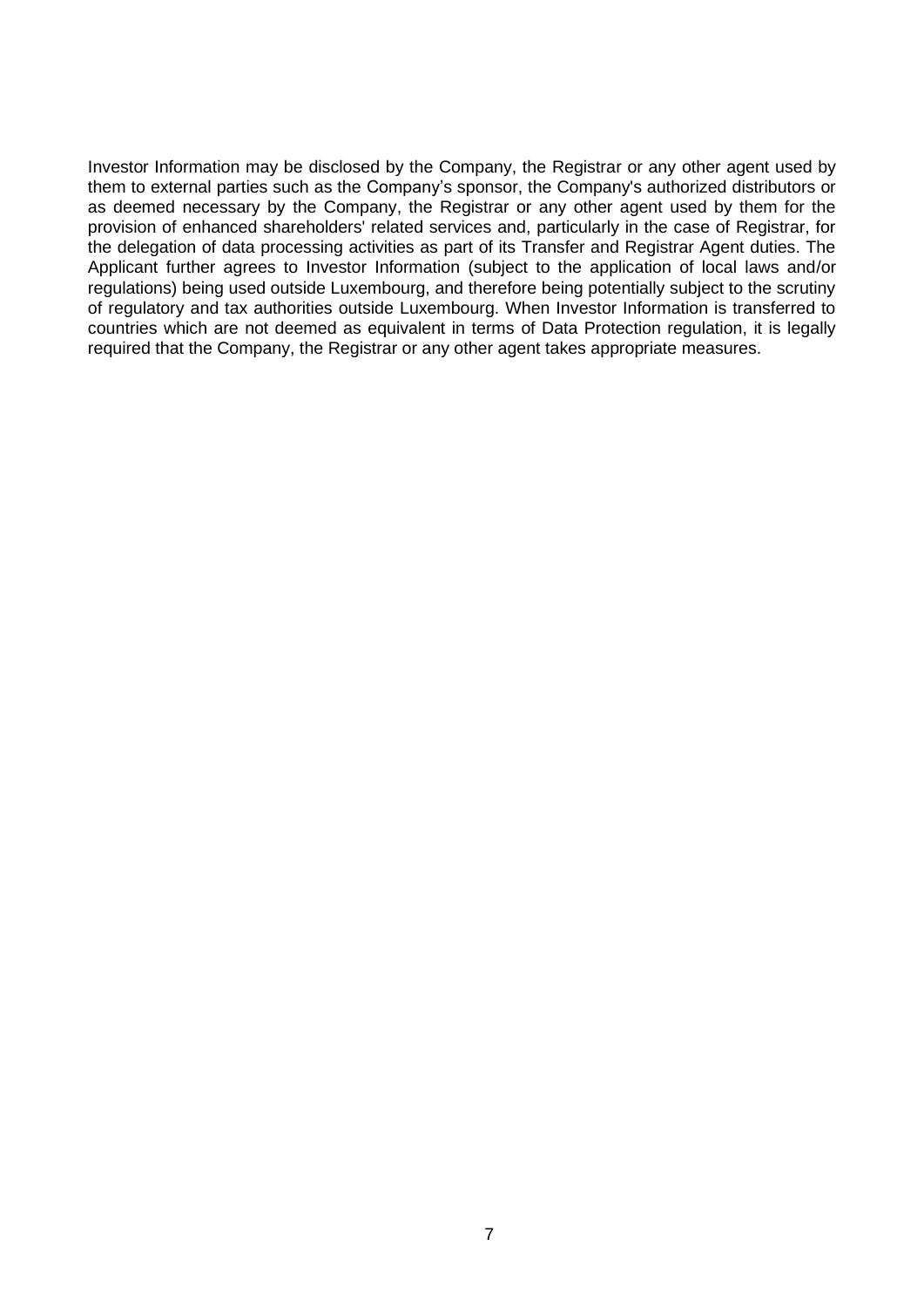### **GENERAL INFORMATION**

### **Registered office**

11-13, Boulevard de la Foire L-1528 Luxembourg Grand Duchy of Luxembourg

### **Members of the board of directors**

- Benedict Peeters, Chairman, CEO at Rego Partners, Kortenberg, Belgium
- Sandra Van Vaerenbergh, Director, Officer at ShelteR Investment Management, Windhof, Luxembourg
- Tim Vanvaerenbergh, Director, CEO at Luxhedge S.A, Windhof, Luxembourg

### **Management Company**

ShelteR Investment Management (**ShelteR IM**) 22, Rue de l'industrie L-8399 Windhof (Koerich) Grand Duchy of Luxembourg

### **Directors of the Management Company**

- Benedict Peeters, Chairman, CEO at Rego Partners, Kortenberg, Belgium
- Bart De Coster, Director, Managing Director at De Coster Management Services
- Kris Iserbyt, Director, Managing Director at K&V Real Estate, Brussels, Belgium

### **Conducting persons of the Management Company**

- Benedict Peeters
- Olivier Lechanteur
- Tim Vanvaerenbergh

### **Depositary and Administrative Agent**

RBC Investor Services Bank S.A. 14, Porte de France L-4360 Esch-sur-Alzette Grand Duchy of Luxembourg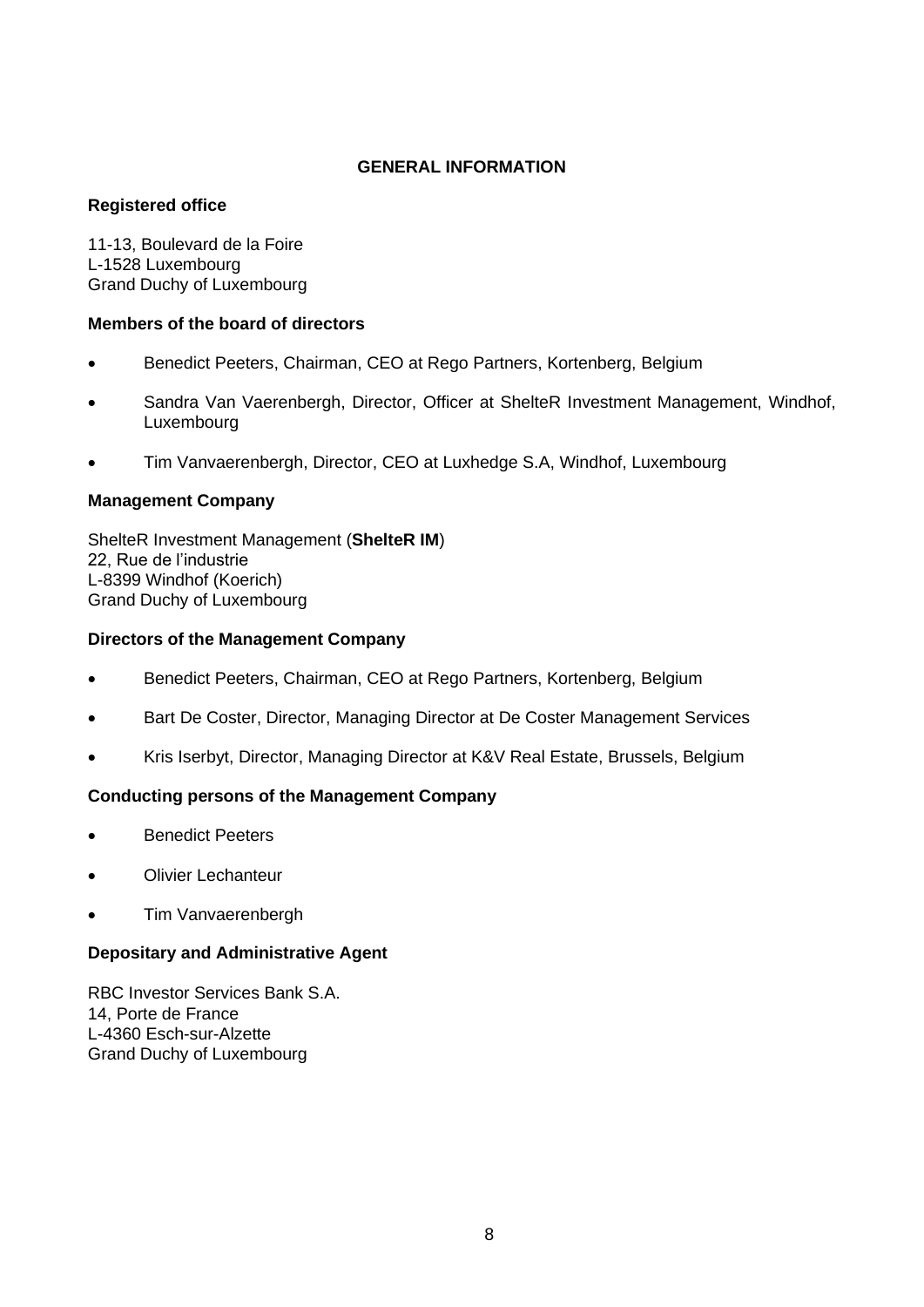## **Auditor**

Ernst & Young 35E, Avenue John F. Kennedy, L-1855 Luxembourg Grand Duchy of Luxembourg

# **Legal and tax advisor**

Allen & Overy, Société en commandite simple 33, Avenue J.F. Kennedy L-1855 Luxembourg Grand Duchy of Luxembourg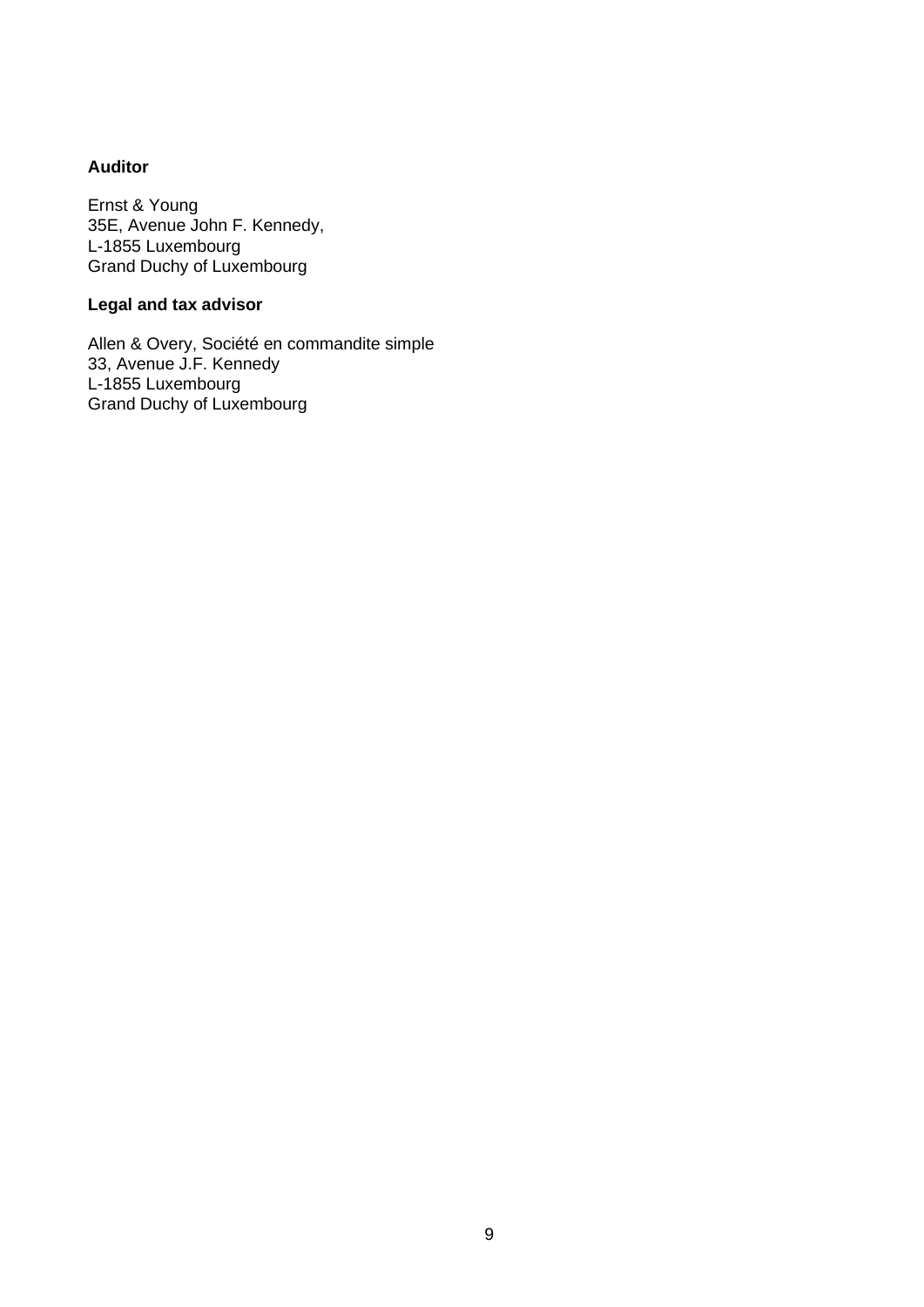# **TABLE OF CONTENTS**

| 1.  |                                                                                     |  |
|-----|-------------------------------------------------------------------------------------|--|
| 2.  |                                                                                     |  |
| 3.  |                                                                                     |  |
| 4.  |                                                                                     |  |
| 5.  |                                                                                     |  |
| 6.  |                                                                                     |  |
| 7.  |                                                                                     |  |
| 8.  |                                                                                     |  |
| 9.  |                                                                                     |  |
| 10. | Anti-Money Laundering and Terrorist Financing Requirements - Market Timing and Late |  |
| 11. |                                                                                     |  |
| 12. |                                                                                     |  |
| 13. |                                                                                     |  |
| 14. |                                                                                     |  |
| 15. |                                                                                     |  |
| 16. |                                                                                     |  |
|     |                                                                                     |  |
|     |                                                                                     |  |
| 1.  |                                                                                     |  |
| 2.  |                                                                                     |  |
| 3.  |                                                                                     |  |
| 4.  |                                                                                     |  |
| 5.  |                                                                                     |  |
| 6.  |                                                                                     |  |
| 7.  |                                                                                     |  |
| 8.  |                                                                                     |  |
| 9.  |                                                                                     |  |
| 10. |                                                                                     |  |
| 11. |                                                                                     |  |
| 12. |                                                                                     |  |
| 13. |                                                                                     |  |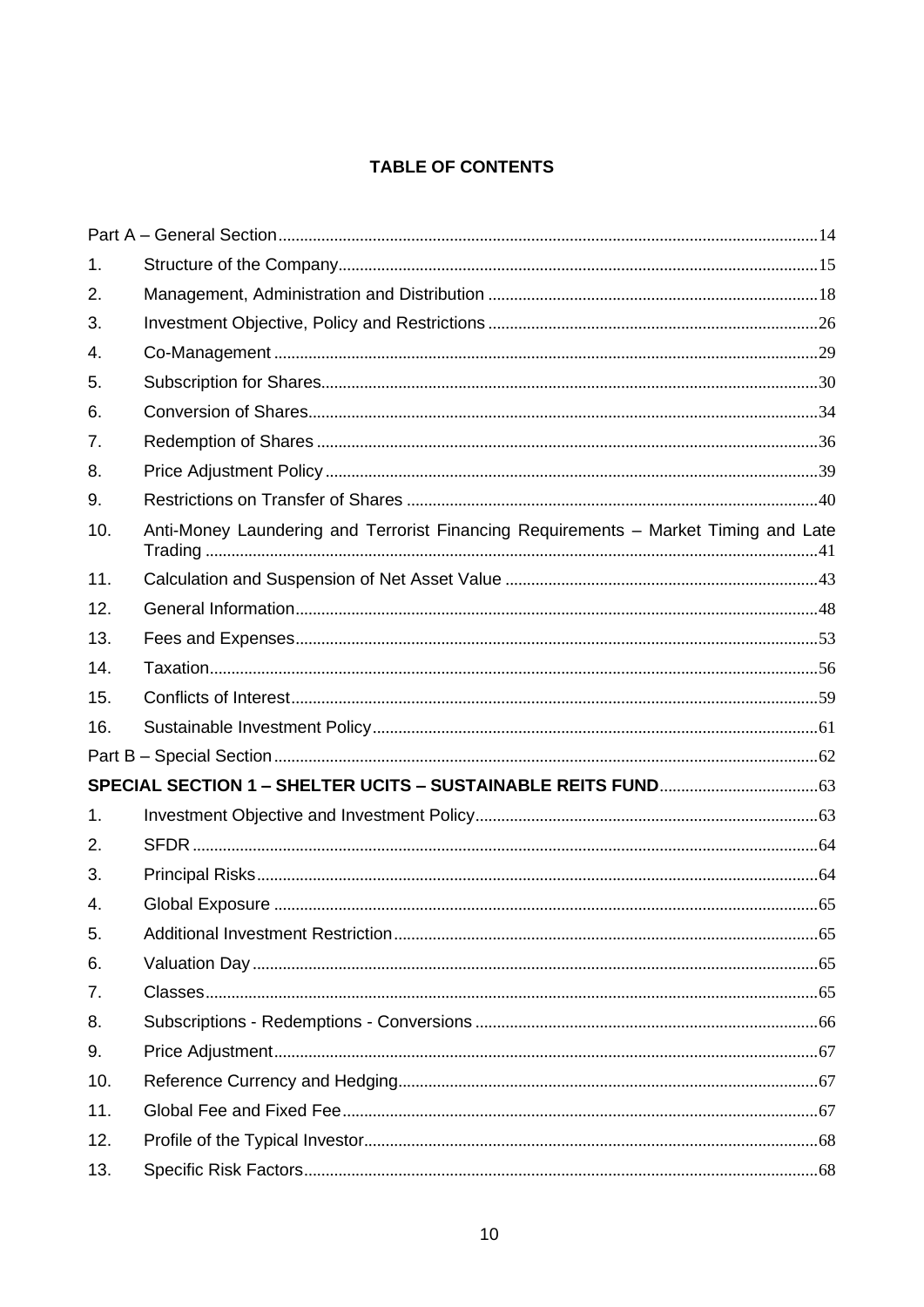| 1.             |                                                                                  |  |
|----------------|----------------------------------------------------------------------------------|--|
| 2.             |                                                                                  |  |
| 3.             |                                                                                  |  |
| 4.             |                                                                                  |  |
| 5.             |                                                                                  |  |
| 6.             |                                                                                  |  |
| 7.             |                                                                                  |  |
| 8.             |                                                                                  |  |
| 9.             |                                                                                  |  |
| 10.            |                                                                                  |  |
| 11.            |                                                                                  |  |
| 12.            |                                                                                  |  |
| 13.            |                                                                                  |  |
|                | SPECIAL SECTION 3 - SHELTER UCITS - MAX CONVICTION BALANCED FUND 77              |  |
| 1 <sub>1</sub> |                                                                                  |  |
| 2.             |                                                                                  |  |
| 3.             |                                                                                  |  |
| 4.             | Maximum level of the management fees of the ucis in which the sub-fund invests78 |  |
| 5.             |                                                                                  |  |
| 6.             |                                                                                  |  |
| 7.             |                                                                                  |  |
| 8.             |                                                                                  |  |
| 9.             |                                                                                  |  |
| 10.            |                                                                                  |  |
| 11.            |                                                                                  |  |
| 12.            |                                                                                  |  |
|                |                                                                                  |  |
| 1.             |                                                                                  |  |
| 2.             |                                                                                  |  |
| 3.             |                                                                                  |  |
| 4.             | Maximum level of the management fees of the ucis in which the sub-fund invests84 |  |
| 5.             |                                                                                  |  |
| 6.             |                                                                                  |  |
| 7.             |                                                                                  |  |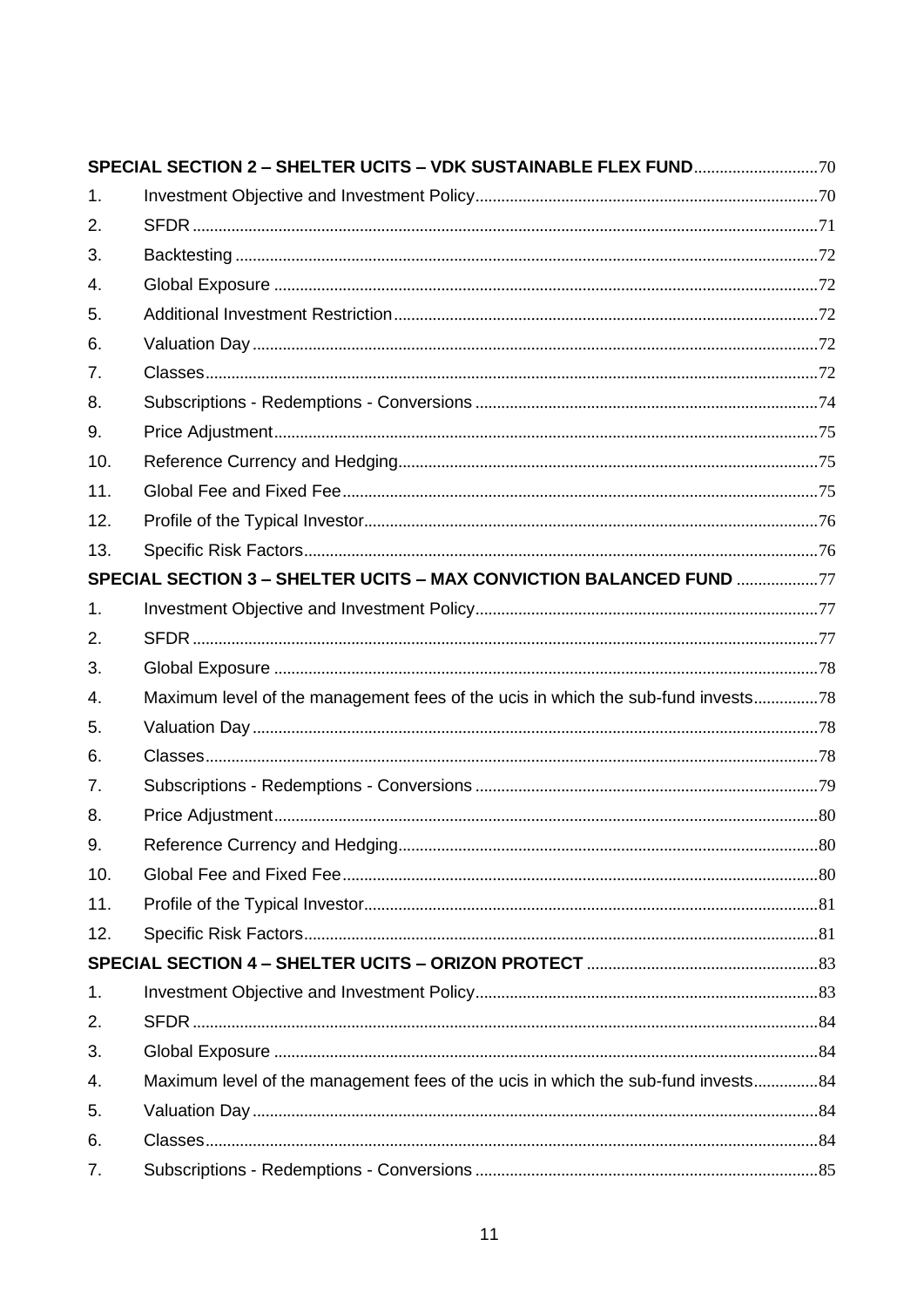| 8.  |                                                                                  |  |
|-----|----------------------------------------------------------------------------------|--|
| 9.  |                                                                                  |  |
| 10. |                                                                                  |  |
| 11. |                                                                                  |  |
| 12. |                                                                                  |  |
|     |                                                                                  |  |
| 1.  |                                                                                  |  |
| 2.  |                                                                                  |  |
| 3.  |                                                                                  |  |
| 4.  | Maximum level of the management fees of the ucis in which the sub-fund invests90 |  |
| 5.  |                                                                                  |  |
| 6.  |                                                                                  |  |
| 7.  |                                                                                  |  |
| 8.  |                                                                                  |  |
| 9.  |                                                                                  |  |
| 10. |                                                                                  |  |
| 11. |                                                                                  |  |
| 12. |                                                                                  |  |
|     | SPECIAL SECTION 6 - SHELTER UCITS DYNAMIC MULTI SUSTAINABLE FUND 95              |  |
| 1.  |                                                                                  |  |
| 2.  |                                                                                  |  |
| 3.  |                                                                                  |  |
| 4.  | Maximum level of the management fees of the ucis in which the sub-fund invests96 |  |
| 5.  |                                                                                  |  |
| 6.  |                                                                                  |  |
| 7.  |                                                                                  |  |
| 8.  |                                                                                  |  |
| 9.  |                                                                                  |  |
| 10. |                                                                                  |  |
| 11. |                                                                                  |  |
| 12. |                                                                                  |  |
|     |                                                                                  |  |
| 1.  |                                                                                  |  |
| 2.  | Investments in Financial Derivative Instruments and Use of EPM Techniques108     |  |
|     |                                                                                  |  |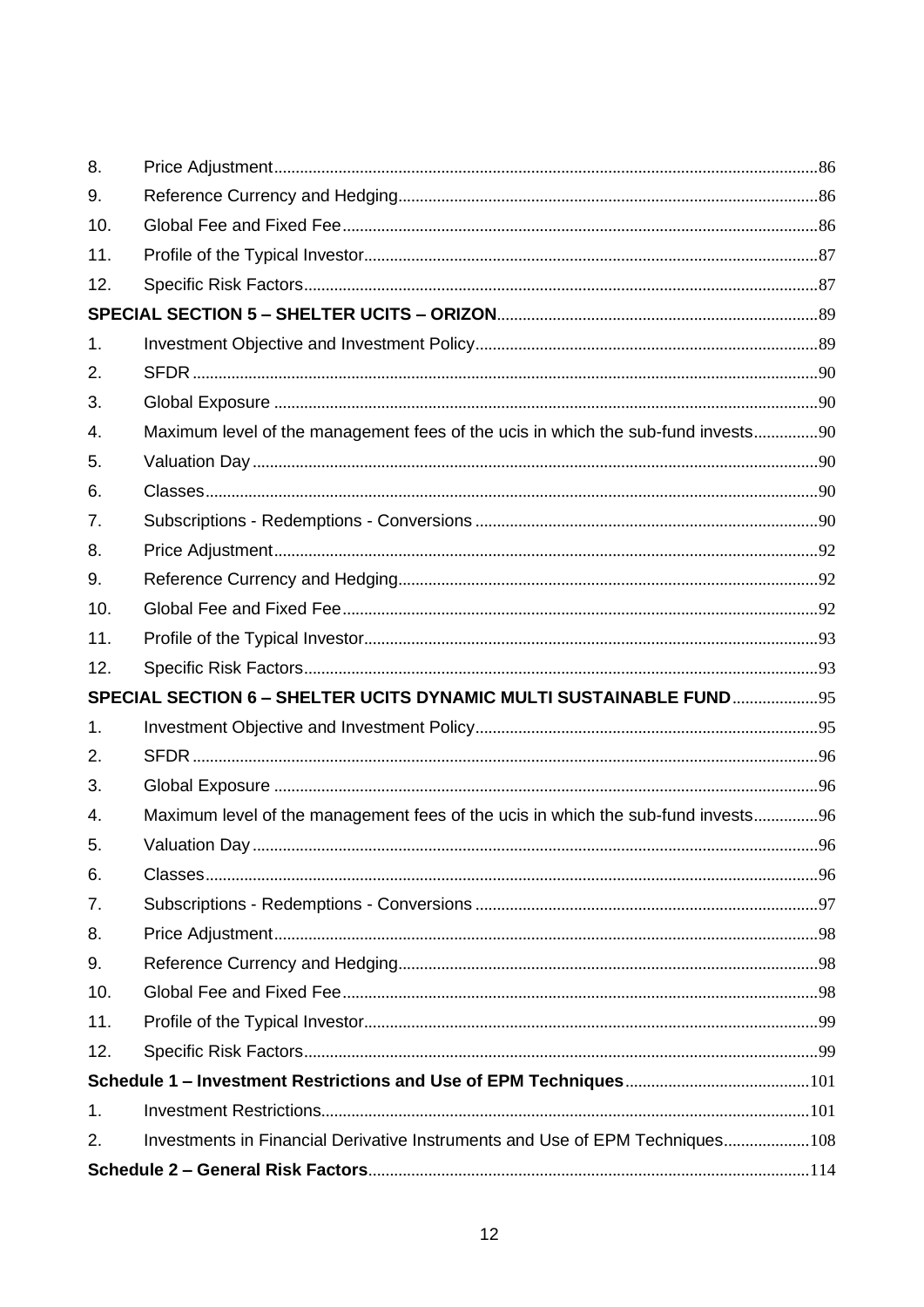| 1.  |                                                                                   |  |
|-----|-----------------------------------------------------------------------------------|--|
| 2.  |                                                                                   |  |
| 3.  |                                                                                   |  |
| 4.  |                                                                                   |  |
| 5.  |                                                                                   |  |
| 6.  |                                                                                   |  |
| 7.  |                                                                                   |  |
| 8.  |                                                                                   |  |
| 9.  |                                                                                   |  |
| 10. |                                                                                   |  |
| 11. |                                                                                   |  |
| 12. |                                                                                   |  |
| 13. |                                                                                   |  |
| 14. |                                                                                   |  |
| 15. |                                                                                   |  |
| 16. |                                                                                   |  |
| 17. |                                                                                   |  |
| 18. |                                                                                   |  |
| 19. |                                                                                   |  |
| 20. |                                                                                   |  |
| 21. |                                                                                   |  |
| 22. |                                                                                   |  |
| 23. |                                                                                   |  |
| 24. |                                                                                   |  |
| 25. |                                                                                   |  |
| 26. |                                                                                   |  |
| 27. |                                                                                   |  |
| 28. | Investment Risks that Meet Environmental, Social and Governance (ESG) Criteria134 |  |
|     |                                                                                   |  |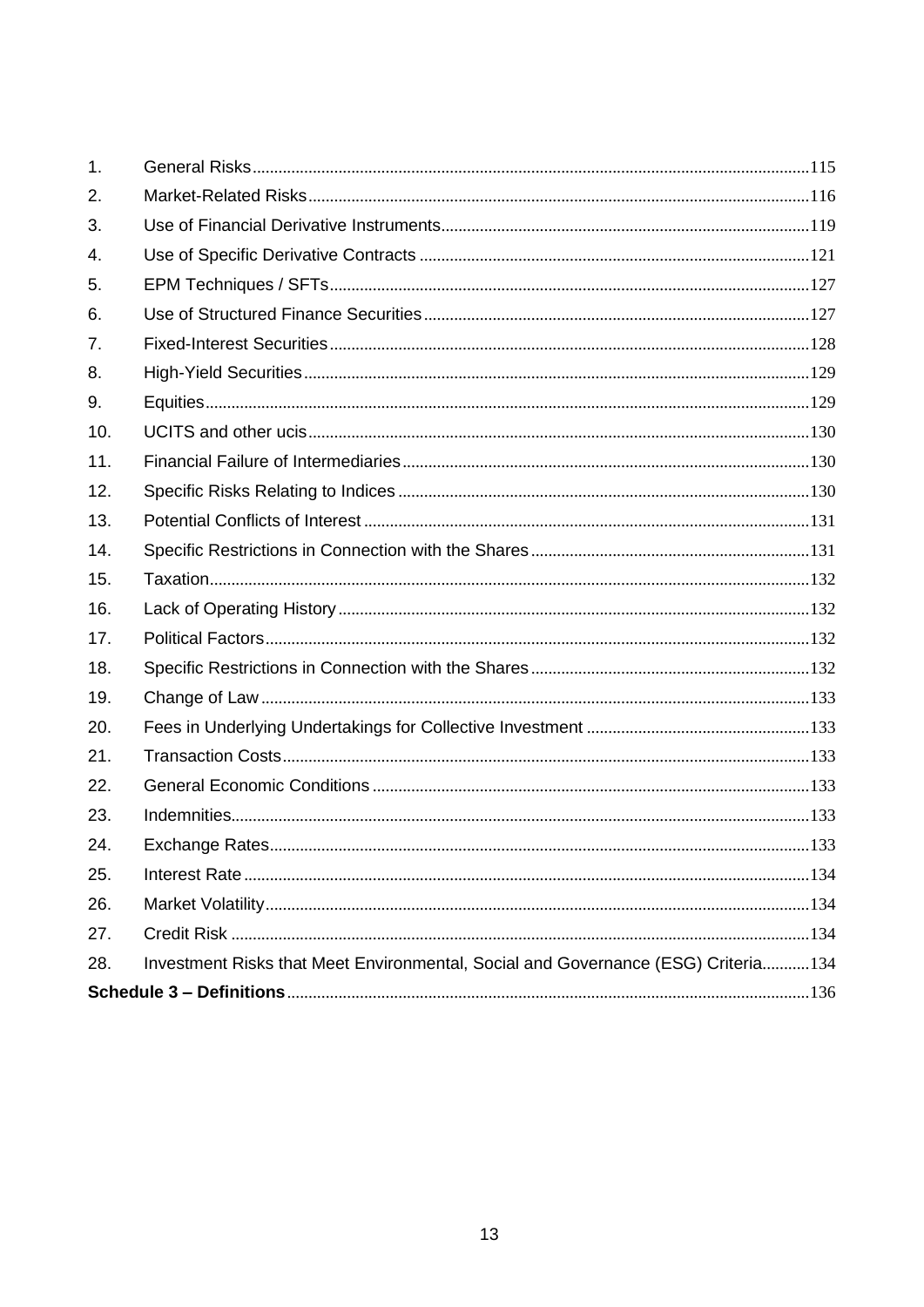# **PART A – GENERAL SECTION**

<span id="page-13-0"></span>The General Section applies to all Sub-funds of the Company. Each Sub-fund is subject to specific rules which are set forth in the Special Section.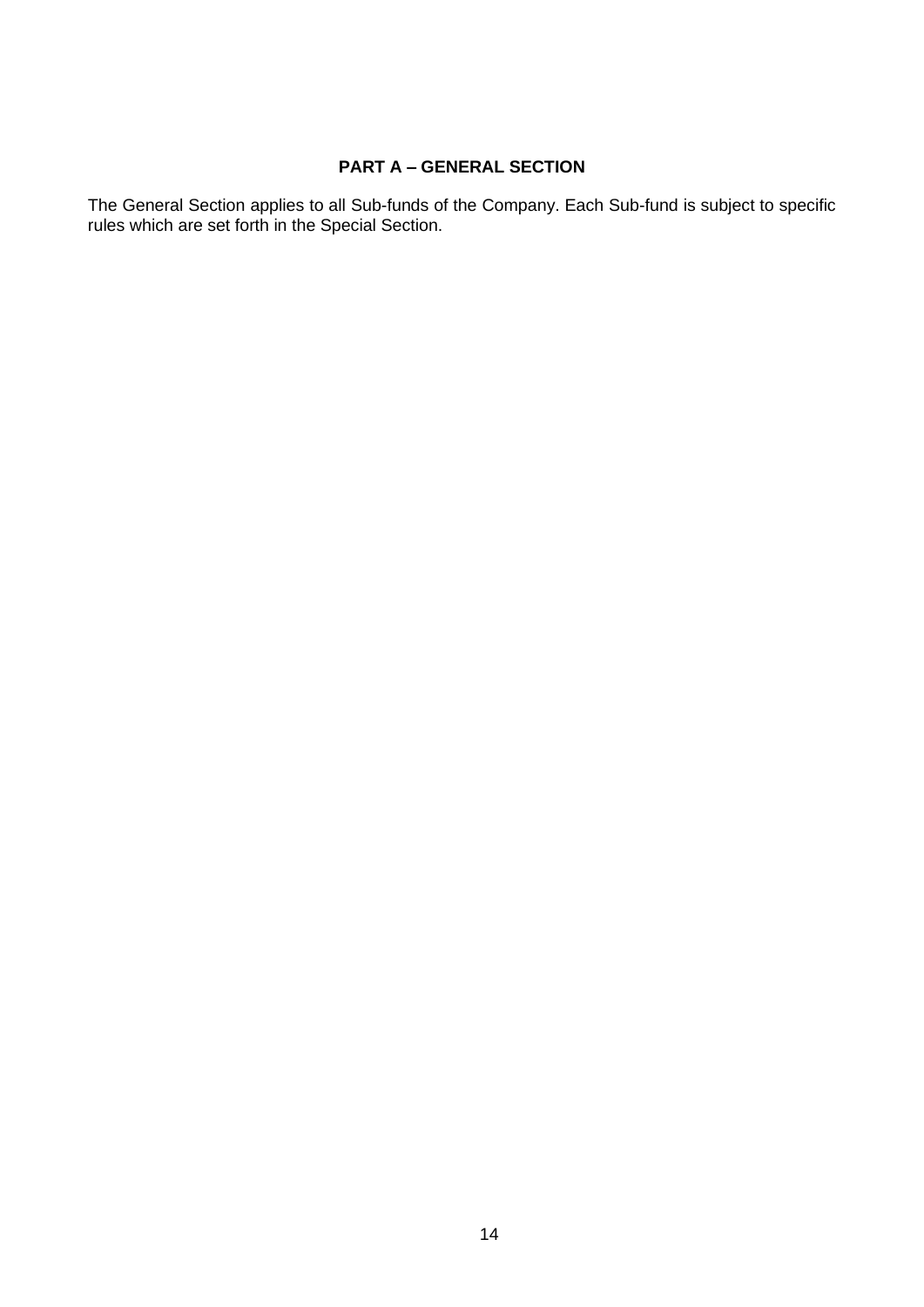### <span id="page-14-0"></span>**1. STRUCTURE OF THE COMPANY**

### **1.1 The Company**

The Company is an open-ended investment company organised under the laws of Luxembourg as a *société d'investissement à capital variable* (**SICAV**), incorporated under the form of a public limited liability company (*société anonyme*) on 21 December 2018 and authorised under part I of the 2010 Act. The Company is registered with the Luxembourg trade and companies register under number B230839. Its deed of incorporation was published in the Luxembourg Official Gazette on 11 January 2019. The Company is subject to the provisions of the 2010 Act and of the 1915 Act insofar as the 2010 Act does not derogate therefrom.

The registration of the Company pursuant to the 2010 Act constitutes neither approval nor disapproval by any Luxembourg authority as to the adequacy or accuracy of this Prospectus or as to the assets held in the various Sub-funds.

There is no limit to the number of Shares which may be issued. Shares will be issued to subscribers in registered form or dematerialised form.

Shares will have the same voting rights and will have no pre-emptive subscription rights. In the event of the liquidation of the Company, each Share is entitled to its proportionate share of the relevant Sub-fund's assets after payment of the Company's debts and expenses, taking into account the Company's rules for the allocation of assets and liabilities.

The initial subscribed capital of the Company was EUR 31,000. The minimum share capital of the Company must at all times be EUR 1,250,000 which amount has to be attained within six months of the Company's authorisation to operate as a UCI, being provided that Shares of a Target Sub-fund held by an Investing Sub-fund will not be taken into account for the purpose of the calculation of the EUR 1,250,000 minimum capital requirement. The Company's share capital is at all times equal to its Net Asset Value. The Company's share capital is automatically adjusted when additional Shares are issued or outstanding Shares are redeemed, and no special announcements or publicity are necessary in relation thereto.

### **1.2 Shares**

Any Eligible Investor may acquire Shares in the Company against payment of the subscription price as defined in Section [5.1](#page-29-1) of the General Section.

Shares may be issued in registered or dematerialised form. A holder of dematerialised Shares will have its Shares deposited on a securities account in the name of its beneficiary. All Shares must be fully paid up. Fractional Shares may be issued up to three (3) decimal places and will carry rights in proportion to the fraction of a Share they represent but will carry no voting rights.

The register of the Shareholders will be kept by the Administrative Agent on behalf of the Company, and the register (and the Shareholders' personal data contained therein) will be available for inspection by any Shareholder. The register will contain the name of each owner of registered Shares, his/her/its residence or elected domicile as indicated to the Company and the number and Class held by him/her/it and the transfer of Shares and the dates of such transfers. The ownership of the Shares will be established by the entry in this register.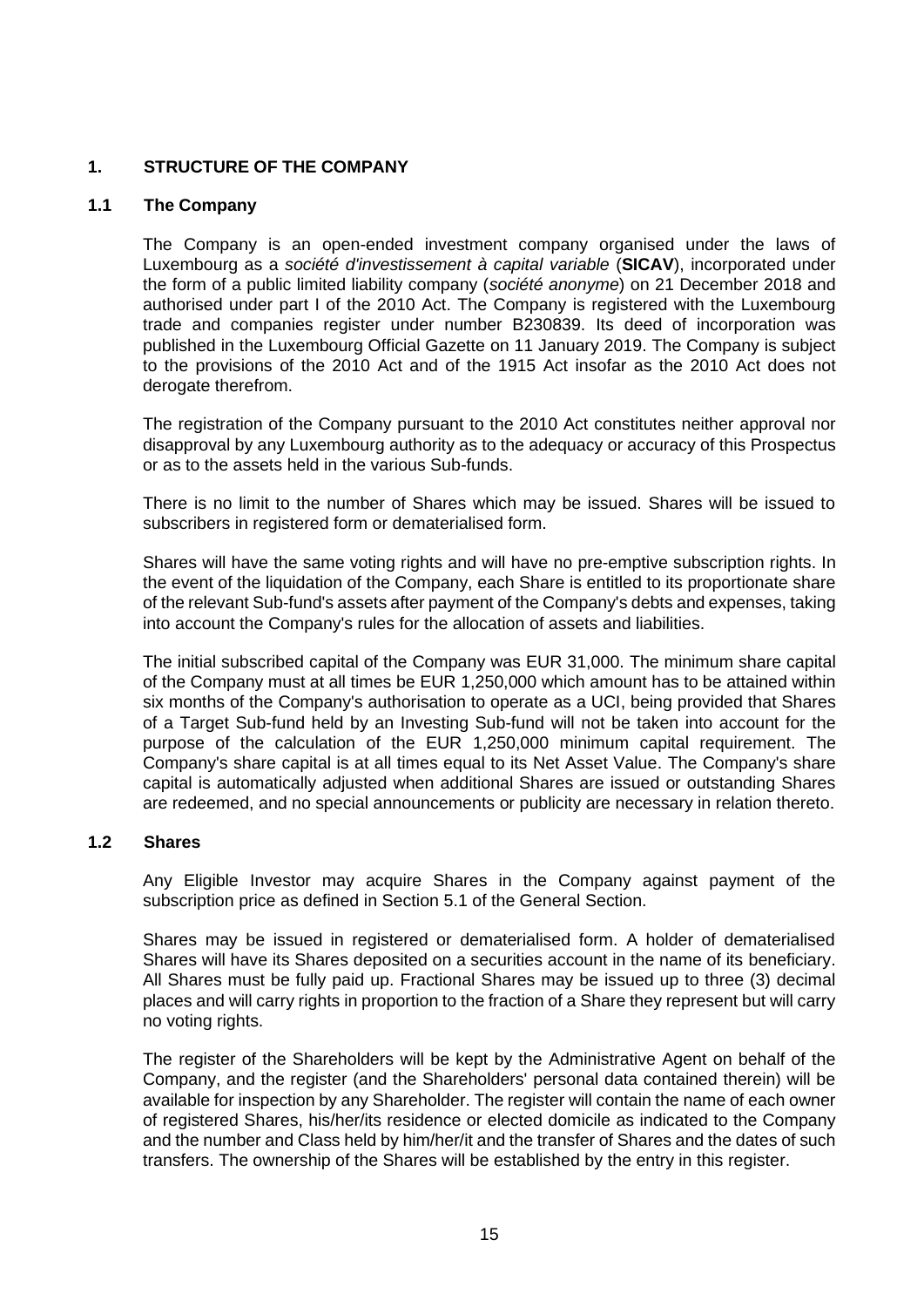Each registered Shareholder will provide the Company with an address, fax number and email address to which all notices and announcements may be sent. Such address will also be entered into the register of Shareholders. Shareholders may, at any time, change their address as entered into the register of Shareholders by way of a written notification sent to the Company.

The Shares confer no preferential subscription rights at the time of the issue of new Shares.

Within the same Sub-fund, all Shares have equal rights as regards voting rights in all general meetings of Shareholders and in all meetings of the Sub-fund concerned.

The Special Section indicate, for each Sub-fund, which Classes are available and their characteristics.

For each Sub-fund, the Board may, in respect of Shares in one or several Class(es) if any, decide to close subscriptions temporarily or definitively, including those arising from the conversion of Shares of another Class or another Sub-fund.

Shareholders may ask for the conversion of all or a part of their Shares from one Class to another in compliance with the provisions of Section [5](#page-29-0) of the General Section.

#### **1.3 Umbrella structure - Sub-funds and Classes**

The Company has an umbrella structure consisting of one or several Sub-funds. A separate portfolio of assets is maintained for each Sub-fund and is invested in accordance with the Investment Objective and Investment Policy applicable to that Sub-fund. The Investment Objective, Investment Policy, as well as the other specific features of each Sub-fund (such as risk profile and duration (including limited duration)) are set forth in the relevant Special Section.

The Company is one single legal entity. However, the rights of the Shareholders and creditors relating to a Sub-fund or arising from the setting-up, operation and liquidation of a Sub-fund are limited to the assets of that Sub-fund. The assets of a Sub-fund are exclusively dedicated to the satisfaction of the rights of the Shareholders relating to that Sub-fund and the rights of those creditors whose claims have arisen in connection with the setting-up, operation and liquidation of that Sub-fund.

The Company may be comprised of one or more feeder Sub-funds, with each such feeder Sub-fund being authorised to invest up to 100% of its assets in units of another eligible master UCITS (or sub-fund thereof) under the conditions set out by applicable law, as may be set forth in the relevant Special Section.

Within a Sub-fund, the Board may decide to issue one or more Classes the assets of which will be commonly invested but subject to different fee structures, distribution, marketing targets, currency or other specific features. A separate Net Asset Value per Share, which may differ as a consequence of these variable factors, will be calculated for each Class. The Board may, at any time, create additional Classes whose features may differ from the existing Classes and additional Sub-funds whose Investment Objectives may differ from those of the Sub-funds then existing. Upon creation of new Sub-funds or Classes, the Prospectus will be updated, if necessary, or supplemented by a new Special Section. Classes of some Subfunds, indicated in the Special Section, may, on the decision of the Board, be subdivided into several Sub-Classes with a different valuation currency.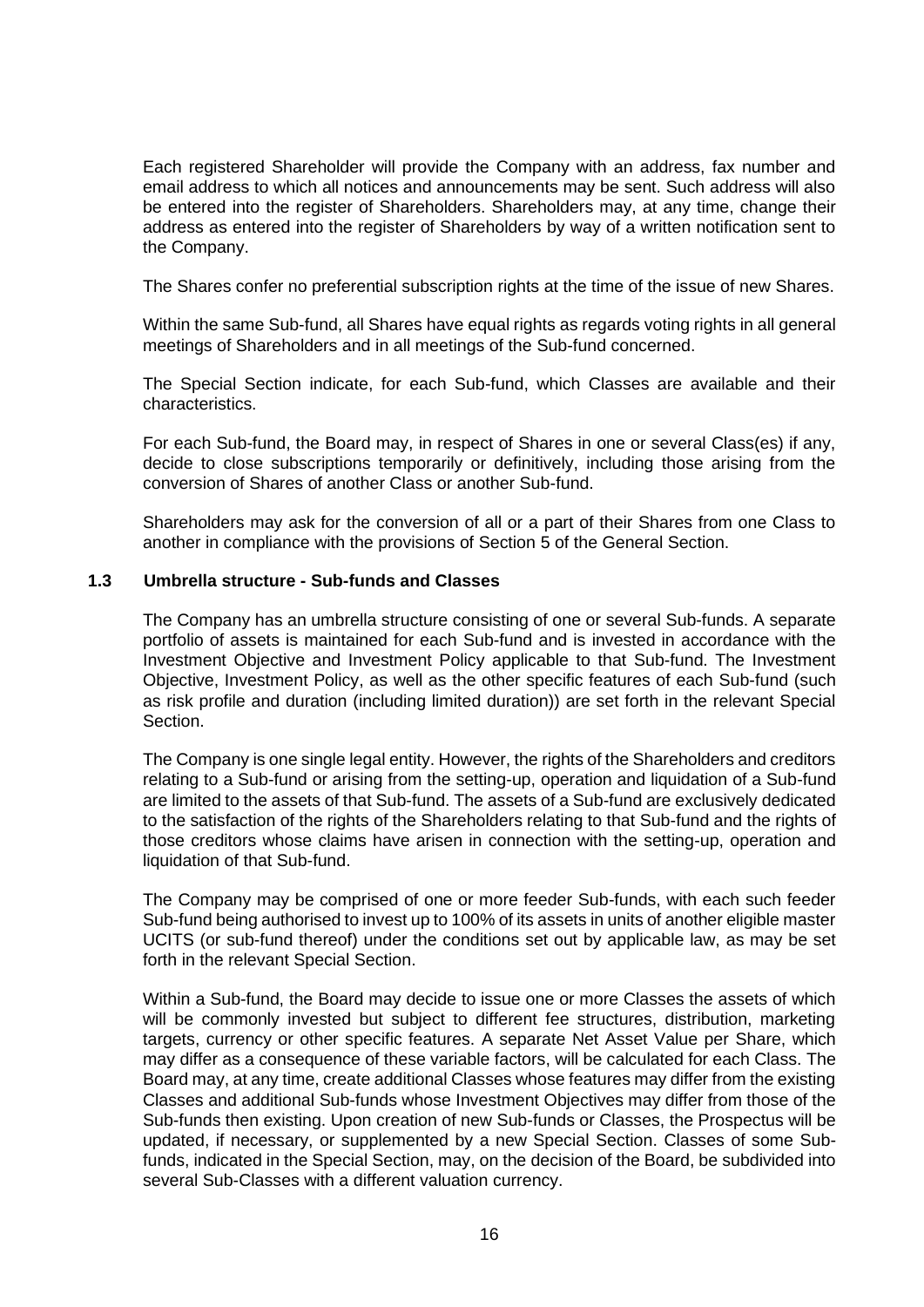**The attention of investors is drawn to the fact that, depending on whether foreign exchange hedging instruments are used in respect of each Class, an investor may be exposed to the risk that the Net Asset Value of one Class denominated in a given valuation currency may fluctuate in a way that compares unfavourably to that of another Class denominated in another valuation currency. It should nevertheless be noted that all expenses associated with the financial instruments, if any, used for the purpose of hedging foreign exchange risks related to the Sub-Class concerned will be allocated to that Sub-Class.** To the extent permitted by the Prospectus, and in relation to Sub-Classes that are denominated in a currency other than the Reference Currency of a Subfund or Class, the Company may (but is under no obligation to) employ techniques and instruments intended to provide protection, so far as possible, against movements of the currency in which the relevant Sub-Class is denominated.

For the time being, the Company is comprised of the following Sub-funds:

- SHELTER UCITS Sustainable REITs Fund;
- SHELTER UCITS VDK Sustainable Flex Fund:
- SHELTER UCITS Max Conviction Balanced Fund;
- SHELTER UCITS Orizon Protect Fund;
- SHELTER UCITS Orizon Fund;
- SHELTER UCITS Dynamic Multi Sustainable Fund;

The Sub-funds are described in more detail in the relevant Special Section.

Investors should note however, that the Sub-fund or Classes may not be available to all investors. The Company retains the right to offer only one or more Classes for purchase by investors in any particular jurisdiction in order to conform to local law, customs or business practice or for fiscal or any other reason. The Company may further reserve one or more Sub-funds or Classes to Institutional Investors only.

### **1.4 Term of the Company – Term of the Sub-fund**

The Company will exist for an indefinite period. However, the Company will be automatically put into liquidation upon the termination of a Sub-fund if no further Sub-fund is active at that time.

The Sub-fund may be created with a limited duration in which case Shares for which no redemption request has been submitted in respect of the Maturity Date as set out in the relevant Special Section, will be compulsory redeemed at the Net Asset Value per Share calculated as at such Maturity Date. The relevant Sub-fund will then be liquidated on or around the Maturity Date.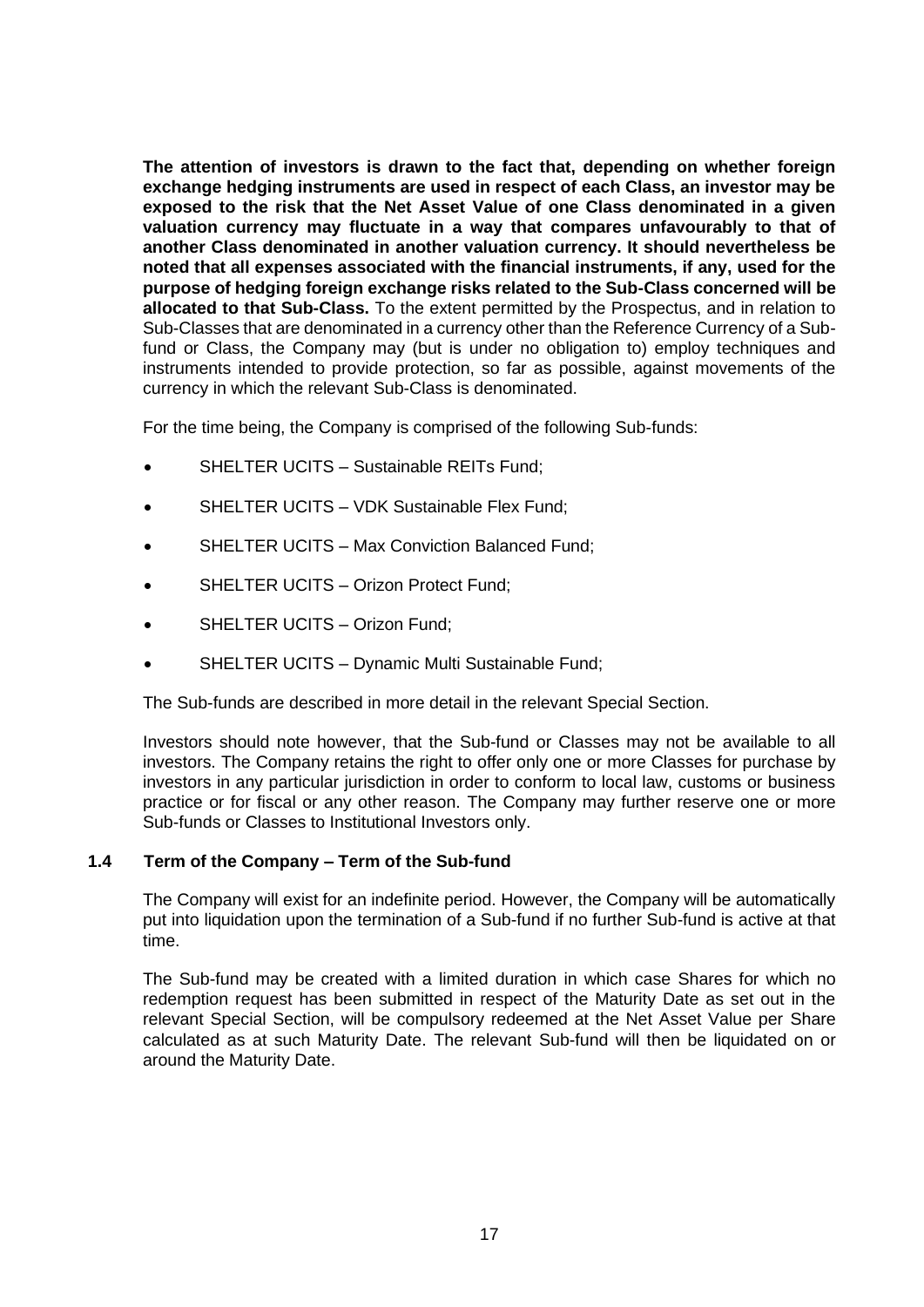### <span id="page-17-0"></span>**2. MANAGEMENT, ADMINISTRATION AND DISTRIBUTION**

### **2.1 The Board**

The Company will be managed by the Board. The Board is vested with the broadest powers to perform all acts of administration and disposition in the Company's interests. All powers not expressly reserved by law to the general meeting of Shareholders fall within the competence of the Board.

Any Director may be removed with or without cause or be replaced at any time by resolution adopted by the general meeting of Shareholders.

The Company may indemnify any Director or officer, and his/her/its heirs, executors and administrators against expenses reasonably incurred by him/her/it in connection with any action, suit proceeding to which he/she/it may be made a party by reason of him/her/it her being or having been a director or officer of the Company or, at its request, of any other company of which the Company is a shareholder or creditor and from which he/she/it is not entitled to be indemnified, except in relation to matters as which he/she/it will be finally adjudged in such action, suit or proceeding to be liable for gross negligence or wilful misconduct; in the event of a settlement, indemnification will be provided only in connection with such matters covered by the settlement as to which the Company is advised by counsel that the person to be indemnified did not commit such a breach of duty. The foregoing right of indemnification will not exclude other rights to which he/she/it may be entitled.

The Board is currently composed as follows:

- Benedict Peeters, Chairman
- Sandra Van Vaerenbergh, Director
- Tim Vanvaerenbergh, Director

### **2.2 Management Company**

#### *Corporate information*

The Board has appointed ShelteR Investment Management (the **Management Company**) as the management company of the Company to serve as its designated management company within the meaning of Part I of the 2010 Act pursuant to a management company agreement dated 21 January 2019 (the **Management Company Agreement**).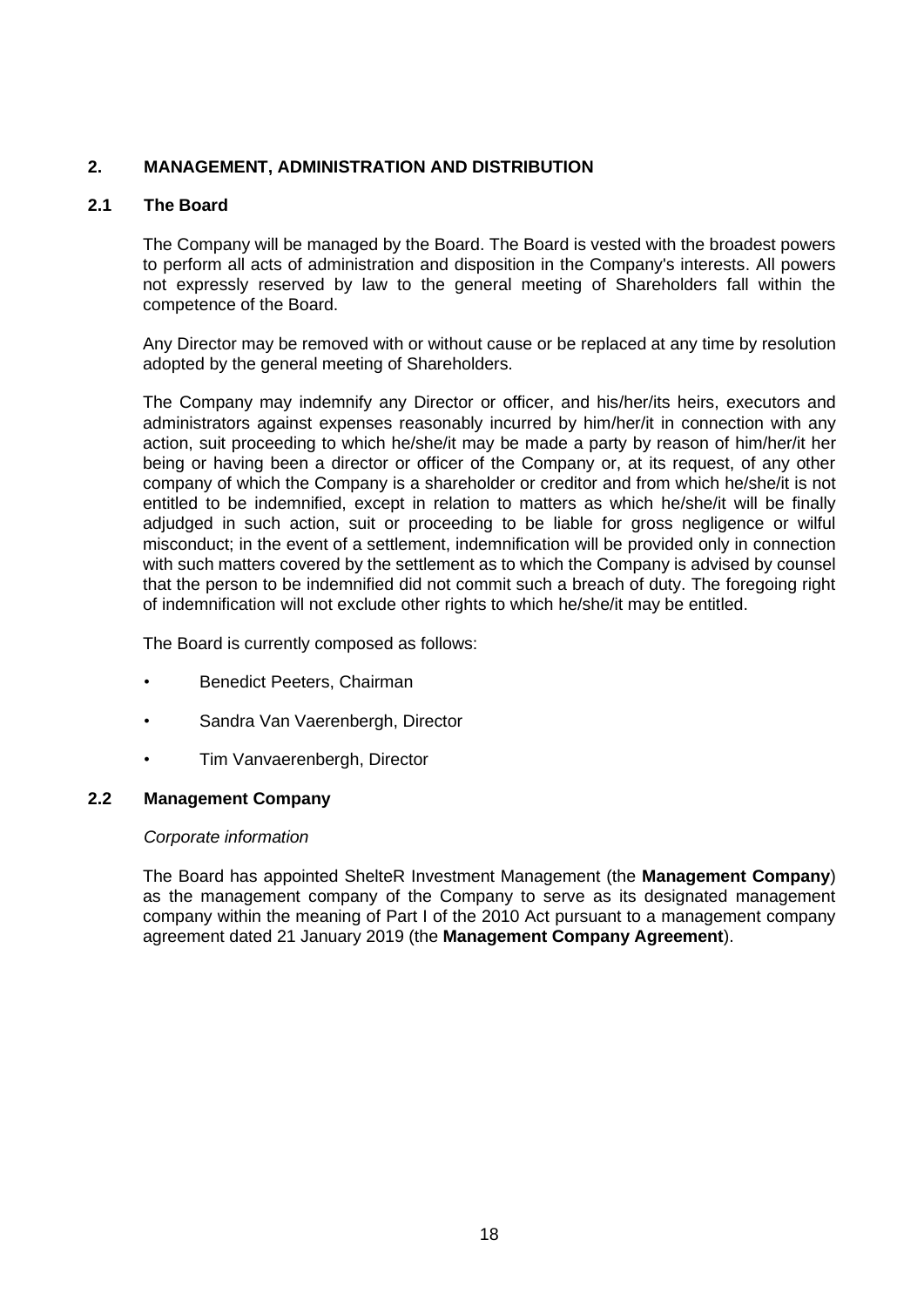The Management Company is a company incorporated in Luxembourg as a *société anonyme* on 3 March 2015 with a share capital of EUR 420,000 and its articles of incorporation, as amended for the last time, were published in the Luxembourg Official Gazette on 17 March 2015. The Management Company is registered with the Luxembourg Trade and Companies Register under number B 195.242 and is approved as a management company under Chapter 15 of the 2010 Act. Its board of directors is composed as follows:

- Benedict Peeters, Chairman
- Bart De Coster, Director
- Kris Iserbyt, Director

#### *Duties*

The Management Company will provide, subject to the overall control of the Board and without limitation, (i) investment management services, (ii) administrative services and (iii) marketing, distribution and sales services to the Company as listed in Annex II of the 2010 Act. The rights and duties of the Management Company are further laid down in articles 107 et seq. of the 2010 Act. The Management Company must at all times act honestly and fairly in conducting its activities in the best interest of the Shareholders and in conformity with the 2010 Act, the Prospectus and the Articles.

The Management Company is vested with the day-to-day administration of the Company. In fulfilling its duties as set forth by the 2010 Act and the Management Company Agreement, the Management Company is authorised, for the purpose of more efficient conduct of its business, to delegate, under its responsibility and control, and with the prior consent of the Company and subject to the approval of the CSSF, part or all of its functions and duties to any third party, which, having regard to the nature of the functions and duties to be delegated, must be qualified and capable of undertaking the duties in question. The Management Company shall remain liable to the Company in respect of all matters so delegated.

The Management Company will require any such agent to which it intends to delegate its duties to comply with the provisions of the Prospectus, the Articles and the relevant provisions of the Management Company Agreement.

In relation to any delegated duty, the Management Company will implement appropriate control mechanisms and procedures, including risk management controls, and regular reporting processes in order to ensure an effective supervision of the third parties to whom functions and duties have been delegated and that the services provided by such third party service providers are in compliance with the Articles, the Prospectus and the agreement entered into with the relevant third party service provider.

The Management Company will be careful and diligent in the selection and monitoring of the third parties to whom functions and duties may be delegated and ensure that the relevant third parties have sufficient experience and knowledge as well as the necessary authorisations required to carry out the functions delegated to them.

The following functions may be delegated by the Management Company to third parties: investment management of certain Sub-funds, administration, marketing and distribution, as further set forth in this Prospectus and in the Special Section.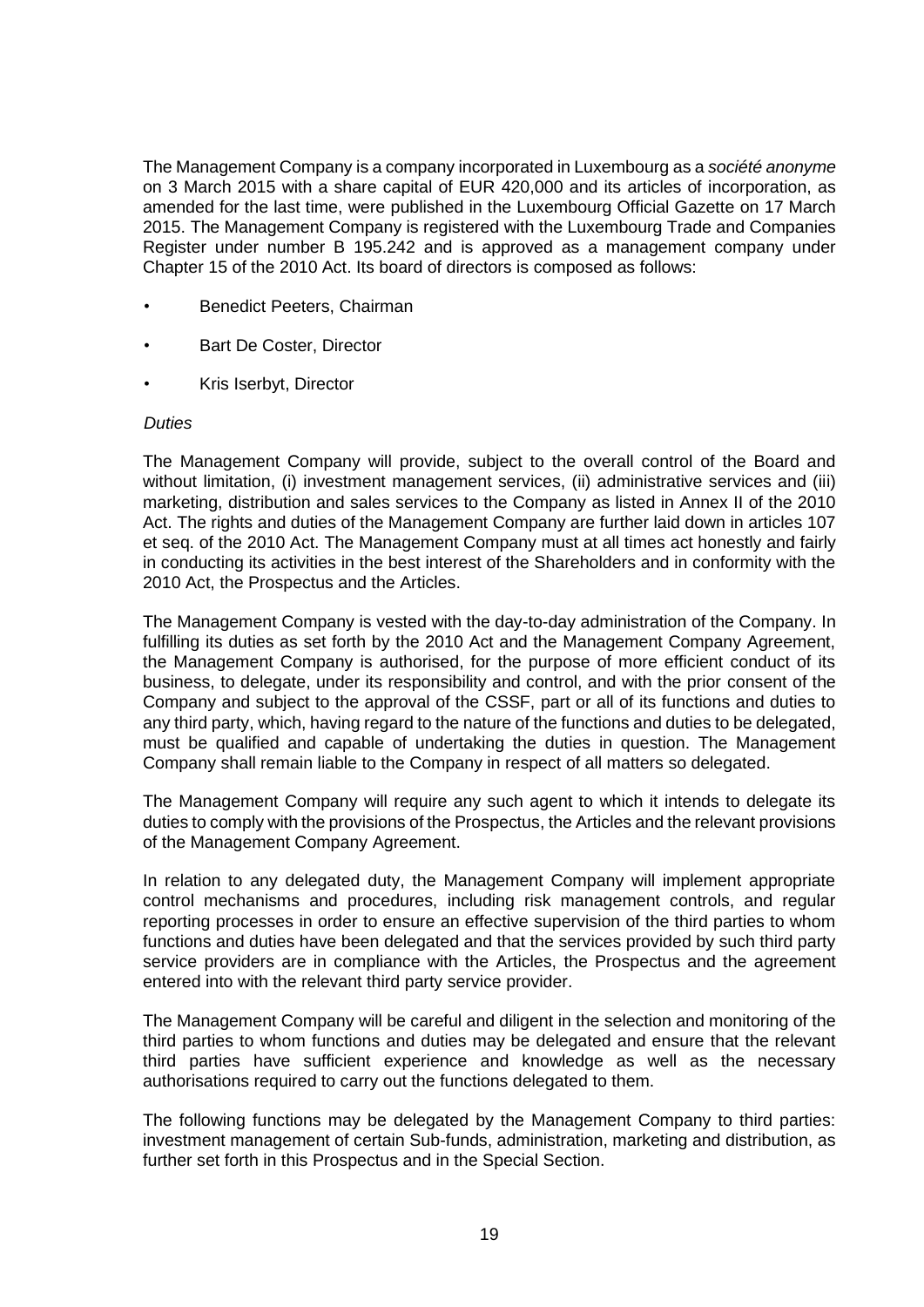The Management Company Agreement has been entered into for an undetermined period of time and may be terminated by either party upon serving to the other a three months' prior written notice.

In accordance with the requirements of the UCITS V Directive, the Management Company has established and applies a remuneration policy and practices that are consistent with, and promote, sound and effective risk management and that neither encourage risk taking which is inconsistent with the risk profiles, rules, this Prospectus or the Articles nor impair compliance with the Management Company's obligation to act in the best interest of the Company (the **Remuneration Policy**).

The Remuneration Policy includes fixed and variable components of salaries and applies to those categories of staff, including senior management, risk takers, control functions and any employee receiving total remuneration that falls within the remuneration bracket of senior management and risk takers whose professional activities have a material impact on the risk profiles of the Management Company, the Company or the Sub-fund.

The Remuneration Policy is in line with the business strategy, objectives, values and interests of the Management Company, the Company and the Shareholders and includes measures to avoid conflicts of interest.

In particular, the Remuneration Policy will ensure that:

- the assessment of performance is set in a multi-year framework appropriate to the holding period recommended to the investors of the Company in order to ensure that the assessment process is based on the longer-term performance of the Company and its investment risks and that the actual payment of performance-based components of remuneration is spread over the same period; and
- the fixed and variable components of total remuneration are appropriately balanced and the fixed component represents a sufficiently high proportion of the total remuneration to allow the operation of a fully flexible policy on variable remuneration components, including the possibility to pay no variable remuneration component.

Details of the Remuneration Policy, including the persons in charge of determining the fixed and variable remunerations of staffs, a description of the key remuneration elements and an overview of how remuneration is determined, is available on the website [http://www.shelter](http://www.shelter-im.com/en/remuneration-policy/)[im.com/en/remuneration-policy/.](http://www.shelter-im.com/en/remuneration-policy/) A paper copy of the summarised Remuneration Policy is available free of charge to the Shareholders upon request.

#### **2.3 Investment Managers**

The Management Company may, with the consent of the Company, determine that an Investment Manager be appointed to carry out investment management services and to be responsible for a Sub-fund's investment activities within the parameters and restrictions set out in this Prospectus and the relevant Special Section.

The Investment Manager will provide or procure each such Sub-fund investment advisory and investment management services, pursuant to the provisions of the Investment Management Agreement and in accordance with the investment policy, objective and restrictions of the relevant Sub-fund as set out in the Articles, the Prospectus and the relevant Special Section and with the aim to achieve the Sub-fund's investment objective.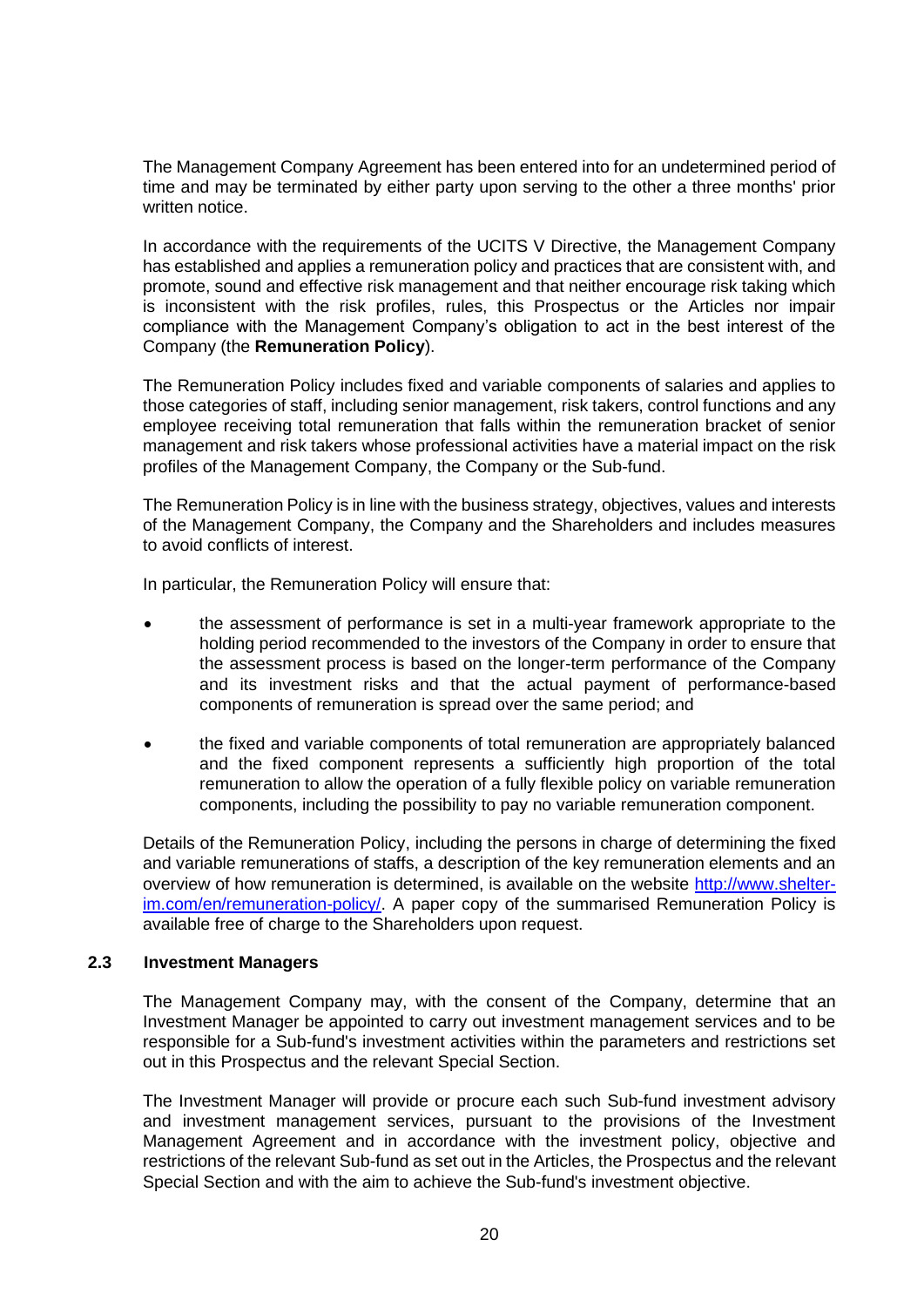Any such Investment Manager may be assisted by one or more Investment Advisers or delegate its functions, with the approval of the CSSF, the Management Company and the Board, to one or more sub-managers. In case sub-managers/advisers are appointed, the relevant Special Section will be updated.

Based on article 110(1)(g) of the 2010 Act, the Management Company may (i) give any further instructions to, and (ii) terminate the mandate of, any Investment Manager which is appointed in accordance with the above paragraph, at any time when this is in the interests of the Shareholders.

Unless otherwise stated in the relevant Special Section, the Investment Manager is responsible for, among other matters, identifying and acquiring the investments of the Company. The Investment Manager is granted full power and authority and all rights necessary to enable it to manage the investments of the Sub-fund and provide other investment management services to assist the Company and the Management Company to achieve the investment objectives and policy set out in this Prospectus and any specific investment objective and policy set out in the relevant Special Section. Consequently, the responsibility for making decisions to buy, sell or hold a particular security or asset rests with the Board, the Management Company, the Investment Manager and, as the case may be, the relevant sub-investment manager appointed by them, subject always to the overall policies, direction, control and responsibility of the Board and the Management Company.

If an Investment Manager is entitled to receive a remuneration out of the assets of the relevant Sub-fund, then such remuneration will be disclosed in the relevant Special Section.

#### **2.4 Investment Adviser(s)**

The Management Company or an Investment Manager may appoint one or more Investment Advisers to provide advisory services in respect of a Sub-fund as stipulated in the relevant Special Section.

If an Investment Adviser is entitled to receive a remuneration directly out of the assets of the relevant Sub-fund, then such remuneration will be disclosed in the relevant Special Section.

### **2.5 Depositary**

RBC Investor Services Bank S.A. (**RBC**) has been appointed depositary of the Company pursuant to a custodian and principal paying agent agreement entered into for an unlimited period of time between the Company and the Depositary (the **Depositary Agreement**) with responsibility for the

- safekeeping of the assets:
- oversight duties; and
- cash flow monitoring
- principal paying agent functions

in accordance with the 2010 Act and the Depositary Bank and Principal Paying Agent Agreement dated 11 January 2019 and entered into between the Company and RBC (the "Depositary Bank and Principal Paying Agent Agreement").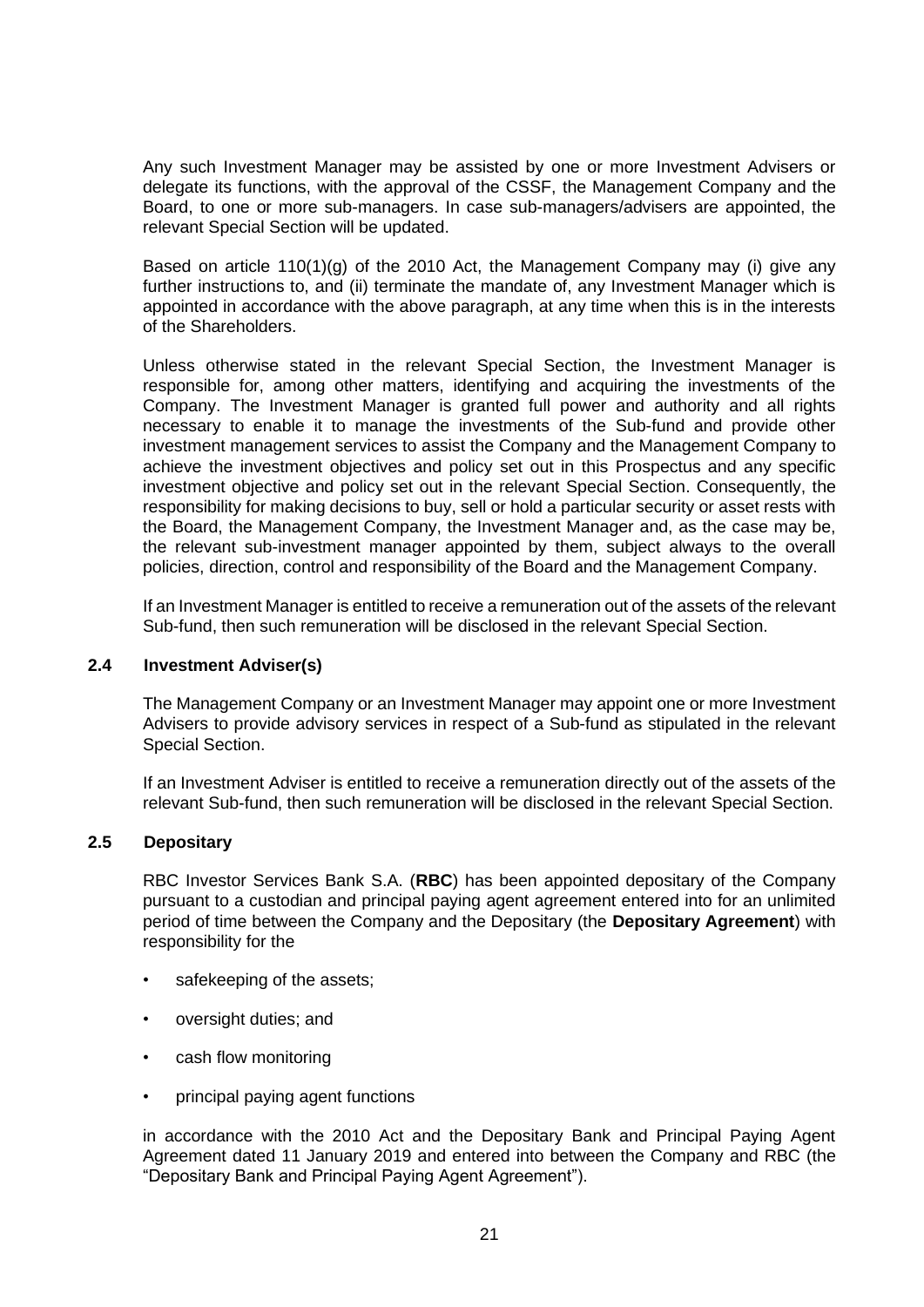RBC Investor Services Bank S.A. is registered with the Luxembourg Register for Trade and Companies (**RCS**) under number B-47192 and was incorporated in 1994 under the name "First European Transfer Agent". It is licensed to carry out banking activities under the terms of the Luxembourg law of 5 April 1993 on the financial services sector and specialises in custody, fund administration and related services. Its equity capital as at 31 October 2017 amounted to approximately EUR 1.120.326.088.-.

The Depositary has been authorised by the Company to delegate its safekeeping duties (i) to delegates in relation to other assets and (ii) to sub-custodians in relation to financial instruments and to open accounts with such sub-custodians.

An up to date description of any safekeeping functions delegated by the Depositary and an up to date list of the delegates and sub-custodians may be obtained, upon request, from the Depositary or via the following website link: [https://apps.rbcits.com/RFP/gmi/updates/Appointed%20subcustodians.pdf.](https://apps.rbcits.com/RFP/gmi/updates/Appointed%20subcustodians.pdf)

The Depositary shall act honestly, fairly, professionally, independently and solely in the interests of the Company and the Shareholders in the execution of its duties under the 2010 Act and the Depositary Bank and Principal Paying Agent Agreement.

Under its oversight duties, the Depositary will:

- ensure that the sale, issue, repurchase, redemption and cancellation of Shares effected on behalf of the Company are carried out in accordance with the 2010 Act and the Articles;
- ensure that the value of Shares is calculated in accordance with the 2010 Act and the Articles;
- carry out the instructions of the Company, unless they conflict with the 2010 Act or the Articles,
- ensure that in transactions involving the Company's assets, the consideration is remitted to the Company within the usual time limits,
- ensure that the income of the Company is applied in accordance with the 2010 Act and the Articles.

The Depositary will also ensure that cash flows are properly monitored in accordance with the 2010 Act and the Depositary Bank and Principal Paying Agent Agreement.

### **Depositary Bank's conflicts of interests**

From time to time conflicts of interests may arise between the Depositary and the delegates, for example where an appointed delegate is an affiliated group company which receives remuneration for another custodial service it provides to the Company. On an ongoing basis, the Depositary analyses, based on applicable laws and regulations any potential conflicts of interests that may arise while carrying out its functions. Any identified potential conflict of interest is managed in accordance with the RBC's conflicts of interests' policy which is subject to applicable laws and regulation for a credit institution according to and under the terms of the Luxembourg law of 5 April 1993 on the financial services sector.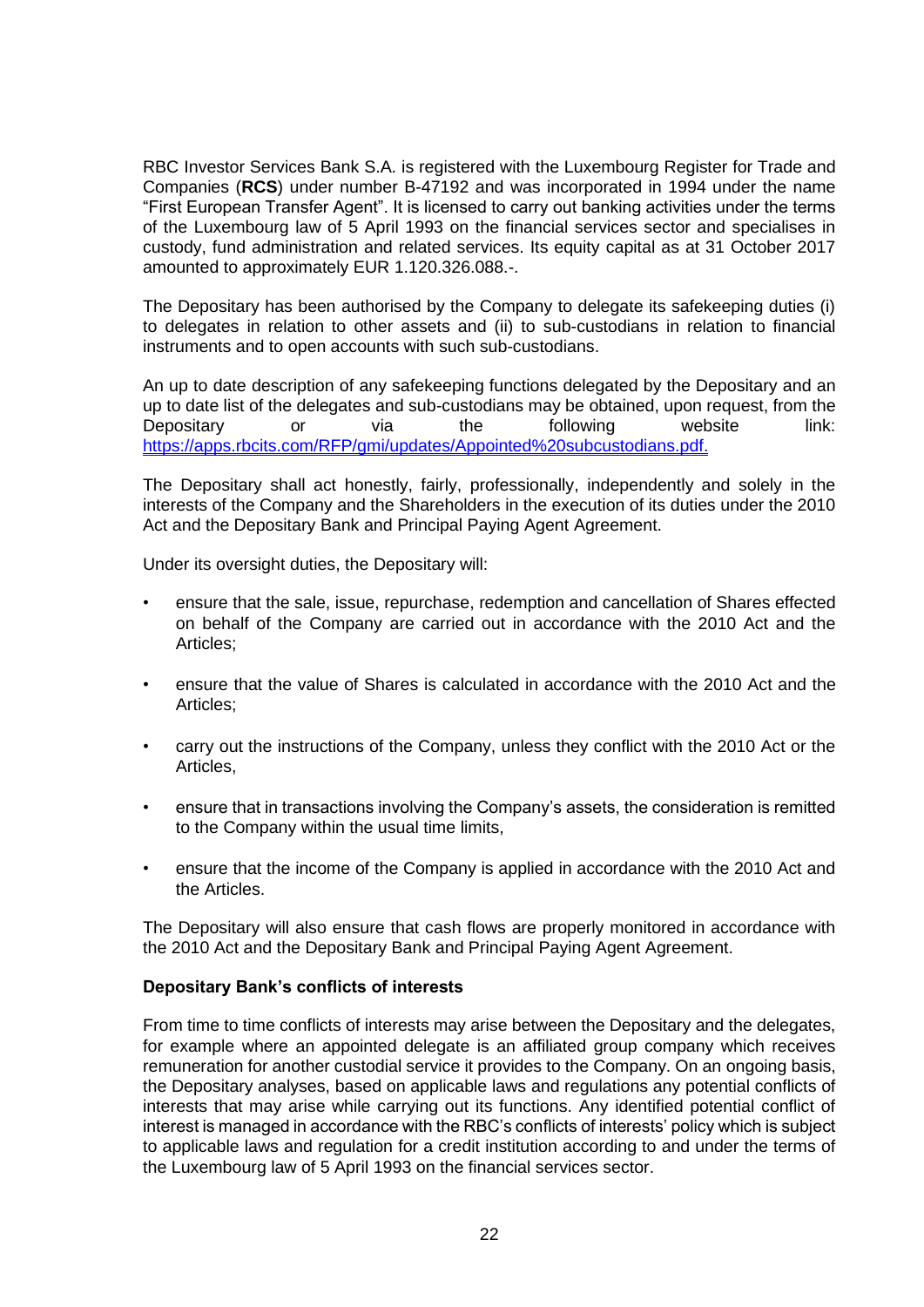Further, potential conflicts of interest may arise from the provision by the Depositary and/or its affiliates of other services to the Company and/or other parties. For example, the Depositary and/or its affiliates may act as the depositary, custodian and/or administrator of other funds. It is therefore possible that the Depositary (or any of its affiliates) may in the course of its business have conflicts or potential conflicts of interest with those of the Company and/or other funds for which the Depositary (or any of its affiliates) act.

RBC has implemented and maintains a management of conflicts of interests' policy, aiming namely at:

- identifying and analysing potential situations of conflicts of interests;
- recording, managing and monitoring the situations of conflicts of interests in:

(i) implementing a functional and hierarchical segregation making sure that operations are carried out at arm's length from the Depositary business;

(ii) implementing preventive measures to decline any activity giving rise to the conflict of interest such as:

I. RBC and any third party to whom the custodian functions have been delegated do not accept any investment management mandates;

II. RBC does not accept any delegation of the compliance and risk management functions;

III. RBC has a strong escalation process in place to ensure that regulatory breaches are notified to compliance which reports material breaches to senior management and the board of directors of RBC;

IV. A dedicated permanent internal audit department provides independent, objective risk assessment and evaluation of the adequacy and effectiveness of internal controls and governance processes.

### **RBC confirms that based on the above no potential situation of conflicts of interest could be identified.**

An up to date information on conflicts of interest policy referred to above may be obtained, upon request, from the Depositary or via the following website link: [https://www.rbcits.com/en/who-we-are/governance/information-on-conflicts-of-interest](https://www.rbcits.com/en/who-we-are/governance/information-on-conflicts-of-interest-policy.page)[policy.page.](https://www.rbcits.com/en/who-we-are/governance/information-on-conflicts-of-interest-policy.page)

#### **2.6 Administrative Agent**

RBC is the administrative agent and registrar and transfer agent of the Company pursuant to an administration agency agreement entered into for an unlimited period of time between the Company, the Management Company and the Administrative Agent with effect as of 18 January 2019 (the **Administration Agreement**). These functions have been delegated to the Administrative Agent by the Management Company.

In its capacity as:

(a) administration agent, the Administrative Agent will have as its principal function among other things the calculation of the NAV of the Company and each Class, the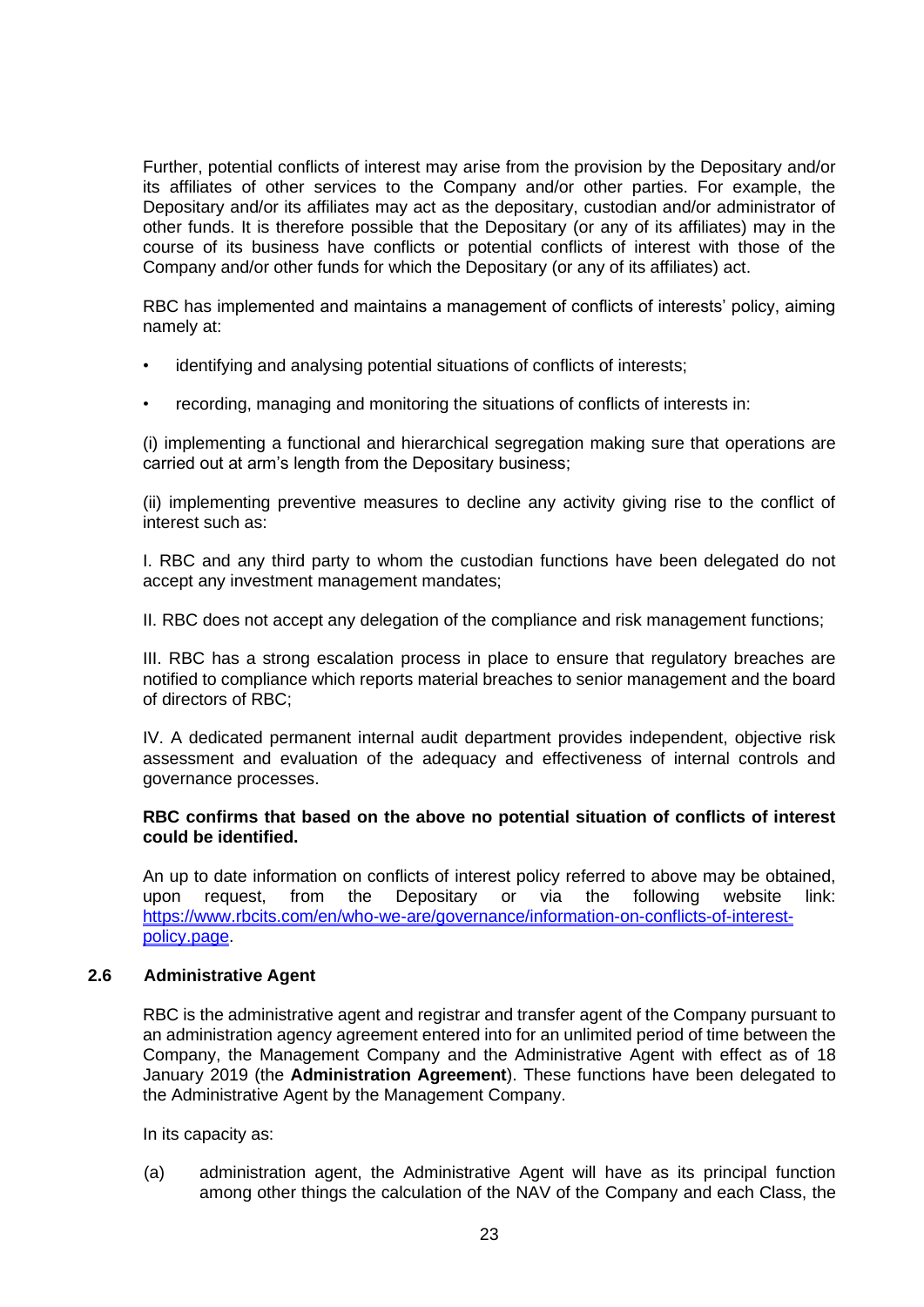maintenance of the Company's accounting records and the preparation of the financial reports required by this Prospectus and Luxembourg Law;

- (b) registrar and transfer agent, the Administration Agent will be responsible for the safekeeping and maintaining of the register of Shareholders and for processing issues, repurchases and Transfers of Shares in accordance with the Articles and this Prospectus;
- (c) domiciliary agent, the Administration Agent will be responsible for the domiciliation of the Company.

The Company and the Administrative Agent may terminate the Administration Agreement upon ninety (90) days prior written notice given by one party to the other.

Investor Information may be disclosed by the Fund, the Company, the Registrar or any other agent used by them to external parties such as the Fund's sponsor, the Fund's Authorized Distributors or as deemed necessary by the Fund, the Company, the Registrar or any other agent used by them for the provision of enhanced shareholders' related services and, particularly in the case of Registrar, for the delegation of data processing activities as part of its Transfer and Registrar Agent duties. The Applicant further agrees to Investor Information (subject to the application of local laws and/or regulations) being used outside Luxembourg, and therefore being potentially subject to the scrutiny of regulatory and tax authorities outside Luxembourg. When Investor Information is transferred to countries which are not deemed as equivalent in terms of Data Protection regulation, it is legally required that the Fund, the Company, the Registrar or any other agent has recourse to appropriate safeguards. The Applicant is informed that the Registrar will in the scope of the delegation of data processing activities as part of its Transfer and Registrar Agent duties transfer personal data to its affiliate in Malaysia, in which case the appropriate safeguards will consist in the entry into standard contractual clauses approved by the European Commission, of which the Applicant may obtain a copy by contacting the Data Processing Officer (DPO).

### **2.7 Distributors and nominees**

The Management Company may appoint one or more distributors with the consent of the Company.

It is expected that the Management Company and/or any distributor(s) will offer to enter into arrangements with investors to provide nominee services to those investors in relation to the Shares or arrange for third party nominee service providers to provide such nominee services to the underlying investors.

All distributors that are entitled to receive subscription monies and/or subscription, redemption or conversion orders on behalf of the Company and nominee service providers must be (i) professionals of the financial sector of a FATF member country which are subject under their local regulations to anti money laundering rules equivalent to those required by Luxembourg law or (ii) professionals established in a non-FATF member State provided they are a subsidiary of a professional of the financial sector of a FATF member State and they are obliged to follow anti money laundering and terrorism financing rules equivalent to those required by Luxembourg law because of internal group policies. Whilst and to the extent that such arrangements subsist, underlying investors will not appear in the register of the Company and will have no direct right of recourse against the Company.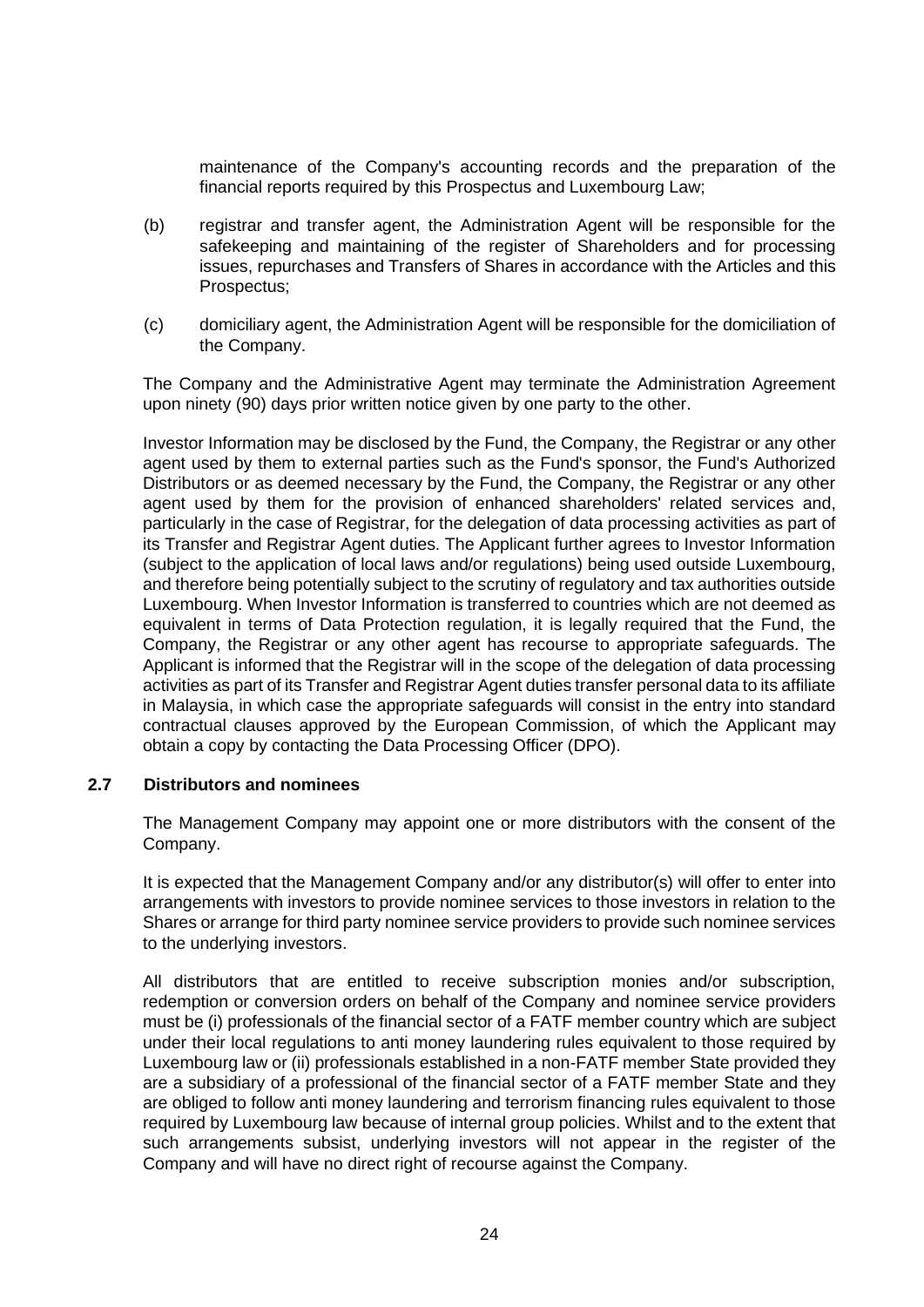The Management Company and/or any distributors or nominee service providers holding their Shares through Euroclear or Clearstream or any other relevant clearing system as an accountholder also will not be recognised as the registered Shareholder in the register. The relevant nominee of Euroclear or Clearstream or the other relevant clearing system will be recognised as the registered Shareholder in the register in such event, and in turn would hold the Shares for the benefit of the relevant accountholders in accordance with the relevant arrangements.

The terms and conditions of any (sub-)distribution agreement(s) with arrangements to provide nominee services will have to allow that an underlying investor who (i) has invested in the Company through a nominee and (ii) is an Eligible Investor, may at any time, require the transfer in his/her/its name of the Shares subscribed through the nominee. After this transfer, the investor will receive evidence of his shareholding at the confirmation of the transfer from the nominee.

Investors may subscribe directly to the Company without having to go through the Management Company or any distributors or nominee.

Copies of the various agreements between the Company, the Management Company and distributors or nominee(s) are available at the registered office of the Company as well as at the registered office of the Administrative Agent or of the Management Company, distributor(s)/nominee(s) during the normal business hours on any Business Day.

The Management Company and any Investment Manager or Investment Adviser may enter into retrocession fee arrangements with any distributor in relation to their distribution services. Any such retrocession fee will be paid by the Management Company, the Investment Manager or the Investment Adviser out of its own remuneration.

The Management Company is entitled, with regard to the distribution of certain Classes, to a Shareholder servicing fee (the **Shareholder Servicing Fee**) based on the average net assets of the relevant Class in the Sub-fund as set out in the relevant Special Section. The Management Company has the right, at its discretion to reallocate such fee, in whole or in part, to distributors.

#### **2.8 Auditor**

Ernst & Young has been appointed as the Company's approved statutory auditor and will fulfil all duties prescribed by the 2010 Act.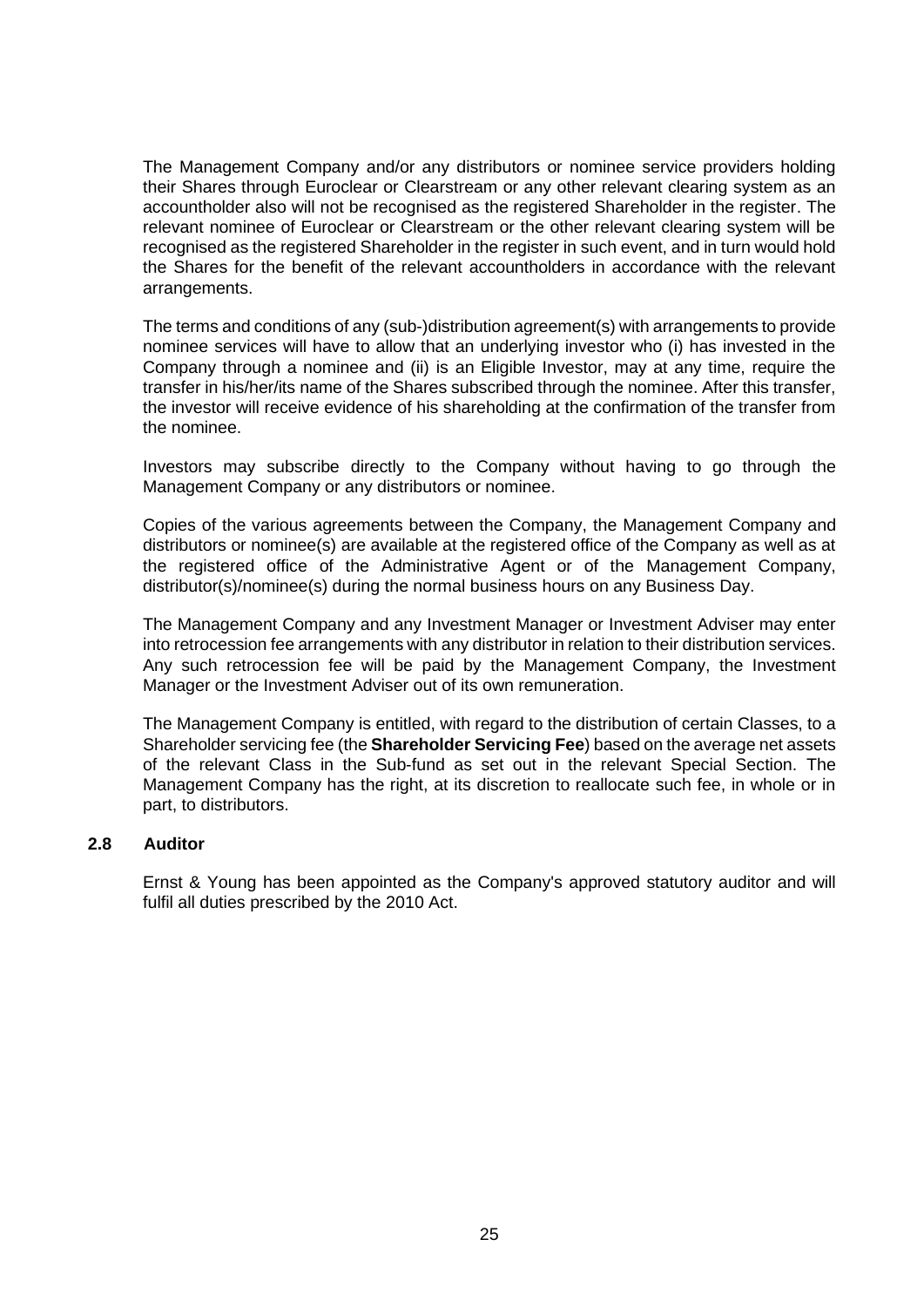### <span id="page-25-0"></span>**3. INVESTMENT OBJECTIVE, POLICY AND RESTRICTIONS**

#### **3.1 Investment Objective and Investment Policy**

The Investment Objective and Investment Policy of the Sub-fund is as set out in respect of that Sub-fund in the relevant Special Section.

#### **3.2 Investment Restrictions**

The Company and the Sub-fund are subject to the Investment Restrictions set forth in [Schedule 1.](#page-100-0)

#### **3.3 Sub-fund linked to an Index**

#### *Changes to underlying securities in which the Sub-fund is invested*

Any changes to an Index, such as the composition and/or weighting of its underlying constituents, may require the Sub-fund to make corresponding adjustments or rebalancing to its investment portfolio to conform to the relevant Index. The Company, the Management Company and/or the relevant Investment Manager/Adviser will monitor such changes and the Company or the Management Company make adjustments to the portfolio as necessary over several days, if necessary.

#### *Reliance on Index Sponsors*

The Company, the Management Company and/or the relevant Investment Manager will rely solely on the Index Sponsor for information as to the composition and/or weighting of the constituents within the Index. If the Company, the Management Company and/or the relevant Investment Manager of a Sub-fund is unable to obtain or process such information then the composition and/or weighting of the Index most recently published may, subject to the Company's, the Management Company's and/or the relevant Investment Manager's overall discretion, be used by the Sub-fund for the purpose of all adjustments.

#### *Change of Index*

The Board may decide if it considers it to be in accordance with the 2010 Act and in the interest of the relevant Sub-fund to do so, to substitute the existing Index of such Sub-fund for another Index. The Board may, for instance, decide to substitute such an Index in the following circumstances:

- the swaps and other techniques or instruments which are necessary for the implementation of the relevant Sub-fund's Investment Objective cease to be available in a manner which is regarded as acceptable by the Board;
- in the determination of the Board, the accuracy and availability of data of a particular Index has deteriorated;
- the components of the Index would cause the Sub-fund (if it were to follow the Index closely) to be in breach of the limits set out in [Schedule 1](#page-100-0) and/or materially affect the taxation or fiscal treatment of the Company;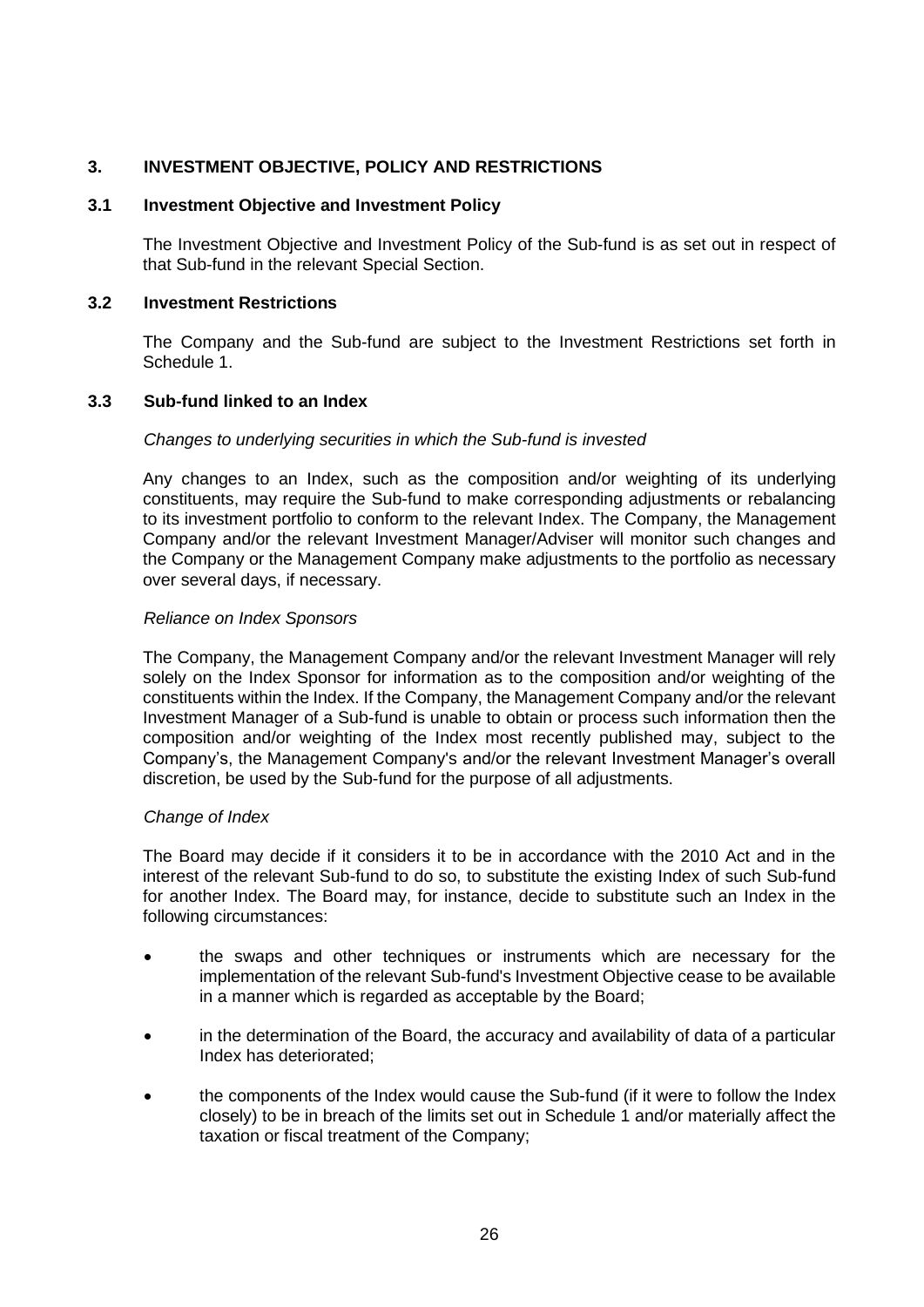- the relevant Index ceases to exist or, in the determination of the Board, there is a material change in the formula for or the method of calculating the Index or there is a material modification to the Index;
- the counterparty of swap agreements or options or other derivative instruments notifies the Company that there is limited liquidity in a portion of the component securities of the Index or it becomes impractical to invest in the components of the Index;
- the Index Sponsor increases its license fees to a level which the Board considers excessive;
- the licence agreement is terminated; or
- the original Index Sponsor resigns or is replaced for any reason and any successor Index Sponsor is not considered acceptable by the Board.

### **3.4 Sub-fund with a Maturity Date**

Certain Sub-fund with a Maturity Date may follow an Investment Policy that aims at providing investors with a predefined payout upon the Maturity Date. The ability to provide investors with such a predefined payout is dependent upon a number of parameters, including market movements between the determination of the payout upon the structuring of the Sub-fund and the Sub-fund's Launch Date. In order to mitigate these market movements which could affect the payout structure upon the Sub-fund's commercialisation and launch, the Sub-fund may, in accordance with the Investment Restrictions, agree to enter into certain pre-hedging arrangements (if any). The relevant Sub-fund will bear the costs and expenses relating to such pre-hedging arrangements and such pre-hedging arrangements will be agreed to by taking into account the interests of the Shareholders.

### **3.5 Sub-fund using a Synthetic Replication Policy**

The Investment Objective of Sub-fund using a synthetic replication policy (a **Synthetic Replication Policy**) is to provide the investors with a return (either on such payout date(s) and/or at the Maturity Date, as determined in the relevant Special Section, or on a daily basis) linked to an underlying asset (the **Underlying Asset**). However, the Sub-fund will generally not invest directly (and/or fully) in the Underlying Asset. Instead, the exposure to the performance of the Underlying Asset will be achieved by way of the conclusion of OTC Derivative, negotiated at arm's length basis with one or several swap counterparties. The return that the Shareholders will receive will be dependent on the performance of the Underlying Asset. The Sub-fund may also at any time invest part or all of the net proceeds of any issue of Shares in the Financing Asset in accordance with the Investment Restrictions and will exchange all or part of the performance and/or income of such Financing Asset to gain exposure to the Underlying Asset.

The Sub-fund may also invest all or part of the net proceeds of the issue of Shares in Transferable Securities or Money Market Instruments issued by (a) financial institutions or corporate, (b) sovereign states that are OECD Member States and/or supranational organisations/entities, (c) special purpose vehicles that are rated (or invested in rated bonds), and/or potentially some cash deposits with financial institutions, in each case with investment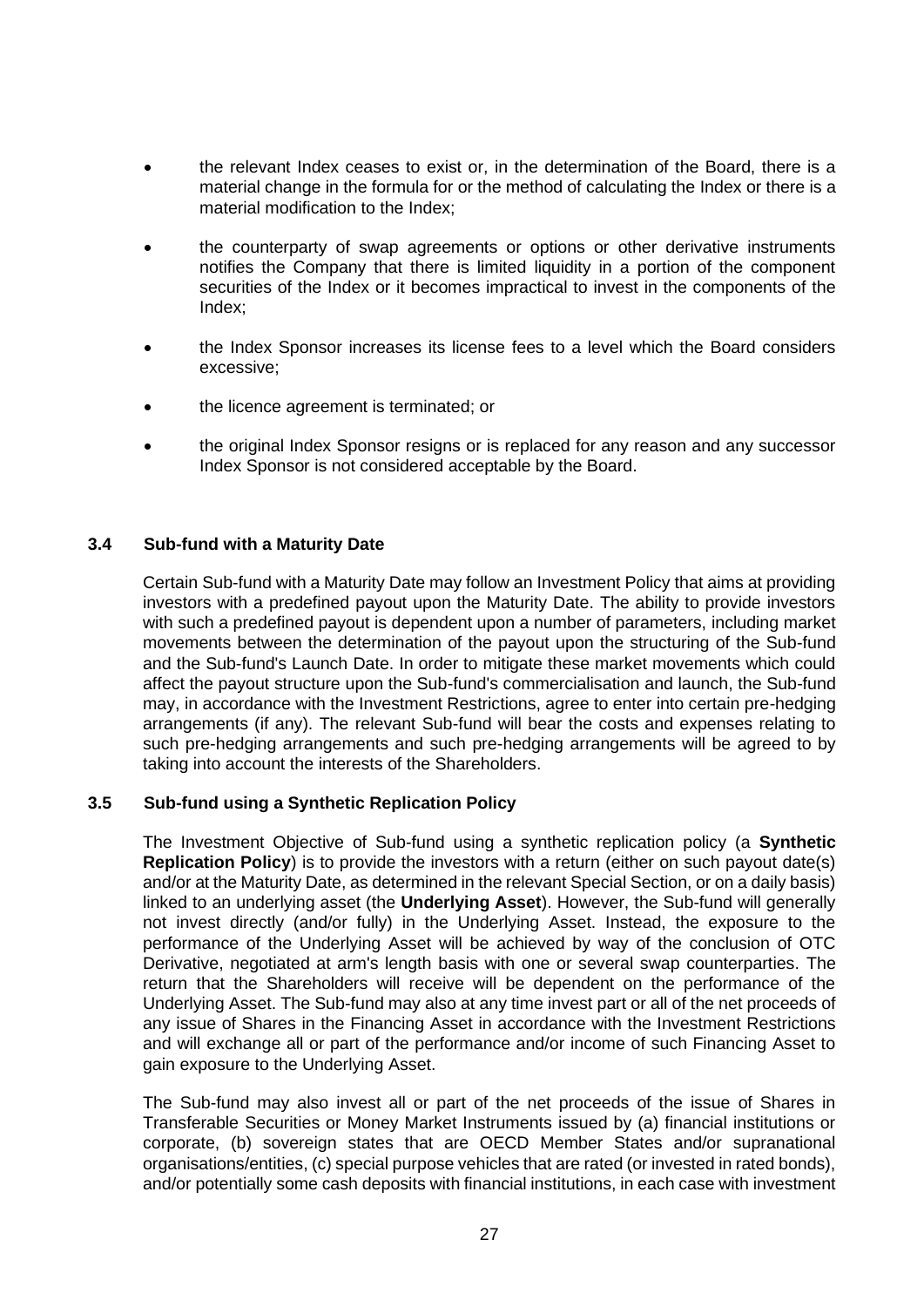grade ratings by a recognised rating agency or equivalent long-term credit ratings at the time of the investment, all in accordance with the Investment Restrictions. The Sub-fund will exchange the performance and/or the income of such Transferable Securities or Money Market Instruments against a payoff linked to the Underlying Asset. Such Transferable Securities, or Money Market Instruments or other eligible assets (such as deposits) will then constitute the **Financing Asset**.

The return that Shareholders will receive will be dependent on the performance of the Financing Asset, the performance of the Underlying Asset and the performance of any techniques used to link the Financing Asset to the Underlying Asset. The Underlying Asset will be based on a passive strategy (typically a financial index or a rules-based strategy) or an active strategy according to which the real or notional basket comprising the Underlying Asset is actively managed in accordance with the Investment Restrictions.

There is no assurance that the Investment Objective of any Sub-fund using a Synthetic Replication Policy will actually be achieved. The Financing Asset and any techniques used to link the Financing Asset to the Underlying Asset or the financial derivative instrument(s) used to link the net proceeds of any issue of Shares to the Underlying Asset will be managed by the Management Company. The management of the Financing Asset will generally not involve the active buying and selling of securities on the basis of investment judgement and economic, financial and market analysis.

#### **3.6 Use of financial derivative instruments**

The Sub-fund is authorised to use financial derivative instruments either for hedging or efficient portfolio management purposes or as part of their investment strategies as described in the relevant Special Section. Unless stated otherwise in a Special Section, a Sub-fund which uses financial derivative instruments derivatives will do so for hedging and/or efficient portfolio management purposes only. Sub-fund using derivatives will do so within the limits specified in [Schedule 1.](#page-100-0) **Investors should refer to the risk factors in [Schedule 2,](#page-113-0) Sections [4](#page-120-0) for special risk considerations applicable to financial derivative instruments. The Sub-fund will only enter into OTC transactions with first class financial institutions specialised in those transactions.** 

### **3.7 Use of EPM Techniques**

The Sub-fund is authorised to employ EPM Techniques within the limits specified in [Schedule](#page-100-0)  [1.](#page-100-0) **Investors should refer to the risk factors in [Schedule 2,](#page-113-0) Section [5](#page-126-0) for special risk considerations applicable to EPM Techniques.**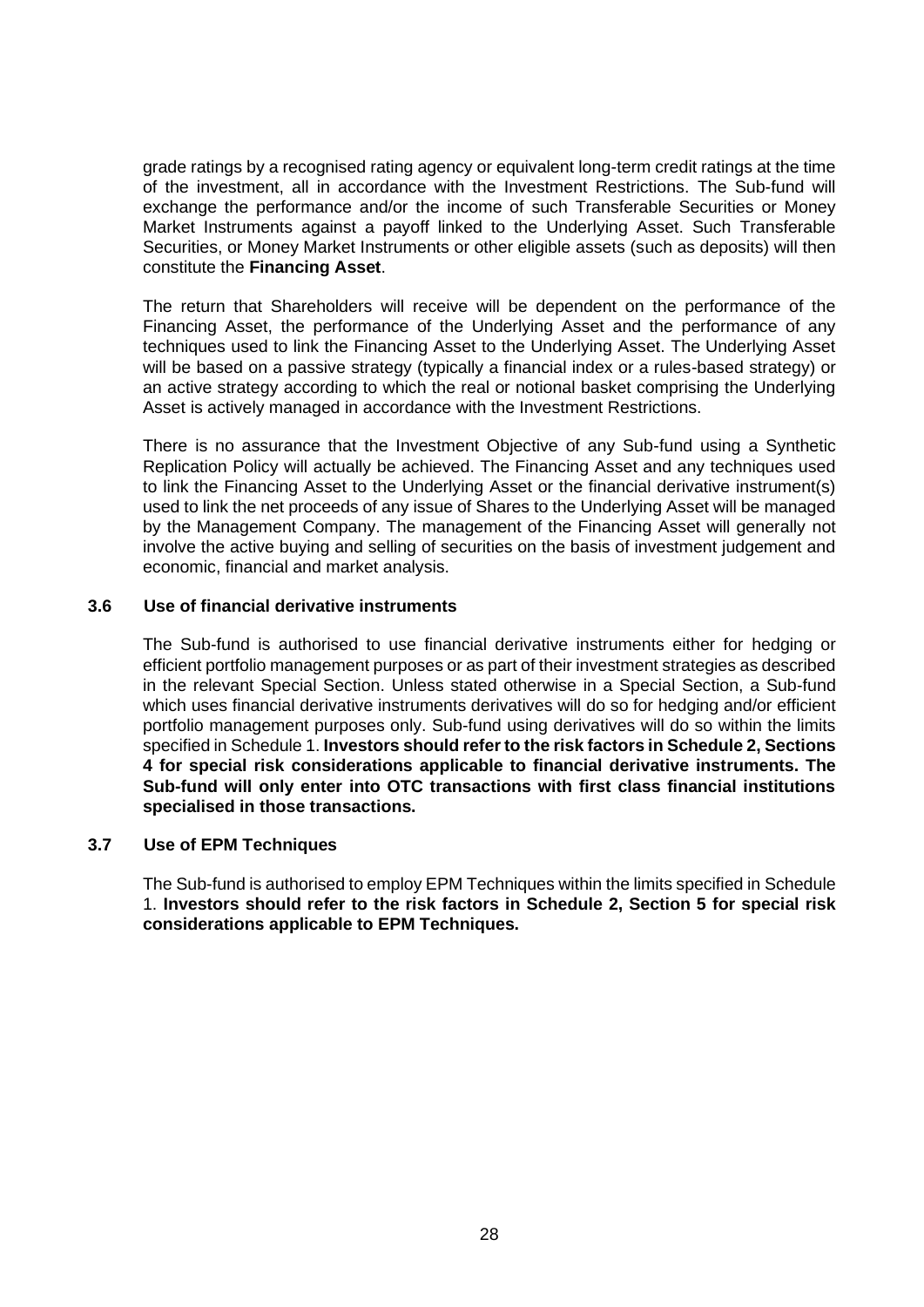### <span id="page-28-0"></span>**4. CO-MANAGEMENT**

Subject to the general provisions of the Articles, the Board may choose to co-manage the assets of the Sub-fund on a pooled basis for the purposes of efficient portfolio management. In these cases, assets of the Sub-fund participating in the co-management process will be managed according to a common investment objective and will be referred to as a "pool". These pools, however, are used solely for internal management efficiency purposes or to reduce management costs.

The pools do not constitute separate legal entities and are not directly accessible to Shareholders. Cash, or other assets, may be allocated from one or more Sub-funds into one or more of the pools established by the Company. Further allocations may be made, from time to time, thereafter. Transfers from the pool(s) back to the Sub-funds may only be made up to the amount of that Sub-fund's participation in the pool(s).

The proportion of any Sub-fund's participation in a particular pool will be measured by reference to its initial allocation of cash and/or other assets to such a pool and, on an ongoing basis, according to adjustments made for further allocations or withdrawals.

The entitlement of the Sub-fund participating in the pool, to the co-managed assets applies proportionally to each and every single asset of such pool.

Where the Company incurs a liability relating to any asset of a particular pool or to any action taken in connection with an asset of a particular pool, such liability is allocated to the relevant pool. Assets or liabilities of the Company which cannot be attributed to a particular pool, are allocated to the Sub-fund they belong or relate to. Assets or expenses which are not directly attributable to the Sub-fund are allocated among the various Sub-funds pro rata, in proportion to the Net Asset Value of each Sub-fund.

Upon dissolution of the pool, the pool's assets will be allocated to the Sub-fund in proportion to its/their participation in the pool.

Dividends, interest, and other distributions of an income nature earned in respect of the assets of a particular pool will be immediately credited to the Sub-fund in proportion to its respective participation in the pool at the time such income is recorded.

Expenses directly attributable to a particular pool will be recorded as a charge to that pool and, where applicable, will be allocated to the Sub-fund in proportion to their respective participation in the pool at the time such expense is incurred. Expenses, that are not attributable to a particular pool, will be charged to the Sub-fund.

In the books and accounts of the Company the assets and liabilities of the Sub-fund, whether participating or not in a pool, will, at all times, be identified or identifiable as an asset or liability of the Sub-fund concerned including, as the case may be, between two accounting periods a proportionate entitlement of the Sub-fund to a given asset. Accordingly, such assets can, at any time, be segregated. On the Depositary's records for the Sub-fund such assets and liabilities will also be identified as a given Sub-fund's assets and liabilities and, accordingly, segregated on the Depositary's books.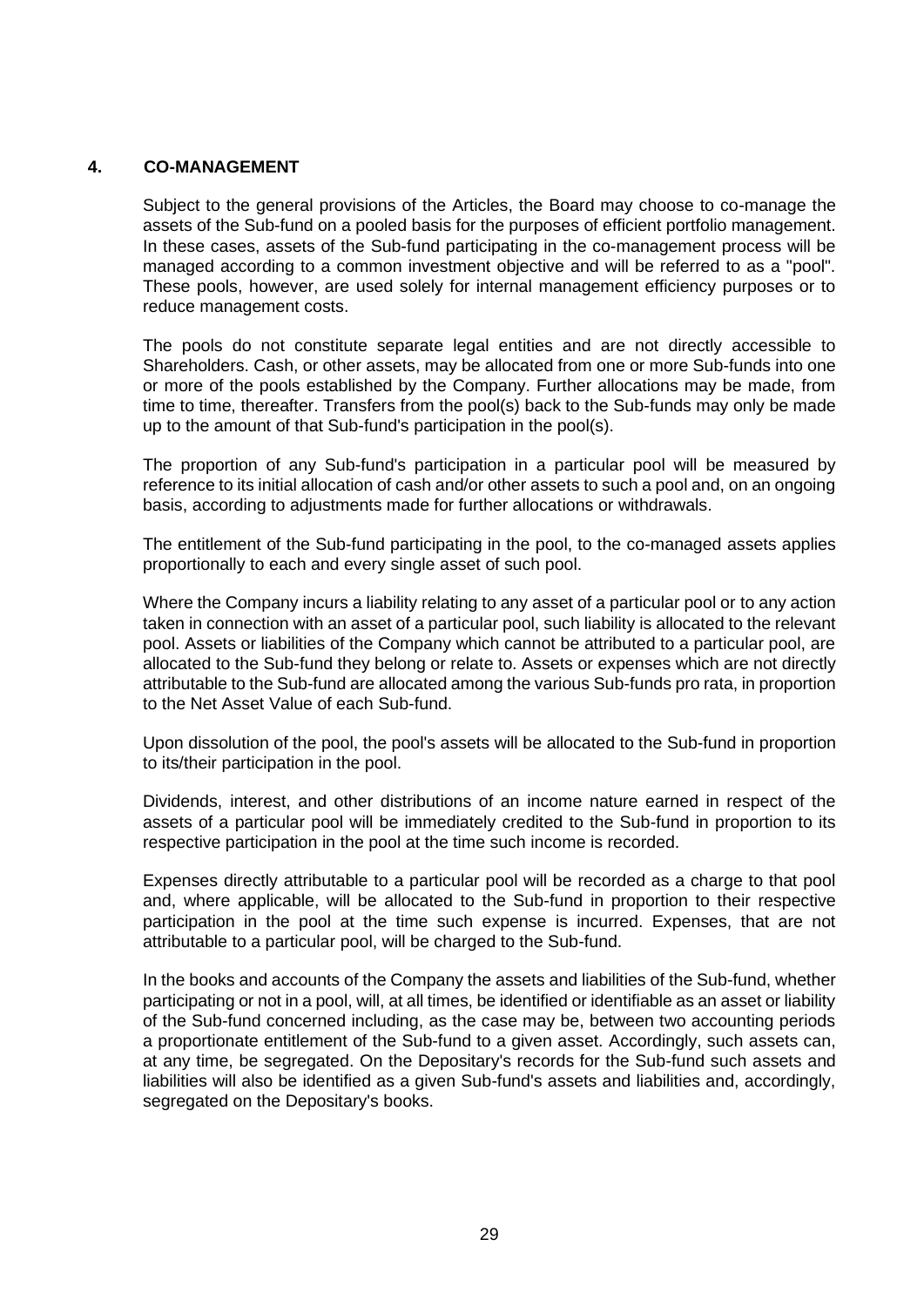### <span id="page-29-0"></span>**5. SUBSCRIPTION FOR SHARES**

### <span id="page-29-1"></span>**5.1 Initial Subscription Period/Date and Ongoing Subscriptions**

During the Initial Subscription Period or on the Initial Subscription Date or on the Class Launch Date, the Company is offering the Shares under the terms and conditions as set forth in the relevant Special Section. The Company may offer Shares in one or several Sub-funds or in one or more Classes in each Sub-fund. If so provided for in a Special Section, the Board may extend the Initial Subscription Period and/or postpone the Launch Date subject to the terms of the relevant Special Section.

After the Initial Subscription Period, the Initial Subscription Date or the Class Launch Date, the Company may offer Shares of each existing Class in each existing Sub-fund on any day that is a Valuation Day, as stipulated in the relevant Special Section. The Company may decide that for a particular Class or Sub-fund no further Shares will be issued after the Initial Subscription Period or Initial Subscription Date (as set forth in the relevant Special Section). However, the Board reserves the right to authorise at any time and without notice the issue and sale of Shares for Classes or Sub-fund that were previously closed for further subscriptions. Such decision will be made by the Board with due regard to the interest of the existing Shareholders in the relevant Class or Sub-fund.

The Board may in its discretion decide to cancel the offering of the Sub-fund. The Board may also decide to cancel the offering of a new Class. In such case, investors having made an application for subscription will be duly informed and any subscription monies already paid will be returned. For the avoidance of doubt, no interest will be payable on such amount prior to their return to the relevant investors.

Shareholders or prospective investors may subscribe for a Class in a Sub-fund at a subscription price per Share equal to:

- (a) the Initial Subscription Price where the subscription relates to the Initial Subscription Period, the Initial Subscription Date or the Class Launch Date; or
- (b) the Net Asset Value per Share or the Adjusted Price as of the Valuation Day on which the subscription is effected where the subscription relates to a subsequent offering (other than the Initial Subscription Period, the Initial Subscription Date or the Class Launch Date) of Shares of an existing Class in an existing Sub-fund.

A Subscription Fee may be added to the subscription price to be paid by the investor. The applicable Subscription Fee will be stipulated in the relevant Special Section. This fee will be payable to the Distributor, unless otherwise specified in respect of a Sub-fund in the relevant Special Section.

Subscriptions will be accepted in amounts and number of Shares.

With regard to the Initial Subscription Period or Initial Subscription Date, Shares will be issued on the Initial Subscription Date or the first Business Day following the end of the Initial Subscription Period. With regards to the Class Launch Date, Shares will be issued on the Class Launch Date.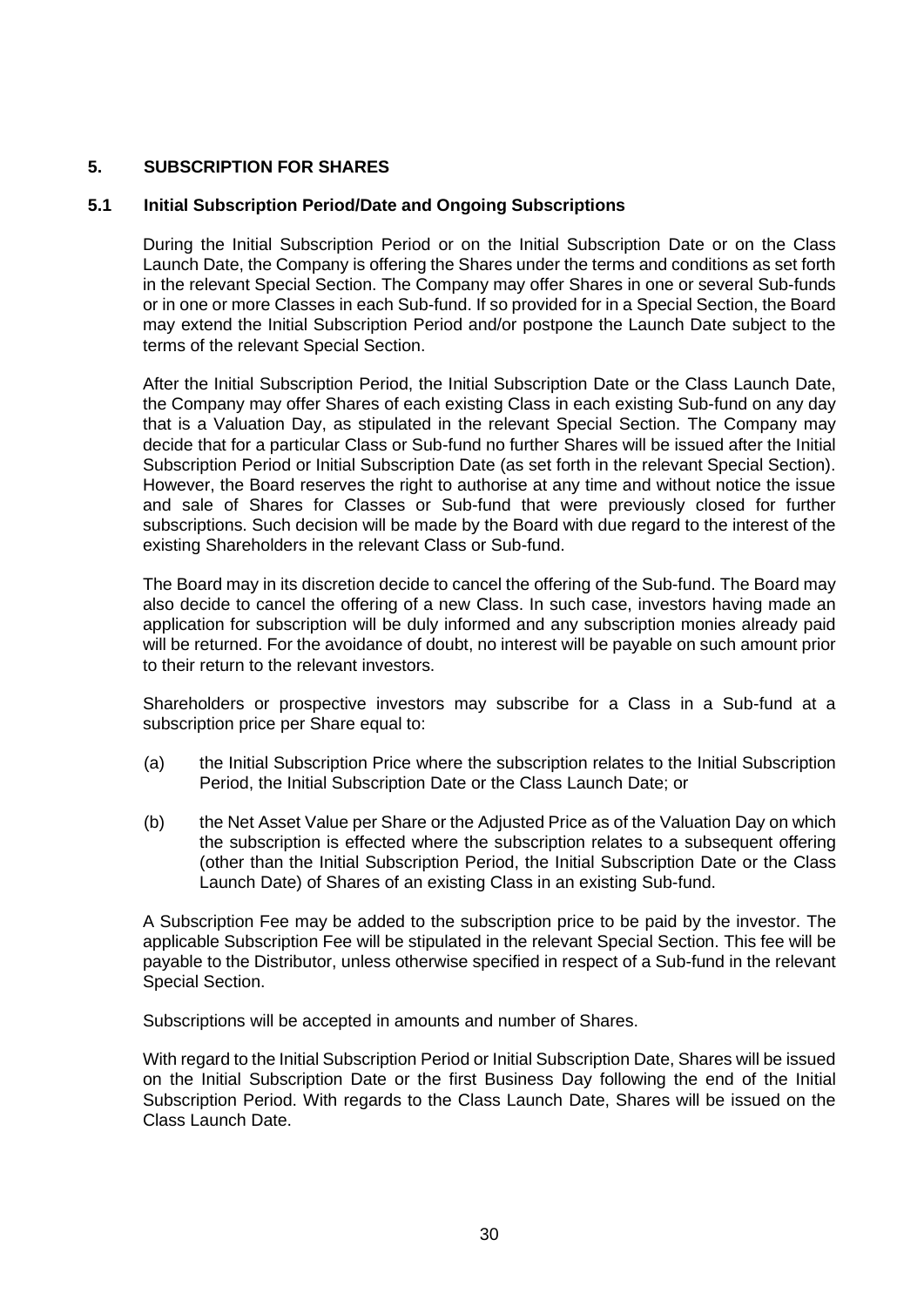### **5.2 Subscription procedure**

After the end of the Initial Subscription Period, the Initial Subscription Date or the Class Launch Date, subscriptions may be made only by investors who are Eligible Investors by:

- (a) submitting a written subscription request by mail, fax, swift or any other transmission method allowed by the Administrative Agent to the Administrative Agent to be received by the Administrative Agent by such time as set out in the relevant Special Section (the **Subscription Cut-Off Time**). Subscription orders for Shares received by the Administrative Agent in respect of a Valuation Day prior to the relevant Subscription Cut-Off Time, will be processed on the first NAV Calculation Day following such Valuation Day on the basis of the Net Asset Value or the Adjusted Price per Share calculated on such NAV Calculation Day. Any applications received after the Subscription Cut-Off Time in respect of the relevant Valuation Day will be deferred to the next Valuation Day and will be dealt with on the basis of the Net Asset Value or the Adjusted Price per Share calculated on the NAV Calculation Day immediately following such next Valuation Day;
- (b) delivering to the account of the Depositary cleared funds for the full amount of the subscription price (plus any Subscription Fee) of the Shares being subscribed for pursuant to the subscription request by such time as set out in the relevant Special Section.

If the Depositary does not receive the funds in time the investor will be liable for the costs of late or non-payment in which the case the Board will have the power to redeem all or part of the investor's holding of Shares in the Company in order to meet such costs. In circumstances where it is not practical or feasible to recoup a loss from an applicant for Shares, any losses incurred by the Company due to late or non-payment of the subscription proceeds in respect of subscription applications received may be borne by the relevant Sub-fund.

Subscribers for Shares must make payment in the Reference Currency of the relevant Subfund or Class.

Subscribers for Shares are to indicate the allocation of the subscription monies among one or more of the Sub-funds and/or Classes offered by the Company. Subscription requests are irrevocable, unless in the period during which the calculation of the Net Asset Value is suspended in accordance with Section [11.2](#page-45-0) of the General Section.

In the event that the subscription order is incomplete (i.e., all requested papers are not received by the Administrative Agent or a Distributor by the relevant deadline set out above) the subscription order will be rejected and a new subscription order will have to be submitted.

The applicable Minimum Subscription Amount, Minimum Holding Amount and Minimum Subsequent Subscription Amount may be waived or varied on a case-by-case basis, by the Company.

In the event that the Company decides to reject any application to subscribe for Shares the monies transferred by a relevant applicant will be returned to the prospective investor without undue delay (unless otherwise provided for by law or regulations).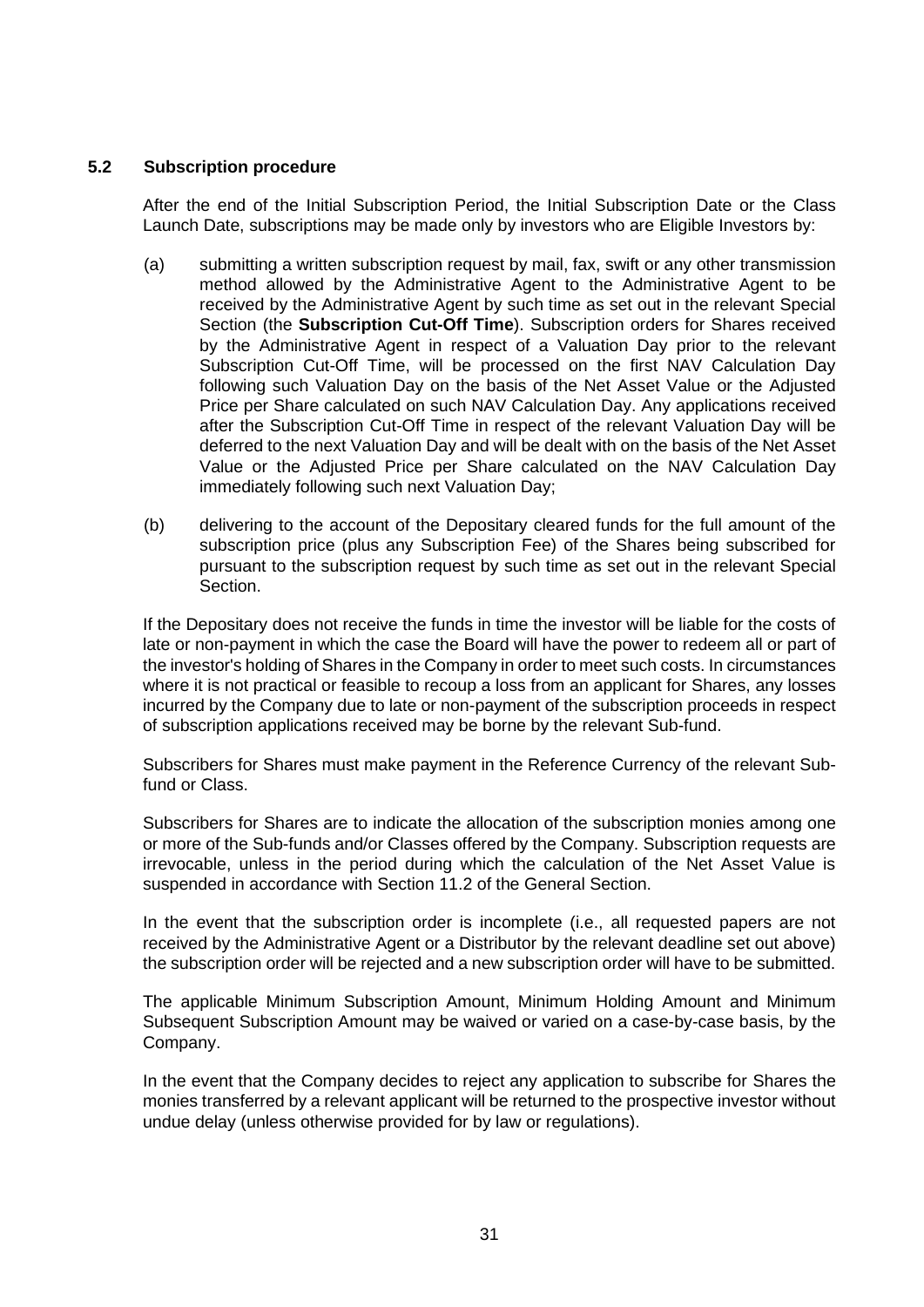### **5.3 Ownership Restrictions**

A person who is a Restricted Person may not invest in the Company. In addition, each applicant for Shares must certify that it is either (a) not a US Person or (b) a "qualified institutional buyer" within the meaning of Rule 144A under the US Securities Act and a "qualified purchaser" within the meaning of Section 2(a)(51) of the Investment Company Act. The Company may, in its sole discretion, decline to accept an application to subscribe for Shares from any prospective subscriber, including any Restricted Person or any person failing to make the certification set forth in (a) or (b) above. Shares may not be transferred to or owned by any Restricted Person. The Shares are subject to restrictions on transferability to a US Person and may not be transferred or re-sold except pursuant to an exemption from registration under the US Securities Act or an effective registration statement under the US Securities Act. In the absence of an exemption or registration, any resale or transfer of any of the Shares in the United States or to US Persons may constitute a violation of US law (See "Important Information – Selling Restrictions"). It is the responsibility of the Board to verify that Shares are not transferred in breach of the above. The Company reserves the right to redeem any Shares which are or become owned, directly or indirectly, by a Restricted Person or (a) in the case of Regulation S Shares, are or become owned, directly or indirectly, by a US Person or (b) in the case of 144 A Securities, are or become owned, directly or indirectly, by a US Person who is not a "qualified institutional buyer" within the meaning of Rule 144A under the US Securities Act and a "qualified purchaser" within the meaning of Section 2(a)(51) of the Investment Company Act in accordance with the Articles. Any prospective investor will only be issued Shares for Institutional Investor if such person provides a representation that it qualifies as an Institutional Investor pursuant to Luxembourg law.

### **5.4 Subscription in kind**

At the entire discretion of the Board, Shares may be issued against contributions of Transferable Securities or other eligible assets to the Sub-funds provided that these assets are Eligible Investments and the contributions comply with the investment policies and restrictions laid out in the Prospectus and the relevant Special Section and have a value equal to the issue price of the Shares concerned. The assets contributed to the Sub-fund, as described above, will be valued separately in a special report of the Auditor. These contributions in kind of assets are not subject to brokerage costs. The Board will only have recourse to this possibility (i) at the request of the relevant investor and (ii) if the transfer does not negatively affect current Shareholders. All costs related to a contribution in kind will be paid for by the Sub-fund concerned provided that they are lower than the brokerage costs which the Sub-fund would have paid if the assets concerned had been acquired on the market. If the costs relating to the contribution in kind are higher than the brokerage costs which the Sub-fund concerned would have paid if the assets concerned had been acquired on the market, the exceeding portion thereof will be supported by the subscriber.

### **5.5 Institutional Investors**

The sale of Shares of certain Sub-funds or Classes may be restricted to Institutional Investors and the Company will not issue or give effect to any transfer of Shares of such Sub-funds or Classes to any investor who may not be considered as an Institutional Investor. The Company may, at its discretion, delay the acceptance of any subscription for shares of a Subfund or Class restricted to Institutional Investors until such date as it has received sufficient evidence on the qualification of the investor as an Institutional Investor. If it appears at any time that a holder of Shares of a Sub-fund or Class restricted to Institutional Investors is not an Institutional Investor, the Company will, at its discretion, either redeem the relevant shares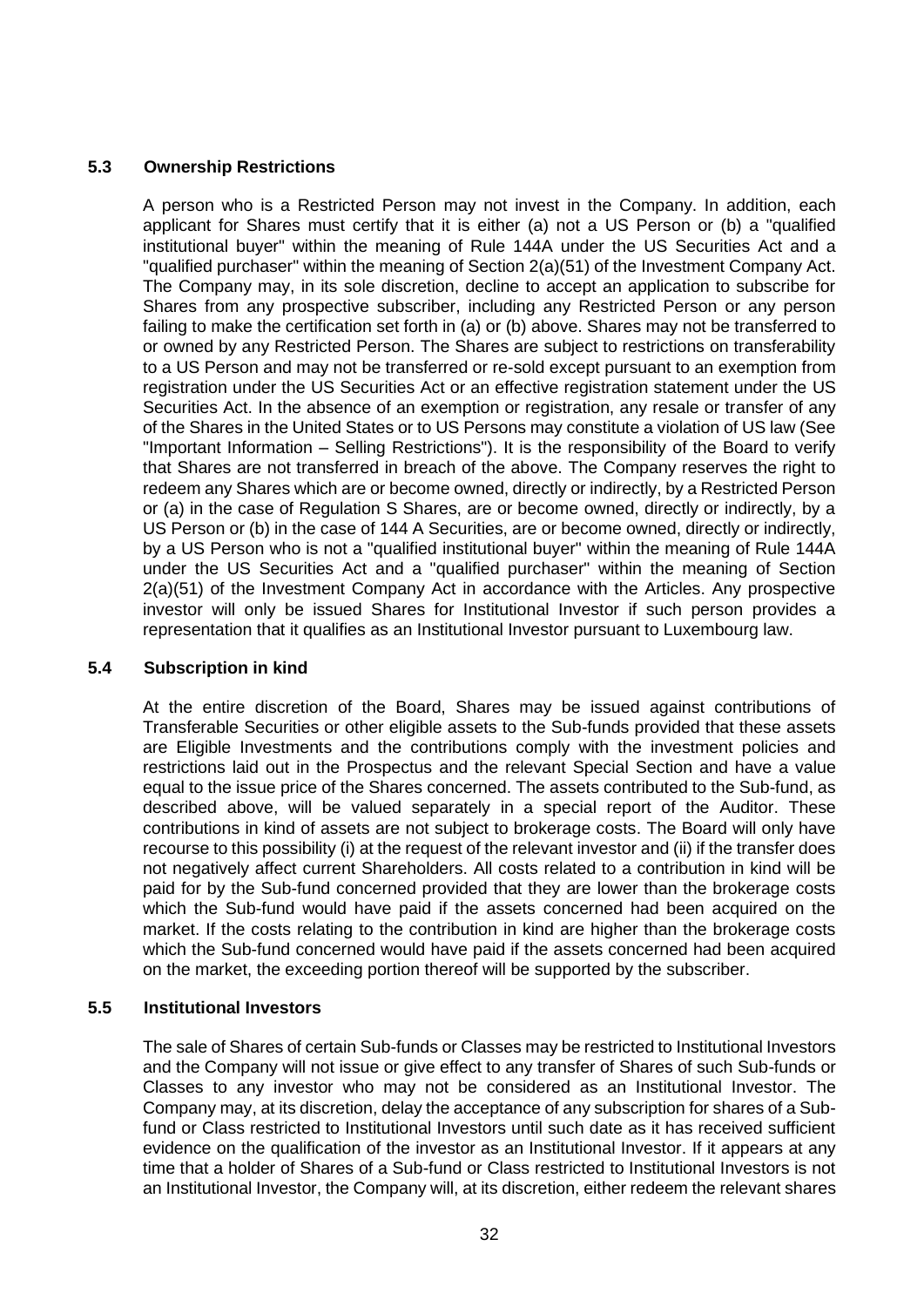in accordance with Section [7.9](#page-37-0) of this General Section or convert such Shares into Shares of a Sub-fund or Class which is not restricted to Institutional Investors (provided there exists such a Sub-fund or Class with similar characteristics) and which is essentially identical to the restricted Sub-fund or Class in terms of its investment object (but, for avoidance of doubt, not necessarily in terms of the fees and expenses payable by such Sub-fund or Class), unless such holding is the result of an error of the Company or its agents, and notify the relevant Shareholder of such conversion.

Considering the qualification of a subscriber or a transferee as Institutional Investor, the Company will have due regard to the guidelines or recommendations (if any) of the competent supervisory authorities.

Institutional Investors subscribing in their own name, but on behalf of a third party, may be required to certify that such subscription is made either on behalf of an Institutional Investor or on behalf of a Retail Investor provided in the latter case that the Institutional Investor is acting within the framework of a discretionary management mandate and that the Retail Investor has no right to lay a claim against the Company for direct ownership of the Shares.

### **5.6 Closed Classes – Launch of Classes**

In the event that a Class, closed for subscriptions because all the Shares issued in that Class have been redeemed, is reopened for subscriptions or in the event that no Shares of a Class are subscribed during the Initial Offering Period or Initial Offering Date of a Sub-fund, as set out in the relevant Special Section, the Initial Subscription Price per Share of the Class concerned will, at the time of the (re)launch of the Class, be equal to 100 EUR or the equivalent amount in the different currencies of the Class concerned.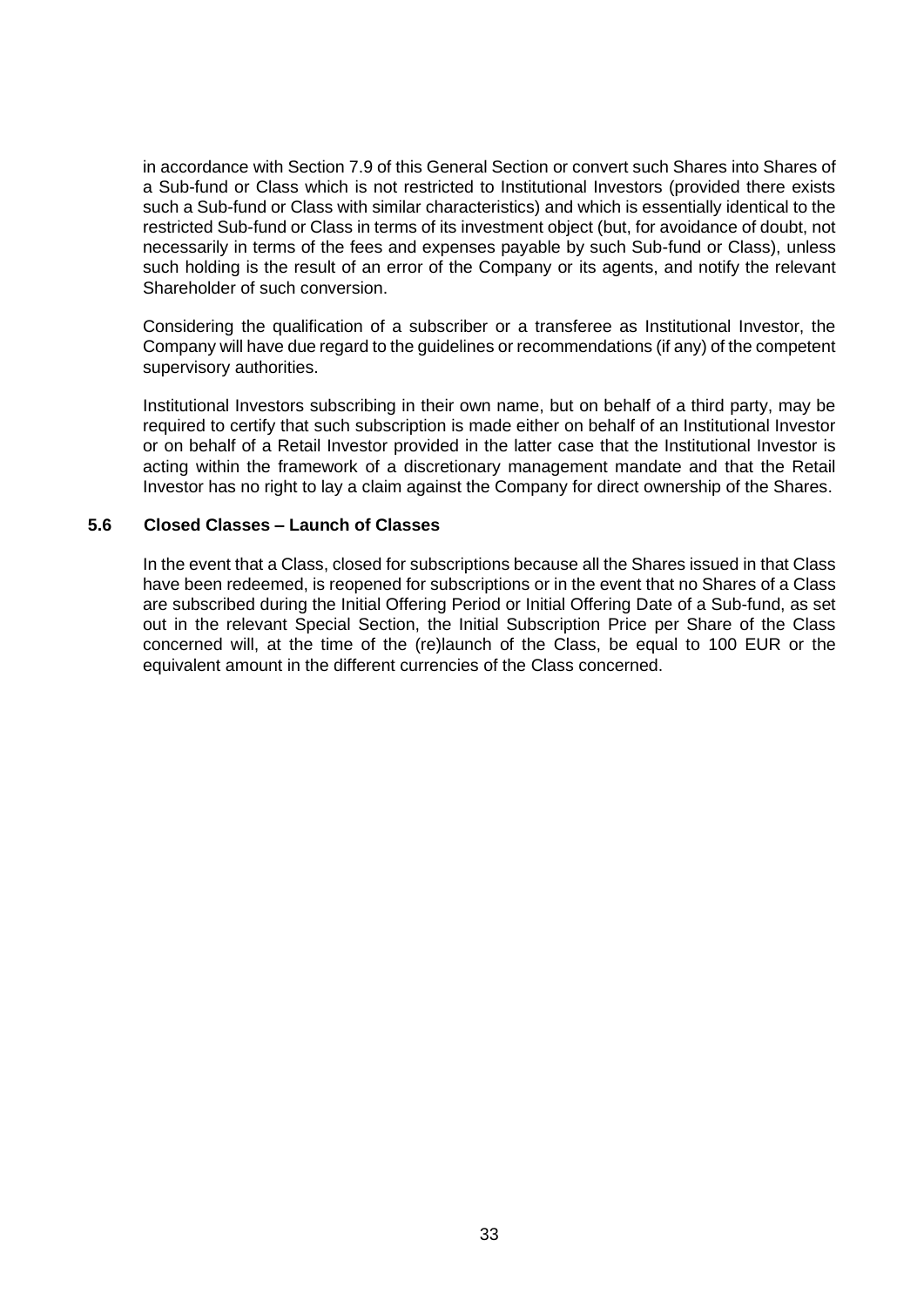### <span id="page-33-0"></span>**6. CONVERSION OF SHARES**

### **6.1 General**

Unless otherwise stated in the relevant Special Section, Shareholders are allowed to convert all, or part, of the Shares of a given Class into Shares of the same Class of another Subfund. However, the right to convert Shares is subject to compliance with any condition (including any Minimum Subscription Amounts and eligibility requirements) applicable to the Class into which conversion is to be effected. Therefore, if, as a result of a conversion, the value of a Shareholder's holding in the new Class would be less than the applicable Minimum Subscription Amount, the Board may decide not to accept the request for conversion of the Shares. In addition, if, as a result of a conversion, the value of a Shareholder's holding in the original Class would become less than the relevant Minimum Holding Amount as stipulated in the relevant Special Section, the Shareholder may be deemed (if the Board so decides) to have requested the conversion of all of his Shares. Shareholders are not allowed to convert all, or part, of their Shares into Shares of a Sub-fund which is closed for further subscriptions after the Initial Subscription Period or Initial Subscription Date (as will be set forth in the relevant Special Section).

### **6.2 Procedure**

If the criteria to become a Shareholder of such other Class and/or such other Sub-fund are fulfilled, the Shareholder will make an application to convert Shares by sending a written request by swift or fax for conversion to the Distributor or the Administrative Agent. Shares may be converted at the request of the Shareholders on any day that is a Valuation Day. The conversion request must be received by the Distributor or the Administrative Agent by such time as set out in the relevant Special Section on the relevant Valuation Day. Conversion requests received after this deadline will be deemed received at the next forthcoming Valuation Day and will processed on the basis of the Net Asset Value or the Adjusted Price per Share as of the first Valuation Day after the relevant Valuation Day. The conversion request must state the number of Shares of the relevant Classes in the relevant Sub-fund, which the Shareholder wishes to convert.

### **6.3 10% Gate**

If any application for conversion is received in respect of any one Valuation Day (the **First Valuation Day**) which either singly or when aggregated with other applications so received (including redemption requests), is more than 10% of the total net assets of the relevant Subfund, the Company reserves the right in its sole and absolute discretion (and taking into account the best interests of the remaining Shareholders) to scale down *pro rata* each application with respect to such First Valuation Day so that not more than 10% of the total net assets of the Sub-fund be redeemed or converted on such First Valuation Day. To the extent that any application is not given full effect on such First Valuation Day by virtue of the exercise of the power to prorate applications, it will be treated with respect to the unsatisfied balance thereof as if a further request had been made by the Shareholder in respect of the next Valuation Day and, if necessary, subsequent Valuation Days. With respect to any application received in respect of the First Valuation Day, to the extent that subsequent applications will be received in respect of following Valuation Days, such later applications will be postponed in priority to the satisfaction of applications relating to the First Valuation Day, but subject thereto will be dealt with as set out in the preceding sentence.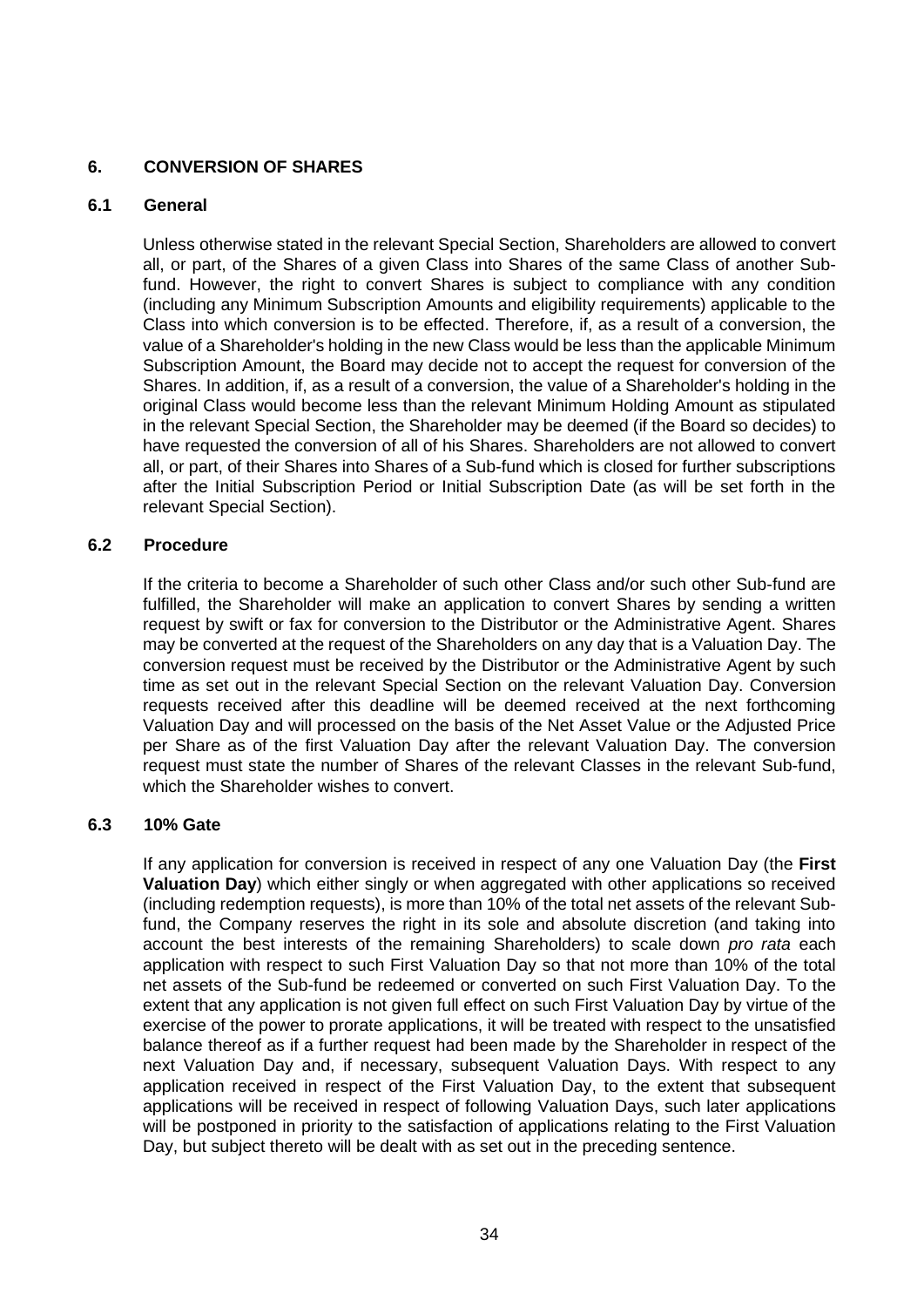### **6.4 Conversion Fee**

A Conversion Fee, in favour of Sub-fund from which the Shares are converted, of up to 5% of the Net Asset Value or Adjusted Price of the Shares of the relevant Class of the relevant new Sub-fund to be issued may be levied to cover conversion costs. The same rate of Conversion Fee will be applied to all conversion requests (deemed) received on the same Valuation Day.

### **6.5 Conversion process**

Conversion of Shares will be effected on the first NAV Calculation Day after the relevant Valuation Day on which the conversion request is deemed received, by the simultaneous:

- (a) redemption of the number of Shares of the relevant Class in the relevant Sub-fund specified in the conversion request at the Net Asset Value or Adjusted Price per Share of the relevant Class in the relevant Sub-fund; and
- (b) issue of Shares on that Valuation Day in the new Sub-fund or Class, into which the original Shares are to be converted, at the Net Asset Value or Adjusted Price per Share for Shares of the relevant Class in the (new) Sub-fund.

Subject to any currency conversion (if applicable) the proceeds resulting from the redemption of the original Shares will be applied immediately as the subscription monies for the Shares in the new Class or Sub-fund into which the original Shares are converted.

Where Shares denominated in one currency are converted into Shares denominated in another currency, the number of such Shares to be issued will be calculated by converting the proceeds resulting from the redemption of the Shares into the currency in which the Shares to be issued are denominated. The exchange rate for such currency conversion will be calculated by the Depositary in accordance with the rules laid down in Section 11 of the General Section.

If conversion requests would result in a residual holding in any one Sub-fund or Class of less than the Minimum Net Asset Value applicable, the Company reserves the right to compulsory redeem the residual Shares in that Sub-fund or Class at the relevant redemption price and make payment of the proceeds thereof to the Shareholders.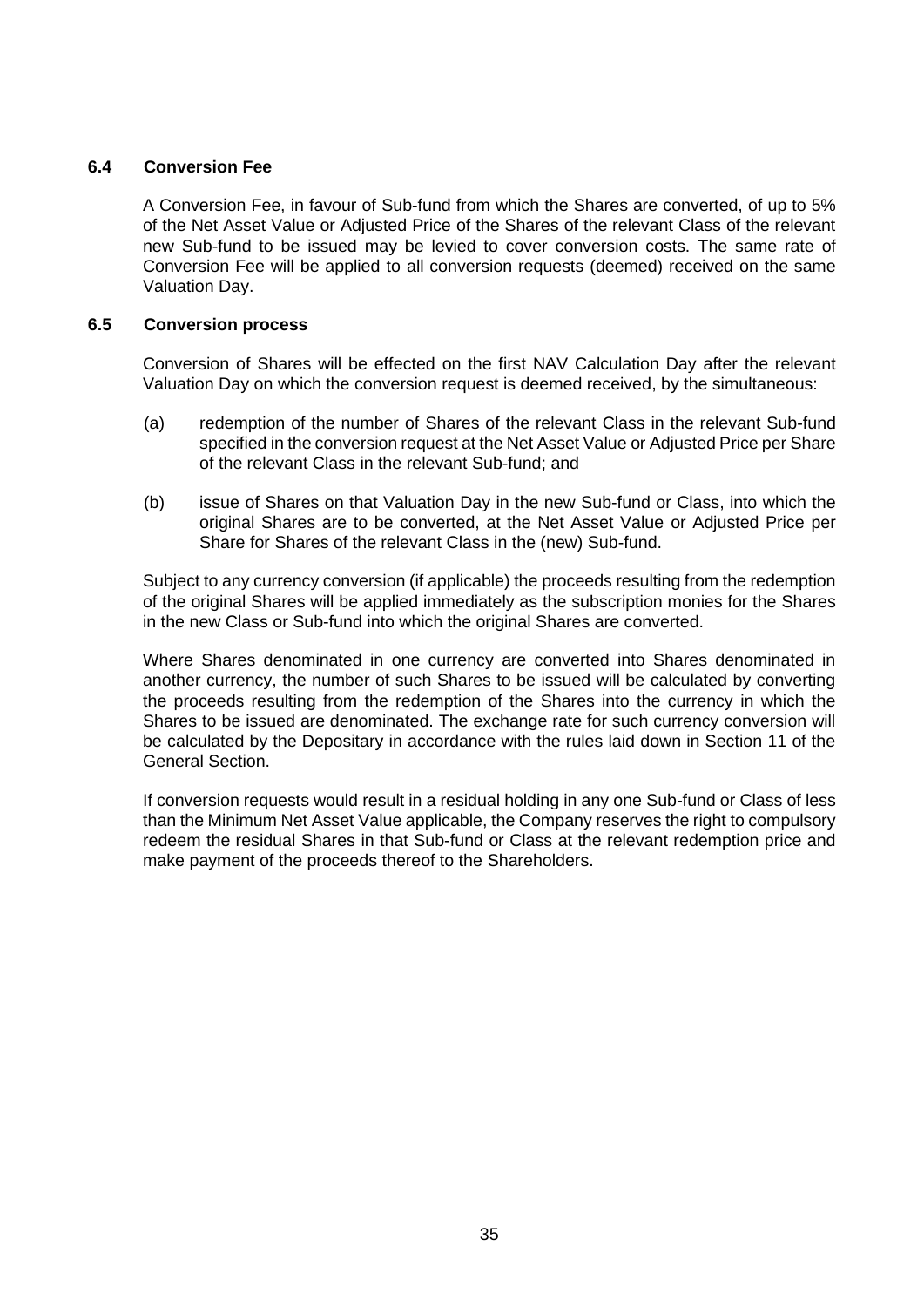### <span id="page-35-0"></span>**7. REDEMPTION OF SHARES**

### **7.1 Timing, form of redemption request**

Shares in a Sub-fund may be redeemed at the request of the Shareholders on any day that is a Valuation Day. Redemption requests must be sent in writing by mail, fax, swift or any other transmission method allowed by the Administrative Agent to the Distributor(s) or the Administrative Agent or such other place as the Company may advise. Redemption requests must be received by the Administrative Agent at the time specified in the relevant Special Section (the **Redemption Cut-Off Time**) to be eligible for processing as of such Valuation Day (unless another Redemption Cut-Off Time is specified in respect of a Sub-fund in the relevant Special Section). Redemption requests received after the Redemption Cut-Off Time will be deemed received at the next forthcoming Valuation Day and will be processed on the basis of the Net Asset Value per Share as of the first NAV Calculation Day after the relevant Valuation Day.

The Board, the Administrative Agent and the Distributor(s) will ensure that the relevant Redemption Cut-Off Times of each Sub-fund are strictly complied with and will therefore take all adequate measures to prevent practices known as "Late Trading".

Requests for redemption must be for either a number of Shares or an amount denominated in the Reference Currency of the Class of the Sub-fund. Redemption requests must be addressed to the Administrative Agent or the Distributor. Redemption requests will not be accepted by telephone or telex. Redemption requests are irrevocable (except during any period where the determination of the Net Asset Value, the issue, redemption and conversion of Shares is suspended) and proceeds of the redemption will be remitted to the account indicated by the Shareholder in its subscription request. The Company reserves the right not to redeem any Shares if it has not been provided with evidence satisfactory to the Company that the redemption request was made by a Shareholder of the Company. Failure to provide appropriate documentation to the Administrative Agent may result in the withholding of redemption proceeds.

### **7.2 Redemption Price**

A Shareholder who redeems his/her/its Shares will receive an amount per Share redeemed equal to the Net Asset Value or Adjusted Price per Share as of the applicable Valuation Day for the relevant Class in the relevant Sub-fund, less, as the case may be, the Redemption Fee as stipulated in the relevant Special Section and any tax or duty imposed on the redemption of the Shares.

### **7.3 Redemption Fee**

If a Shareholder wants to redeem Shares of the Company, a Redemption Fee may be levied on the amount to be paid to the Shareholder. The applicable Redemption Fee will be stipulated in the relevant Special Section. This fee will be payable to the Company, unless otherwise specified in respect of a Sub-fund in the relevant Special Section. For the avoidance of doubt, the Redemption Fee is calculated on the redemption price of the Shares.

#### **7.4 Payment of the redemption price**

Payment of the redemption proceeds will be made generally within 3 Business Days following the relevant Valuation Day (unless otherwise specified in respect of a Sub-fund in the relevant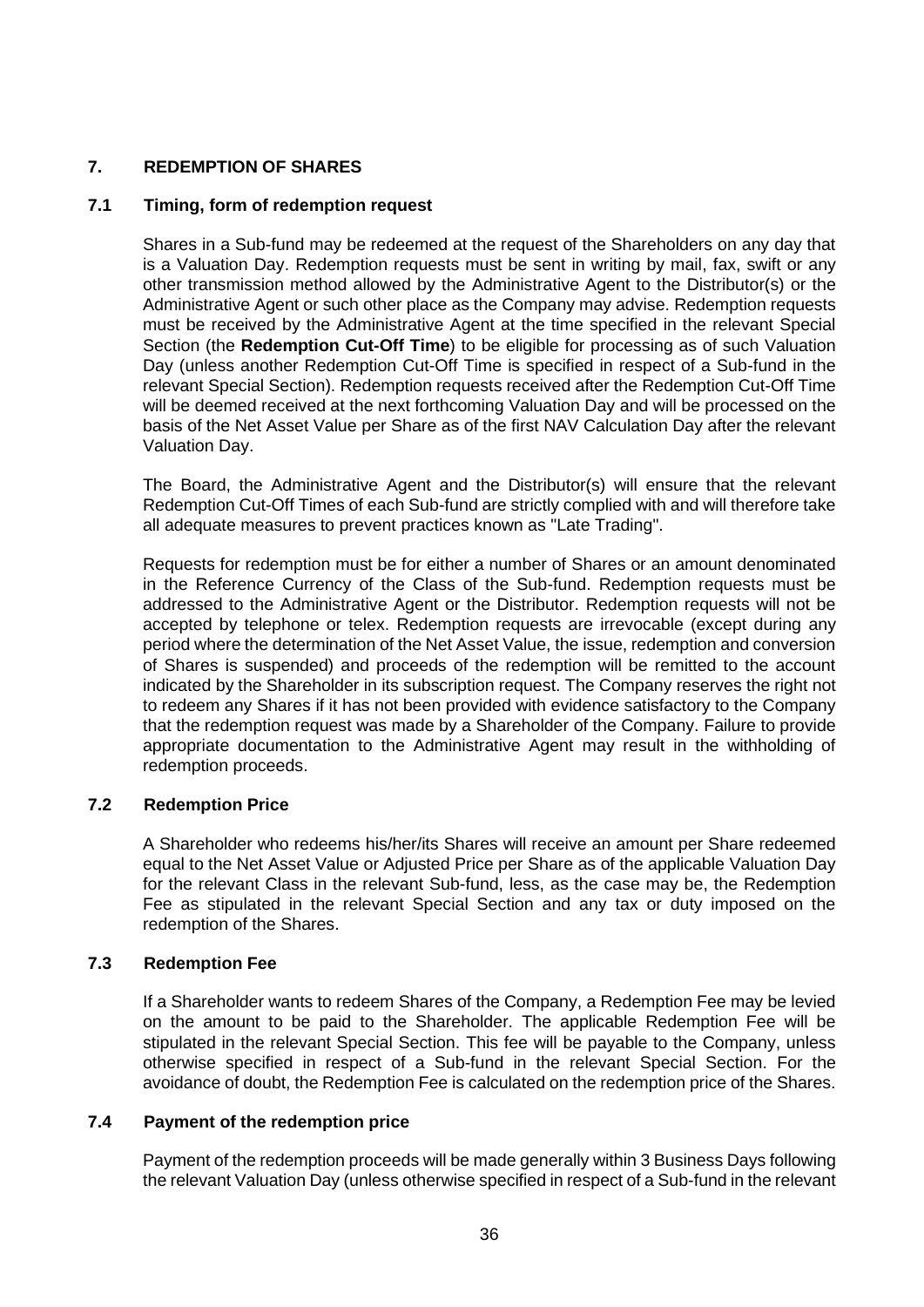Special Section). Where a Shareholder redeems Shares that he/she/it has not paid for within the required subscription settlement period, in circumstances where the redemption proceeds would exceed the subscription amount that he/she/it owes, the Company will be entitled to retain such excess for the benefit of the Company.

## **7.5 Minimum Holding Amount - Minimum Net Asset Value**

If as a result of a redemption, the value of a Shareholder's holding would become less than the relevant Minimum Holding Amount as stipulated in the relevant Special Section, the Shareholder may be deemed (if the Board so decides) to have requested the redemption of all his Shares.

If redemption requests would result in a residual holding in any one Sub-fund or Class of less than the Minimum Net Asset Value applicable, the Company reserves the right to compulsory redeem the residual Shares in that Sub-fund or Class at the relevant redemption price and make payment of the proceeds thereof to the Shareholder.

### **7.6 Suspension of redemption**

Redemption of Shares may be suspended for certain periods of time as described under Section [11.2](#page-45-0) of the General Section.

#### **7.7 10% Gate**

If any application for redemption is received in respect of a Valuation Day which either singly or when aggregated with other applications so received (including conversion requests), is more than 10% of the total net assets of the relevant Sub-fund, the Company reserves the right in its sole and absolute discretion (and taking into account the best interests of the remaining Shareholders) to scale down *pro rata* each application with respect to such Valuation Day so that not more than 10% of the total net assets of the Sub-fund be redeemed or converted on such Valuation Day. To the extent that any application is not given full effect on such Valuation Day by virtue of the exercise of the power to prorate applications, it will be treated with respect to the unsatisfied balance thereof as if a further request had been made by the Shareholder in respect of the next Valuation Day and, if necessary, subsequent Valuation Days. With respect to any application received in respect of the relevant Valuation Day, to the extent that subsequent applications will be received in respect of following Valuation Days, such later applications will be postponed in priority to the satisfaction of applications relating to the relevant Valuation Day, but subject thereto will be dealt with as set out in the preceding sentence.

# **7.8 Redemption in-kind**

The Company may, at the request of a Shareholder, agree to make, in whole or in part, a distribution in-kind of securities of the Sub-fund to that Shareholder in lieu of paying to that Shareholder redemption proceeds in cash. The Company will agree to do so if it determines that such a transaction would not be detrimental to the best interests of the remaining Shareholders of the relevant Sub-fund. Such redemption will be effected at the Net Asset Value or Adjusted Price per Share of the relevant Class of the Sub-fund which the Shareholder is redeeming, and thus will constitute a pro rata portion of the Sub-fund's assets attributable in that Class in terms of value. The assets to be transferred to such Shareholder will be determined by the Company and the Depositary, with regard to the practicality of transferring the assets and to the interests of the Sub-fund and continuing participants therein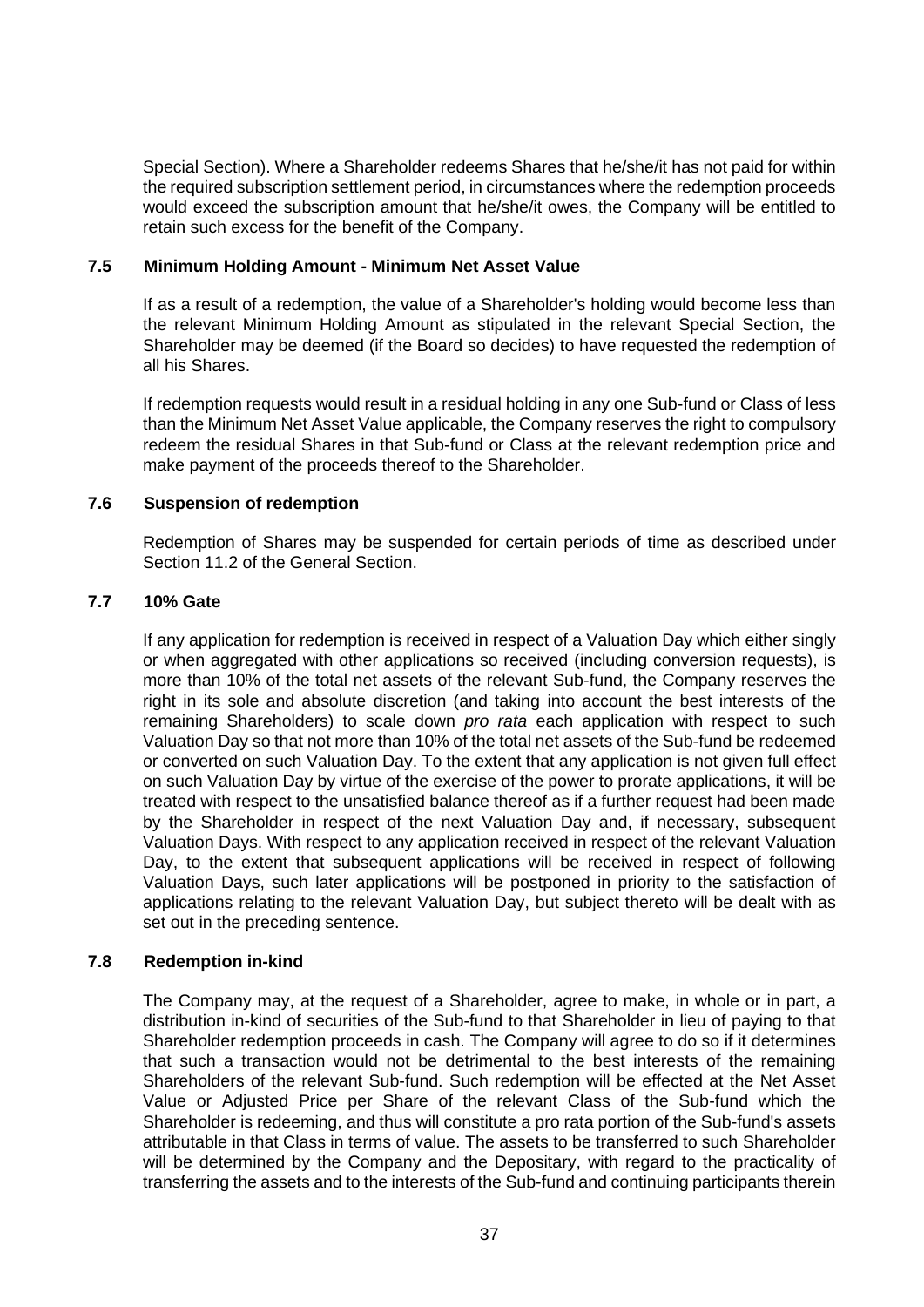and to the Shareholder. Such a Shareholder may incur brokerage and/or local tax charges on any transfer or sale of securities so received in satisfaction of redemption. The net proceeds from this sale by the redeeming Shareholder of such securities may be more or less than the corresponding redemption price of Shares in the relevant Sub-fund due to market conditions and/or differences in the prices used for the purposes of such sale or transfer and the calculation of the Net Asset Value or Adjusted Price of Shares of the Subfund. The selection, valuation and transfer of assets will be subject to the review and approval of the Auditor of the Company. The valuation will be confirmed by a special report of the Auditor.

Any costs incurred in connection with a redemption in-kind will be borne by the relevant Shareholder.

#### **7.9 Compulsory redemptions by the Company**

The Company may redeem Shares of any Shareholder if the Board whether on its own initiative or at the initiative of a Distributor, determines that:

- (a) any of the representations given by the Shareholder to the Company or the Management Company were not true and accurate or have ceased to be true and accurate; or
- (b) the Shareholder is not or ceases to be an Eligible Investor; or
- (c) the continuing ownership of Shares by the Shareholder would cause an undue risk of adverse tax consequences to the Company or any of its Shareholders; or
- (d) the continuing ownership of Shares by such Shareholder may be prejudicial to the Company or any of its Shareholders; or
- (e) further to the satisfaction of a redemption request received by a Shareholder, the number or aggregate amount of Shares of the relevant Class held by this Shareholder is less than the Minimum Holding Amount.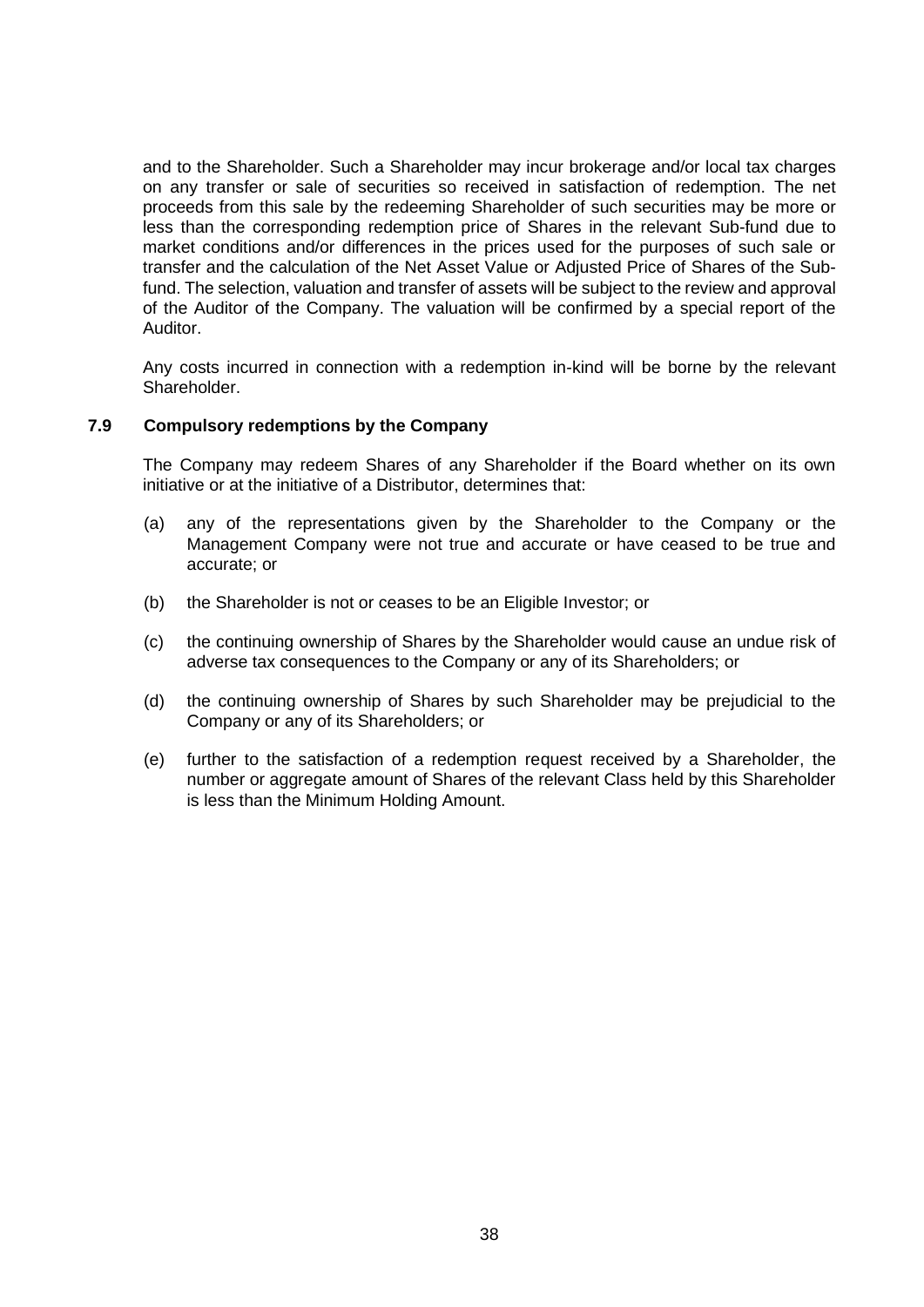# <span id="page-38-0"></span>**8. PRICE ADJUSTMENT POLICY**

The basis on which the assets of each Sub-fund are valued for the purposes of calculating the Net Asset Value per Shares is set out in Section [11](#page-41-0) of the General Section. The actual cost of purchasing or selling assets and investments for a Sub-fund may however, deviate from the latest available price or net asset value used, as appropriate, in calculating the Net Asset Value per Shares due to duties and charges and spreads from buying and selling prices of the underlying investments. These costs have an adverse effect on the value of a Subfund and are known as "dilution". To mitigate the effects of dilution, the Company may, at its discretion, make a dilution adjustment to the Net Asset Value per Shares.

Shares will in principle be issued and redeemed on the basis of a single price, i.e., the Net Asset Value per Share. However – to mitigate the effect of dilution – the Net Asset Value per Share may be adjusted on any Valuation Day in the manner set out below depending on whether or not a Sub-fund is in a net subscription position or in a net redemption position on such Valuation Day to arrive at the applicable adjusted price (the **Adjusted Price**). Where there is no dealing on a Sub-fund or Class of a Sub-fund on any Valuation Day, the applicable price will be the unadjusted Net Asset Value per Share. The Company will retain the discretion in relation to the circumstances under which to make such a dilution adjustment. As a general rule, the requirement to make a dilution adjustment will depend upon the volume of subscriptions or redemptions of Shares in the relevant Sub-fund. The Company may make a dilution adjustment if, in their opinion, the existing Shareholders (in case of subscriptions) or remaining Shareholders (in case of redemptions) might otherwise be adversely affected. In particular, the dilution adjustment may be made where, for example but without limitation:

- (a) a Sub-fund is in continual decline (i.e. is experiencing a net outflow of redemptions);
- (b) a Sub-fund is experiencing large levels of net subscriptions relevant to its size;
- (c) a Sub-fund is experiencing a net subscription position or a net redemption position on any Valuation Day;
- (d) in any other case where the Company is of the opinion that the interests of Shareholders require the imposition of a dilution adjustment.

The dilution adjustment will involve adding to, when the Sub-fund is in a net subscription position, and deducting from, when the Sub-fund is in a net redemption position, the Net Asset Value per Share such figure as the Board considers represents an appropriate figure to meet duties and charges and spreads. In particular, the Net Asset Value of the relevant Sub-fund will be adjusted (upwards or downwards) by an amount which reflects (i) the estimated fiscal charges, (ii) dealing costs that may be incurred by the Sub-fund and (iii) the estimated bid/offer spread of the assets in which the Sub-fund invests. As certain stock markets and jurisdictions may have different charging structures on the buy and sell sides, the resulting adjustment may be different for net inflows than for net outflows. Adjustments will however, be limited to a maximum of 2% of the then applicable Net Asset Value per Share.

The Adjusted Price of each Class in the Sub-fund will be calculated separately but any dilution adjustment will in percentage terms affect the Adjusted Price of each Class in an identical manner. On the occasions when the dilution adjustment is not made there may be an adverse impact on the total assets of a Sub-fund.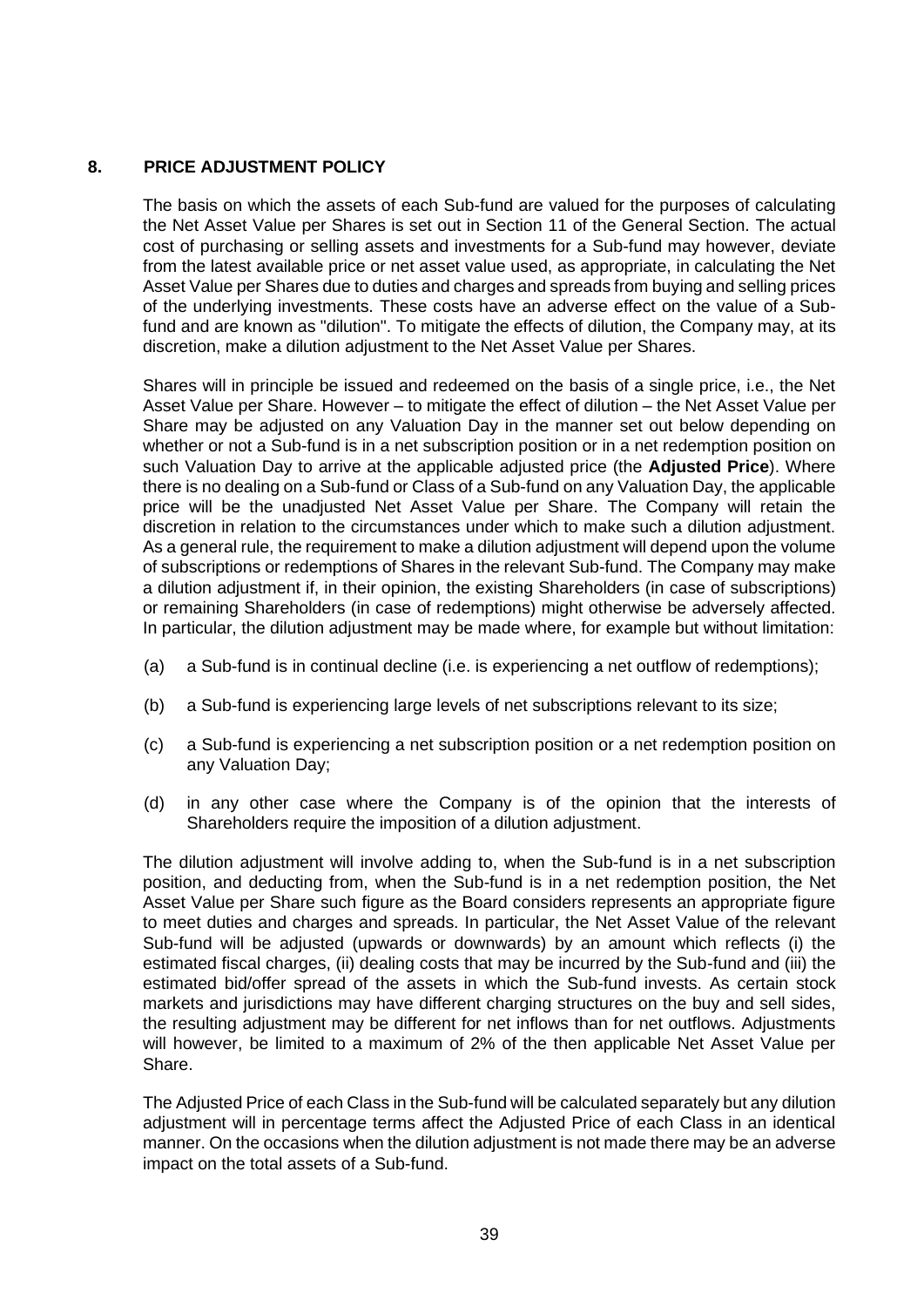# **9. RESTRICTIONS ON TRANSFER OF SHARES**

All transfers of Shares will be effected by a transfer in writing in any usual or common form or any other form approved by the Company and every form of transfer will state the full name and address of the transferor and the transferee. The instrument of transfer of a Share will be signed by or on behalf of the transferor and the transferee. The transferor will be deemed to remain the holder of the Share until the name of the transferee is entered on the Share register in respect thereof. The Company may decline to register any transfer of a Share if, in consequence of such transfer, the value of the holding of the transferor or transferee does not meet the minimum subscription or holding levels of the relevant Share Class or Sub-fund as set out in this Prospectus or the relevant Special Section. The registration of transfer may be suspended at such times and for such periods as the Company may from time to time determine, provided, however, that such registration will not be suspended for more than five (5) days in any calendar year. The Company may decline to register any transfer of Shares unless the original instruments of transfer, and such other documents that the Company may require are deposited at the registered office of the Company or at such other place as the Company may reasonably require, together with such other evidence as the Company may reasonably require to show the right of the transferor to make the transfer and to verify the identity of the transferee. Such evidence may include a declaration as to whether the proposed transferee (i) is a US Person or acting for or on behalf of a US Person, (ii) is a Restricted Person or acting for or on behalf of a Restricted Person or (iii) does qualify as Institutional Investor.

The Company may decline to register a transfer of Shares:

- (a) if in the opinion of the Company, the transfer will be unlawful or will result or be likely to result in any adverse regulatory, tax or fiscal consequences to the Company or its Shareholders; or
- (b) if the transferee is a US Person or is acting for or on behalf of a US Person; or
- (c) if the transferee is a Restricted Person or is acting for or on behalf of a Restricted Person; or
- (d) in relation to Classes reserved for subscription by Institutional Investors, if the transferee is not an Institutional Investor; or
- (e) in circumstances as set out in Section [10.2](#page-40-0) of this General Section; or
- (f) if in the opinion of the Company, the transfer of the Shares would lead to the Shares being registered in a depositary or clearing system in which the Shares could be further transferred otherwise than in accordance with the terms of this Prospectus or the Articles.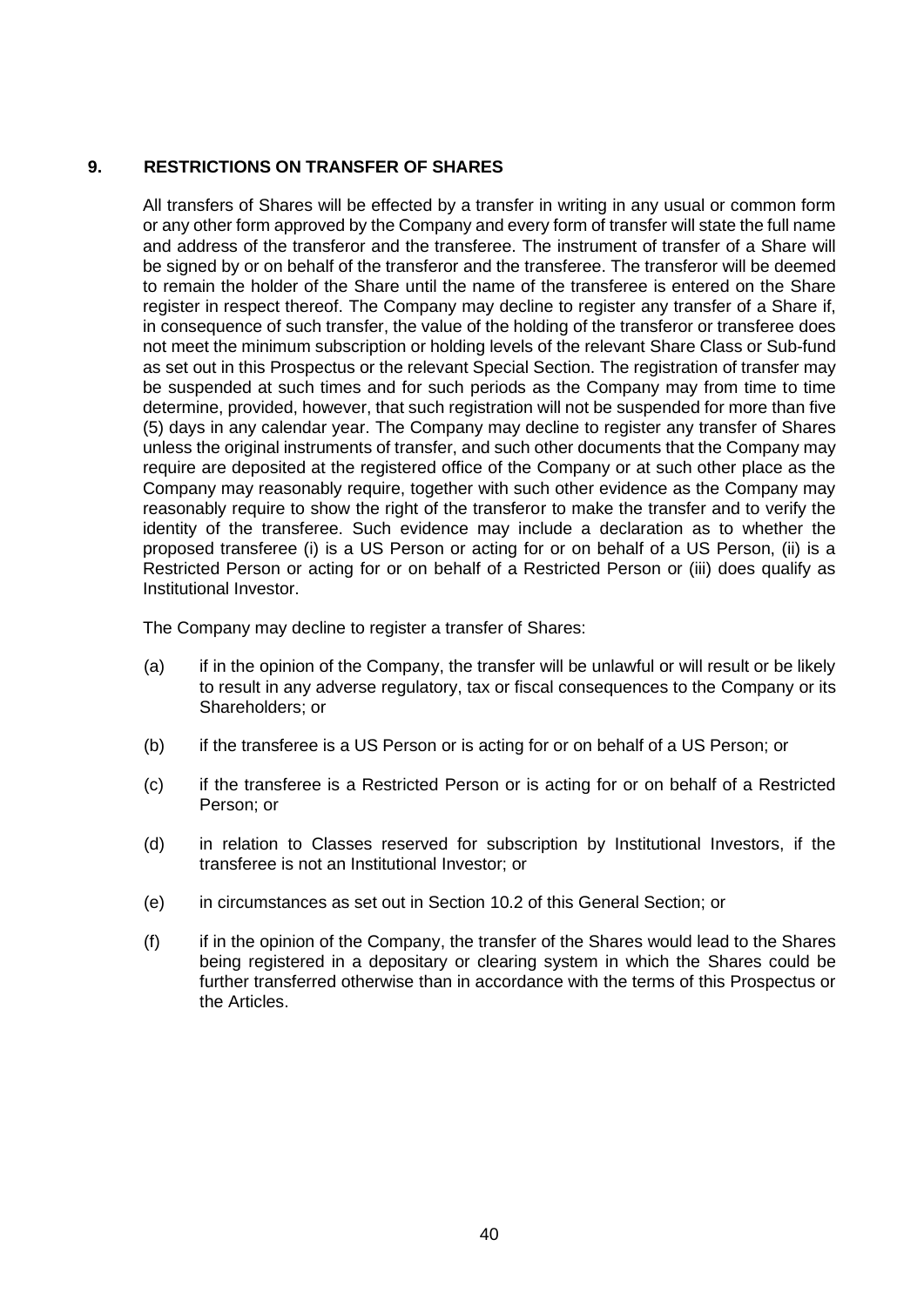# **10. ANTI-MONEY LAUNDERING AND TERRORIST FINANCING REQUIREMENTS – MARKET TIMING AND LATE TRADING**

#### **10.1 Anti-money laundering and terrorist financing requirements**

Measures aimed towards the prevention of money laundering as provided by Luxembourg Law and the circulars as issued by the CSSF are the responsibility of the Company, who delegates to the Administrative Agent (acting in capacity as registrar and transfer agent) such controls.

These measures may require the Administrative Agent to request verification of the identity of any prospective investor. By way of example, an individual may be required to produce a copy of his passport or identification card duly certified by a competent authority (e.g. embassy, consulate, notary, police officer, solicitor, financial institution domiciled in a country imposing equivalent identification requirements or any other competent authority. In the case of corporate applicants, this may require, amongst others, production of a certified copy of the certificate of incorporation (and any change of name) and investor's memorandum and articles of association (or equivalent), a recent list of its shareholders showing a recent stake in its capital, printed on the letterhead of the investor duly dated and signed, an authorised signature list and an excerpt of the trade register. It should be noted that the above list is not exhaustive and that the investors may be required to provide further information to the Administrative Agent in order to ensure the identification of the final beneficial owner of the Shares.

Until satisfactory proof of identity is provided by potential investors or transferees as determined by the Administrative Agent, it reserves the right to withhold issue or approval of registration of transfers of Shares. Similarly, redemption proceeds will not be paid unless compliance with these requirements has been made in full. In any such event, the Administrative Agent will not be liable for any interest, costs or compensation.

In case of a delay or failure to provide satisfactory proof of identity, the Administrative Agent may take such action as it thinks fit.

These identification requirements may be waived by the Administrative Agent in the following circumstances:

- (a) in the case of a subscription through a financial intermediary which is supervised by a regulatory authority which imposes an investors' or transferees' identification obligation equivalent to that required under Luxembourg Law for the prevention of money laundering and to which the financial intermediary is subject;
- (b) in the case of a subscription through a financial intermediary whose parent is supervised by a regulatory authority which imposes an investors' or transferees' identification obligation equivalent to that required under Luxembourg Law for the prevention of money laundering and where the law applicable to the parent or the group policy imposes an equivalent on its subsidiaries or branches.

#### <span id="page-40-0"></span>**10.2 Market Timing and Late Trading**

Prospective investors and Shareholders should note that the Company may reject or cancel any subscription, conversion or redemption orders for any reason and in particular in order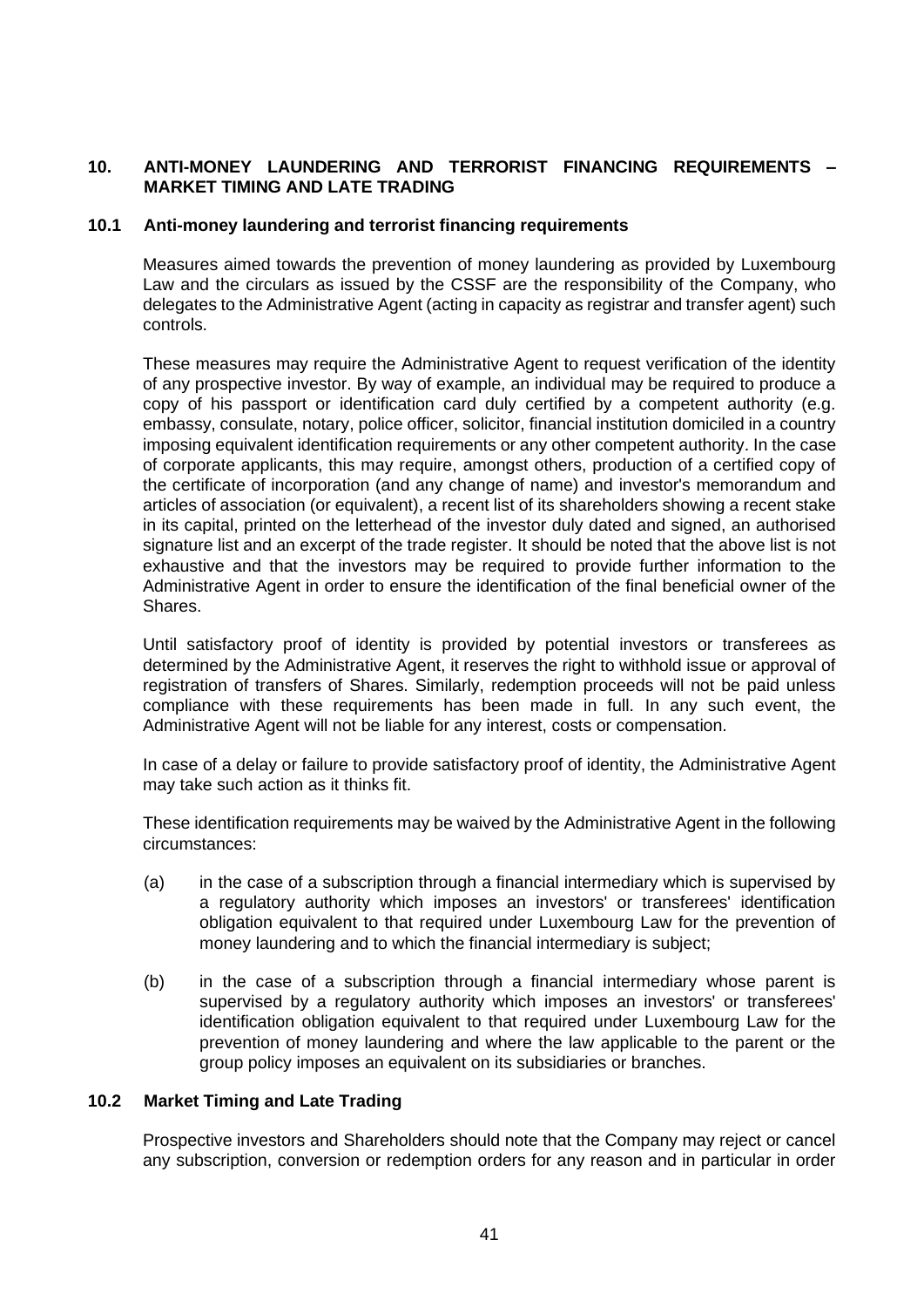to comply with the Circular 04/146 relating to the protection of UCIs and their investors against Late Trading and Market Timing practices.

For example, excessive trading of Shares in response to short-term fluctuations in the market, a trading technique sometimes referred to as Market Timing, has a disruptive effect on portfolio management and increases the Sub-funds' expenses. Accordingly, the Company may, in the sole discretion of the Board, compulsorily redeem Shares or reject any subscription orders and conversions orders from any investor that the Company reasonably believes has engaged in Market Timing activity. For these purposes, the Company may consider an investor's trading history in the Sub-funds and accounts under common control or ownership.

In addition to the Subscription or Conversion Fees which may be of application to such orders as set forth in the Special Section of the relevant Sub-fund, the Company may impose a penalty of maximum 2% (two per cent.) of the Net Asset Value of the Shares subscribed or converted where the Company reasonably believes that an investor has engaged in Market Timing activity. The penalty will be credited to the relevant Sub-fund. Neither the Company nor the Board will be held liable for any loss resulting from rejected orders or mandatory redemption.

<span id="page-41-0"></span>Furthermore, the Company will ensure that the relevant deadlines for requests for subscriptions, redemptions or conversions are strictly complied with and will therefore take all adequate measures to prevent practices known as Late Trading.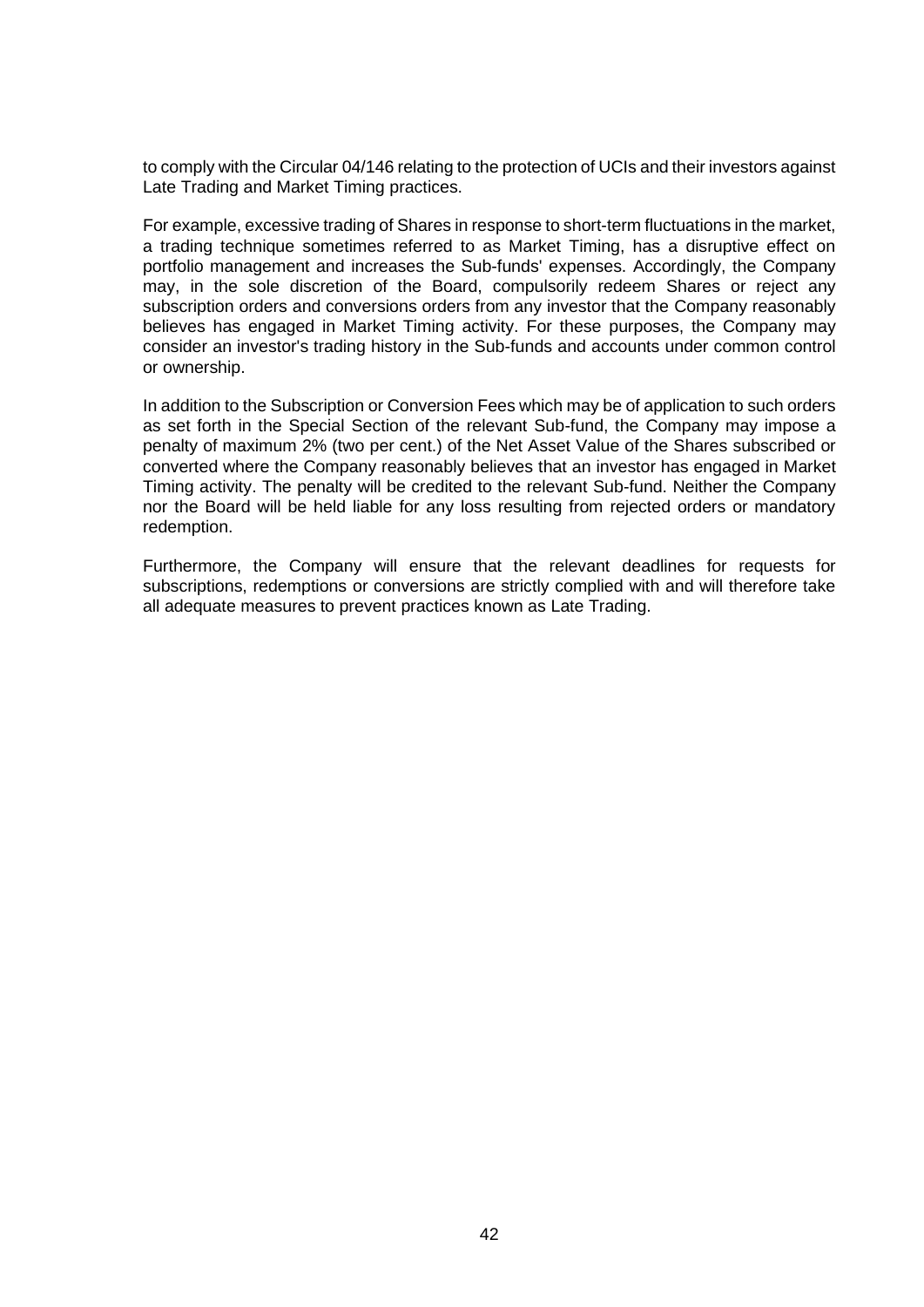# **11. CALCULATION AND SUSPENSION OF NET ASSET VALUE**

## **11.1 Net Asset Value calculation**

The Company, each Sub-fund and each Class in a Sub-fund have a Net Asset Value determined in accordance with the Articles. The Reference Currency of the Company is the EUR. The Net Asset Value of each Sub-fund and Class will be calculated in the Reference Currency of the Sub-fund or Class, as it is stipulated in the relevant Special Section, and will be determined by the Administrative Agent for each Valuation Day as at each NAV Calculation Day as stipulated in the relevant Special Section, by calculating the aggregate of:

- (a) the value of all assets of the Company which are allocated to the relevant Sub-fund in accordance with the provisions of the Articles; less
- (b) all the liabilities of the Company which are allocated to the relevant Sub-fund and Class in accordance with the provisions of the Articles, and all fees attributable to the relevant Sub-fund and Class, which fees have accrued but are unpaid on the relevant Valuation Day.

The Net Asset Value per Share for a Valuation Day will be calculated in the Reference Currency of the relevant Sub-fund and will be calculated by the Administrative Agent as at the NAV Calculation Day of the relevant Sub-fund by dividing the Net Asset Value of the relevant Sub-fund by the number of Shares which are in issue on such Valuation Day in the relevant Sub-fund (including Shares in relation to which a Shareholder has requested redemption on such Valuation Day in relation to such NAV Calculation Day).

If the Sub-fund has more than one Class in issue, the Administrative Agent will calculate the Net Asset Value per Share of each Class for a Valuation Day by dividing the portion of the Net Asset Value of the relevant Sub-fund attributable to a particular Class by the number of Shares of such Class in the relevant Sub-fund which are in issue on such Valuation Day (including Shares in relation to which a Shareholder has requested redemption on such Valuation Day in relation to such NAV Calculation Day).

The Net Asset Value per Share may be rounded up or down to the nearest whole hundredth share of the currency in which the Net Asset Value of the relevant Shares are calculated.

The allocation of assets and liabilities of the Company between Sub-funds (and within each Sub-fund between the different Classes) will be effected so that:

- (c) The subscription price received by the Company on the issue of Shares, and reductions in the value of the Company as a consequence of the redemption of Shares, will be attributed to the Sub-fund (and within that Sub-fund, the Class) to which the relevant Shares belong.
- (d) Assets acquired by the Company upon the investment of the subscription proceeds and income and capital appreciation in relation to such investments which relate to a specific Sub-fund (and within a Sub-fund, to a specific Class) will be attributed to such Sub-fund (or Class in the Sub-fund).
- (e) Assets disposed of by the Company as a consequence of the redemption of Shares and liabilities, expenses and capital depreciation relating to investments made by the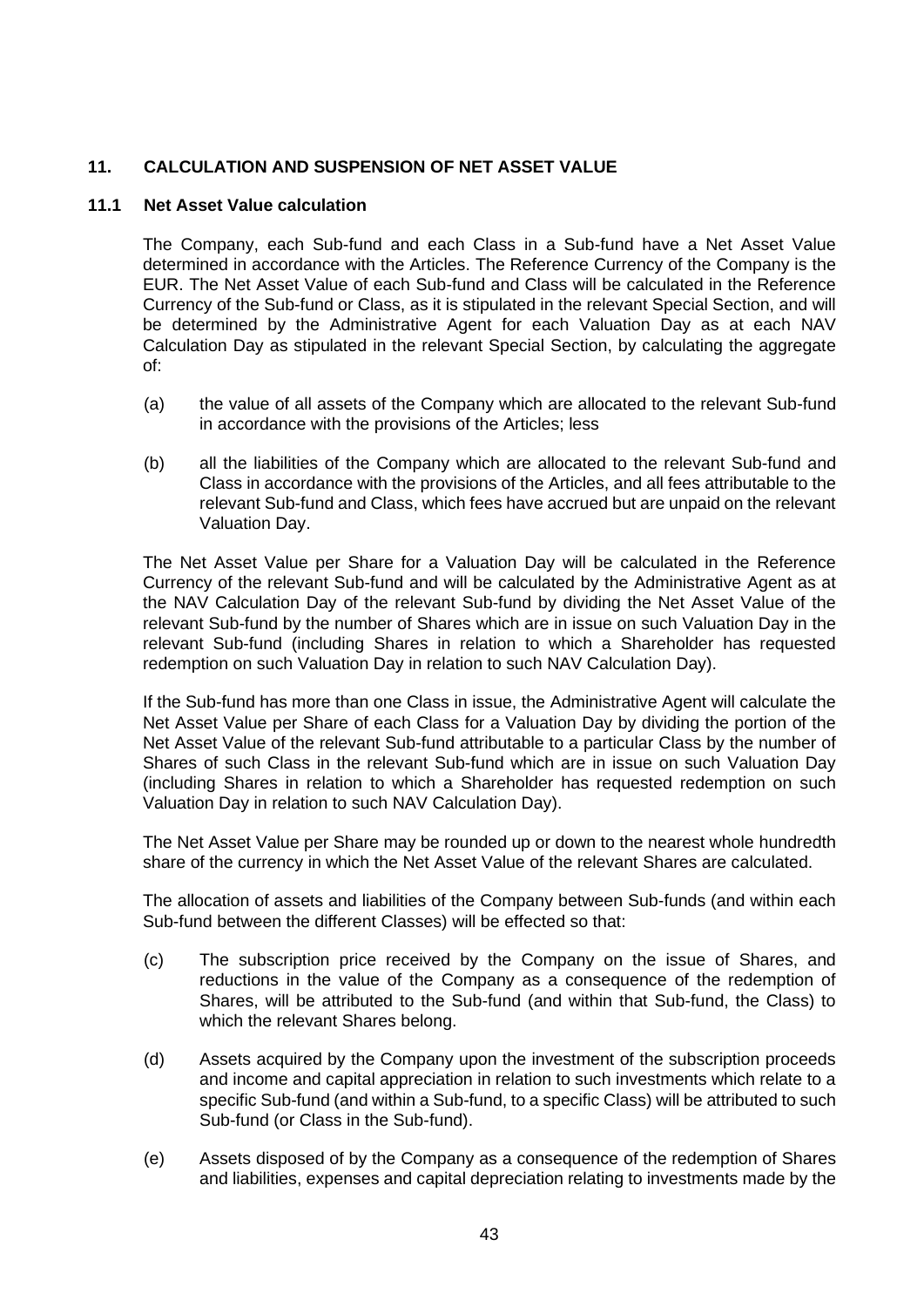Company and other operations of the Company, which relate to a specific Sub-fund (and within a Sub-fund, to a specific Class) will be attributed to such Sub-fund (or Class in the Sub-fund).

- (f) Where the use of foreign exchange transactions, instruments or financial techniques relates to a specific Sub-fund (and within a Sub-fund, to a specific Class) the consequences of their use will be attributed to such Sub-fund (or Class in the Subfund).
- (g) Where assets, income, capital appreciations, liabilities, expenses, capital depreciations or the use of foreign exchange transactions, instruments or techniques relate to more than one Sub-fund (or within a Sub-fund, to more than one Class), they will be attributed to such Sub-funds (or Classes, as the case may be) in proportion to the extent to which they are attributable to each such Sub-fund (or each such Class).
- (h) Where assets, income, capital appreciations, liabilities, expenses, capital depreciations or the use of foreign exchange transactions, instruments or techniques cannot be attributed to a particular Sub-fund they will be divided equally between all Sub-funds or, in so far as is justified by the amounts, will be attributed in proportion to the relative Net Asset Value of the Sub-funds (or Classes in the Sub-fund) if the Company, in its sole discretion, determines that this is the most appropriate method of attribution.
- (i) Upon payment of dividends to the Shareholders of a Sub-fund (and within a Sub-fund, to a specific Class) the net assets of this Sub-fund (or Class in the Sub-fund) are reduced by the amount of such dividend.

The assets of the Company will be valued as follows:

- (j) Transferable Securities or Money Market Instruments quoted or traded on an official stock exchange or any other Regulated Market, are valued on the basis of the last known price as of the relevant Valuation Day, and, if the securities or Money Market Instruments are listed on several stock exchanges or Regulated Markets, the last known price of the stock exchange which is the principal market for the security or Money Market Instrument in question, unless these prices are not representative.
- (k) For Transferable Securities or Money Market Instruments not quoted or traded on an official stock exchange or any other Regulated Market, and for quoted Transferable Securities or Money Market Instruments, but for which the last known price as of the relevant Valuation Day is not representative, valuation is based on the probable sales price estimated prudently and in good faith by the Board.
- (l) Units and shares issued by UCITS or other UCIs will be valued at their last available net asset value as of the relevant Valuation Day.
- (m) The liquidating value of futures, forward or options contracts that are not traded on exchanges or on other Regulated Markets will be determined pursuant to the policies established in good faith by the Board, on a basis consistently applied. The liquidating value of futures, forward or options contracts traded on exchanges or on other Regulated Markets will be based upon the last available settlement prices as of the relevant Valuation Day of these contracts on exchanges and Regulated Markets on which the particular futures, forward or options contracts are traded; provided that if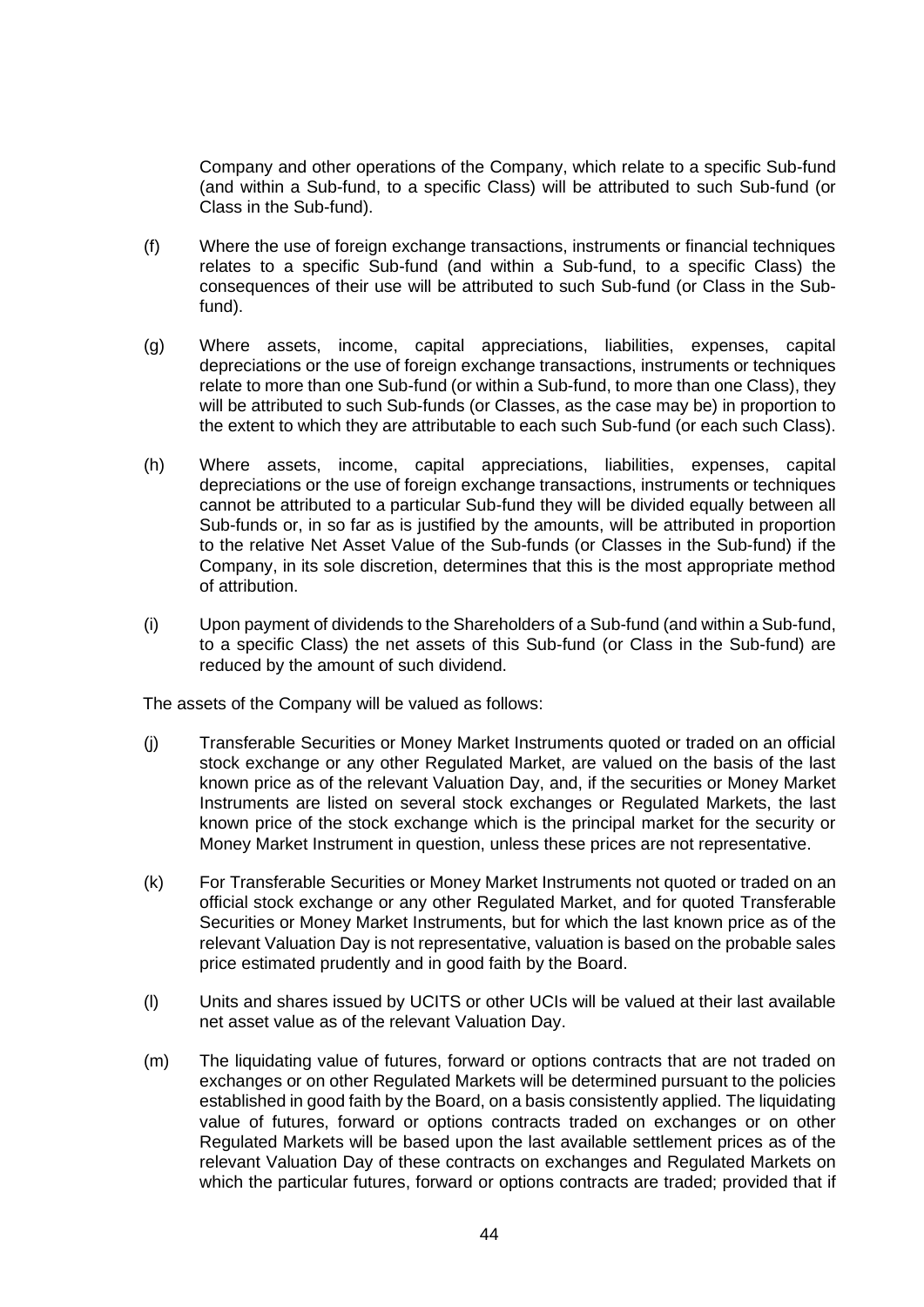a futures, forward or options contract could not be liquidated on such Business Day with respect to which a Net Asset Value is being determined, then the basis for determining the liquidating value of such contract will be such value as the Board may, in good faith and pursuant to verifiable valuation procedures, deem fair and reasonable.

- (n) Liquid assets and Money Market Instruments with a maturity of less than 12 months may be valued at nominal value plus any accrued interest or using an amortised cost method (it being understood that the method which is more likely to represent the fair market value will be retained). This amortised cost method may result in periods during which the value deviates from the price the Company would receive if it sold the investment. The Board may, from time to time, assess this method of valuation and recommend changes, where necessary, to ensure that such assets will be valued at their fair value as determined in good faith pursuant to procedures established by the Board. If the Board believes that a deviation from the amortised cost may result in material dilution or other unfair results to Shareholders, the Board will take such corrective action, if any, as it deems appropriate, to eliminate or reduce, to the extent reasonably practicable, the dilution or unfair results.
- (o) The swap transactions will be consistently valued based on a calculation of the net present value of their expected cash flows. For certain Sub-funds using OTC Derivatives as part of their main Investment Policy, the valuation method of the OTC Derivative will be further specified in the relevant Special Section.
- (p) Accrued interest on securities will be taken into account if it is not reflected in the share price.
- (q) Cash will be valued at nominal value, plus accrued interest.
- (r) All assets denominated in a currency other than the Reference Currency of the respective Sub-fund/Class will be converted at the mid-market conversion rate as of the relevant Valuation Day between the Reference Currency and the currency of denomination.
- (s) All other securities and other permissible assets as well as any of the above mentioned assets for which the valuation in accordance with the above paragraphs would not be possible or practicable, or would not be representative of their probable realisation value, will be valued at probable realisation value, as determined with care and in good faith pursuant to procedures established by the Board.

In the context of Sub-funds which invest in other UCIs, valuation of their assets may be complex in some circumstances and the administrative agents of such UCIs may be late or delay communicating the relevant net asset values. Consequently, the Administrative Agent, under the responsibility of the Board, may estimate the assets of the relevant Sub-funds as of the Valuation Day considering, among other things, the last valuation of these assets, market changes and any other information received from the relevant UCIs. In this case, the Net Asset Value estimated for the Sub-funds concerned may be different from the value that would have been calculated on the said Valuation Day using the official net asset values calculated by the administrative agents of the UCIs in which the Sub-fund invested. Nevertheless, the Net Asset Value calculated using this method will be considered as final and applicable despite any future divergence.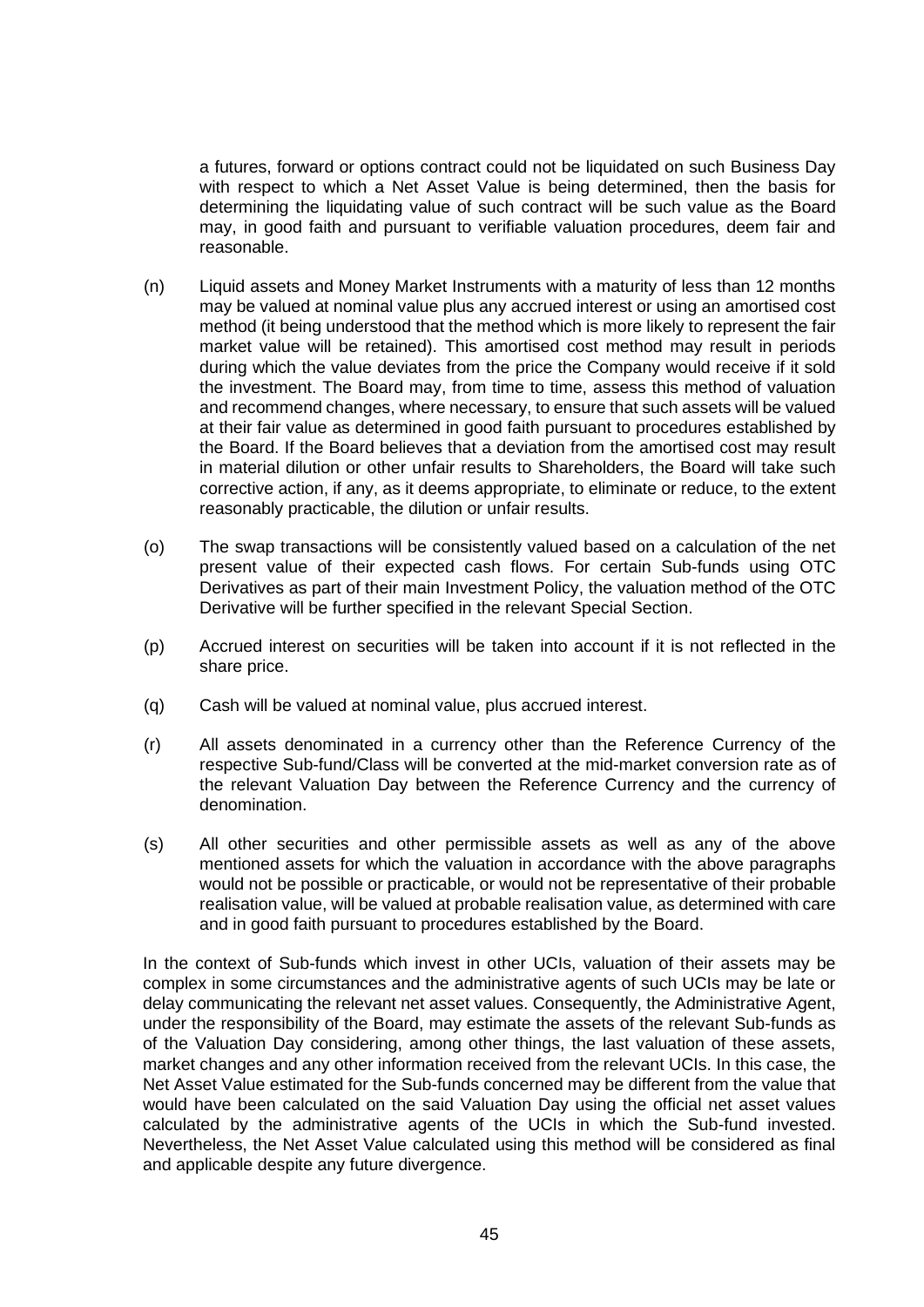For the purpose of determining the value of the Company's assets, the Administrative Agent, having due regards to the standard of care and due diligence in this respect, may, when calculating the Net Asset Value, completely and exclusively rely, unless there is manifest error or negligence on its part, upon the valuations provided either (i) by the Board or the Management Company, (ii) by various pricing sources available on the market such as pricing agencies (i.e., Bloomberg, Morningstar, etc.) or administrators of underlying UCIs, (iii) by prime brokers and brokers, or (iv) by (a) specialist(s) duly authorised to that effect by the Board. In particular, for the valuation of any assets for which market quotations or fair market values are not publicly available (including but not limited to non-listed structured or creditrelated instruments and other illiquid assets), the Administrative Agent will exclusively rely on valuations provided either by the Board, the Management Company or by third party pricing sources appointed by the Board (or the Management Company) under its responsibility or other official pricing sources like UCIs' administrators and others like Telekurs, Bloomberg, Morningstar and will not check the correctness and accuracy of the valuations so provided. If the Board or the Management Company gives instructions to the Administrative Agent to use a specific pricing source, the Board or the Management Company will make its own prior due diligence on such agents as far as its competence, reputation, professionalism are concerned so as to ensure that the prices which will be given to the Administrative Agent are reliable and the Administrative Agent will not, and will not be required to, carry out any additional due diligence or testing on any such pricing source.

If one or more sources of quotation are not able to provide relevant valuations to the Administrative Agent, the latter is authorised to not calculate the Net Asset Value and, consequently, not to determine subscription, redemption and conversion prices. The Administrative Agent will immediately inform the Board and the Management Company if such a situation arises. If necessary, the Board may decide to suspend the calculation of the Net Asset Value in accordance with the procedures described in Section [11.2](#page-45-0) of the General Section.

#### <span id="page-45-0"></span>**11.2 Suspension of Determination of Net Asset Value, Issue, Redemption and Conversion of Shares**

The Company may at any time and from time to time suspend the determination of the Net Asset Value of Shares of any Sub-fund or Class and/or the issue of the Shares of such Subfund or Class to subscribers and/or the redemption of the Shares of such Sub-fund or Class from its Shareholders as well as conversions of Shares of any Class in a Sub-fund:

- (a) when one or more stock exchanges or markets, which provide the basis for valuing a substantial portion of the assets of the relevant Sub-fund or Class, or when one or more foreign exchange markets in the currency in which a substantial portion of the assets of the relevant Sub-fund or Class are denominated, are closed otherwise than for ordinary holidays or if dealings therein are restricted or suspended;
- (b) when, as a result of political, economic, military or monetary events or any circumstances outside the responsibility and the control of the Board, disposal of the assets of the relevant Sub-fund or Class is not reasonably or normally practicable without being seriously detrimental to the interests of the Shareholders:
- (c) in the case of a breakdown in the normal means of communication used for the valuation of any investment of the relevant Sub-fund or Class or if, for any reason beyond the responsibility of the Board, the value of any asset of the relevant Subfund or Class may not be determined as rapidly and accurately as required;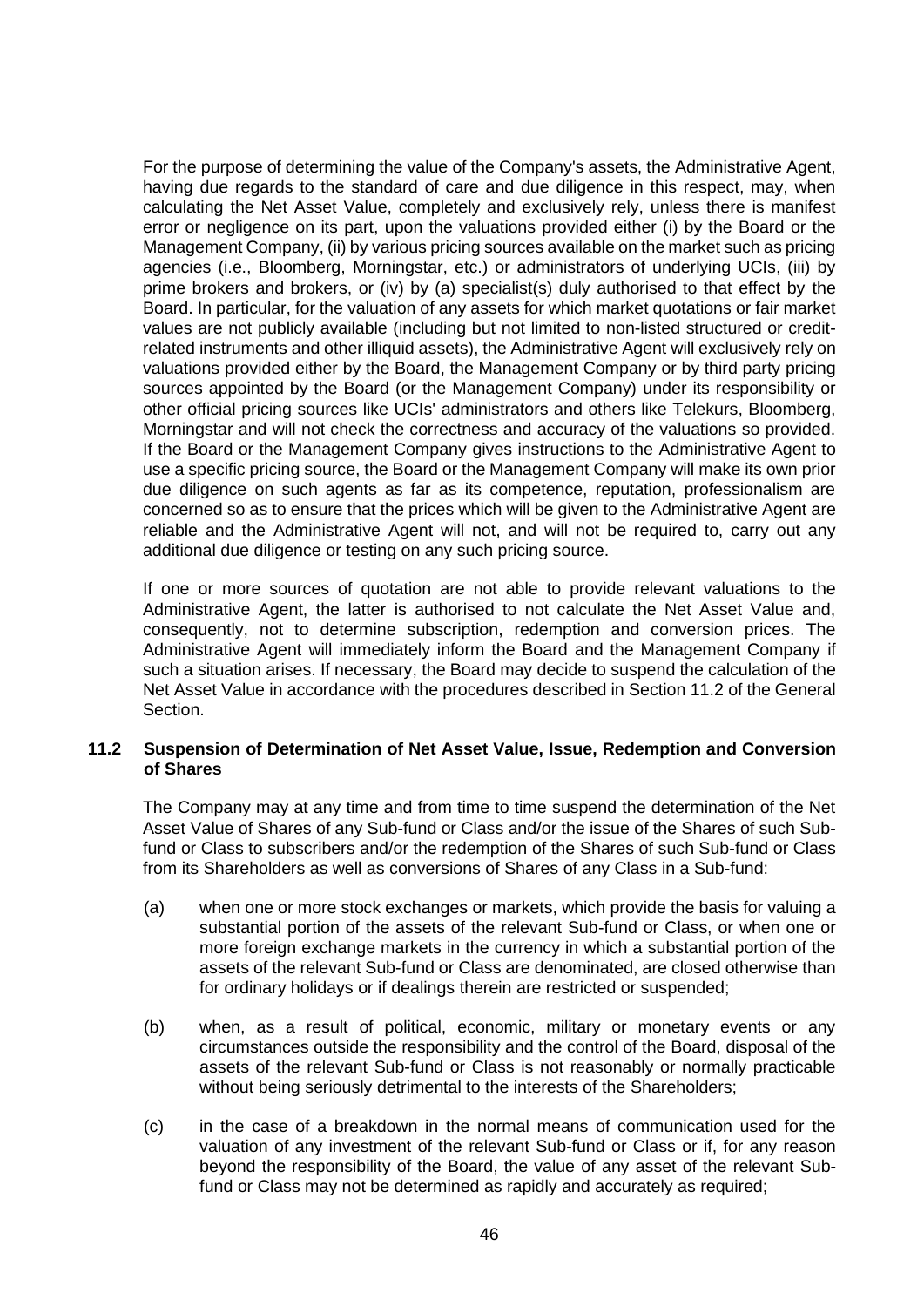- (d) if, as a result of exchange restrictions or other restrictions affecting the transfer of funds, transactions on behalf of the Company are rendered impracticable or if purchases and sales of the Sub-fund's assets cannot be effected at normal rates of exchange:
- (e) when the Board so decides, provided that all Shareholders are treated on an equal footing and all relevant laws and regulations are applied (i) upon publication of a notice convening a general meeting of Shareholders of the Company or of a Sub-fund for the purpose of deciding on the liquidation, dissolution, the merger or absorption of the Company or the relevant Sub-fund and (ii) when the Board is empowered to decide on this matter, upon their decision to liquidate, dissolve, merge or absorb the relevant Sub-fund;
- (f) in case of the Company's liquidation or in the case a notice of termination has been issued in connection with the liquidation of a Sub-fund or a Class;
- (g) where, in the opinion of the Board, circumstances which are beyond the control of the Board make it impracticable or unfair vis-à-vis the Shareholders to continue trading the Shares.

Any such suspension may be notified by the Company in such manner as it may deem appropriate to the persons likely to be affected thereby. The Company will notify Shareholders requesting redemption or conversion of their Shares of such suspension.

Such suspension as to any Sub-fund will have no effect on the calculation of the Net Asset Value per Share, the issue, redemption and conversion of Shares of any other Sub-fund.

Any request for subscription, redemption and conversion will be irrevocable except in the event of a suspension of the calculation of the Net Asset Value per Share in the relevant Subfund. Withdrawal of a subscription or of an application for redemption or conversion will only be effective if written notification (by electronic mail, regular mail, courier or fax) is received by the Administrative Agent before termination of the period of suspension, failing which subscription, redemption applications not withdrawn will be processed on the first Valuation Day following the end of the suspension period, on the basis of the Net Asset Value per Share determined for such Valuation Day.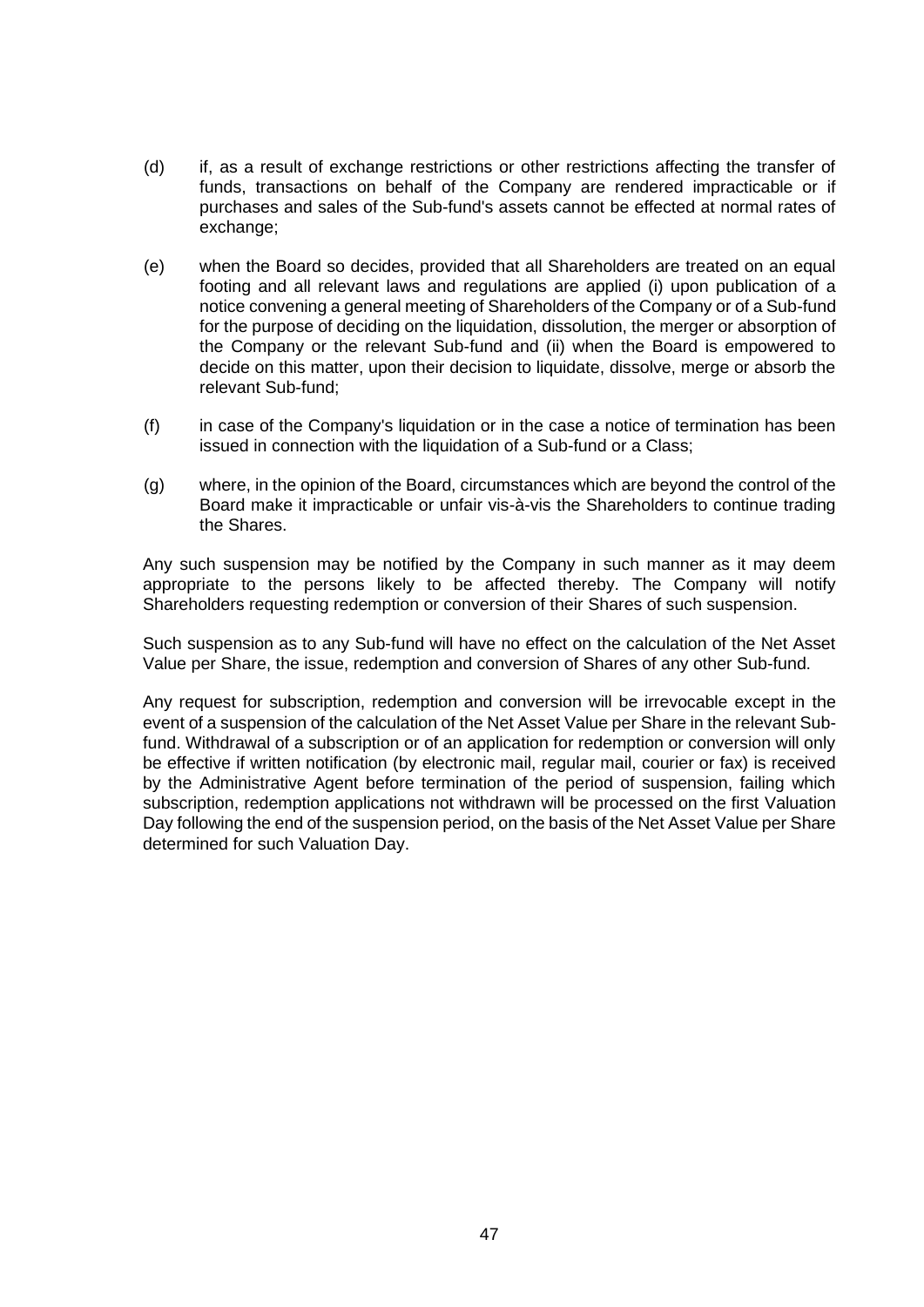## **12. GENERAL INFORMATION**

## **12.1 Fiscal Year - Reporting**

The Fiscal Year will begin on 1 January and terminate on 31 December of each year.

Audited annual reports of the end of each Fiscal Year will be established as at 31 December of each year. In addition, unaudited semi-annual reports will be established as per the last day of the month of June. Those financial reports will provide for information on each of the Sub-fund's assets as well as the consolidated accounts of the Company and be made available to the Shareholders free of charge at the registered office of the Company and of the Administrative Agent.

The financial statements of each Sub-fund will be established in the Reference Currency of the Sub-fund but the consolidated accounts will be in EUR.

Audited annual reports will be published within 4 months following the end of the accounting year and unaudited semi-annual reports will be published within 2 months following the end of period to which they refer.

The Net Asset Value per Share and Adjusted Price of each Class within each Sub-fund will be made public at the offices of the Company and the Administrative Agent on each NAV Calculation Day.

#### **12.2 Documents available to Shareholders**

Documents available for inspection by Shareholders free of charge, during usual business hours at the offices of the Company and the Administrative Agent in Luxembourg (copies of these documents may also be delivered without cost to Shareholders at their request):

- (a) the Articles;
- (b) the Depositary Agreement;
- (c) the Management Company Agreement;
- (d) the Administration Agreement; and
- (e) the most recent annual and semi-annual financial statements of the Company.

The above agreements may be amended from time to time by all the parties involved.

A copy of the Prospectus, KIID, the most recent financial statements and the Articles may be obtained free of charge upon request at the registered office of the Company.

#### **12.3 General Meeting of Shareholders**

The annual general meeting of the Shareholders in the Company will be held at the registered office of the Company or on the place specified in the convening notice on the first Monday in April of each year at 11 am (Luxembourg time), such day is not a Business Day, the annual general meeting will be held on the next Business Day.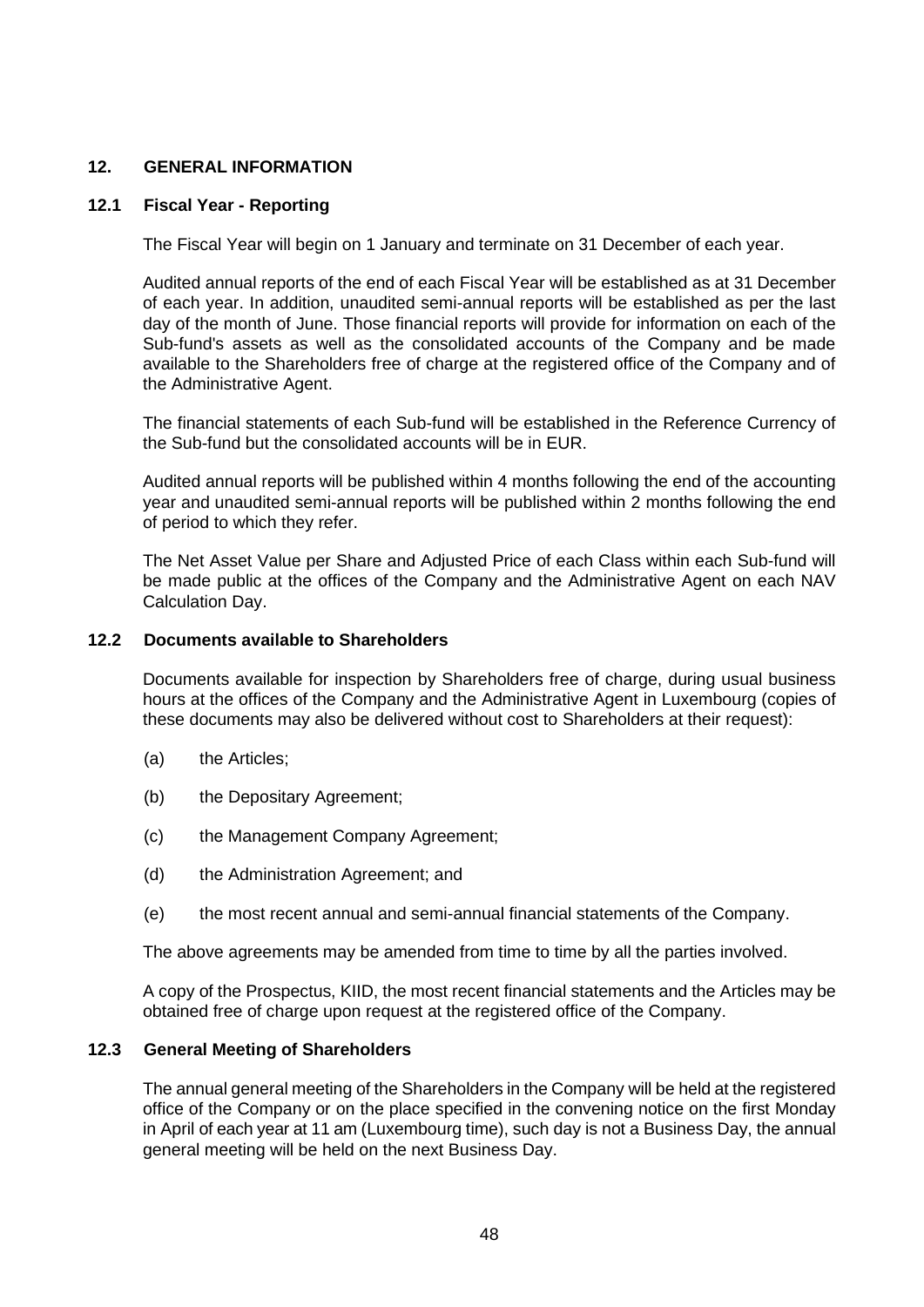Notice of any general meeting of shareholders (including those considering amendments to the Articles or the dissolution and liquidation of the Company or of any Sub-fund) will be mailed to each registered Shareholder at least eight days prior to the meeting and will be published to the extent required by Luxembourg law in the Luxembourg Official Gazette and in any Luxembourg and other newspaper(s) that the Board may determine.

Such notices will contain the agenda, the date and place of the meeting, the conditions of admission to the meeting and they will refer to the applicable quorum and majority requirements. The meetings of Shareholders of Shares of a particular Sub-fund may decide on matters which are relevant only for the Sub-fund concerned.

The convening notice to a general meeting of Shareholders may provide that the quorum and majority requirements will be assessed against the number of Shares issued and outstanding at midnight (Luxembourg time) on the fifth day prior to the relevant meeting (the **Record Date**) in which case, the right of any Shareholder to participate in the meeting will be determined by reference to his/her/its holding as at the Record Date. In case of dematerialised shares (if issued) the right of a holder of such shares to attend a general meeting of Shareholders and to exercise the voting rights attached to such shares will be determined by reference to the shares held by this holder as at the time and date provided for by Luxembourg laws and regulations.

## **12.4 Dividend policy**

Each year the general meeting of Shareholders will decide, based on a proposal from the Board, for each Sub-fund, on the use of the balance of the year's net income of the investments. A dividend may be distributed, either in cash or Shares. Further, dividends may include a capital distribution, provided that after distribution the net assets of the Company total more than EUR1,250,000 (being provided that Shares of a Target Sub-fund held by an Investing Sub-fund will not be taken into account for the purpose of the calculation of the EUR1,250,000 minimum capital requirement).

Over and above the distributions mentioned in the preceding paragraph, the Board may decide to the payment of interim dividends in the form and under the conditions as provided by law.

The Company may issue Accumulation Classes and Distribution Classes within the Classes of each Sub-fund, as indicated in the Special Section. Accumulation Classes capitalise their entire earnings whereas Distribution Classes pay dividends.

For Distribution Classes, dividends, if any, will be declared and distributed on an annual basis. Moreover, interim dividends may be declared and distributed from time to time at a frequency determined by the Company within the conditions set forth by law, as further described in the relevant Special Section.

Payments will be made in the Reference Currency of the relevant Sub-fund. With regard to Shares held through Euroclear or Clearstream (or their successors), dividends will be paid by bank transfer to the relevant bank. Dividends remaining unclaimed for five years after their declaration will be forfeited and revert to the relevant Sub-fund.

Unless otherwise stated for a particular Sub-fund in the relevant Special Section, the Company is authorised to make in-kind distributions/payments of securities or other assets with the consent of the relevant Shareholder(s). Any such distributions/payments in kind will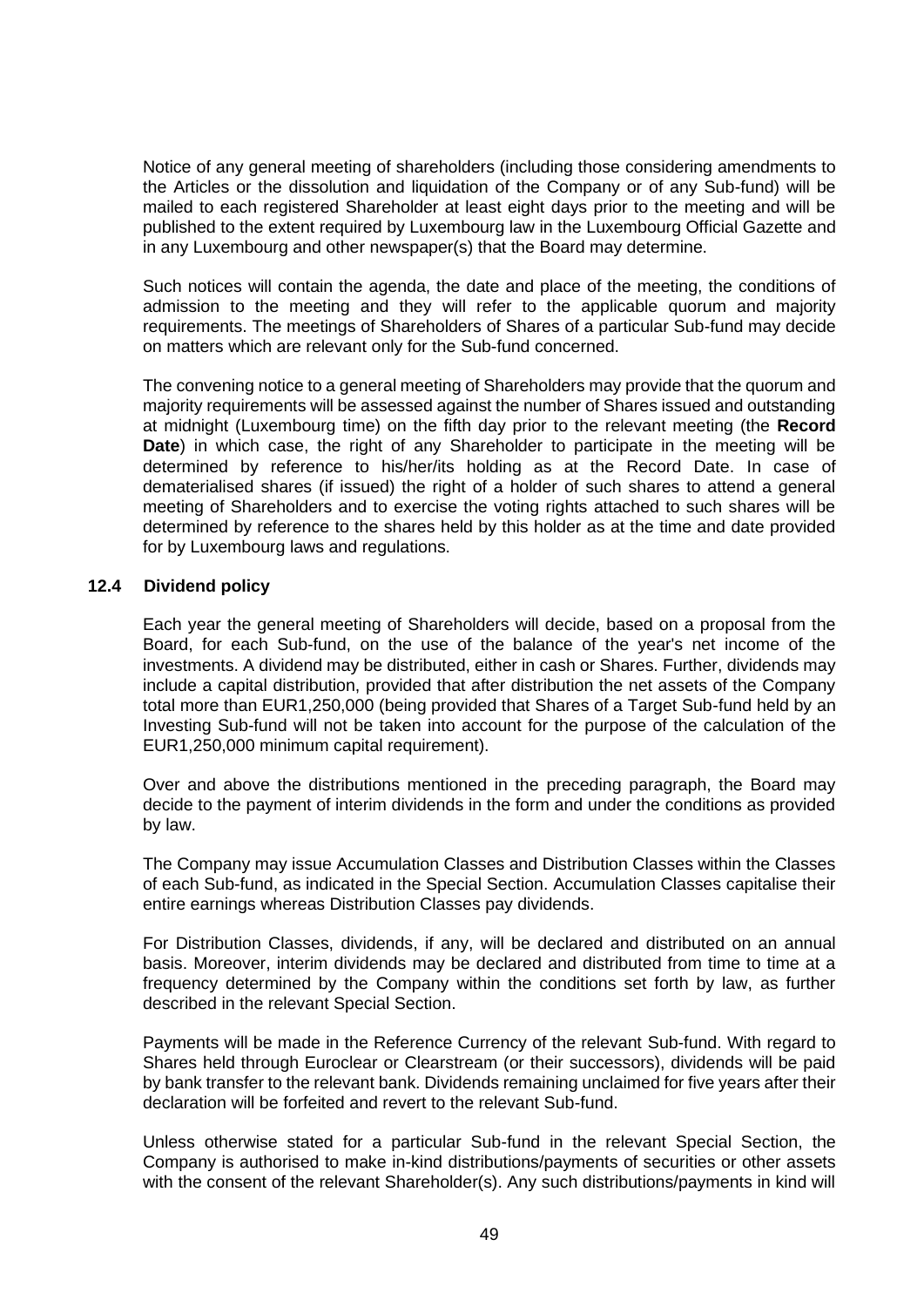be valued in a report established by an auditor qualifying as a réviseur d'entreprises agréé drawn up in accordance with the requirements of Luxembourg Law, the costs of which report will be borne by the relevant Shareholder.

#### **12.5 Liquidation and merger of Sub-funds or Classes**

#### (a) Dissolution of the Company

The duration of the Company is not limited by the Articles. The Company may be wound up by decision of an extraordinary general meeting of Shareholders. If the total net assets of the Company fall below two-thirds of the minimum capital prescribed by law (i.e. EUR1,250,000), the Board must submit the question of the Company's dissolution to a general meeting of Shareholders for which no quorum is prescribed and which will pass resolutions by simple majority of the Shares represented at the meeting.

If the total net assets of the Company fall below one-fourth of the minimum capital prescribed by law, the Board must submit the question of the Company's dissolution to a general meeting of Shareholders for which no quorum is prescribed. A resolution dissolving the Company may be passed by Shareholders holding one-fourth of the voting rights represented at the meeting.

The meeting must be convened so that it is held within a period of forty days from the date of ascertainment that the net assets have fallen below two-thirds or one-fourth of the legal minimum, as the case may be.

If the Company is dissolved, the liquidation will be carried out by one or several liquidators appointed in accordance with the provisions of the 2010 Act. The decision to dissolve the Company will be published in the Luxembourg Official Gazette and two newspapers with adequate circulation, one of which must be a Luxembourg newspaper. The liquidator(s) will realise each Sub-fund's assets in the best interests of the Shareholders and apportion the proceeds of the liquidation, after deduction of liquidation costs, amongst the Shareholders of the relevant Sub-fund according to their respective prorata entitlement. Any amounts unclaimed by the Investors at the closing of the liquidation will be deposited with the Caisse de Consignation in Luxembourg for a duration of thirty (30) years. If amounts deposited remain unclaimed beyond the prescribed time limit, they will be forfeited.

As soon as the decision to wind up the Company is made, the issue, redemption or conversion of Shares in all Sub-funds will be prohibited and will be deemed void.

#### <span id="page-49-0"></span>(b) Liquidation of Sub-funds or Classes

If, for any reason, the net assets of a Sub-fund or of any Class fall below the equivalent of the Minimum Net Asset Value, or if a change in the economic or political environment of the relevant Sub-fund or Class may have material adverse consequences on the Sub-fund or Class's investments, or if an economic rationalisation so requires, the Board may decide on a compulsory redemption of all Shares outstanding in such Sub-fund or Class on the basis of the Net Asset Value per Share (after taking account of current realisation prices of the investments as well as realisation expenses), calculated as of the day the decision becomes effective. The Company will serve a notice to the holders of the relevant Shares at the latest on the effective date for the compulsory redemption, which will indicate the reasons of and the procedure for the redemption operations. Registered Shareholders will be notified in writing. Unless the Board decides otherwise in the interests of, or in order to keep equal treatment between the Shareholders, the Shareholders of the Sub-fund or Class concerned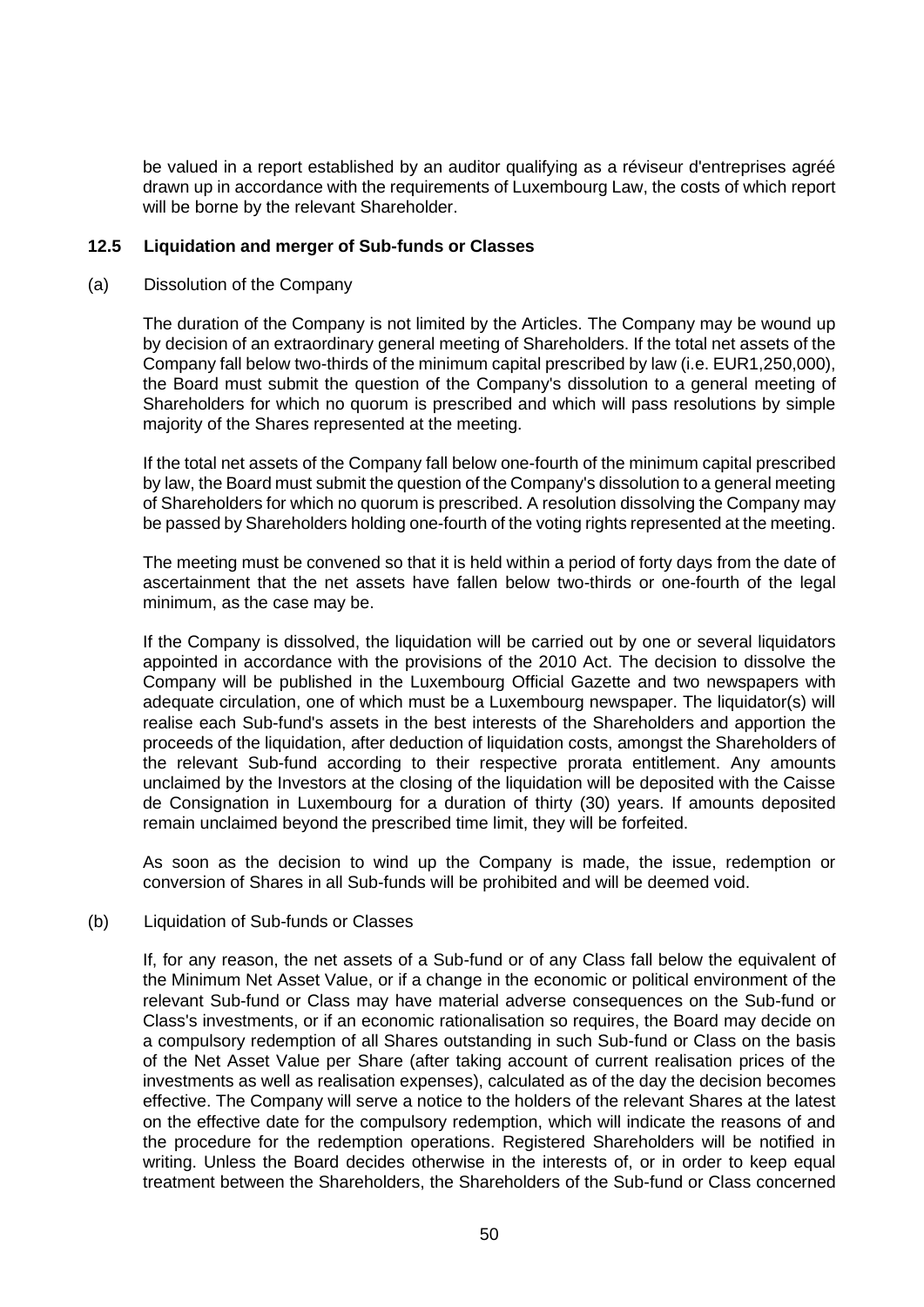may continue to request redemption or conversion of their Shares free of redemption or conversion charge. However, the liquidation costs will be taken into account in the redemption and conversion price. Any amounts unclaimed by the Investors at the closing of the liquidation will be deposited with the Caisse de Consignation in Luxembourg for a duration of thirty (30) years. If amounts deposited remain unclaimed beyond the prescribed time limit, they will be forfeited.

Notwithstanding the powers granted to the Board as described in the previous paragraph, a general meeting of Shareholders of a Sub-fund or Class may, upon proposal of the Board, decide to repurchase all the Shares in such Sub-fund or Class and to reimburse the Shareholders on the basis of the Net Asset Value of their Shares (taking account of current realisation prices of the investments as well as realisation expenses) calculated as of the Valuation Day on which such decision will become effective. No quorum will be required at this general meeting and resolutions will be passed by a simple majority of the shareholders present or represented, provided that the decision does not result in the liquidation of the Company.

All the Shares redeemed will be cancelled.

<span id="page-50-0"></span>(c) Merger of the Company and the Sub-funds

In accordance with the provisions of the 2010 Act and of the Articles, the Board may decide to merge or consolidate the Company with, or transfer substantially all or part of the Company's assets to, or acquire substantially all the assets of, another UCITS established in Luxembourg or another EU Member State. For the purpose of this Section [\(c\),](#page-50-0) the term UCITS also refers to a sub-fund of a UCITS and the term Company also refers to a Sub-fund.

Any merger leading to termination of the Company must be approved by Supermajority Resolution at the Shareholders' meeting.

Shareholders will receive shares of the surviving UCITS or sub-fund and, if applicable, a cash payment not exceeding 10% of the net asset value of those shares.

The Company will provide appropriate and accurate information on the proposed merger to its Shareholders so as to enable them to make an informed judgment of the impact of the merger on their investment and to exercise their rights under this Section [\(c\)](#page-50-0) and the 2010 Act.

The Shareholders have the right to request, without any charge other than those retained by the Company to meet disinvestment costs, the redemption of their Shares.

Under the same circumstances as provided by Section [\(b\)](#page-49-0) above, the Board may decide to allocate the assets of a Sub-fund to those of another existing Sub-fund within the Company or to another Luxembourg UCITS or to another sub-fund within such other Luxembourg UCITS (the **New Sub-fund**) and to repatriate the Shares of the Class or Classes concerned as Shares of another Class (following a split or consolidation, if necessary, and the payment of the amount corresponding to any fractional entitlement to Shareholders). Such decision will be published one month before its effectiveness (and, in addition, the publication will contain information in relation to the New Sub-fund), in order to enable the Shareholders to request redemption of their Shares, free of charge, during such period.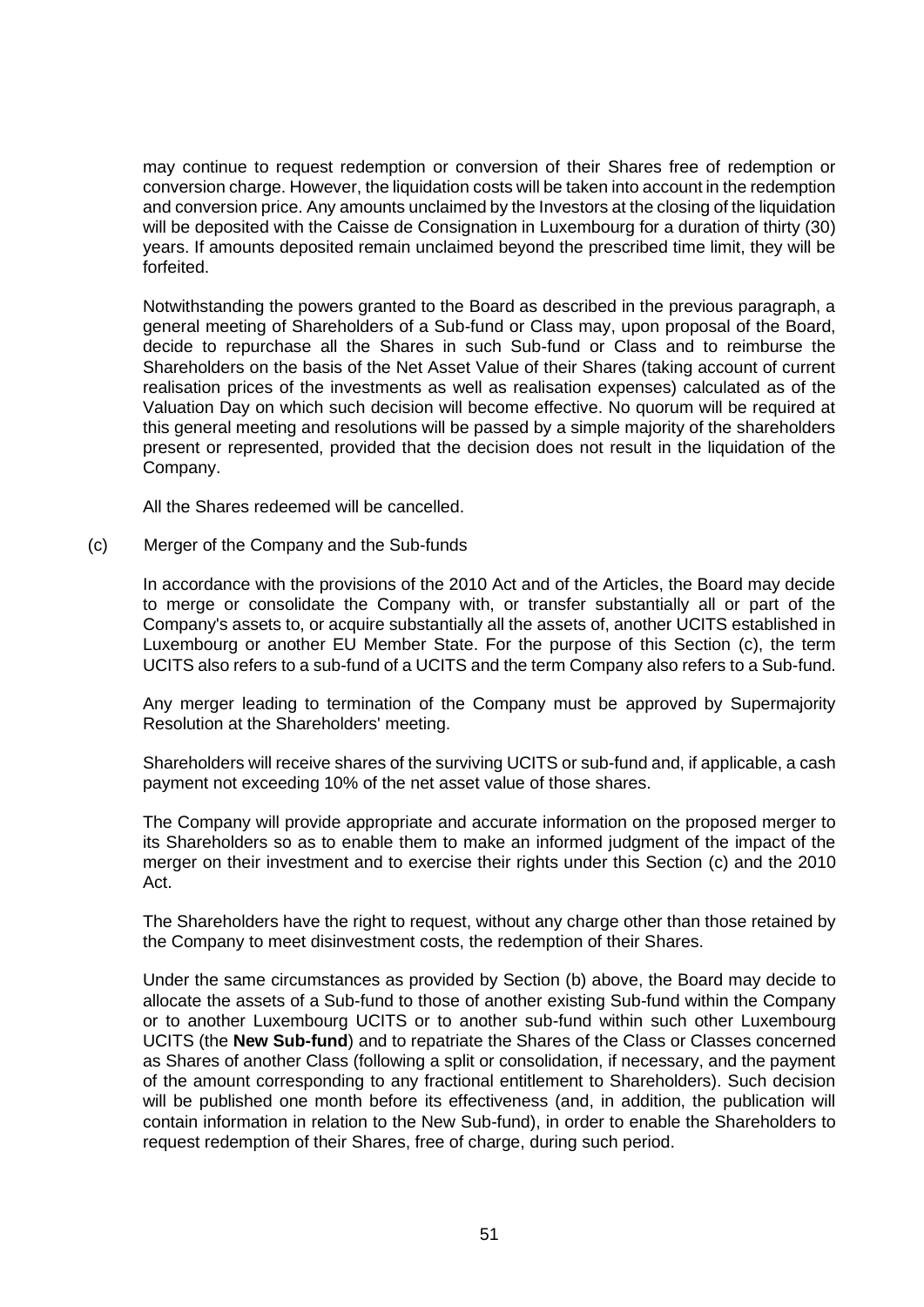Notwithstanding the powers conferred to the Board by the paragraph above, a contribution of the assets and of the liabilities attributable to any Sub-fund to another Sub-fund within the Company may in any other circumstances be decided by a general meeting of Shareholders of the Class or Classes issued in the Sub-fund concerned for which there will be no quorum requirements and which will decide upon such a merger by resolution taken by simple majority of those present or represented and voting at such meeting.

If the interest of the Shareholders of the relevant Sub-fund or in the event that a change in the economic or political situation relating to a Sub-fund so justifies, the Board may proceed to the reorganisation of a Sub-fund by means of a division into two or more Sub-funds. Information concerning the New Sub-fund(s) will be provided to the relevant Shareholders. Such publication will be made one month prior to the effectiveness of the reorganisation to permit Shareholders to request redemption of their Shares free of charge during such onemonth prior period.

#### **12.6 Use of Benchmarks**

All the Benchmark Indexes mentioned in this Prospectus are published by Benchmark index administrators registered in the ESMA Benchmark Register, as indicated in Part B.

The Company has written plans setting out the actions to be taken in the event that a Benchmark Index materially changes or is no longer provided, or if the Benchmark Index administrator loses its registration with ESMA. These plans may be obtained free of charge and upon request from the Management Company.

#### **12.7 Integration of ESG factors and risks**

According to the European Parliament and Council Regulation (EU) 2019/2088 on the publication of sustainability information in the financial services sector ("SFDR"), financial products are required to describe their approach to integrating ESG factors and sustainability risks.

Given that the topic "Environment, Social and Governance" (ESG) is in constant development, the framework for the integration of ESG factors and sustainability risks applied to the management of sub-funds is expected to evolve.

SFDR defines 3 categories of products:

- Financial products without any sustainable objective;
- Financial products promoting, among other characteristics, environmental or social characteristics, or a combination of those characteristics (Article 8 of the SFDR);
- Financial products with sustainable investment as objective (Article 9 of the SFDR);

Shareholders are encouraged to appreciate the risks associated with investments that meet environmental, social and governance criteria as outlined "General Risk Factors" in point [28](#page-133-0) of Schedule 2.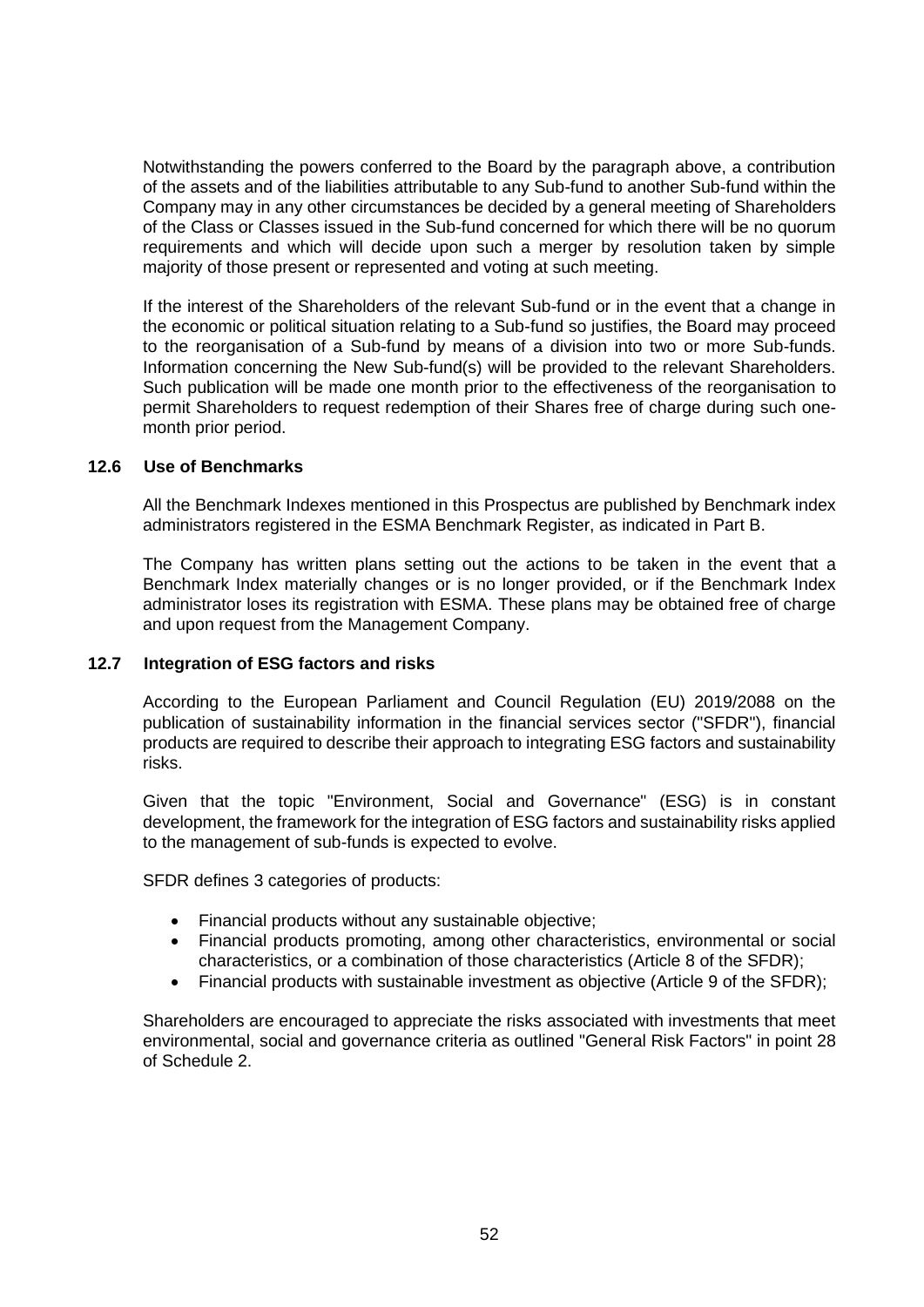# **13. FEES AND EXPENSES**

## <span id="page-52-0"></span>**13.1 Fees and Expenses payable directly by the Company**

## *Operation and administration expenses*

The Company will pay out of the assets of the relevant Sub-fund all expenses incurred by it, which will include but not be limited to: all taxes which may be due on the assets and the income of the Company; the reasonable disbursements and out-of-pocket expenses (including without limitation telephone, telex, cable and postage expenses) incurred by the Depositary and any custody charges of banks and financial institutions to whom custody of assets of the Company is entrusted; usual banking fees due on transactions involving securities or other assets (including derivatives) held in the portfolio of the Company (such fees to be included in the acquisition price and to be deducted from the selling price); the fees, expenses and all reasonable out-of-pocket expenses properly incurred by the Company, the Service Providers and any other agent appointed by the Company; legal expenses incurred by the Company or the Service Providers while acting in the interests of the Shareholders; the cost and expenses of preparing and/or filing and printing the Articles and all other documents concerning the Company (in such languages as are necessary), including registration statements, prospectuses and explanatory memoranda with all authorities (including local securities dealers' associations) having jurisdiction over the Company or the offering of Shares of the Company; the cost of preparing, in such languages as are necessary for the benefit of the Shareholders (including the beneficial holders of the Shares), and distributing annual and semi-annual reports and such other reports or documents as may be required under applicable laws or regulations; the cost of accounting, bookkeeping and calculating the Net Asset Value (and Adjusted Price); the cost of preparing and distributing notices to the Shareholders; a reasonable share of the cost of promoting the Company, as determined in good faith by the Company, including reasonable marketing and advertising expenses; the costs incurred with the admission and the maintenance of the Shares on the stock exchanges on which they are listed (if listed). The Company may accrue in its accounts for administrative and other expenses of a regular or recurring nature based on an estimated amount rateably for yearly or other periods.

## *Remuneration of the Investment Manager(s) or Investment Adviser(s)*

If an Investment Manager or Investment Adviser is entitled to receive a remuneration out of the assets of a Sub-fund, then such remuneration will be disclosed in the relevant Special Section.

## *Formation and launching expenses*

All formation and launching expenses (including but not limited to legal fees related to the set-up of the Company, travel expenses, etc.) incurred on behalf of, or in connection with, the formation of the Company except for the direct costs in relation to the launching of the Initial Sub-funds were borne by ShelteR Investment Management.

Expenses incurred in connection with the creation of any additional Sub-fund (**Additional Sub-fund Formation Expenses**) may be borne by the relevant Sub-fund and be written off over a period not exceeding five years.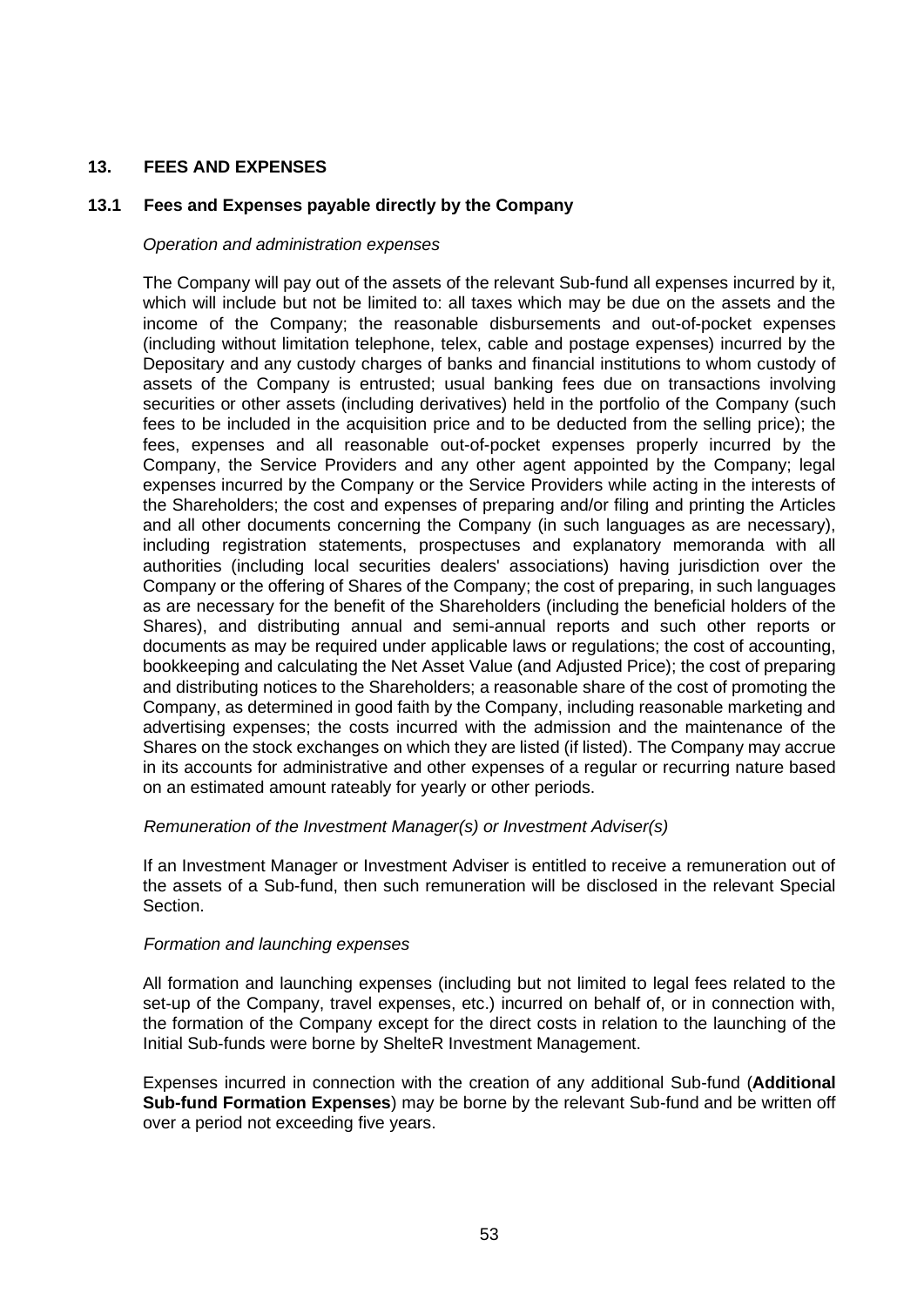## *Fixed Fee*

In order to minimise tracking errors, certain Sub-funds may enter into a Fixed Fee arrangement with ShelteR IM (the **Fixed Fee Agent**) in order to ensure that the aggregate amount of (i) the fees due by the relevant Sub-fund to the Administrative Agent and (ii) Other Covered Expenses is equal, in respect of each calendar month or quarter, to 0.1% of the average of the value of the NAV of the Sub-fund over the relevant period.

For the purpose of the preceding paragraph, **Other Covered Expenses** will cover, to the exclusion of any other fees, expenses or costs incurred by a relevant Sub-fund:

- (a) the cost and expenses of preparing and/or filing and printing the Company's articles of incorporation and all other documents concerning the Company (in such languages as are necessary), including registration statements, prospectuses and explanatory memoranda with all authorities (including local securities dealers' associations) having jurisdiction over the Company or the offering of Shares; and
- (b) the cost of preparing, in such languages as are necessary for the benefit of the Company's shareholders (including the beneficial holders of the Shares), and distributing annual and semi-annual reports and such other reports or documents as may be required under applicable laws or regulations;
- (c) Additional Sub-fund Formation Expenses incurred in respect of the relevant Sub-fund.

Under the Fixed Fee arrangement, if at the end of each calendar month or quarter, the aggregate of the fees due by the relevant Sub-fund to Administrative Agent and the Other Covered Expenses exceed 0.1% of the average of the value of the NAV of the Sub-fund over the relevant period, the Fixed Fee Agent will pay the excess amount to the Sub-fund. If, by contrast, the aggregate of such fees is below 0.1% of the average of the value of the NAV of the Sub-fund over the relevant period, then the Sub-fund will pay an amount equal to the difference to the Fixed Fee Agent.

If a Sub-fund has entered into a Fixed Fee arrangement, this will be set out in the relevant Special Section.

## *Annual subscription tax (Taxe d'abonnement)*

The Company's assets are subject to tax (*taxe d'abonnement*) in Luxembourg at a rate of 0.05% p.a. on net assets (except for Sub-funds or Classes which are reserved to Institutional Investors which are subject to a tax at a reduced rate of 0.01% p.a. on net assets), payable quarterly. Some Sub-funds are exempt from the subscription tax, as more fully described in Section [14.1](#page-55-0) of the General Section.

## **13.2 Fees and expenses payable directly by the investor**

#### *Subscription Fee*

If an investor wants to subscribe for Shares, a Subscription Fee may be added to the subscription price to be paid by the investor. The applicable Subscription Fee will be stipulated in the relevant Special Section. This fee will be payable to the Company or the Distributor, unless otherwise specified in respect of a Sub-fund in the relevant Special Section.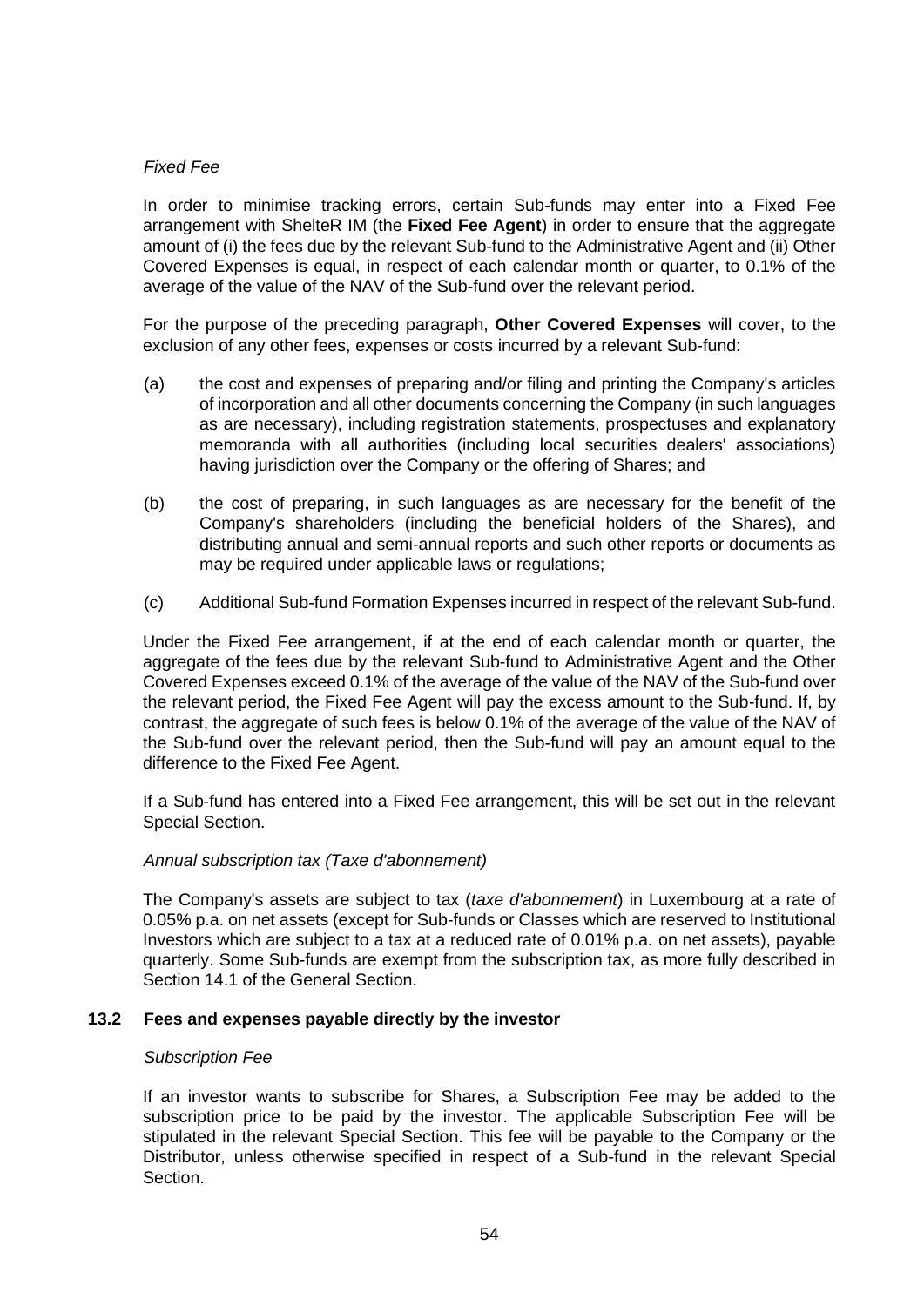## *Redemption Fee*

If a Shareholder wants to redeem Shares of the Company, a Redemption Fee may be levied on the amount to be paid to the Shareholder. The applicable Redemption Fee will be stipulated in the relevant Special Section. This fee will be payable to the Company, unless otherwise specified in respect of a Sub-fund in the relevant Special Section.

#### *Conversion Fee*

A Conversion Fee, in favour of Sub-fund from which the Shares are converted, of up to 5% of the Net Asset Value or Adjusted Price of the Shares of the relevant Class of the relevant new Sub-fund to be issued may be levied to cover conversion costs. The same rate of Conversion Fee will be applied to all conversion requests received on the same Valuation Day.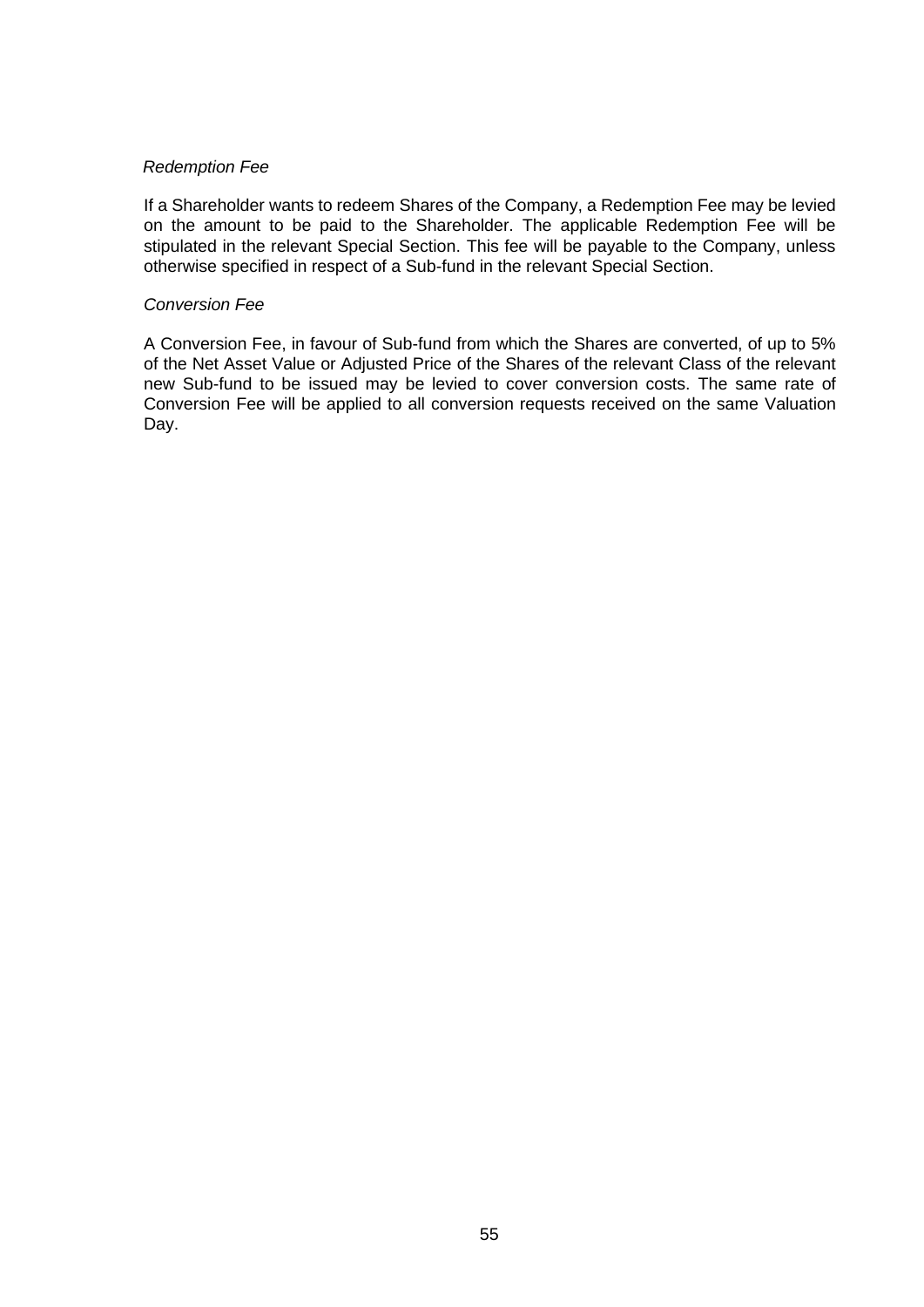# **14. TAXATION**

## <span id="page-55-0"></span>**14.1 General**

The Company's assets are subject to a subscription tax (*taxe d'abonnement*) in Luxembourg at a rate of 0.05% p.a. on net assets (except for Sub-funds or Classes which are reserved to Institutional Investors or UCIs which are subject to a tax at a reduced rate of 0.01% p.a. on net assets), payable quarterly. In the case some Sub-funds are invested in other Luxembourg UCIs, which in turn are subject to the subscription tax provided for by the 2010 Act or the Luxembourg act of 13 February 2007 relating to specialised investment funds, as amended, no subscription tax is due by the Company on the portion of assets invested therein. Are exempt from the subscription tax, Sub-funds (i) whose Shares are listed or traded on at least one stock exchange or another regulated market operating regularly, recognised and open to the public and (ii) whose exclusive objective is to replicate the performance of one or more indices, it being understood that this condition of exclusive objective does not prevent the management of liquid assets, if any, on an ancillary basis, or the use of techniques and instruments used for hedging or for purposes of efficient portfolio management. In case of several Classes within a Sub-fund, the exemption only applies to the Classes fulfilling condition (i) above. Moreover, and without prejudice to additional or alternative criteria that may be determined by applicable law, the index referred to under condition (ii) above must represent an adequate benchmark for the market to which it refers and must be published in an appropriate manner.

The Company is exempt from corporate income tax, municipal business tax and net wealth tax in Luxembourg. Income received by the Company may be subject to withholding taxes in the country of origin of the issuer of the security, in respect of which such income is paid. No *ad valorem* duty or tax is payable in Luxembourg in connection with the issue of Shares of the Company.

Under current legislation, Shareholders are not subject to any capital gains, income, withholding, or other taxes in Luxembourg with respect to their investment in the Shares, except for those Shareholders resident of, or established in Luxembourg, or having a permanent establishment or permanent representative in Luxembourg.

The information referred to in the previous paragraph is limited to the taxation of the Shareholders in Luxembourg in respect of their investment in the Shares and does not include an analysis of their taxation resulting from the underlying investments of the Company.

## **14.2 Exchange of information for tax purposes**

The Company may be required to report certain information about its Shareholders and, as the case may be, about individuals controlling Shareholders that are entities, on an automatic and annual basis to the Luxembourg direct tax administration (*Administration des contributions directes*) in accordance with, and subject to, the 2005 Savings Acts, the Luxembourg act of 24 July 2015 concerning FATCA, and/or the Luxembourg legislation implementing Council Directive 2014/107/EU and the standard for automatic exchange of financial account information in tax matters developed by the OECD with the G20 countries (commonly referred to as the **Common Reporting Standard**), each as amended from time to time (each an **AEOI Law** and collectively the **AEOI Laws**). Such information, which may include personal data (including, without limitation, the name, address, country(ies) of tax residence, date and place of birth and tax identification number(s) of any reportable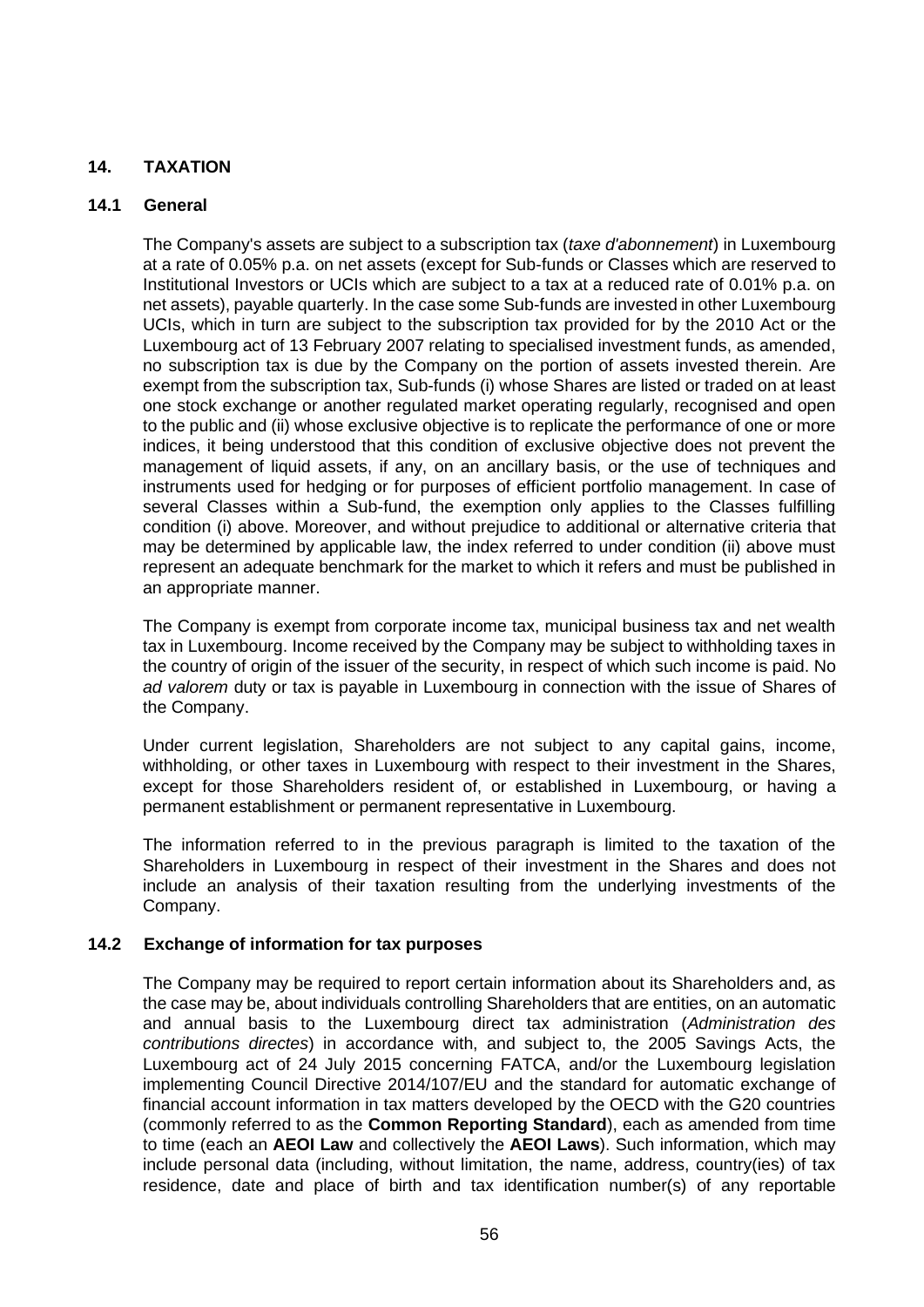individual) and certain financial data about the relevant Shares (including, without limitation, their balance or value and gross payments made thereunder), will be transferred by the Luxembourg direct tax administration to the competent authorities of the relevant foreign jurisdictions in accordance with, and subject to, the relevant Luxembourg legislation and international agreements.

Each Shareholder and prospective investor agrees to provide, upon request by the Company (or its delegates), any such information, documents and certificates as may be required for the purposes of the Company's identification and reporting obligations under any AEOI Law. The Company reserves the right to reject any application for Shares or to redeem Shares (i) if the prospective investor or Shareholder does not provide the required information, documents or certificates or (ii) if the Company (or its delegates) has reason to believe that the information, documents or certificates provided to the Company (or its delegates) are incomplete or incorrect and the Shareholder does not provide, to the satisfaction of the Company (or its delegates), sufficient information to cure the situation. Prospective investors and Shareholders should note that incomplete or inaccurate information may lead to multiple and/or incorrect reporting under the AEOI Laws. Neither the Company nor any other person accepts any liability for any consequences that may result from incomplete or inaccurate information provided to the Company (or its delegates). Any Shareholder failing to comply with the Company's information requests may be charged with any taxes and penalties imposed on the Company attributable to such Shareholder's failure to provide complete and accurate information.

Each Shareholder and prospective investor acknowledges and agrees that the Company will be responsible to collect, store, process and transfer the relevant information, including the personal data, in accordance with the AEOI Laws. Each individual whose personal data has been processed for the purposes of any AEOI Law has a right of access to his/her personal data and may ask for a rectification thereof in case where such data is inaccurate or incomplete.

## **14.3 Other jurisdictions**

Interest, dividend and other income realised by the Company on the sale of securities, may be subject to withholding and other taxes levied by the jurisdictions in which the income is sourced. It is impossible to predict the rate of foreign tax the Company will bear since the amount of the assets to be invested in various countries and the ability of the Company to reduce such taxes is not known.

It is expected that Shareholders may be resident for tax purposes in many different countries. Consequently, no attempt is made in this Prospectus to summarise the tax consequences for each prospective investor of subscribing, converting, holding, redeeming or otherwise acquiring or disposing of Shares in the Company. These consequences will vary in accordance with the law and practice currently in force in a Shareholder's country of citizenship, residence, domicile or incorporation and with his or her personal circumstances.

## **14.4 Future changes in applicable law**

The foregoing description of Luxembourg tax consequences of an investment in, and the operations of, the Company is based on laws and regulations which are subject to change through legislative, judicial or administrative action. Other legislation could be enacted that would subject the Company to income taxes or subject Shareholders to increased income taxes.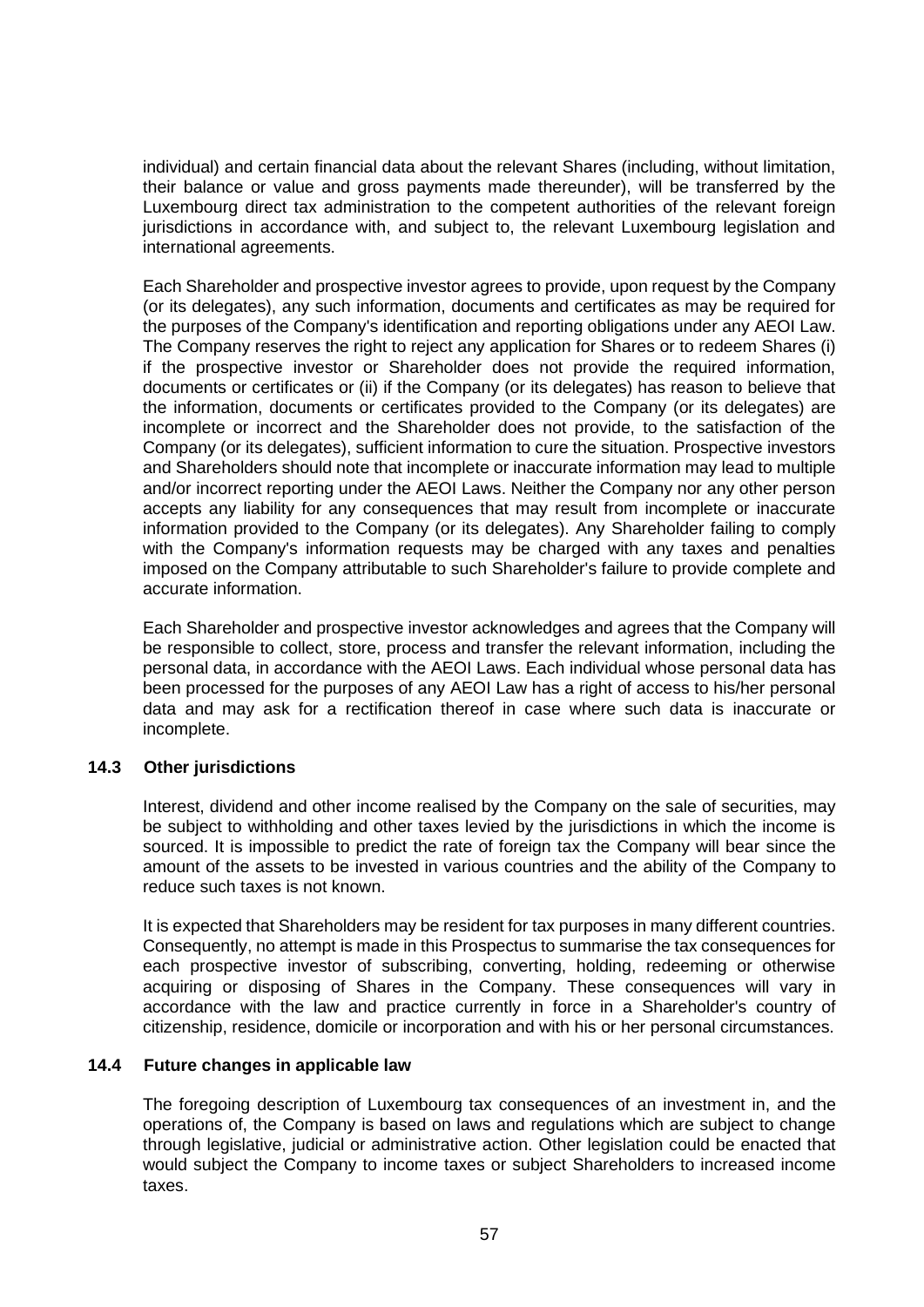THE INFORMATION SET OUT ABOVE IS A SUMMARY OF THOSE TAX ISSUES WHICH COULD ARISE IN LUXEMBOURG AND DOES NOT PURPORT TO BE A COMPREHENSIVE ANALYSIS OF THE TAX ISSUES WHICH COULD AFFECT A PROSPECTIVE SUBSCRIBER.

THE TAX AND OTHER MATTERS DESCRIBED IN THIS PROSPECTUS DO NOT CONSTITUTE, AND SHOULD NOT BE CONSIDERED AS, LEGAL OR TAX ADVICE TO PROSPECTIVE SUBSCRIBERS. PROSPECTIVE SUBSCRIBERS SHOULD CONSULT THEIR OWN COUNSEL REGARDING TAX LAWS AND REGULATIONS OF ANY OTHER JURISDICTION WHICH MAY BE APPLICABLE TO THEM.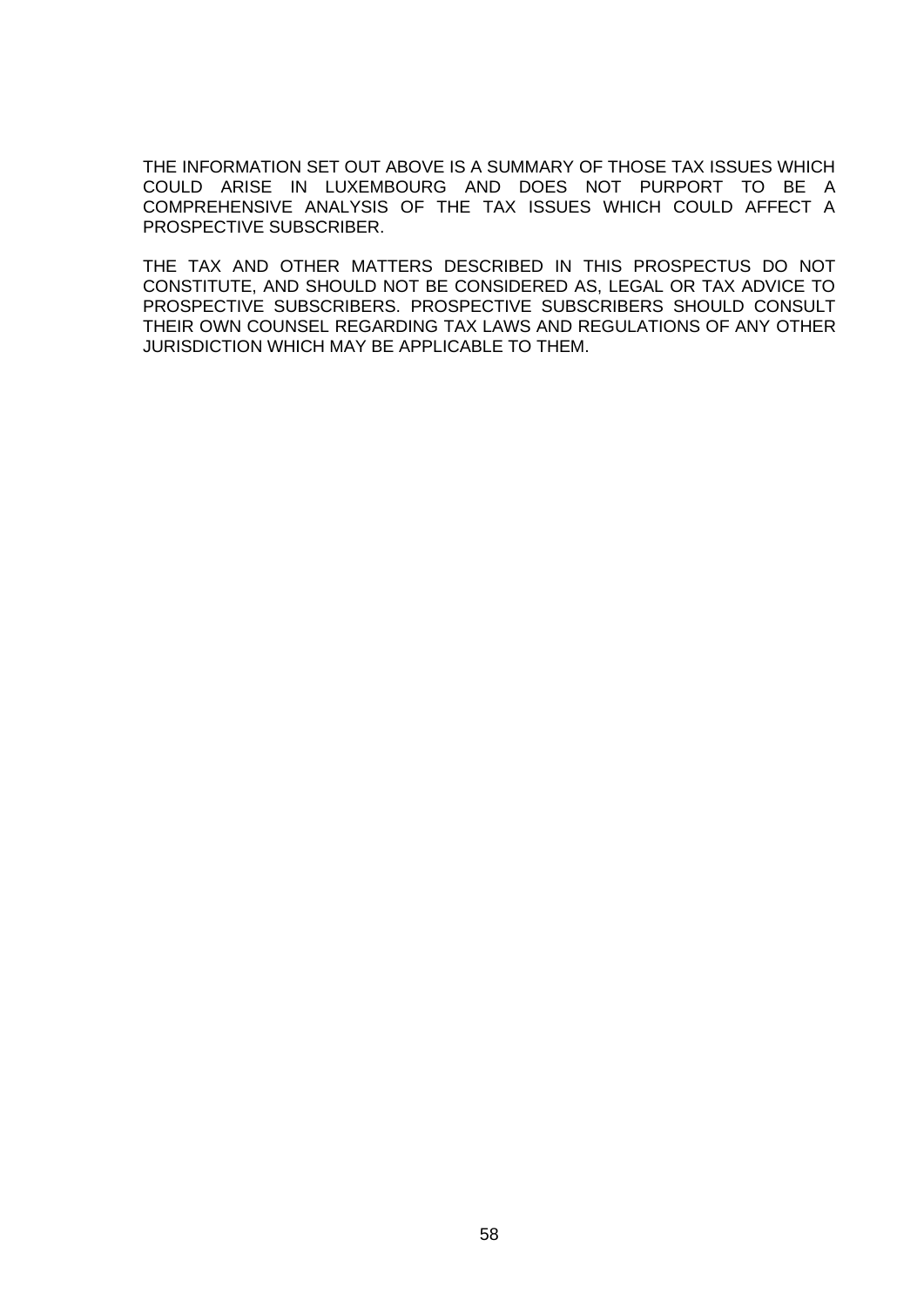# **15. CONFLICTS OF INTEREST**

The Directors, the Management Company, the Distributor(s), the Investment Manager, the Investment Adviser, the Depositary and the Administrative Agent may, in the course of their business, have potential conflicts of interests with the Company. Each of the Directors, the Management Company, the Distributor(s), the Investment Manager, the Investment Adviser, the Depositary and the Administrative Agent will have regard to their respective duties to the Company and other persons when undertaking any transactions where conflicts or potential conflicts of interest may arise. In the event that such conflicts do arise, each of such persons has undertaken or will be requested by the Company to undertake to use its reasonable endeavours to resolve any such conflicts of interest fairly (having regard to its respective obligations and duties) and to ensure that the Company and the Shareholders are fairly treated.

## **Interested dealings**

The Directors, the Management Company, the Distributor(s), the Investment Manager, the Investment Adviser, the Depositary and the Administrative Agent and any of their respective subsidiaries, affiliates, associates, agents, directors, officers, employees or delegates (together the **Interested Parties** and, each, an **Interested Party**) may:

- contract or enter into any financial, banking or other transaction with one another or with the Company including, without limitation, investment by the Company, in securities in any company or body any of whose investments or obligations form part of the assets of the Company or any Sub-fund, or be interested in any such contracts or transactions;
- invest in and deal with Shares, securities, assets or any property of the kind included in the property of the Company for their respective individual accounts or for the account of a third party;
- act as counterparty to the derivative transactions or contracts (including TRS) entered on behalf of the Company or act as index sponsor or calculation agent in respect of underlyings to which the Company will be exposed via derivative transactions;
- act as counterparty in respect of SFT; and
- deal as agent or principal in the sale, issue or purchase of securities and other investments to, or from, the Company through, or with, the Investment Manager or the Depositary or any subsidiary, affiliate, associate, agent or delegate thereof.

Any assets of the Company in the form of cash may be invested in certificates of deposit or banking investments issued by any Interested Party. Banking or similar transactions may also be undertaken with or through an Interested Party (provided it is licensed to carry out this type of activity).

There will be no obligation on the part of any Interested Party to account to Shareholders for any benefits so arising and any such benefits may be retained by the relevant party.

Any such transactions must be carried out as if effected on normal commercial terms negotiated at arm's length.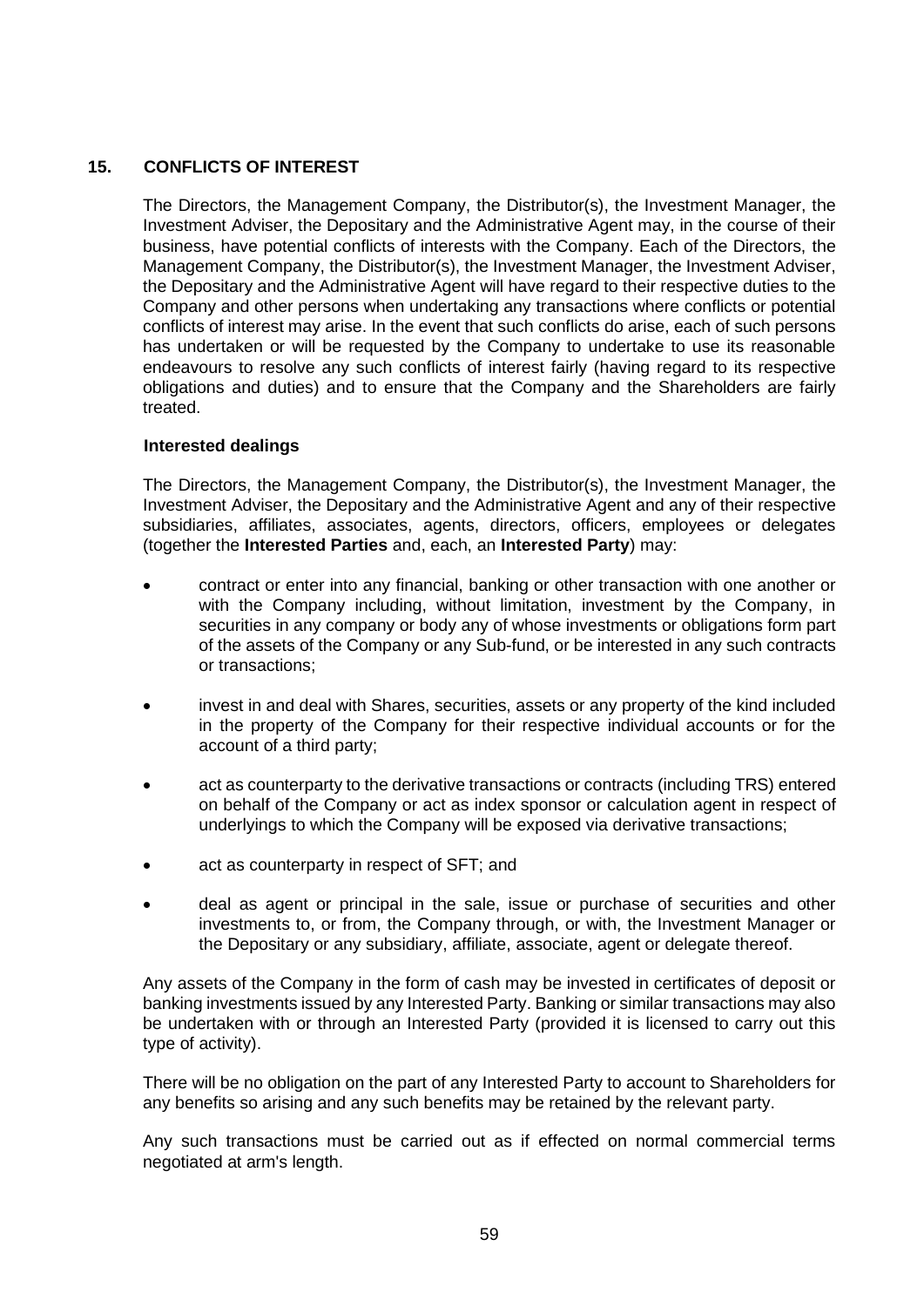Notwithstanding anything to the contrary herein and unless otherwise provided for in a Special Section for a particular Sub-fund, the Management Company, the Investment Manager or the Investment Adviser and their respective Affiliates may actively engage in transactions on behalf of other investment funds and accounts which involve the same securities and instruments in which the Sub-funds will invest. The Management Company, the Investment Manager or the Investment Adviser and their respective Affiliates may provide investment management/advisory services to other investment funds and accounts that have investment objectives similar or dissimilar to those of the Sub-funds and/or which may or may not follow investment programs similar to the Sub-funds, and in which the Sub-funds will have no interest. The portfolio strategies of the Management Company, the Investment Manager or the Investment Adviser and their respective Affiliates used for other investment funds or accounts could conflict with the transactions and strategies advised by the Management Company, the Investment Manager or the Investment Adviser in managing a Sub-fund and affect the prices and availability of the securities and instruments in which such Sub-fund invests.

The Management Company, the Investment Manager or the Investment Adviser and their respective Affiliates may give advice or take action with respect to any of their other clients which may differ from the advice given or the timing or nature of any action taken with respect to investments of a Sub-fund. The Management Company, the Investment Manager or the Investment Adviser have no obligation to advise any investment opportunities to a Sub-fund which they may advise to other clients.

The Management Company, the Investment Manager or the Investment Adviser will devote as much of their time to the activities of a Sub-fund as they deem necessary and appropriate. The Management Company, the Investment Manager or the Investment Adviser and their respective Affiliates are not restricted from forming additional investment funds, from entering into other investment advisory/management relationships, or from engaging in other business activities, even though such activities may be in competition with a Sub-fund. These activities will not qualify as creating a conflict of interest.

Additional considerations relating to conflicts of interest may be applicable, as the case may be, for a specific Sub-fund as further laid down in the relevant Special Section.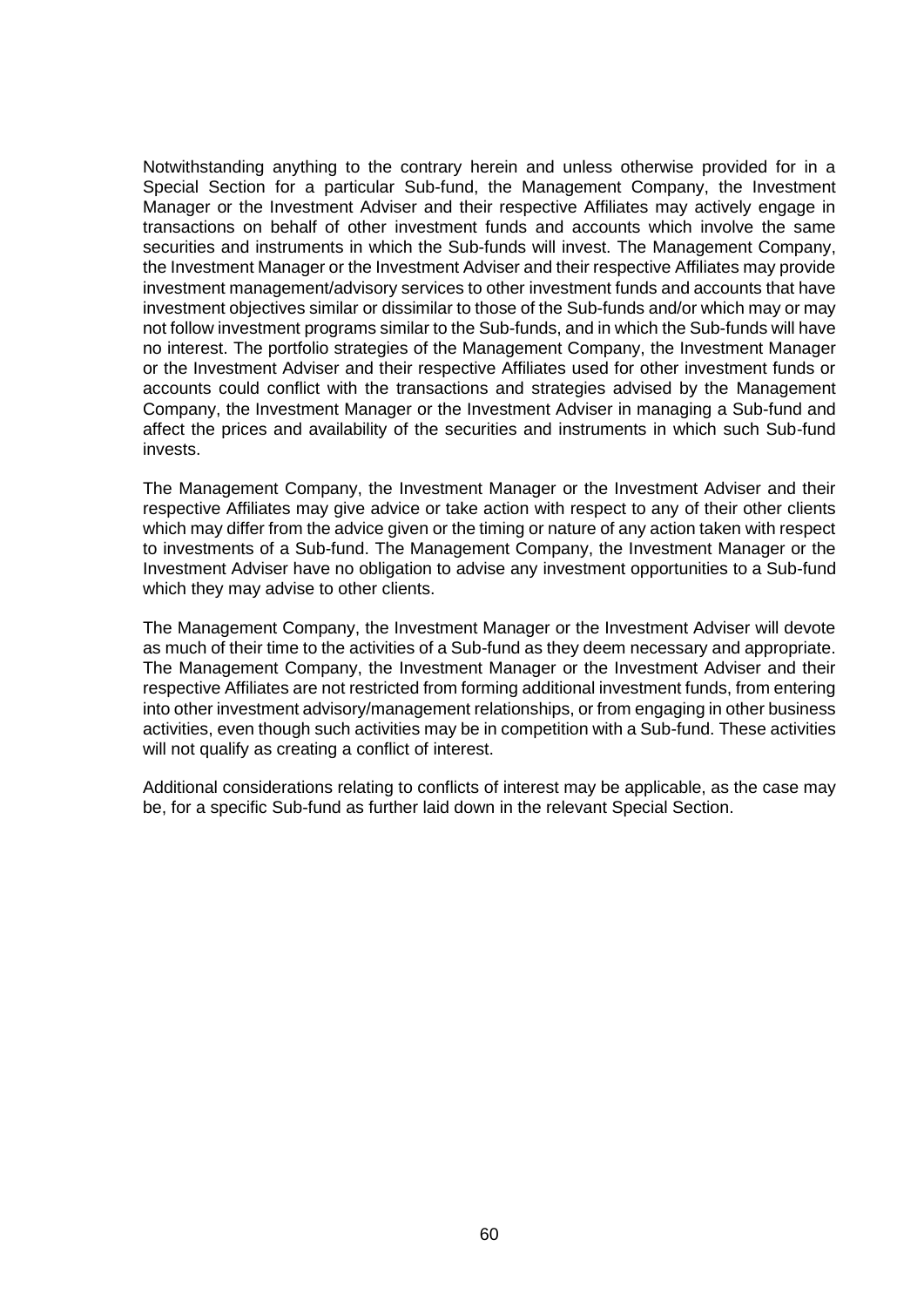# **16. SUSTAINABLE INVESTMENT POLICY**

## **Sub-funds' categorization**

According to SFDR, sub-funds shall be classified into 3 categories:

- Sub-funds not having a sustainable investment as their objectives.
- Sub-funds promoting environmental or social characteristics (referred to as "Article 8"): These sub-funds promote among other characteristics, environmental or social characteristics, or a combination of those characteristics, provided that the companies in which the investments are made follow good governance practices.
- Sub-funds having a sustainable investment as their objectives (referred to as "Article 9"): Sustainable investment is defined as an investment in an economic activity that contributes to an environmental objective, as measured, for example, by key resource efficiency indicators on the use of energy, renewable energy, raw materials, water and land, on the production of waste, and greenhouse gas emissions, or on its impact on biodiversity and the circular economy, or an investment in an economic activity that contributes to a social objective, in particular an investment that contributes to tackling inequality or that fosters social cohesion, social integration and labour relations, or an investment in human capital or economically or socially disadvantaged communities, provided that such investments do not significantly harm any of those objectives and that the companies in which the sub-fund invests follow good governance practices, in particular with respect to sound management structures, employee relations, remuneration of staff and tax compliance.

| Sub-fund                       | <b>SFDR Category</b>     |
|--------------------------------|--------------------------|
| Sustainable REITs              | Article 8                |
| <b>VDK Sustainable Flex</b>    | Article 8                |
| <b>Max Conviction Balanced</b> | No sustainable objective |
| <b>Orizon Protect</b>          | No sustainable objective |
| Orizon                         | No sustainable objective |
| Dynamic Multi Sustainable      | Article 8                |

The table below classify the "Sustainable" sub-funds as follows while indicating their classification as per SFDR:

## **Taxonomy**

With regards to Regulation (EU) 2020/852 on the establishment of a framework to facilitate sustainable investment (referred to as the "Taxonomy Regulation"), the fund's investments promote the following characteristics: climate solutions, no controversial weapons, corporate and country rating, proper energy & extractives, norm-based research and sector-based screening.

For all sub-funds following a sustainable objective, all investments are ESG screened on a specific suite of solutions based on business-relevant targets under the United Nations Sustainable Development Goals (SDGs), the most widely recognized and comprehensive framework for assessing the real-world impact of business activities, or environmental and social materiality. The ESG screening is achieved by independent and external firms, specialized in ESG screening and thematic.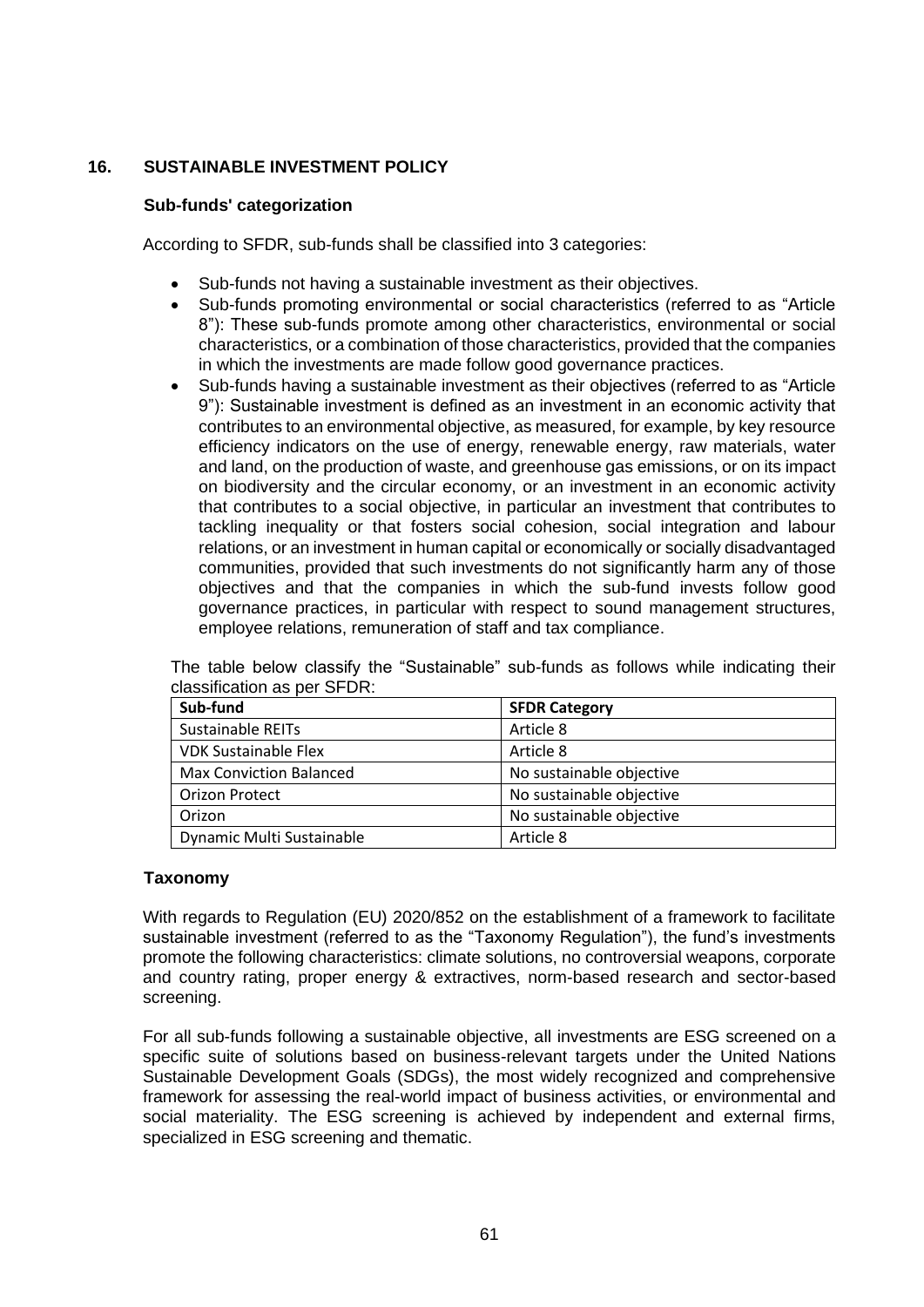# **PART B – SPECIAL SECTION**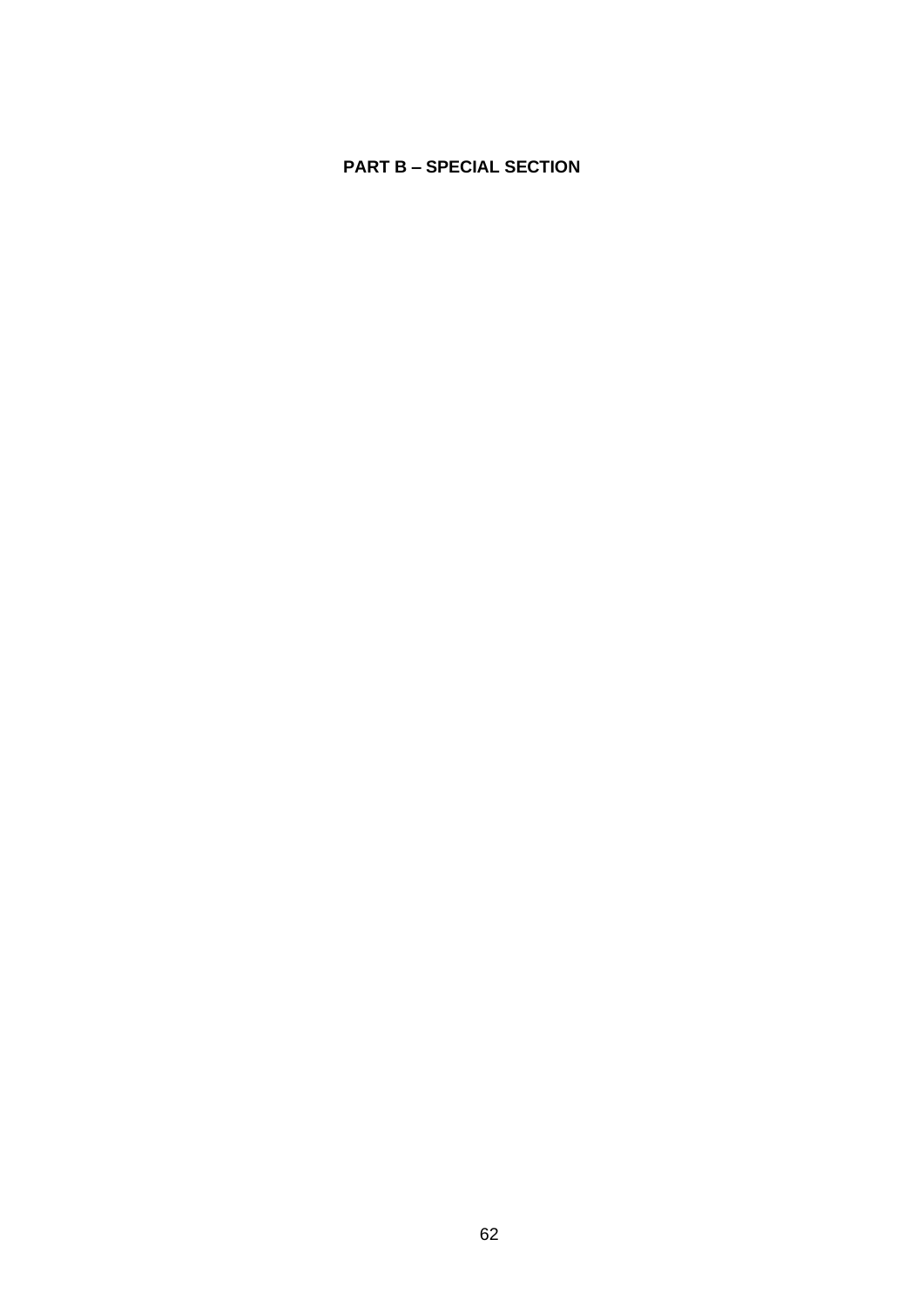## **SPECIAL SECTION 1 – SHELTER UCITS – SUSTAINABLE REITS FUND**

This Special Section must be read in conjunction with the General Section of the Prospectus. This Special Section refers only to the SHELTER UCITS – Sustainable REITs Fund (the **Sub-fund**).

## **1. INVESTMENT OBJECTIVE AND INVESTMENT POLICY**

The objective of the Sub-fund is to achieve a positive return, over a long-time horizon, comprising income and capital gains from the investment in a portfolio of sustainable listed real estate companies (the Target Companies), with a worldwide diversification but nevertheless with an emphasis on Europe and Belgium.

The investment manager uses a discretionary approach based on a fundamental company analysis to select securities, aided by a quantitative model following 3 steps:

- $\checkmark$  Sustainability filter
- $\checkmark$  Geographical diversification
- $\checkmark$  A combination of various dynamic factors: financial robustness, valuation, quality, momentum, risk, etc.

The Sub-fund intends to achieve the Investment Objective in accordance with the investment restrictions by (i) investing mainly directly in (a) Closed Ended Real Estate Investment Trusts (REITs) including any eligible rights, or other securities distributed to holders of the relevant stocks or (b) UCITS and other UCIs investing in REITs and by (ii) employing financial derivative instruments (including OTC derivatives) for risk management and hedging purposes.

The Sub-fund uses a composite Benchmark, comprised of 60% FTSE EPRA/NAREIT Developed Europe Index<sup>1</sup> + 20% Dow Jones Global Select Real Estate Securities Index<sup>2</sup> + 20% FTSE EPRA/NAREIT Belgium/Luxembourg Index<sup>3</sup> (in EUR). This Benchmark is solely used as a performance reference, not as a reference for the construction or choice of constituents in the Sub-fund's portfolio. For this reason, the Sub-fund's portfolio will strongly differ from the Benchmark.

The Sub-fund may hold cash on an ancillary basis. The Sub-fund may not borrow for investment purposes. However, it may borrow up to 10% of its net assets on a temporary basis for liquidity purposes.

The Sub-fund may also, on an ancillary basis, invest in other traded financial instruments necessary to adequately hedge risks in the portfolio.

There will be no REITs sector restriction in the Sub-fund's portfolio asset allocation.

The Sub-fund will not make use of EPM Techniques, SFT and TRS.

<sup>&</sup>lt;sup>1</sup> With " FTSE International Limited" as Benchmark Index administrator, registered in the ESMA Benchmark Register at the date of this Prospectus;

<sup>&</sup>lt;sup>2</sup> With " S&P Dow Jones Indices LLC" as Benchmark Index administrator, registered in the ESMA Benchmark Register at the date of this Prospectus;

<sup>&</sup>lt;sup>3</sup> With " FTSE International Limited" as Benchmark Index administrator, registered in the ESMA Benchmark Register at the date of this Prospectus;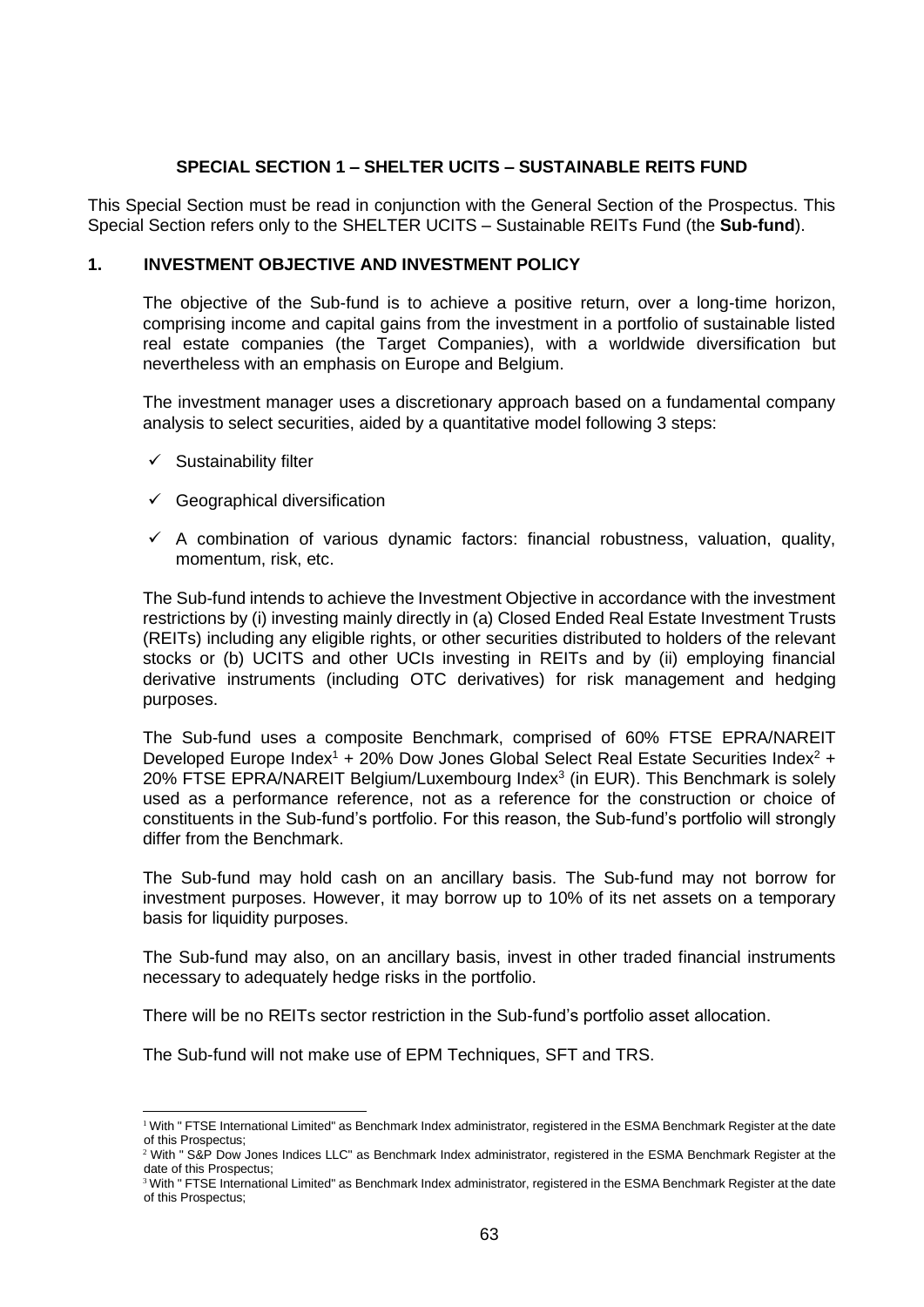# **2. SFDR**

In accordance with the SFDR rules and following the targeted investment objectives, the Subfund falls into the category of financial products promoting, among other characteristics, environmental or social characteristics, or a combination of those characteristics (article 8 of SFDR). The Sub-fund does not invest in an economic activity that contributes to an environmental objective as set out in article 9 of the Taxonomy Regulation.

The characteristics promoted by the Sub-fund consist of investing in real estate corporates (REITs) with excellent Environmental, Social and Governance ratings. The sustainable universe is based on analysis and data from external provider GRESB that conducts sustainability analyses for real assets based on publicly available information.

The manner in which sustainability risks are integrated in the investment objectives and the results of the assessment of the likely impacts of sustainability risks on the returns are described below in Schedule 2 – General Risk factors. 'The "do no significant harm" principle applies only to those investments underlying the financial product that take into account the EU criteria for environmentally sustainable economic activities. The investments underlying the remaining portion of this financial product do not take into account the EU criteria for environmentally sustainable economic activities.'

# **3. PRINCIPAL RISKS**

Investors should note that an investment in shares of a closed ended Real Estate Investment Trust ("REIT") may involve the following specific risks:

- Interest rate risk: REIT Funds are subject to greater interest rate risk when compared to other stock funds due to the chance that periods of rising interest rates will cause REIT stock prices to decline and the overall cost of borrowing to increase.
- Market risk: during downside markets or change in borrowing conditions (rates hikes), real estate sector can be more vulnerable than other sectors (demand for homes reduces when economic slows down) and prices rapidly decrease.
- Liquidity risk: REIT Fund may be somewhat less liquid as compared to funds invested in other financial securities, such as stocks or bonds. Despite the heavy volume of trading in REITs, the markets can face limited liquidity and depth. This limited liquidity and lack of depth could be a disadvantage to the Sub-funds, both in the realisation of the prices which are quoted and in the execution of orders at desired prices.
- Industry risk: equity REITs may be affected by changes in the value of the underlying properties owned. Real estate companies can be adversely affected by, among other things, general and local economic conditions, interest rates, changes in zoning or tax laws or other government regulations, overbuilding, and demographic trends such as population shifts.
- Risk of REIT investing: REITs can involve unique risks in addition to the risks generally affecting the real estate industry. REITs are dependent upon the quality of their management, may have limited financial resources and heavy cash flow dependency, and may not be diversified geographically or by property type. Because REITs are pooled investment vehicles that have their own expenses, the fund will indirectly bear its proportionate share of those expenses.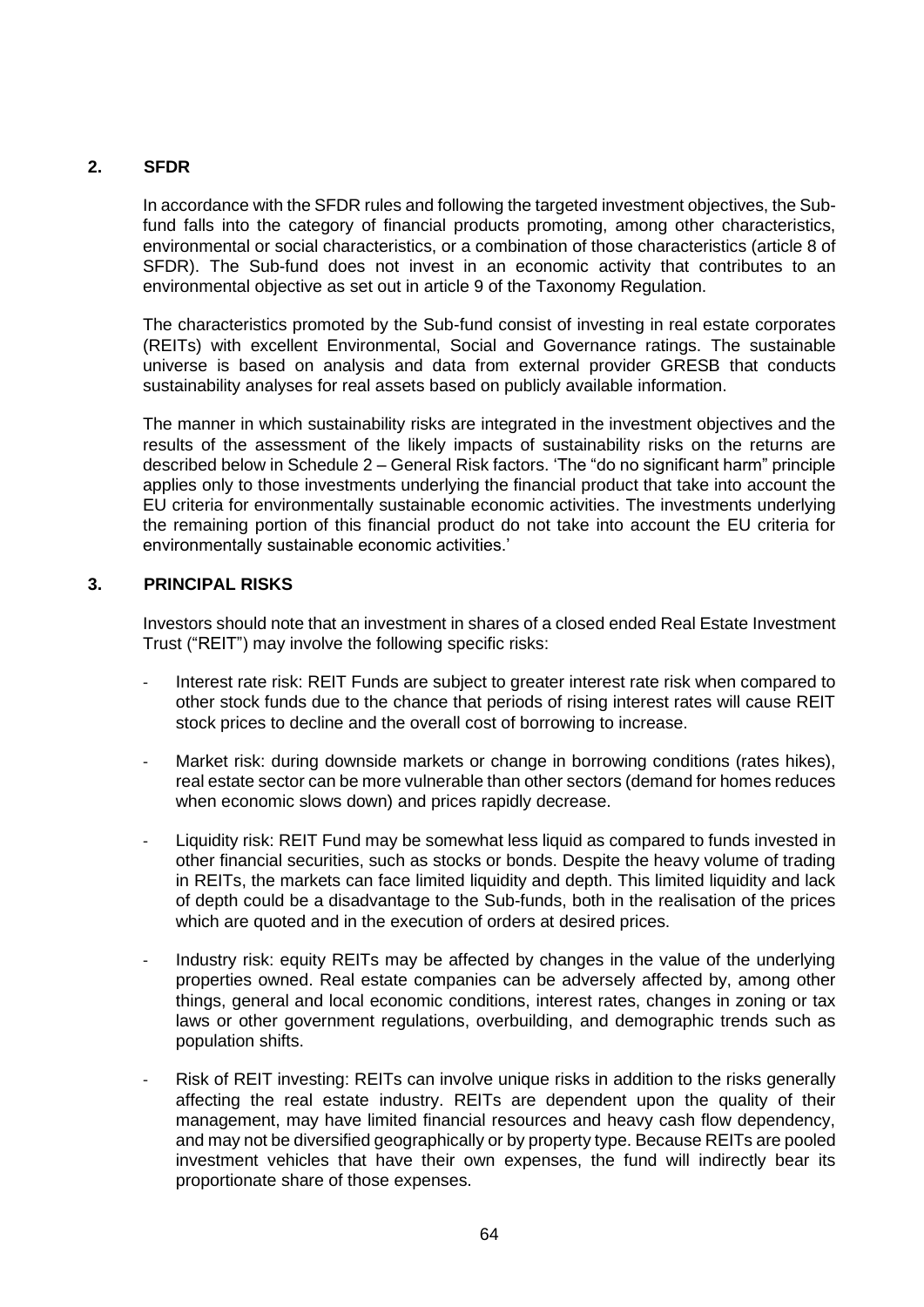- Credit risk: mortgage REITs may be affected by the credit quality of the underlying mortgages and are subject to heavy cash flow dependency, default by borrowers and self-liquidation.

#### **4. GLOBAL EXPOSURE**

The Sub-fund will use the relative VaR approach to monitor its global exposure. The reference portfolio will be the benchmark as described in the Investment policy.

In implementing its investment policy, the Sub-Fund does not intend to be leveraged. Financial derivatives instruments (FDIs) could be used but to hedge risk. In this context, the leverage calculated as the sum of the notional of the derivatives used (gross leverage) is limited to 100%.

#### **5. ADDITIONAL INVESTMENT RESTRICTION**

In addition to the Investment Restrictions set out in Section 3 of the General Section, the Subfund will not invest more than 10% of its net assets in UCITS or other UCIs.

## **6. VALUATION DAY**

For the purpose of this Special Section, a **Valuation Day** means any Business Day.

#### <span id="page-64-0"></span>**7. CLASSES**

For the time being, the following Classes are available for subscription by investors:

| <b>Share</b><br><b>Class</b>          | Eligible<br><b>Investors</b> | Refe-<br>rence<br><b>Currency</b> | <b>Initial</b><br><b>Subscrip</b><br>-tion<br><b>Price</b> | <b>Minimum</b><br>Subscrip-<br>tion and<br><b>Holding</b><br><b>Amount</b><br>(EUR or<br>equivalent) | Sub-<br>scrip-<br>tion Fee | <b>Global Fee</b>                                    | Taxe<br>d'abon-<br>nement | <b>Dividend</b><br>policy |
|---------------------------------------|------------------------------|-----------------------------------|------------------------------------------------------------|------------------------------------------------------------------------------------------------------|----------------------------|------------------------------------------------------|---------------------------|---------------------------|
| <b>Class R</b><br><b>EUR</b><br>(acc) | Unrestricted                 | <b>EUR</b>                        | <b>EUR 100</b>                                             | EUR 1,000                                                                                            | Max. 2%                    | Up to 2.5%<br>p.a. of the Net<br>Asset Value         | 0.05%                     | Accumu-<br>lation         |
| <b>Class RI</b><br><b>EUR</b><br>(ac) | Unrestricted                 | <b>EUR</b>                        | <b>EUR 100</b>                                             | <b>EUR</b><br>250,000                                                                                | Max. 2%                    | Up to 2.5%<br>p.a. of the Net<br>Asset Value         | 0.05%                     | Accumu-<br>lation         |
| <b>Class I</b><br><b>EUR</b><br>(acc) | Institutional                | <b>EUR</b>                        | <b>EUR 100</b>                                             | <b>EUR</b><br>500,000                                                                                | Max. 2%                    | Up to 2.15%<br>p.a. of the Net<br><b>Asset Value</b> | 0.01%                     | Accumu-<br>lation         |
| <b>Class P</b><br><b>EUR</b><br>(acc) | Authorised<br>Investors      | <b>EUR</b>                        | <b>EUR 100</b>                                             | EUR 1,000                                                                                            | Max. 2%                    | Up to 2.20%<br>p.a. of the Net<br><b>Asset Value</b> | 0.05%                     | Accumu-<br>lation         |

There will be no Conversion Fee nor Redemption Fee paid in any Share Class of the Subfund.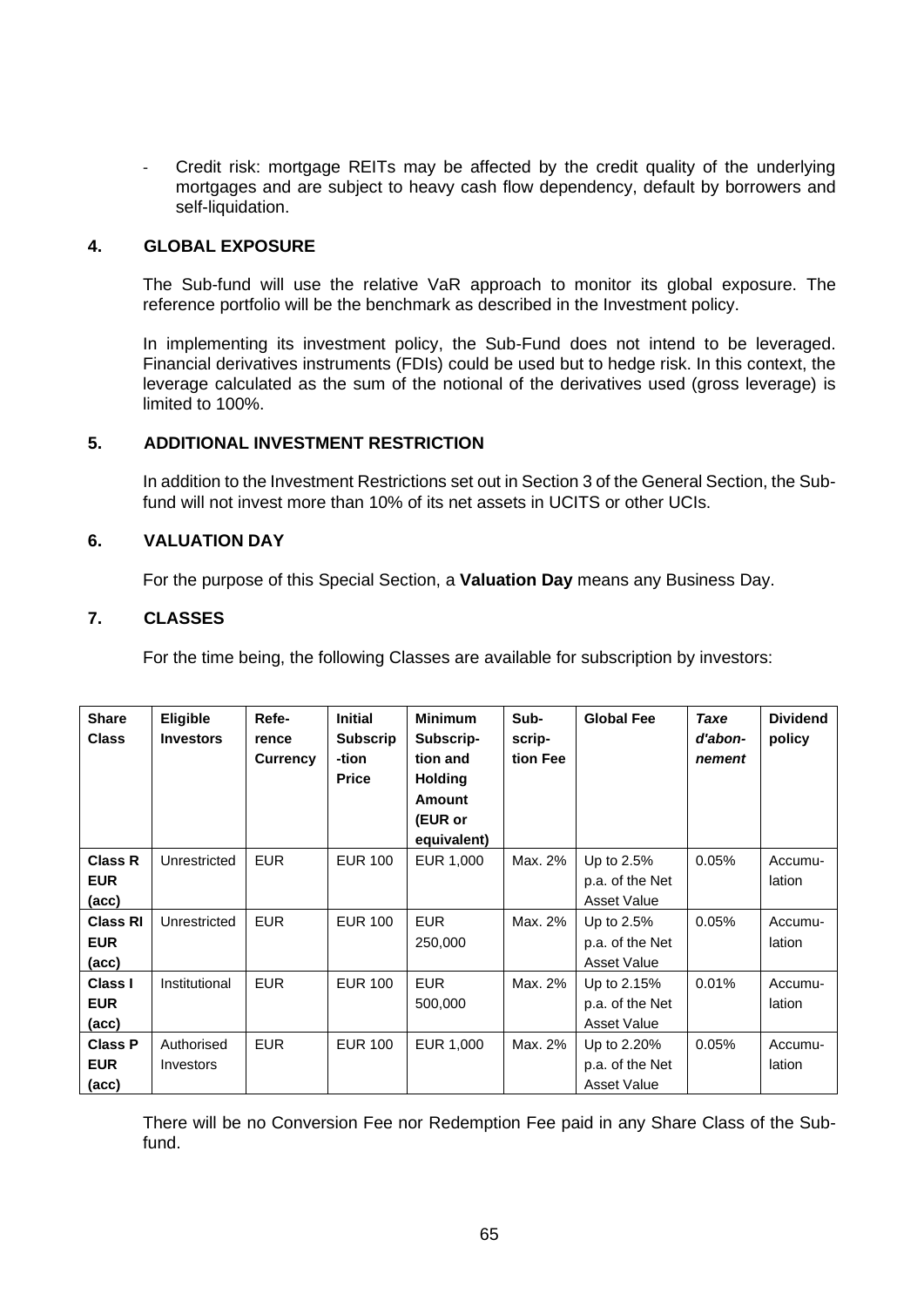# **8. SUBSCRIPTIONS - REDEMPTIONS - CONVERSIONS**

#### **Initial Subscription Period**

The Initial Subscription Period of the Sub-fund will start on and end on dates that will be determined by the Board.

Subscription requests for the Initial Subscription Period must be sent in writing to the Administrative Agent and be received by the Administrative Agent by 12:00 p.m. (Luxembourg time) (the **Subscription Cut-Off Time**) at the latest on the last day of the Initial Subscription Period. The Initial Subscription Price per Share will be 100 in the Reference Currency of the relevant Class. The Initial Subscription Price must be paid on the Initial Subscription Date.

Investors for which the subscription documents have been accepted in respect of the Initial Subscription Period will be required to deliver to the account of the Depositary cleared funds in the Reference Currency of the relevant Class for the full amount of their subscription pursuant to their subscription documents. If the Depositary does not receive the funds in time the purchase order may be cancelled and the funds returned to the Investor without interest.

#### **Ongoing Subscriptions**

Ongoing subscriptions for Shares can be made to the Administrative Agent or the relevant Distributor on any day that is a Valuation Day in accordance with and subject to the terms of Section [5](#page-29-0) of the General Section.

After the end of the Initial Offering Date or the Class Launch Date, subscriptions may be made only by investors who are Eligible Investors by:

(a) submitting a written subscription request by mail, fax, swift or any other transmission method allowed by the Administrative Agent to the Administrative Agent by 12:00 p.m. (Luxembourg time) one (1) Business Day before the relevant Valuation Day at the latest (the **Subscription Cut-Off Time**). Subscription orders for Shares received by the Administrative Agent in respect of a Valuation Day prior to the relevant Subscription Cut-Off Time, will be processed on the first NAV Calculation Day following such Valuation Day on the basis of the Net Asset Value or the Adjusted Price per Share calculated on such NAV Calculation Day.

Any applications received after the Subscription Cut-Off Time in respect of the relevant Valuation Day will be deferred to the next Valuation Day and will be dealt with on the basis of the Net Asset Value or the Adjusted Price per Share calculated on the NAV Calculation Day immediately following such next Valuation Day;

(b) delivering to the account of the Depositary cleared funds for the full amount of the subscription price (plus any Subscription Fee) of the Shares being subscribed for pursuant to the subscription request within three (3) Business Days following the relevant Valuation Day.

#### **Redemption**

Redemption requests for Shares in part or in whole can be made to the Administrative Agent or the relevant Distributor on any day that is a Valuation Day in accordance with and subject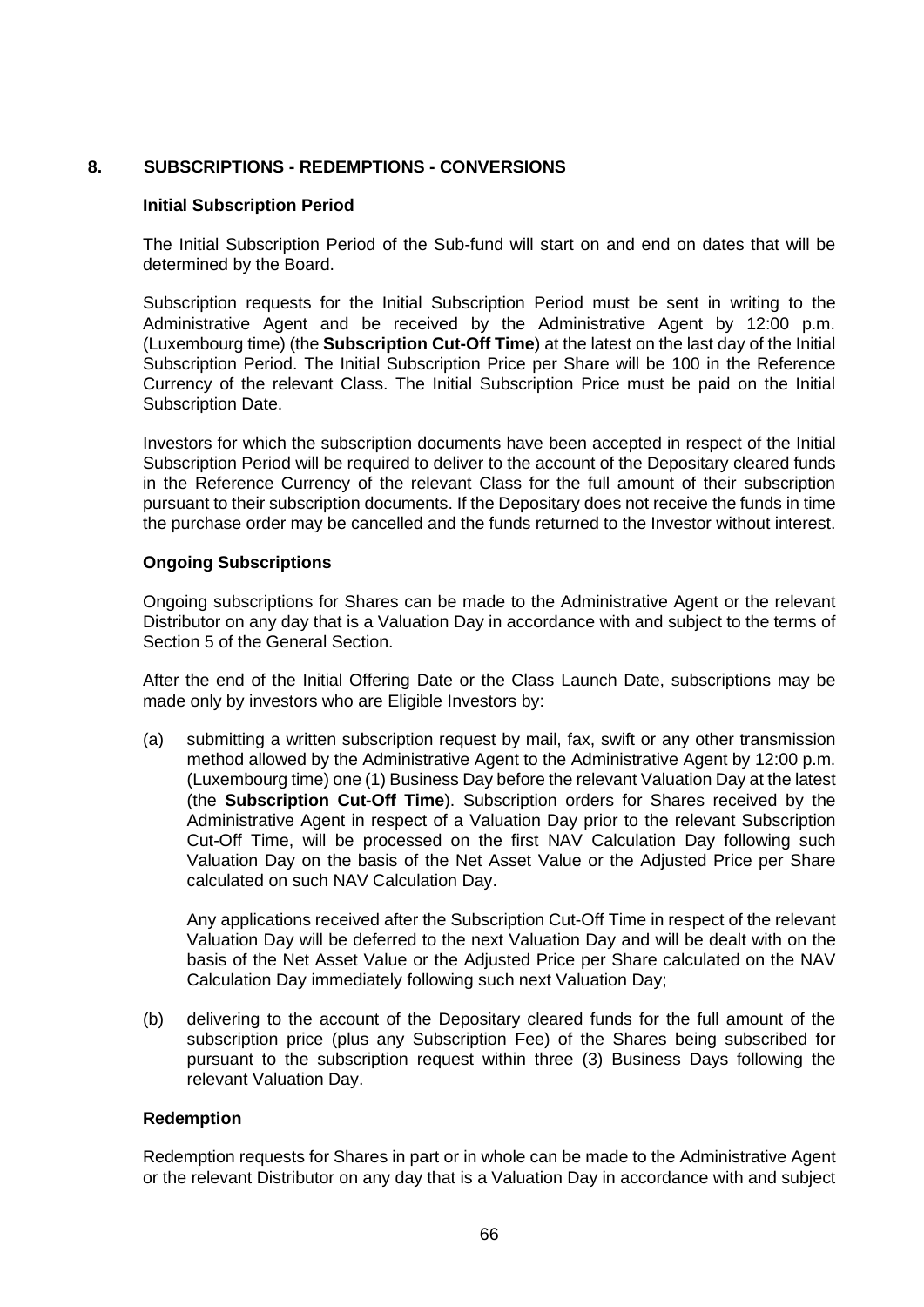to the terms of Section [7](#page-35-0) of the General Section. Redemption requests must be received by the Administrative Agent by 12:00 p.m. (Luxembourg time) one Business Day before the relevant Valuation Day (the **Redemption Cut-Off Time**) to be eligible for processing as of such Valuation Day. Redemption requests received after the Redemption Cut-Off Time will be deemed received at the next forthcoming Valuation Day and will be processed on the basis of the Net Asset Value per Share as of the first NAV Calculation Day after the relevant Valuation Day. Payment of the redemption proceeds will be made generally three (3) Business Days following the relevant Valuation Day.

#### **Conversion**

Conversion requests for Shares in part or in whole can be made to the Administrative Agent or the relevant Distributor on any day that is a Valuation Day in accordance with and subject to the terms of Section [6](#page-33-0) of the General Section. Conversion request must be received by 12:00 p.m. (Luxembourg time) one (1) Business Day before the relevant Valuation Day by the Administrative Agent.

#### **9. PRICE ADJUSTMENT**

With respect to subscriptions, redemptions and conversions of Shares of the Sub-fund, the Net Asset Value per Share on the relevant Valuation Day may be adjusted to the Adjusted Price in accordance with Section [8](#page-38-0) of the General Section.

#### **10. REFERENCE CURRENCY AND HEDGING**

The Reference Currency of the Sub-fund is the EUR.

In relation to Classes that are denominated in a currency other than the Reference Currency of the Sub-fund, the Company may employ techniques and instruments intended to provide protection (full or partial, as the case may be) so far as possible against movements of the currency in which the relevant Class is denominated against movements in the Reference Currency of the Sub-fund. All costs and gains/losses of such hedging transactions are borne separately by the respective Classes. These Classes will not be leveraged as a result of such currency exposure. The Company will only use such currency hedging transactions in respect of the Classes of the Sub-fund that are not denominated in the Reference Currency of the Sub-fund, and that are identified as hedged classes (if any).

## **11. GLOBAL FEE AND FIXED FEE**

#### **Global Fee**

The aggregate amount of fees to be payable out of the assets of the Sub-fund to the Management Company as management company fee, to the Depositary and Administrative Agent as depositary and administrative agent fee and Shareholder Servicing Fee is disclosed in respect of each Class in Section [7](#page-64-0) of this Special Section as the Global Fee. The Global Fee is based on the average of the value of the NAV of the Sub-fund over the relevant period and is payable monthly in arrears.

#### **Fixed Fee**

The Sub-fund has not entered into a Fixed Fee arrangement with the Fixed Fee Agent in accordance with Section [13.1](#page-52-0) of the General Section.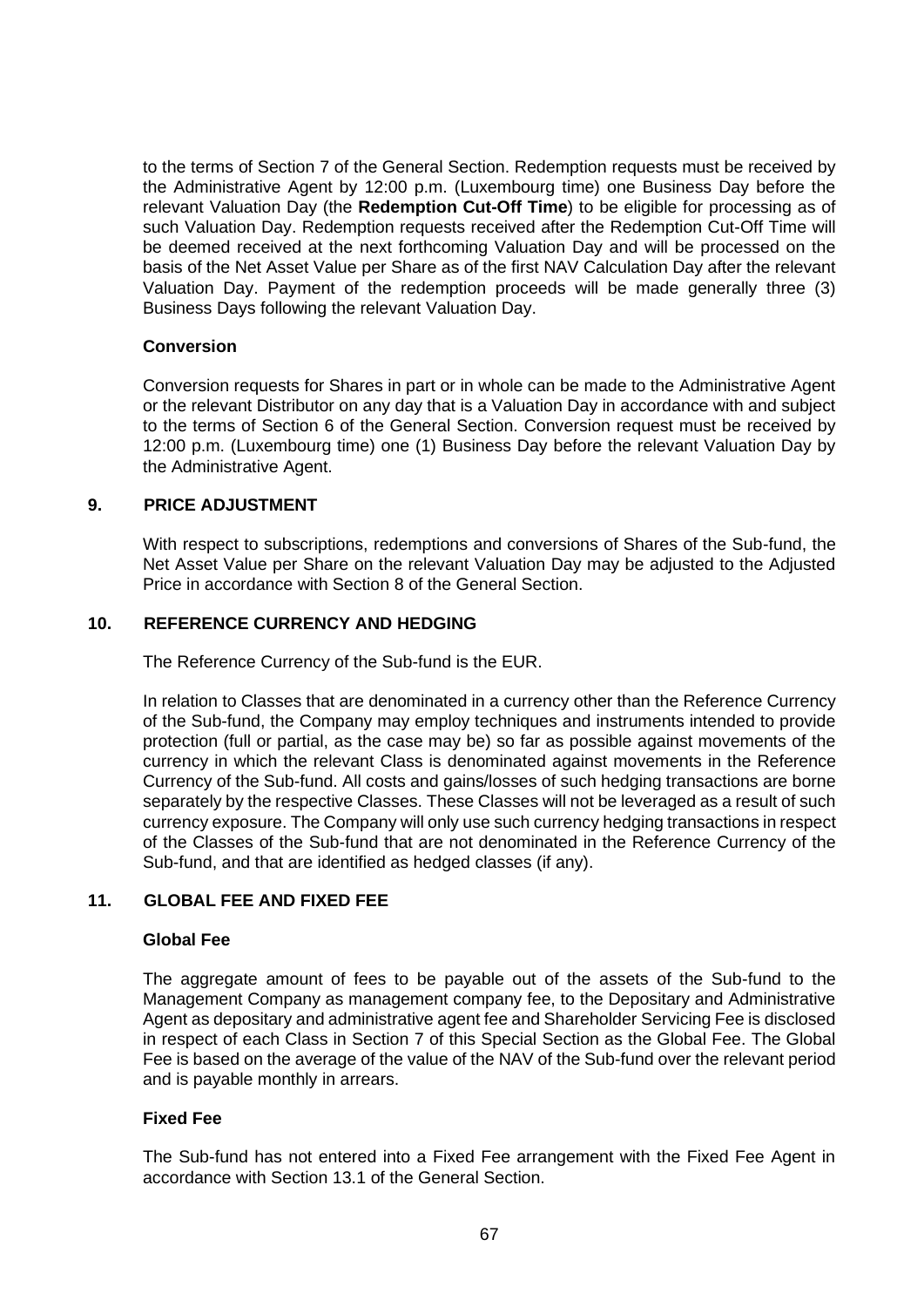## **12. PROFILE OF THE TYPICAL INVESTOR**

The Sub-fund is suitable for Retail Investors and Institutional Investors who understand and are able to bear the risks of an investment in the Sub-fund, including the risk of losing all or substantially all of their investment.

Shareholders should note that the value of their investment could fall as well as rise and they should accept that there is no guarantee that they will recover their initial investment.

# **13. SPECIFIC RISK FACTORS**

In addition to the risk factors set out below, Shareholders should refer to the risk factors set out in [Schedule 2.](#page-113-0)

**Price Adjustment Policy**. Investors should note that in certain circumstances the Net Asset Value of the Shares in the Sub-fund may be adjusted to the Adjusted Price in accordance with Section [8](#page-38-0) of the General Section (by increasing or decreasing the applicable Net Asset Value per Share by up to 2%). Where the Adjusted Price is not applicable, the Sub-fund may incur dilution which may constrain capital growth.

**Classes denominated in non-Reference Currencies**. Where Shares of the Sub-fund are available in a Sub-Class which is denominated in a different currency from the Reference Currency in which the Sub-fund is denominated, investors should note that the Net Asset Value of the Sub-fund will be calculated in the Sub-fund's Reference Currency and will be stated in the other currency by reference to the current exchange rate between the Reference Currency and such other currency. Fluctuations in that currency exchange rate may affect the performance of the Shares of that Sub-Class independent of the performance of the Subfund's investments. In normal circumstances the costs and expenses of currency exchange transactions in connection with the purchase, redemption and exchange of Shares of that Sub-Class will be borne by the relevant Sub-Class and will be reflected in the Net Asset Value of that Sub-Class.

**Hedged Classes.** While the Management Company may attempt to hedge currency risks of hedged Classes, there can be no guarantee that it will be successful in doing so and it may result in mismatches between the currency position of the Sub-fund and the relevant hedged Class.

The hedging strategies may be entered into whether the Sub-fund's Reference Currency is declining or increasing in value relative to the relevant currency of the hedged Class and so, where such hedging is undertaken it may substantially protect investors in the relevant Class against a decrease in the value of the Sub-fund's Reference Currency relative to the relevant currency of the hedged Class, but it may also preclude investors from benefiting from an increase in the value of the Sub-fund's Reference Currency.

Hedged Classes in non-major currencies may be affected by the fact that capacity of the relevant currency market may be limited, which could further affect the volatility of the hedged Class.

All gains/losses or expenses arising from hedging transactions are borne separately by the Shareholders of the respective hedged Classes. Given that there is no segregation of liabilities between Classes, there is a remote risk that, under certain circumstances, currency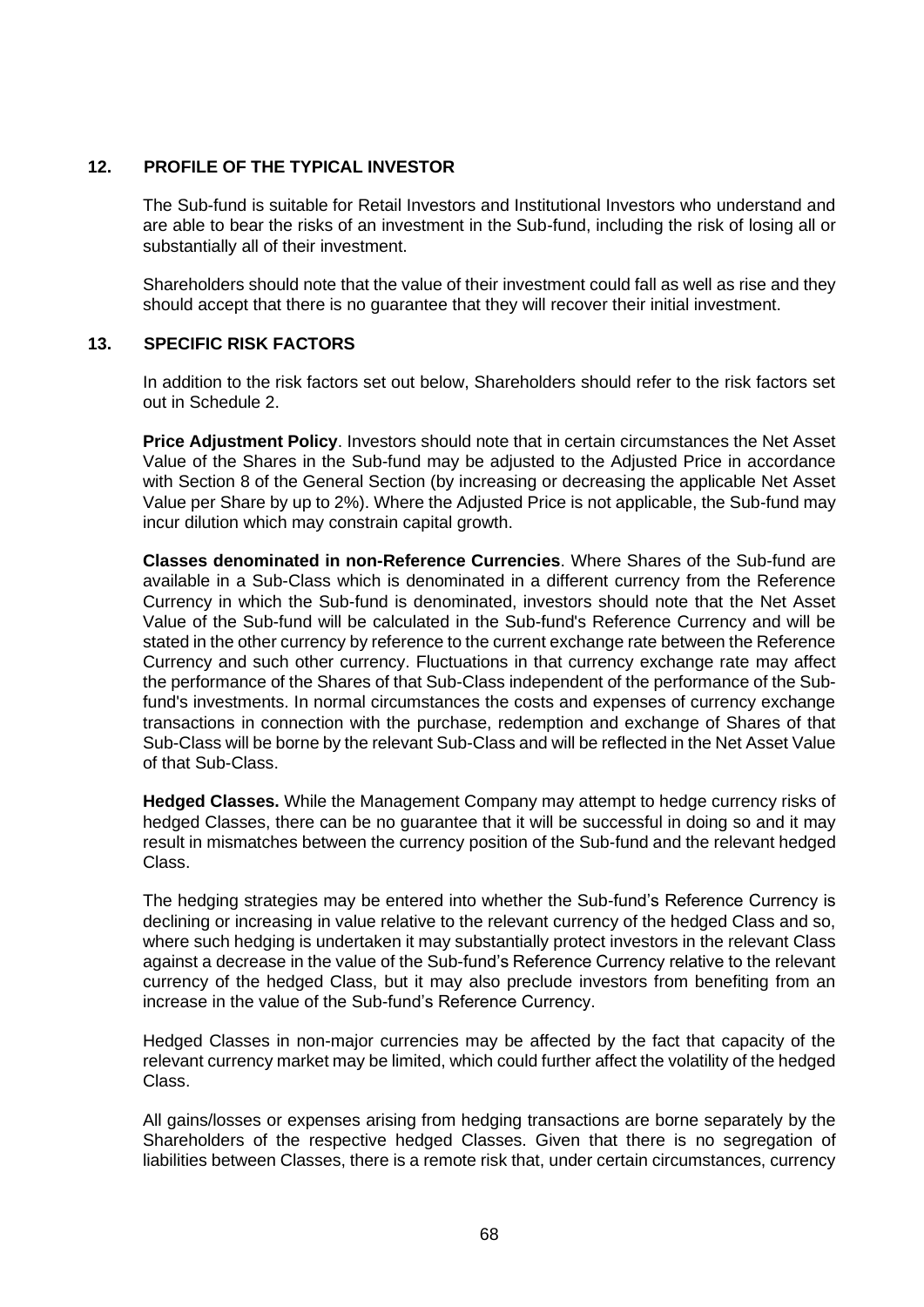hedging transactions in relation to one Class could result in liabilities which might affect the Net Asset Value of the other Classes of the Sub-fund.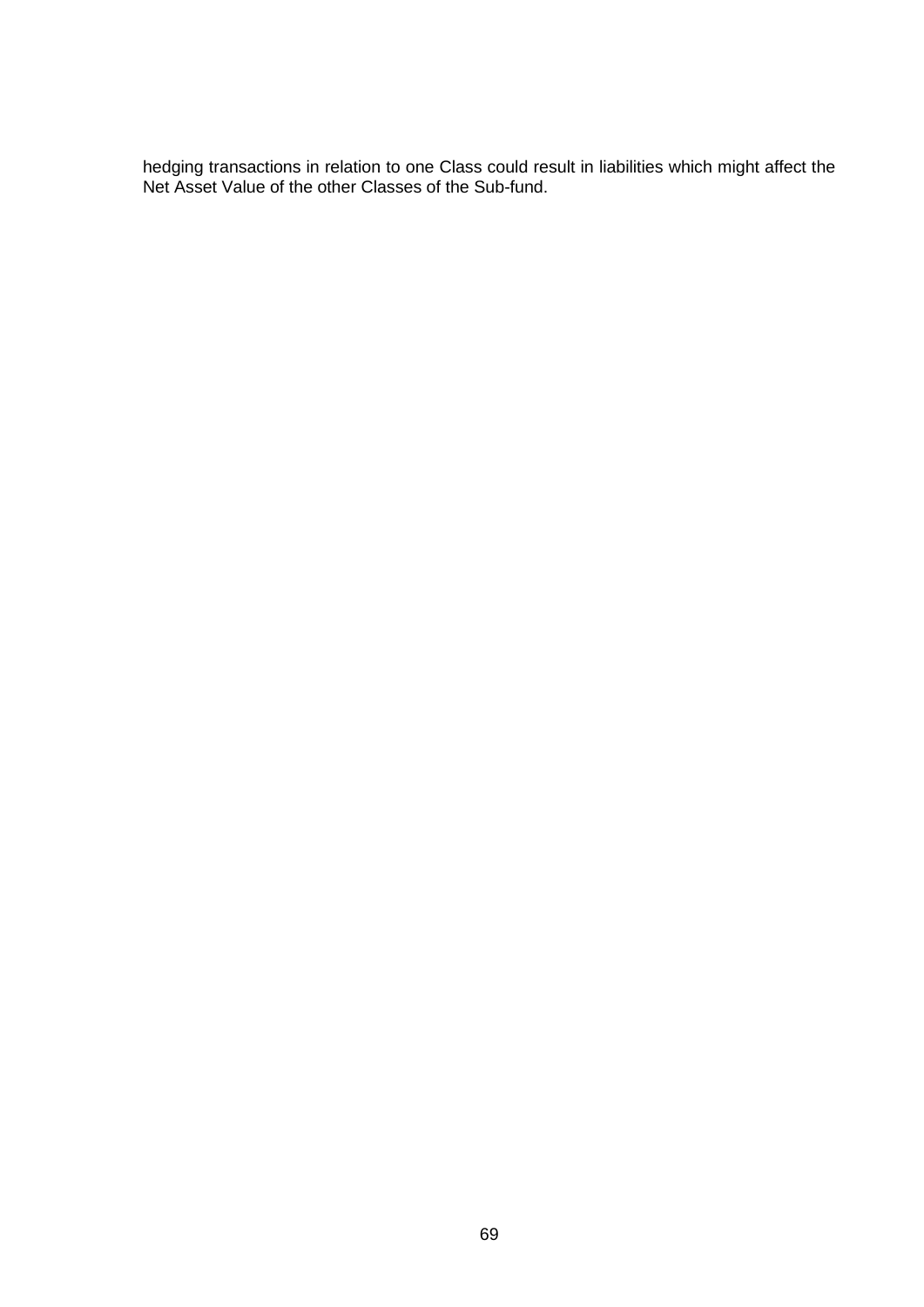## **SPECIAL SECTION 2 – SHELTER UCITS – VDK SUSTAINABLE FLEX FUND**

This Special Section must be read in conjunction with the General Section of the Prospectus. This Special Section refers only to the ShelteR UCITS – VDK Sustainable Flex (the **Sub-fund**).

## **1. INVESTMENT OBJECTIVE AND INVESTMENT POLICY**

The objective of the Sub-fund is to aim to provide, after total expenses, a positive return versus the Benchmark, MSCI World Index<sup>4</sup>: 50% - Eonia Index<sup>5</sup>: 50% (in EUR), over a 5-year period whilst maintaining a level of volatility that is below the index volatility level. This return will be achieved through income and capital gains from the investment in a dynamically managed portfolio of global listed large or mid-cap equities - i.e. equities listed on various worldwide exchanges that have been selected from a sustainable and ethical investment universe on the basis of a systematic multi-factor equity stock selection process in combination with a variable market exposure hedge through the use of financial derivatives, and/or Exchange Traded Funds.

The equity selection is based on fundamental financial analysis that includes the ranking of global equities retained after ethical and sustainability filters, based on different types of factors that target to provide access to returns associated with different equity risk premia. These factor exposures are achieved through application of a proprietary multi-factor model that can include access to premia such as value, risk, dividend yield, quality, etc. The different investment pools based on such analysis aim to provide exposure to such factor and its associated premium. The equity portfolio construction process also includes in this multifactor model a minimum variance objective with exposure limitations and other constraints such as turnover and liquidity constraints. The market hedging position is derived from a systematic analysis of the trend - or momentum - of the equity markets.

The Sub-fund is advised by VDK Spaarbank with registered offices at Sint-Michielsplein 16, 9000 Gent in Belgium. In its capacity as Investment Advisor, VDK Spaarbank reviews periodically the ethical and sustainable investment universe based on the VDK code of conduct in relation to ethical banking, such policies described in more detail at https://www.vdk.be/over-vdk/duurzaam-bankieren/policy. The Investment Advisor is also offering certain advice in relation to the regional portfolio allocation and dynamic definition of the hedging ratio.

VDK Spaarbank has decided to only and exclusively distribute the shares of the classes "R EUR A ACC", "R EUR A DIS", "I EUR A ACC" and "I EUR A DIS". Willing to foster its social responsibility, VDK Spaarbank will use part of its revenues on these classes of shares to finance Funds For Good (FFG), with registered offices at 68, Avenue de la Liberté, L-1930 Luxembourg. The corporate business model of FFG is to use a significant portion of its commercial revenues to support social projects via local entrepreneurship in Europe. These support programs are based on loans of honour (interest free loans with late repayment) and intensive coaching of the supported entrepreneurs organised by Funds For Good.

The Sub-fund is certified by Forum Ethibel. Forum Ethibel is a Belgian independent association with registered offices at Rue du Progrès 333/7, B-1030 Brussels, Belgium,

<sup>4</sup> With "MSCI Limited" as Benchmark Index administrator, registered in the ESMA Benchmark Register at the date of this Prospectus;

<sup>5</sup> With "European Money Markets Institute" as Benchmark Index administrator, registered in the ESMA Benchmark Register at the date of this Prospectus;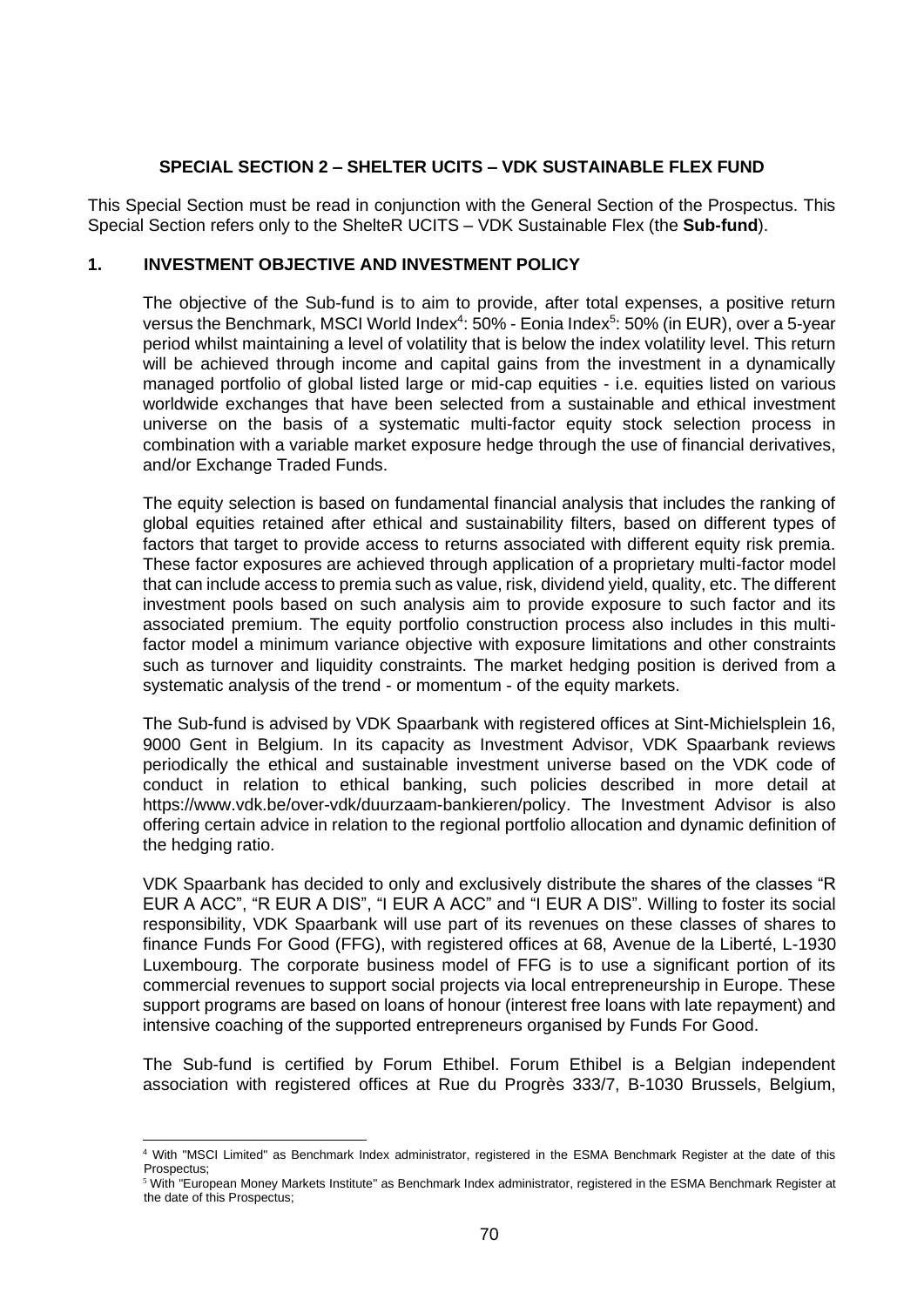recognized as an expert in rating, independent audits and certification of financial products and services that comply with ESG and ethical standards. The certification occurs on a quarterly basis and aims to independently certify that the Sub-fund is invested in equity investments in companies with strong emphasis on environmental and social factors, criteria described in more detail in the Forum Ethibel Certificate available on the website. The certification includes checks on the investment process and the sustainability of the governance of the Sub-fund via internal policies as remuneration, anti-money laundering, conflict of interest, compensation, compliance, etc.

The Sub-fund intends to achieve the Investment Objective in accordance with the Investment Restrictions investing mainly directly in stocks including any rights, options or other securities distributed to holders of the relevant stocks or other traded financial instruments necessary to adequately hedge the global risk of these stocks and employing financial derivative instruments (including futures and OTC Derivatives), and/or Exchange Traded Funds.

The Sub-fund uses a composite Benchmark, comprised of 50% MSCI World + 50% Eonia Index (in EUR). This Benchmark is solely used as a performance reference, not as a reference for the construction or choice of constituents in the Sub-fund's portfolio. For this reason, the Sub-fund's portfolio will strongly differ from the Benchmark.

The Sub-fund may hold cash on an ancillary basis. The Sub-fund may not borrow for investment purposes. However, it may borrow up to 10% of its net assets on a temporary basis for liquidity purposes.

The Sub-fund may also, on an ancillary basis, invest in other traded financial instruments necessary to adequately hedge risks in the portfolio.

The Sub-fund will not make use of EPM Techniques, SFT and TRS.

# **2. SFDR**

In accordance with the SFDR rules and following the targeted investment objectives, the Subfund falls into the category of financial products promoting, among other characteristics, environmental or social characteristics, or a combination of those characteristics (article 8 of SFDR). The Sub-fund does not invest in an economic activity that contributes to an environmental objective as set out in article 9 of the Taxonomy Regulation.

The characteristics promoted by the Sub-fund consist of investing in corporates with excellent Environmental, Social and Governance ratings. The ethical and sustainable filtering of equities is based on analysis and data from ISS ESG research, with registered offices at Goethestraße 28, 80336 Munich, Germany. This filtering follows an exclusion approach, based on a subset of the overall ISS ESG Corporate Rating, and excludes equities on specific ethical and sustainable exclusion filters that are applied at regular review dates. The global equities of the ethical and sustainable investment universe are screened to exclude companies active in controversial business areas (that include as the case may be subject to certain thresholds: coal & oil, gambling, GMOs, military, nuclear power, tobacco, etc.) and controversial business practices (including business malpractice, controversial environmental practices, human rights, labour rights, etc.).

The manner in which sustainability risks are integrated in the investment objectives and the results of the assessment of the likely impacts of sustainability risks on the returns are described below in Schedule 2 – General Risk Factors. 'The "do no significant harm" principle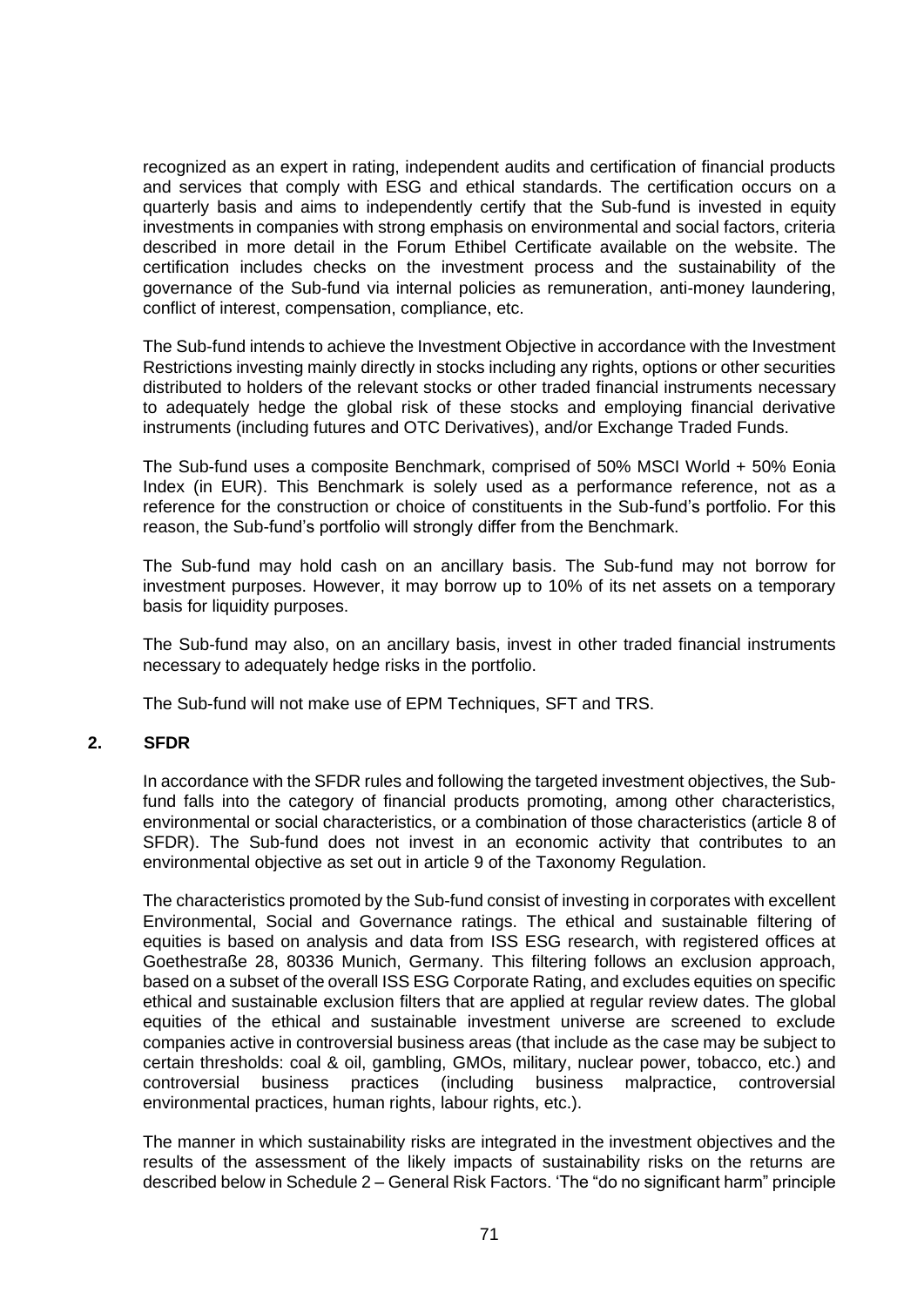applies only to those investments underlying the financial product that take into account the EU criteria for environmentally sustainable economic activities. The investments underlying the remaining portion of this financial product do not take into account the EU criteria for environmentally sustainable economic activities.'

# **3. BACKTESTING**

The investment approach has been backtested objectively since August 2003 with a monthly rebalancing and applying hedging ratio limits (30% minimum and 90% maximum) and including 1.50% total expenses per annum daily accruing. The results of this backtesting for the last 13 years in terms of annualised return and volatility are the following:

|             | 2008     | 2009         | 2010                                        | 2011  | 2012  | 2013  | 2014 | 2015                                | 2016 | 2017        |       |
|-------------|----------|--------------|---------------------------------------------|-------|-------|-------|------|-------------------------------------|------|-------------|-------|
| Annualized  | $-0.80%$ |              | 7.57% 10.84% 2.16% 3.04% 4.57% 11.92% 5.17% |       |       |       |      |                                     |      | 4.46% 0.70% |       |
| Performance |          |              |                                             |       |       |       |      |                                     |      |             |       |
| Annualized  |          | 6.58% 10.01% |                                             | 5.66% | 5.68% | 5.83% |      | $5.39\%$ $5.41\%$ $7.80\%$ $8.27\%$ |      |             | 4.48% |
| Volatility  |          |              |                                             |       |       |       |      |                                     |      |             |       |

Past performance is not indicative for future returns and future returns can strongly deviate from past results.

# **4. GLOBAL EXPOSURE**

The Sub-fund will use the commitment approach to monitor its global exposure.

## **5. ADDITIONAL INVESTMENT RESTRICTION**

In addition to the Investment Restrictions set out in Section 3 of the General Section, the Sub-fund will not invest more than 10% of its net assets in UCITS or other UCIs.

# **6. VALUATION DAY**

For the purpose of this Special Section, a **Valuation Day** means any Business Day.

# **7. CLASSES**

For the time being, the following Classes are available for subscription by investors:

| <b>Share</b><br><b>Class</b>                 | <b>Eligible</b><br><b>Investors</b> | <b>Reference</b><br>Currency | <b>Initial</b><br><b>Subscrip</b><br>-tion<br><b>Price</b> | <b>Minimum</b><br>Subscrip-<br>tion and<br><b>Holding</b><br><b>Amount</b><br>(EUR or<br>equivalent) | Sub-<br>scrip-<br>tion<br>Fee | Global<br>Fee                                         | <b>Taxe</b><br>d'abon<br>nemen | <b>Dividend</b><br>policy |
|----------------------------------------------|-------------------------------------|------------------------------|------------------------------------------------------------|------------------------------------------------------------------------------------------------------|-------------------------------|-------------------------------------------------------|--------------------------------|---------------------------|
| <b>Class R</b><br><b>EUR A</b><br>ACC*       | Unrestricted                        | <b>EUR</b>                   | <b>EUR 100</b>                                             | EUR 1,000                                                                                            | Max.<br>3%                    | Up to<br>2.5%<br>p.a. of<br>the Net<br>Asset<br>Value | 0.05%                          | Accumu-<br>lation         |
| <b>Class R</b><br><b>EUR B</b><br><b>ACC</b> | Unrestricted                        | <b>EUR</b>                   | <b>EUR 100</b>                                             | EUR 1,000                                                                                            | Max.<br>3%                    | Up to<br>2.5%<br>p.a. of                              | 0.05%                          | Accumu-<br>lation         |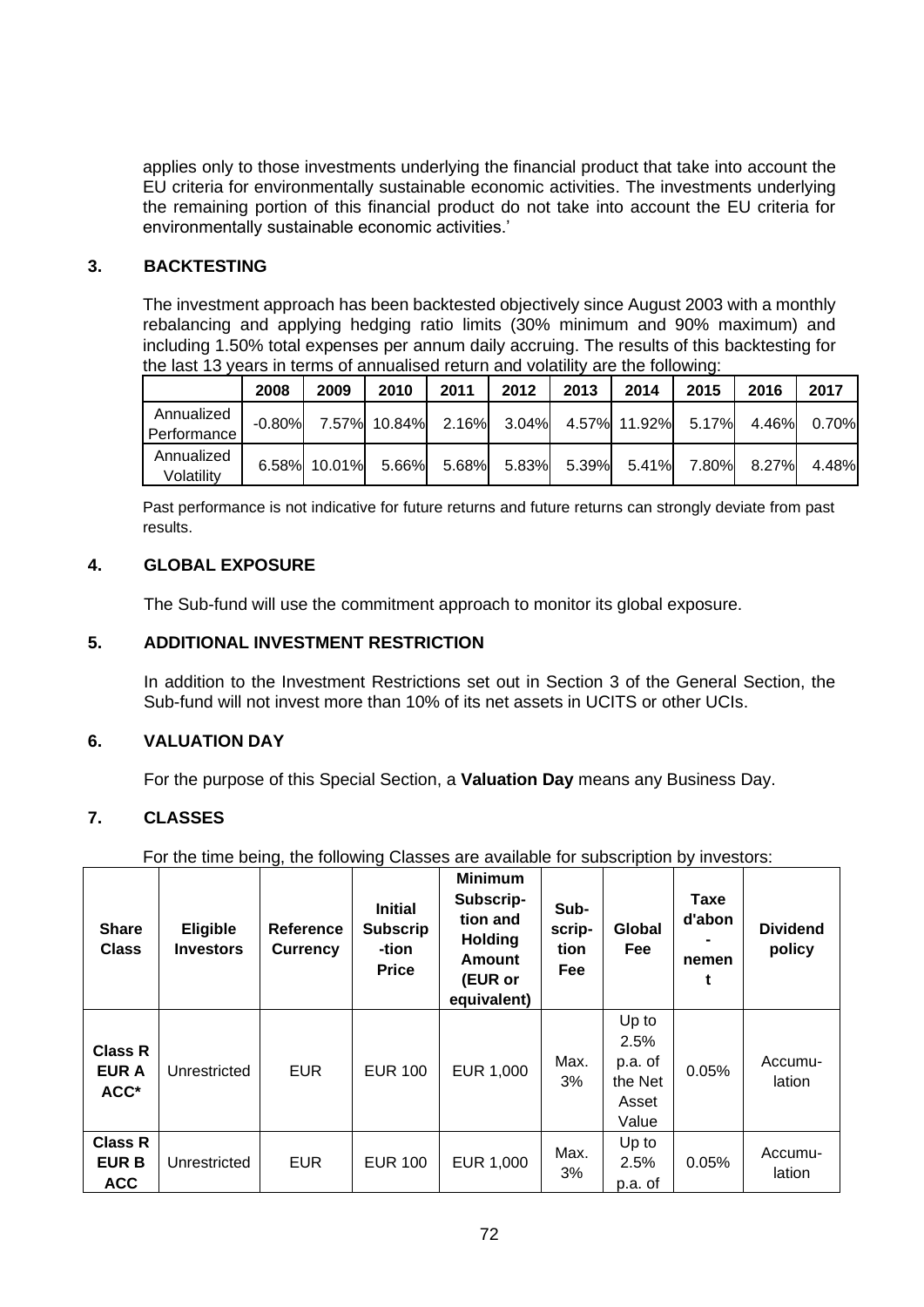|                                             |                            |            |                |                         |            | the Net<br>Asset<br>Value                             |       |                   |
|---------------------------------------------|----------------------------|------------|----------------|-------------------------|------------|-------------------------------------------------------|-------|-------------------|
| <b>Class R</b><br><b>EUR A</b><br>DIS*      | Unrestricted               | <b>EUR</b> | <b>EUR 100</b> | EUR 1,000               | Max.<br>3% | Up to<br>2.5%<br>p.a. of<br>the Net<br>Asset<br>Value | 0.05% | Distribution      |
| <b>Class R</b><br><b>EURB</b><br><b>DIS</b> | Unrestricted               | <b>EUR</b> | <b>EUR 100</b> | EUR 1,000               | Max.<br>3% | Up to<br>2.5%<br>p.a. of<br>the Net<br>Asset<br>Value | 0.05% | Distribution      |
| <b>Class I</b><br><b>EUR A</b><br>ACC*      | Institutional<br>Investors | <b>EUR</b> | <b>EUR 100</b> | <b>EUR</b><br>500,000   | Max.<br>2% | Up to<br>2.5%<br>p.a. of<br>the Net<br>Asset<br>Value | 0.01% | Accumu-<br>lation |
| <b>Class I</b><br><b>EURB</b><br><b>ACC</b> | Institutional<br>Investors | <b>EUR</b> | <b>EUR 100</b> | <b>EUR</b><br>500,000   | Max.<br>2% | Up to<br>2.5%<br>p.a. of<br>the Net<br>Asset<br>Value | 0.01% | Accumu-<br>lation |
| <b>Class I</b><br><b>EUR A</b><br>DIS*      | Institutional<br>Investors | <b>EUR</b> | <b>EUR 100</b> | <b>EUR</b><br>500,000   | Max.<br>2% | Up to<br>2.5%<br>p.a. of<br>the Net<br>Asset<br>Value | 0.01% | Distribution      |
| <b>Class I</b><br><b>EURB</b><br><b>DIS</b> | Institutional<br>Investors | <b>EUR</b> | <b>EUR 100</b> | <b>EUR</b><br>500,000   | Max.<br>2% | Up to<br>2.5%<br>p.a. of<br>the Net<br>Asset<br>Value | 0.01% | Distribution      |
| <b>Class</b><br><b>SI EUR</b><br>(ACC)      | Institutional<br>Investors | <b>EUR</b> | <b>EUR 100</b> | <b>EUR</b><br>5,000,000 | Nil        | Up to<br>2.5%<br>p.a. of<br>the Net<br>Asset<br>Value | 0.01% | Accumu-<br>lation |

\* Class A shares are reserved for distribution within the network of VDK Spaarbank.

There will be no Conversion Fee nor Redemption Fee paid in any Share Class of the Subfund.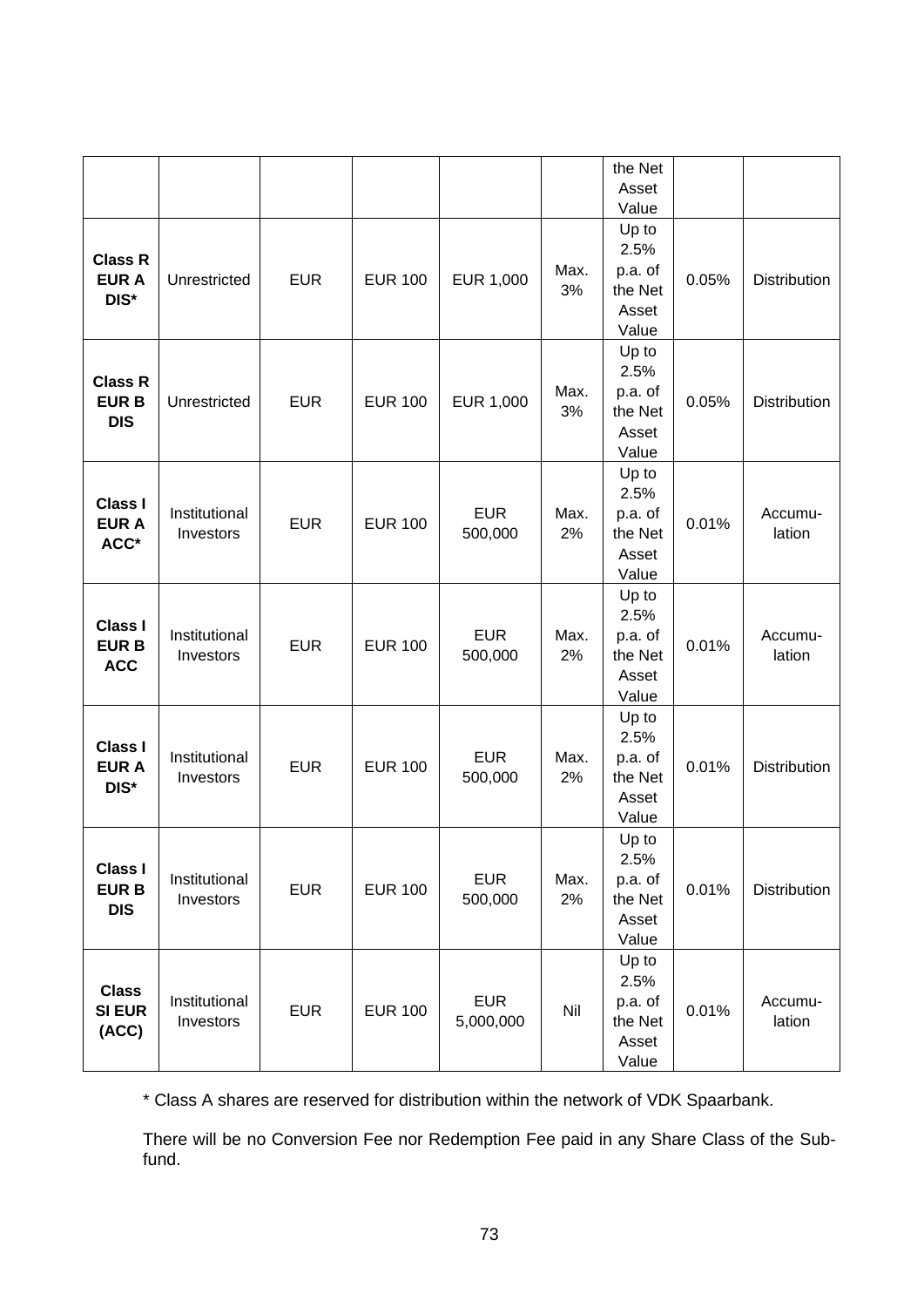# **8. SUBSCRIPTIONS - REDEMPTIONS - CONVERSIONS**

### **Initial Subscriptions**

The Initial Subscription Period of the Sub-fund will start on and end on dates that will be determined by the Board.

Subscription requests for the Initial Subscription Period must be sent in writing to the Administrative Agent and be received by the Administrative Agent by 12:00 p.m. (Luxembourg time) (the **Subscription Cut-Off Time**) at the latest on the last day of the Initial Subscription Period. The Initial Subscription Price per Share will be 100 in the Reference Currency of the relevant Class. The Initial Subscription Price must be paid on the Initial Subscription Date.

Investors for which the subscription documents have been accepted in respect of the Initial Subscription Period will be required to deliver to the account of the Depositary cleared funds in the Reference Currency of the relevant Class for the full amount of their subscription pursuant to their subscription documents. If the Depositary does not receive the funds in time the purchase order may be cancelled and the funds returned to the Investor without interest.

## **Ongoing Subscriptions**

Ongoing subscriptions for Shares can be made to the Administrative Agent or the relevant Distributor on any day that is a Valuation Day in accordance with and subject to the terms of Section [5](#page-29-0) of the General Section.

After the end of the Initial Subscription Period or the Class Launch Date, subscriptions may be made only by investors who are Eligible Investors by:

- (a) submitting a written subscription request by mail, fax, swift or any other transmission method allowed by the Administrative Agent to the Administrative Agent by 12:00 p.m. (Luxembourg time) one (1) Business Day before the relevant Valuation Day at the latest (the **Subscription Cut-Off Time**). Subscription orders for Shares received by the Administrative Agent in respect of a Valuation Day prior to the relevant Subscription Cut-Off Time, will be processed on the first NAV Calculation Day following such Valuation Day on the basis of the Net Asset Value or the Adjusted Price per Share calculated on such NAV Calculation Day. Any applications received after the Subscription Cut-Off Time in respect of the relevant Valuation Day will be deferred to the next Valuation Day and will be dealt with on the basis of the Net Asset Value or the Adjusted Price per Share calculated on the NAV Calculation Day immediately following such next Valuation Day;
- (b) delivering to the account of the Depositary cleared funds for the full amount of the subscription price (plus any Subscription Fee) of the Shares being subscribed for pursuant to the subscription request within three (3) Business Days following the relevant Valuation Day.

#### **Redemption**

Redemption requests for Shares in part or in whole can be made to the Administrative Agent or the relevant Distributor on any day that is a Valuation Day in accordance with and subject to the terms of Section [7](#page-35-0) of the General Section. Redemption requests must be received by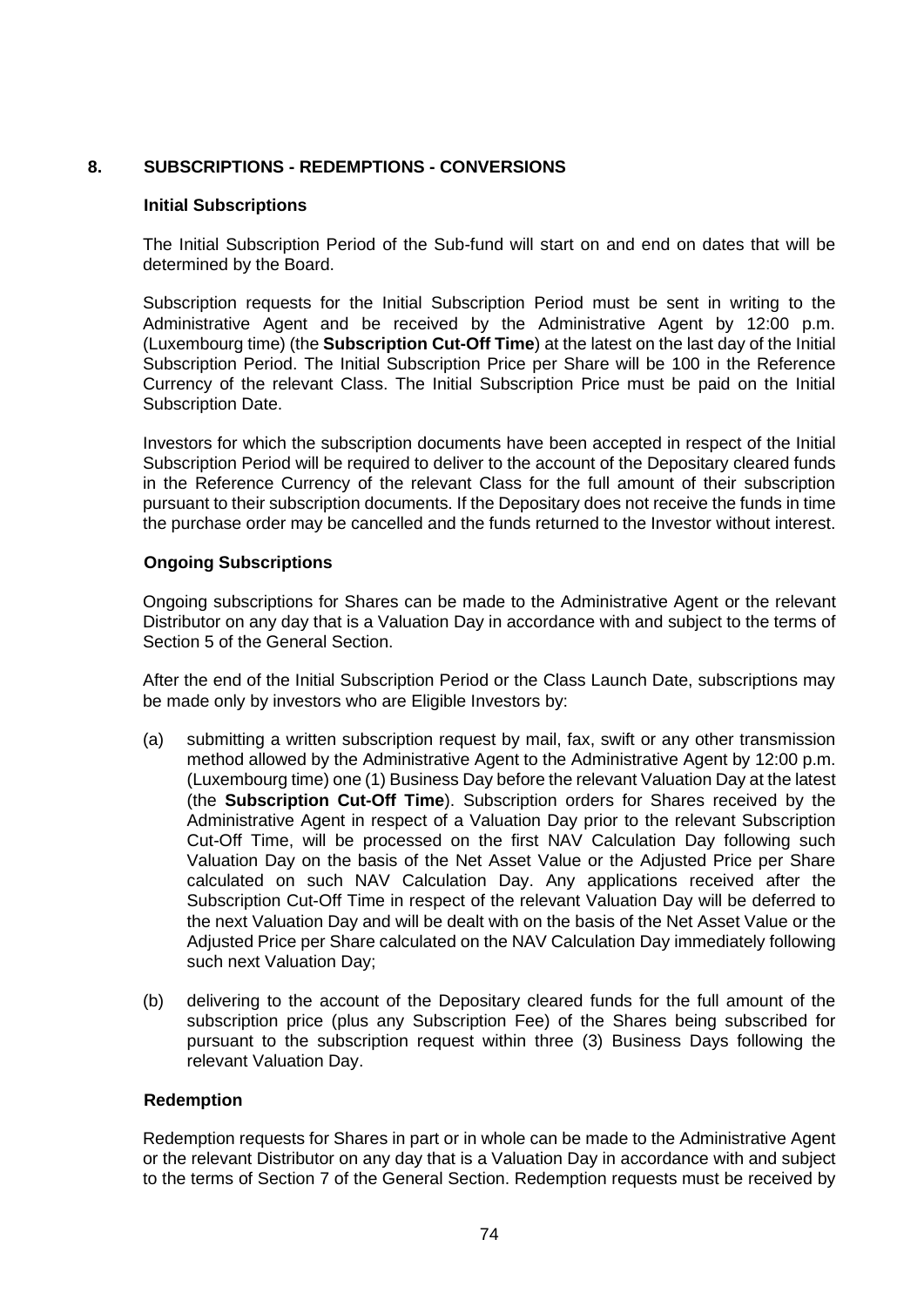the Administrative Agent by 12:00 p.m. (Luxembourg time) one Business Day before the relevant Valuation Day (the **Redemption Cut-Off Time**) to be eligible for processing as of such Valuation Day. Redemption requests received after the Redemption Cut-Off Time will be deemed received at the next forthcoming Valuation Day and will be processed on the basis of the Net Asset Value per Share as of the first NAV Calculation Day after the relevant Valuation Day. Payment of the redemption proceeds will be made generally three (3) Business Days following the relevant Valuation Day.

### **Conversion**

Conversion requests for Shares in part or in whole can be made to the Administrative Agent or the relevant Distributor on any day that is a Valuation Day in accordance with and subject to the terms of Section [6](#page-33-0) of the General Section. Conversion request must be received by 12:00 p.m. (Luxembourg time) one (1) Business Day before the relevant Valuation Day by the Administrative Agent.

#### **9. PRICE ADJUSTMENT**

With respect to subscriptions, redemptions and conversions of Shares of the Sub-fund, the Net Asset Value per Share on the relevant Valuation Day may be adjusted to the Adjusted Price in accordance with Section [8](#page-38-0) of the General Section.

## **10. REFERENCE CURRENCY AND HEDGING**

The Reference Currency of the Sub-fund is the EUR.

In relation to Classes that are denominated in a currency other than the Reference Currency of the Sub-fund, the Company may employ techniques and instruments intended to provide protection (full or partial, as the case may be) so far as possible against movements of the currency in which the relevant Class is denominated against movements in the Reference Currency of the Sub-fund. All costs and gains/losses of such hedging transactions are borne separately by the respective Classes. These Classes will not be leveraged as a result of such currency exposure. The Company will only use such currency hedging transactions in respect of the Classes of the Sub-fund that are not denominated in the Reference Currency of the Sub-fund, and that are identified as hedged classes (if any).

## **11. GLOBAL FEE AND FIXED FEE**

#### **Global Fee**

The aggregate amount of fees to be payable out of the assets of the Sub-fund to the Management Company as management company fee, to the Depositary and Administrative Agent as depositary and administrative agent fee and Shareholder Servicing Fee is disclosed in respect of each Class in Section [7](#page-71-0) of this Special Section as the Global Fee. The Global Fee is based on the average of the value of the NAV of the Sub-fund over the relevant period and is payable monthly in arrears.

#### **Fixed Fee**

The Sub-fund will enter into a Fixed Fee arrangement with the Fixed Fee Agent in accordance with Section [13.1](#page-52-0) of the General Section.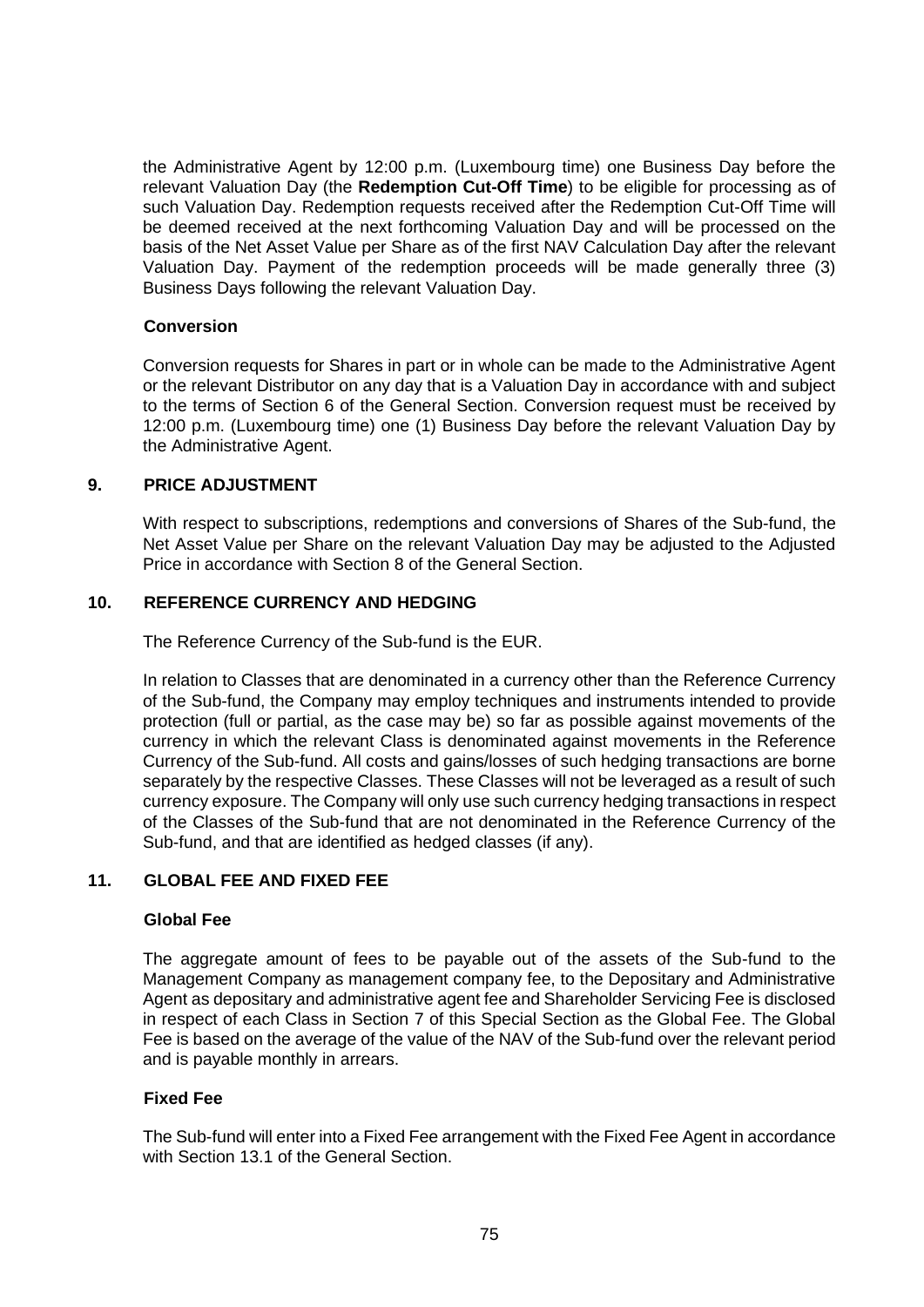# **12. PROFILE OF THE TYPICAL INVESTOR**

The Sub-fund is suitable for Retail Investors and Institutional Investors who understand and are able to bear the risks of an investment in the Sub-fund, including the risk of losing all or substantially all of their investment.

Shareholders should note that the value of their investment could fall as well as rise and they should accept that there is no guarantee that they will recover their initial investment.

# **13. SPECIFIC RISK FACTORS**

In addition to the risk factors set out below, Shareholders should refer to the risk factors set out in [Schedule 2.](#page-113-0)

**Price Adjustment Policy**. Investors should note that in certain circumstances the Net Asset Value of the Shares in the Sub-fund may be adjusted to the Adjusted Price in accordance with Section [8](#page-38-0) of the General Section (by increasing or decreasing the applicable Net Asset Value per Share by up to 2%). Where the Adjusted Price is not applicable, the Sub-fund may incur dilution which may constrain capital growth.

**Classes denominated in non-Reference Currencies**. Where Shares of the Sub-fund are available in a Sub-Class which is denominated in a different currency from the Reference Currency in which the Sub-fund is denominated, investors should note that the Net Asset Value of the Sub-fund will be calculated in the Sub-fund's Reference Currency and will be stated in the other currency by reference to the current exchange rate between the Reference Currency and such other currency. Fluctuations in that currency exchange rate may affect the performance of the Shares of that Sub-Class independent of the performance of the Subfund's investments. In normal circumstances the costs and expenses of currency exchange transactions in connection with the purchase, redemption and exchange of Shares of that Sub-Class will be borne by the relevant Sub-Class and will be reflected in the Net Asset Value of that Sub-Class.

**Hedged Classes.** While the Management Company may attempt to hedge currency risks of hedged Classes, there can be no guarantee that it will be successful in doing so and it may result in mismatches between the currency position of the Sub-fund and the relevant hedged Class. The hedging strategies may be entered into whether the Sub-fund's Reference Currency is declining or increasing in value relative to the relevant currency of the hedged Class and so, where such hedging is undertaken it may substantially protect investors in the relevant Class against a decrease in the value of the Sub-fund's Reference Currency relative to the relevant currency of the hedged Class, but it may also preclude investors from benefiting from an increase in the value of the Sub-fund's Reference Currency.

Hedged Classes in non-major currencies may be affected by the fact that capacity of the relevant currency market may be limited, which could further affect the volatility of the hedged Class.

All gains/losses or expenses arising from hedging transactions are borne separately by the Shareholders of the respective hedged Classes. Given that there is no segregation of liabilities between Classes, there is a remote risk that, under certain circumstances, currency hedging transactions in relation to one Class could result in liabilities which might affect the Net Asset Value of the other Classes of the Sub-fund.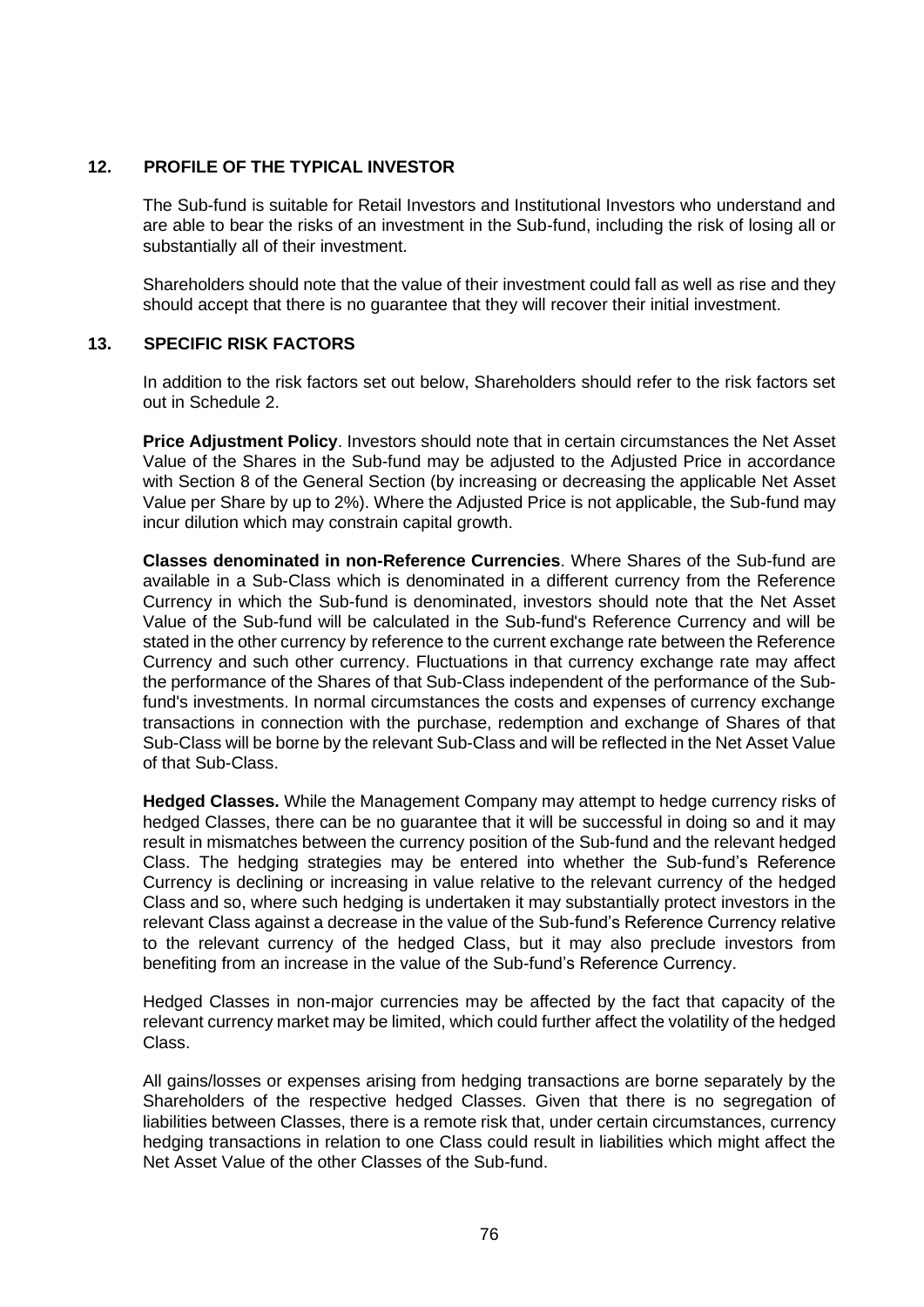## **SPECIAL SECTION 3 – SHELTER UCITS – MAX CONVICTION BALANCED FUND**

This Special Section must be read in conjunction with the General Section of the Prospectus. This Special Section refers only to the SHELTER UCITS – MAX Conviction Balanced Fund (the **Subfund**).

# **1. INVESTMENT OBJECTIVE AND INVESTMENT POLICY**

The objective of the Sub-fund is to provide investors with an investment return balanced between the return of broad equity markets and European and global bond markets by investing mainly in collective investment undertakings (UCITS, other UCIs and ETFs as set forth in Schedule [1\)](#page-100-0) which, in turn, invest mainly in different government and corporate bond markets and/or in the equity markets (including real estate investment trusts) and occasionally in other strategies such as alternative investments \*. The fund may also invest in money market funds and in transferable securities as set forth in Schedule [1.](#page-100-0)

The selection of the underlying collective investment undertakings follows the strategic and tactical asset allocation views of the investment manager. The focus is on (international) diversification over several highly ranked managers.

The Sub-fund's benchmarks are 50% MSCI World All Country Index $6$  & 50% Bloomberg Barclays Global Aggregate Euro Hedged<sup>7</sup>. The Benchmark is solely used as a reference to compare the performance of the Sub-fund but not for the construction or choice of constituents in the Sub-fund's portfolio. For this reason, the Sub-fund's portfolio can strongly differ from the Benchmark in terms of return and/or risk.

\* Alternative investments include investments in units of collective investment schemes of the "Absolute Return" type as well as in financial instruments allowing the sub-fund to benefit from a certain exposure to the real estate and raw materials markets, or any other eligible investment which is not classified in one of the other categories.

The Sub-fund may hold cash on an ancillary basis. The Sub-fund may not borrow for investment purposes. However, it may borrow up to 10% of its net assets on a temporary basis for liquidity purposes.

The Sub-fund may also, on an ancillary basis, invest in other traded financial instruments necessary to adequately hedge risks in the portfolio.

The Sub-fund will not make use of EPM Techniques, SFT and TRS.

# **2. SFDR**

In accordance with SFDR and following the targeted investment objectives as described hereabove, the Sub-fund falls into the category of financial products without any sustainable objective.

'The investments underlying this financial product do not take into account the EU criteria for environmentally sustainable economic activities', sustainability risks are therefore not

<sup>6</sup> With "MSCI Limited" as Benchmark Index administrator, registered in the ESMA Benchmark Register at the date of this Prospectus;

<sup>7</sup> With " Bloomberg Index Services Limited" as Benchmark Index administrator, registered in the ESMA Benchmark Register at the date of this Prospectus;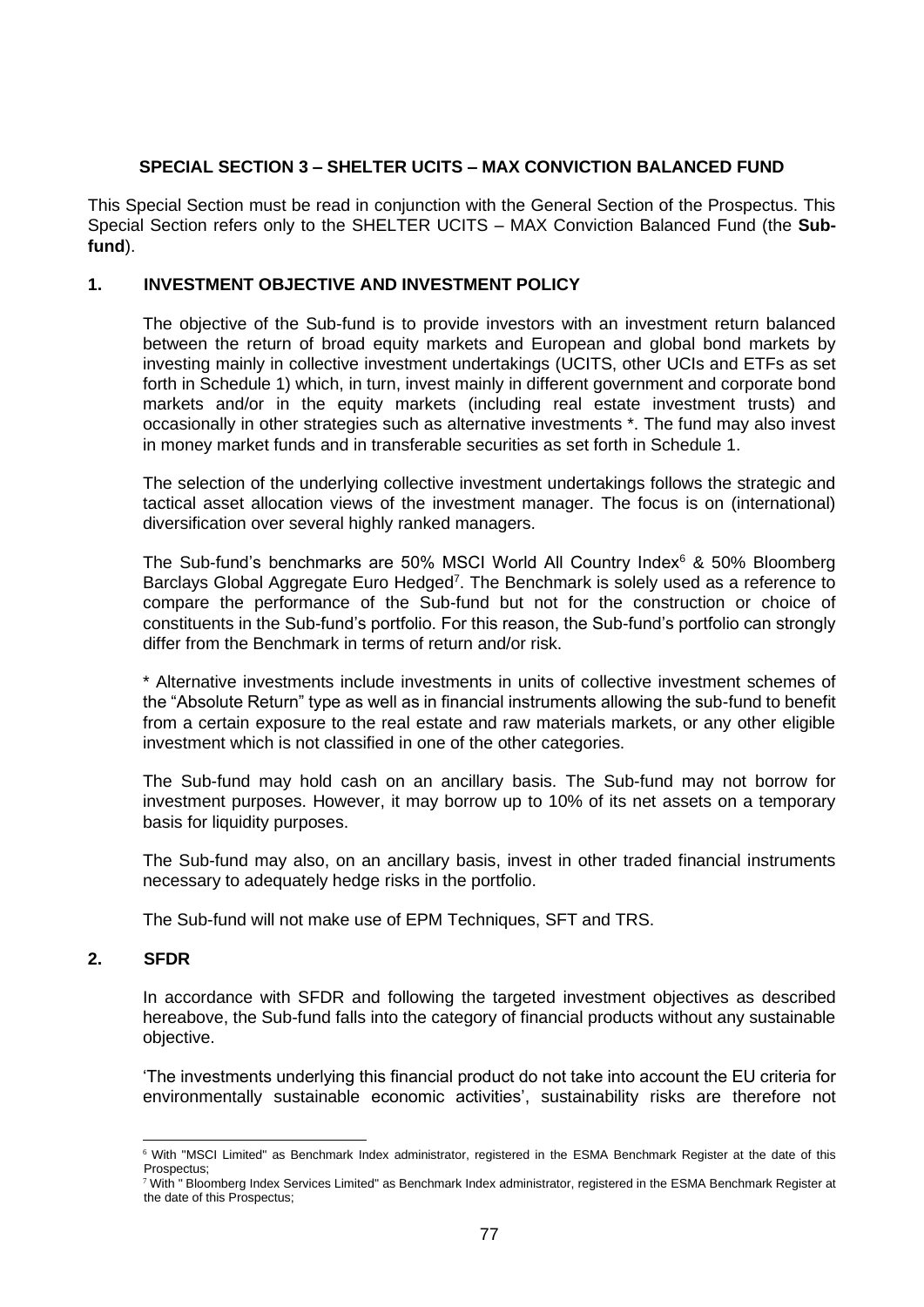relevant. The fund is mainly investing in collective investment undertakings, not specifically sustainable.

#### **3. GLOBAL EXPOSURE**

The Sub-fund will use the commitment approach to monitor its global exposure.

# **4. MAXIMUM LEVEL OF THE MANAGEMENT FEES OF THE UCIS IN WHICH THE SUB-FUND INVESTS**

Maximum 2.00% p. a. on the net assets invested in the UCIS. The sub-fund will benefit from any retrocessions on the management fee from the UCIS.

# **5. VALUATION DAY**

For the purpose of this Special Section, a **Valuation Day** means any Business Day.

#### <span id="page-77-0"></span>**6. CLASSES**

For the time being, the following Classes are available for subscription by investors:

| <b>Share</b><br><b>Class</b> | <b>Eligible</b><br><b>Investors</b> | Refe-<br>rence<br><b>Currency</b> | <b>Initial</b><br><b>Subscrip</b><br>tion<br><b>Price</b> | <b>Minimum</b><br>Subscrip-<br>tion and<br><b>Holding</b><br><b>Amount</b><br>(EUR or<br>equivalent) | Sub-<br>scrip-<br>tion Fee | <b>Global Fee</b>              | <b>Taxe</b><br>d'abon-<br>nement | <b>Dividend</b><br>policy |
|------------------------------|-------------------------------------|-----------------------------------|-----------------------------------------------------------|------------------------------------------------------------------------------------------------------|----------------------------|--------------------------------|----------------------------------|---------------------------|
| <b>Class R</b>               | Unrestricted                        | <b>EUR</b>                        | <b>EUR 100</b>                                            | EUR 1,000                                                                                            | Max. 2%                    | Up to 2.5%                     | 0.05%                            | Accumu-                   |
| <b>EUR</b><br><b>ACC</b>     |                                     |                                   |                                                           |                                                                                                      |                            | p.a. of the Net<br>Asset Value |                                  | lation                    |
| <b>Class I</b>               | Institutional                       | <b>EUR</b>                        | <b>EUR 100</b>                                            | EUR 10,000                                                                                           | Max. 2%                    | Up to 2.15%                    | 0.01%                            | Accumu-                   |
| <b>EUR</b>                   | Investors                           |                                   |                                                           |                                                                                                      |                            | p.a. of the Net                |                                  | lation                    |
| <b>ACC</b>                   |                                     |                                   |                                                           |                                                                                                      |                            | <b>Asset Value</b>             |                                  |                           |
| <b>Class IA</b>              | Institutional                       | <b>EUR</b>                        | <b>EUR 100</b>                                            | EUR 30,000                                                                                           | Max. 2%                    | Up to 1.8%                     | 0.01%                            | Accumu-                   |
| <b>EUR</b>                   | Investors                           |                                   |                                                           |                                                                                                      |                            | p.a. of the Net                |                                  | lation                    |
| <b>ACC</b>                   |                                     |                                   |                                                           |                                                                                                      |                            | Asset Value                    |                                  |                           |
| <b>Class IB</b>              | Institutional                       | <b>EUR</b>                        | <b>EUR 100</b>                                            | EUR 20,000                                                                                           | Max. 2%                    | Up to 2.1%                     | 0.01%                            | Accumu-                   |
| <b>EUR</b>                   | Investors                           |                                   |                                                           |                                                                                                      |                            | p.a. of the Net                |                                  | lation                    |
| <b>ACC</b>                   |                                     |                                   |                                                           |                                                                                                      |                            | <b>Asset Value</b>             |                                  |                           |
| <b>Class IC</b>              | Institutional                       | <b>EUR</b>                        | <b>EUR 100</b>                                            | EUR 10,000                                                                                           | Max. 2%                    | Up to 2.4%                     | 0.01%                            | Accumu-                   |
| <b>EUR</b>                   | Investors                           |                                   |                                                           |                                                                                                      |                            | p.a. of the Net                |                                  | lation                    |
| <b>ACC</b>                   |                                     |                                   |                                                           |                                                                                                      |                            | <b>Asset Value</b>             |                                  |                           |
| <b>Class P</b>               | Authorised                          | <b>EUR</b>                        | <b>EUR 100</b>                                            | EUR 1,000                                                                                            | Max. 2%                    | Up to 2.20%                    | 0.05%                            | Accumu-                   |
| <b>EUR</b>                   | Investors                           |                                   |                                                           |                                                                                                      |                            | p.a. of the Net                |                                  | lation                    |
| <b>ACC</b>                   |                                     |                                   |                                                           |                                                                                                      |                            | <b>Asset Value</b>             |                                  |                           |

There will be no Conversion Fee nor Redemption Fee paid in any Share Class of the Subfund.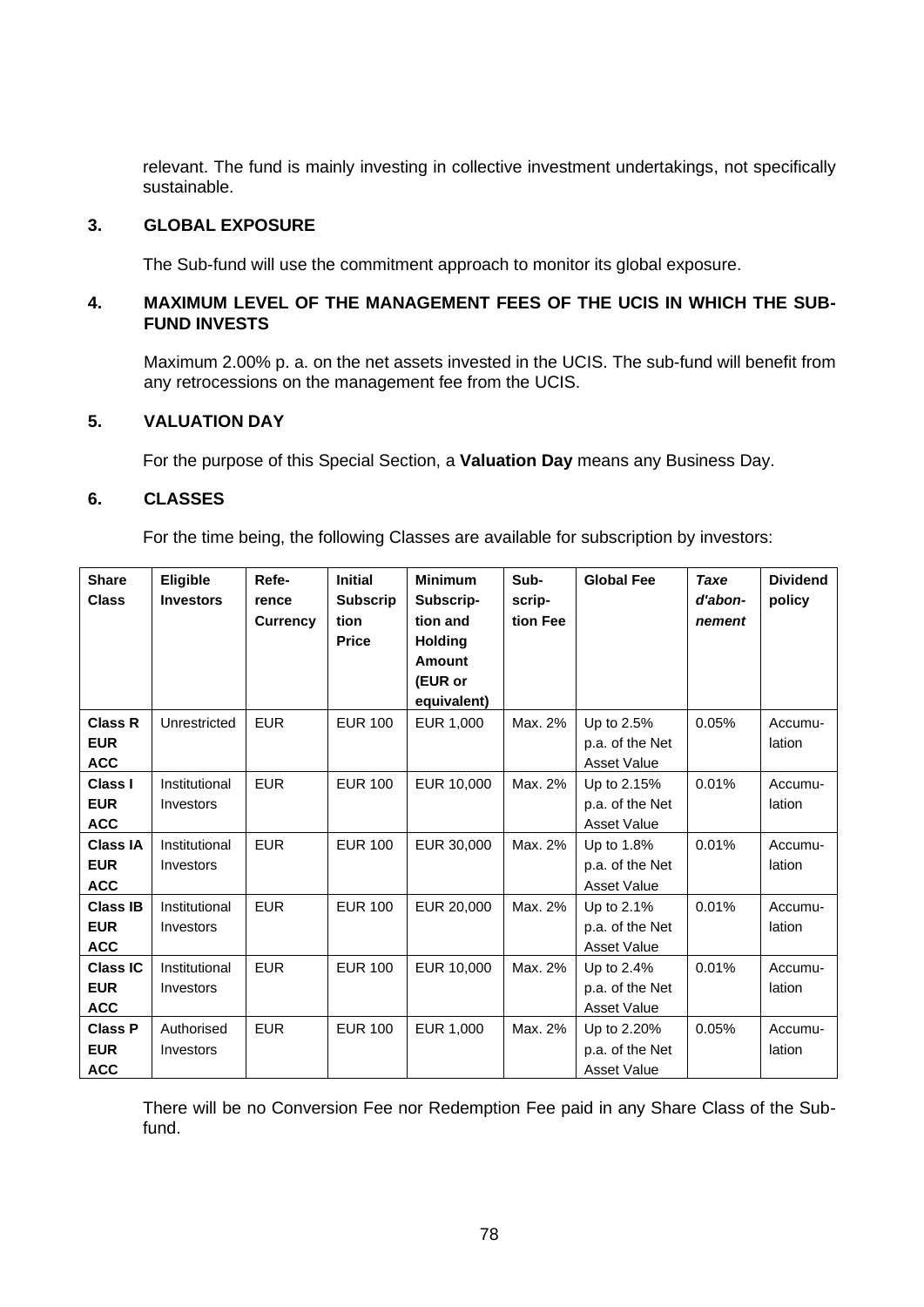# **7. SUBSCRIPTIONS - REDEMPTIONS - CONVERSIONS**

### **Initial Subscription Period**

The Initial Subscription Period of the Sub-fund will start on and end on dates that will be determined by the Board.

Subscription requests for the Initial Subscription Period must be sent in writing to the Administrative Agent and be received by the Administrative Agent by 12:00 p.m. (Luxembourg time) (the **Subscription Cut-Off Time**) at the latest on the last day of the Initial Subscription Period. The Initial Subscription Price per Share will be 100 in the Reference Currency of the relevant Class. The Initial Subscription Price must be paid on the Initial Subscription Date.

Investors for which the subscription documents have been accepted in respect of the Initial Subscription Period will be required to deliver to the account of the Depositary cleared funds in the Reference Currency of the relevant Class for the full amount of their subscription pursuant to their subscription documents. If the Depositary does not receive the funds in time the purchase order may be cancelled and the funds returned to the Investor without interest.

#### **Ongoing Subscriptions**

Ongoing subscriptions for Shares can be made to the Administrative Agent or the relevant Distributor on any day that is a Valuation Day in accordance with and subject to the terms of Section [5](#page-29-0) of the General Section.

After the end of the Initial Offering Date or the Class Launch Date, subscriptions may be made only by investors who are Eligible Investors by:

(a) submitting a written subscription request by mail, fax, swift or any other transmission method allowed by the Administrative Agent to the Administrative Agent by 12:00 p.m. (Luxembourg time) one (1) Business Day before the relevant Valuation Day at the latest (the **Subscription Cut-Off Time**). Subscription orders for Shares received by the Administrative Agent in respect of a Valuation Day prior to the relevant Subscription Cut-Off Time, will be processed on the first NAV Calculation Day following such Valuation Day on the basis of the Net Asset Value or the Adjusted Price per Share calculated on such NAV Calculation Day.

Any applications received after the Subscription Cut-Off Time in respect of the relevant Valuation Day will be deferred to the next Valuation Day and will be dealt with on the basis of the Net Asset Value or the Adjusted Price per Share calculated on the NAV Calculation Day immediately following such next Valuation Day;

(b) delivering to the account of the Depositary cleared funds for the full amount of the subscription price (plus any Subscription Fee) of the Shares being subscribed for pursuant to the subscription request within three (3) Business Days following the relevant Valuation Day.

#### **Redemption**

Redemption requests for Shares in part or in whole can be made to the Administrative Agent or the relevant Distributor on any day that is a Valuation Day in accordance with and subject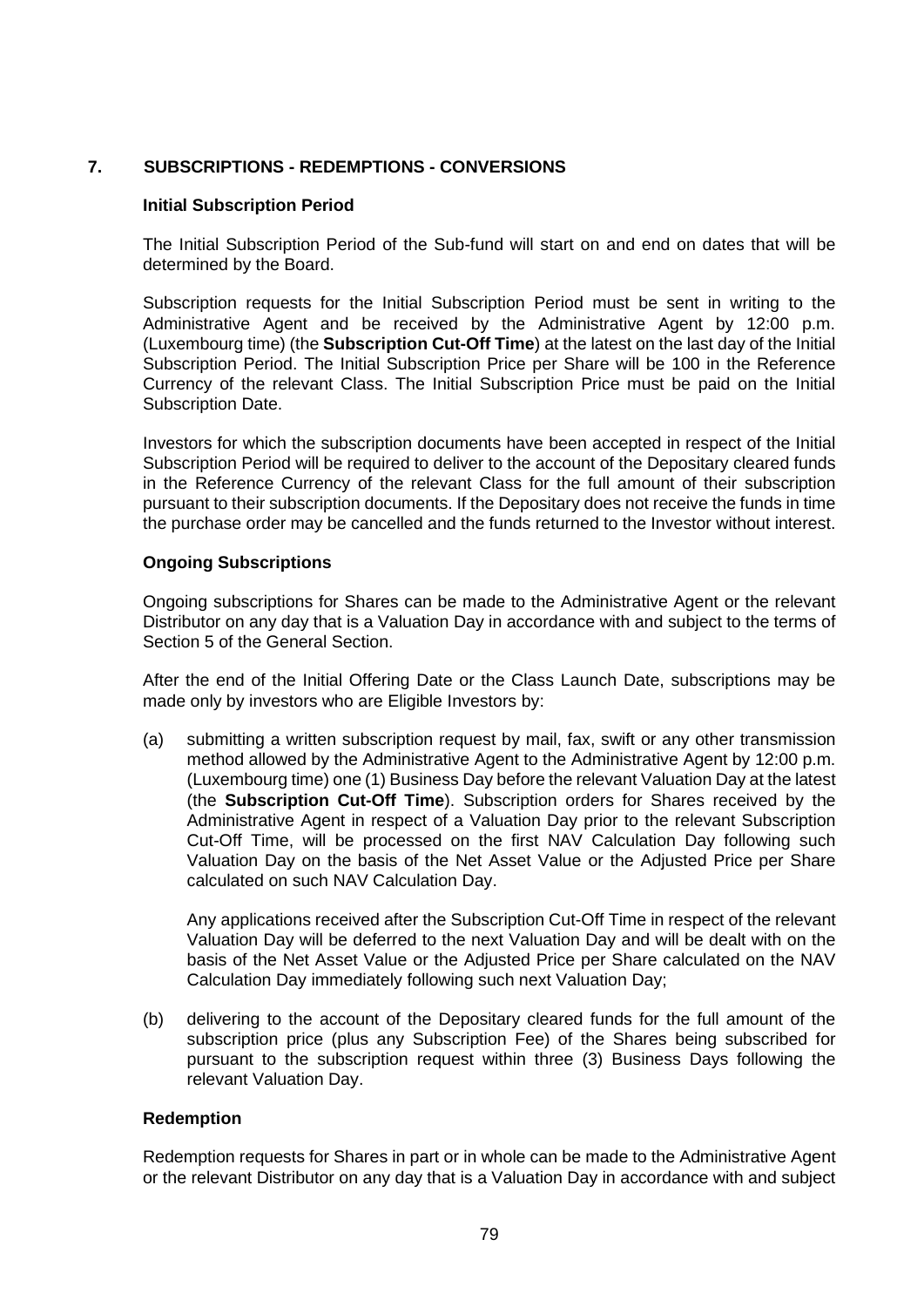to the terms of Section [7](#page-35-0) of the General Section. Redemption requests must be received by the Administrative Agent by 12:00 p.m. (Luxembourg time) one Business Day before the relevant Valuation Day (the **Redemption Cut-Off Time**) to be eligible for processing as of such Valuation Day. Redemption requests received after the Redemption Cut-Off Time will be deemed received at the next forthcoming Valuation Day and will be processed on the basis of the Net Asset Value per Share as of the first NAV Calculation Day after the relevant Valuation Day. Payment of the redemption proceeds will be made generally three (3) Business Days following the relevant Valuation Day.

#### **Conversion**

Conversion requests for Shares in part or in whole can be made to the Administrative Agent or the relevant Distributor on any day that is a Valuation Day in accordance with and subject to the terms of Section [6](#page-33-0) of the General Section. Conversion request must be received by 12:00 p.m. (Luxembourg time) one (1) Business Day before the relevant Valuation Day by the Administrative Agent.

### **8. PRICE ADJUSTMENT**

With respect to subscriptions, redemptions and conversions of Shares of the Sub-fund, the Net Asset Value per Share on the relevant Valuation Day may be adjusted to the Adjusted Price in accordance with Section [8](#page-38-0) of the General Section.

#### **9. REFERENCE CURRENCY AND HEDGING**

The Reference Currency of the Sub-fund is the EUR.

In relation to Classes that are denominated in a currency other than the Reference Currency of the Sub-fund, the Company may employ techniques and instruments intended to provide protection (full or partial, as the case may be) so far as possible against movements of the currency in which the relevant Class is denominated against movements in the Reference Currency of the Sub-fund. All costs and gains/losses of such hedging transactions are borne separately by the respective Classes. These Classes will not be leveraged as a result of such currency exposure. The Company will only use such currency hedging transactions in respect of the Classes of the Sub-fund that are not denominated in the Reference Currency of the Sub-fund, and that are identified as hedged classes (if any).

## **10. GLOBAL FEE AND FIXED FEE**

#### **Global Fee**

The aggregate amount of fees to be payable out of the assets of the Sub-fund to the Management Company as management company fee, to the Depositary and Administrative Agent as depositary and administrative agent fee and Shareholder Servicing Fee is disclosed in respect of each Class in Section [6](#page-77-0) of this Special Section as the Global Fee. The Global Fee is based on the average of the value of the NAV of the Sub-fund over the relevant period and is payable monthly in arrears.

#### **Fixed Fee**

The Sub-fund has not entered into a Fixed Fee arrangement with the Fixed Fee Agent in accordance with Section [13.1](#page-52-0) of the General Section.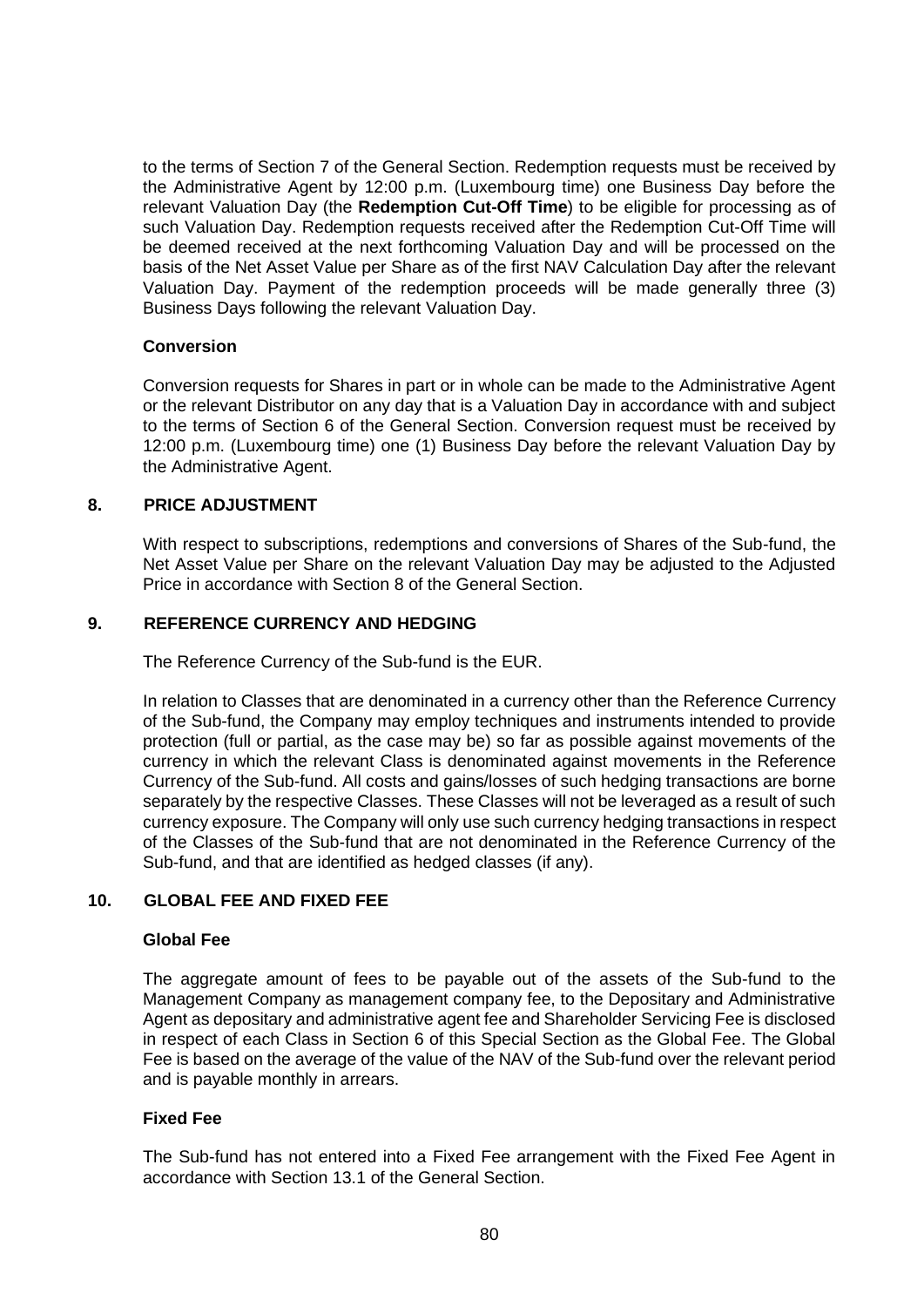# **11. PROFILE OF THE TYPICAL INVESTOR**

The Sub-fund is suitable for Retail Investors and Institutional Investors who understand and are able to bear the risks of an investment in the Sub-fund, including the risk of losing all or substantially all of their investment.

Shareholders should note that the value of their investment could fall as well as rise and they should accept that there is no guarantee that they will recover their initial investment.

# **12. SPECIFIC RISK FACTORS**

In addition to the risk factors set out below, Shareholders should refer to the risk factors set out in [Schedule](#page-113-0) 2.

**Price Adjustment Policy**. Investors should note that in certain circumstances the Net Asset Value of the Shares in the Sub-fund may be adjusted to the Adjusted Price in accordance with Section [8](#page-38-0) of the General Section (by increasing or decreasing the applicable Net Asset Value per Share by up to 2%). Where the Adjusted Price is not applicable, the Sub-fund may incur dilution which may constrain capital growth.

**Classes denominated in non-Reference Currencies**. Where Shares of the Sub-fund are available in a Sub-Class which is denominated in a different currency from the Reference Currency in which the Sub-fund is denominated, investors should note that the Net Asset Value of the Sub-fund will be calculated in the Sub-fund's Reference Currency and will be stated in the other currency by reference to the current exchange rate between the Reference Currency and such other currency. Fluctuations in that currency exchange rate may affect the performance of the Shares of that Sub-Class independent of the performance of the Subfund's investments. In normal circumstances the costs and expenses of currency exchange transactions in connection with the purchase, redemption and exchange of Shares of that Sub-Class will be borne by the relevant Sub-Class and will be reflected in the Net Asset Value of that Sub-Class.

**Hedged Classes.** While the Management Company may attempt to hedge currency risks of hedged Classes, there can be no guarantee that it will be successful in doing so and it may result in mismatches between the currency position of the Sub-fund and the relevant hedged Class.

The hedging strategies may be entered into whether the Sub-fund's Reference Currency is declining or increasing in value relative to the relevant currency of the hedged Class and so, where such hedging is undertaken it may substantially protect investors in the relevant Class against a decrease in the value of the Sub-fund's Reference Currency relative to the relevant currency of the hedged Class, but it may also preclude investors from benefiting from an increase in the value of the Sub-fund's Reference Currency.

Hedged Classes in non-major currencies may be affected by the fact that capacity of the relevant currency market may be limited, which could further affect the volatility of the hedged Class.

All gains/losses or expenses arising from hedging transactions are borne separately by the Shareholders of the respective hedged Classes. Given that there is no segregation of liabilities between Classes, there is a remote risk that, under certain circumstances, currency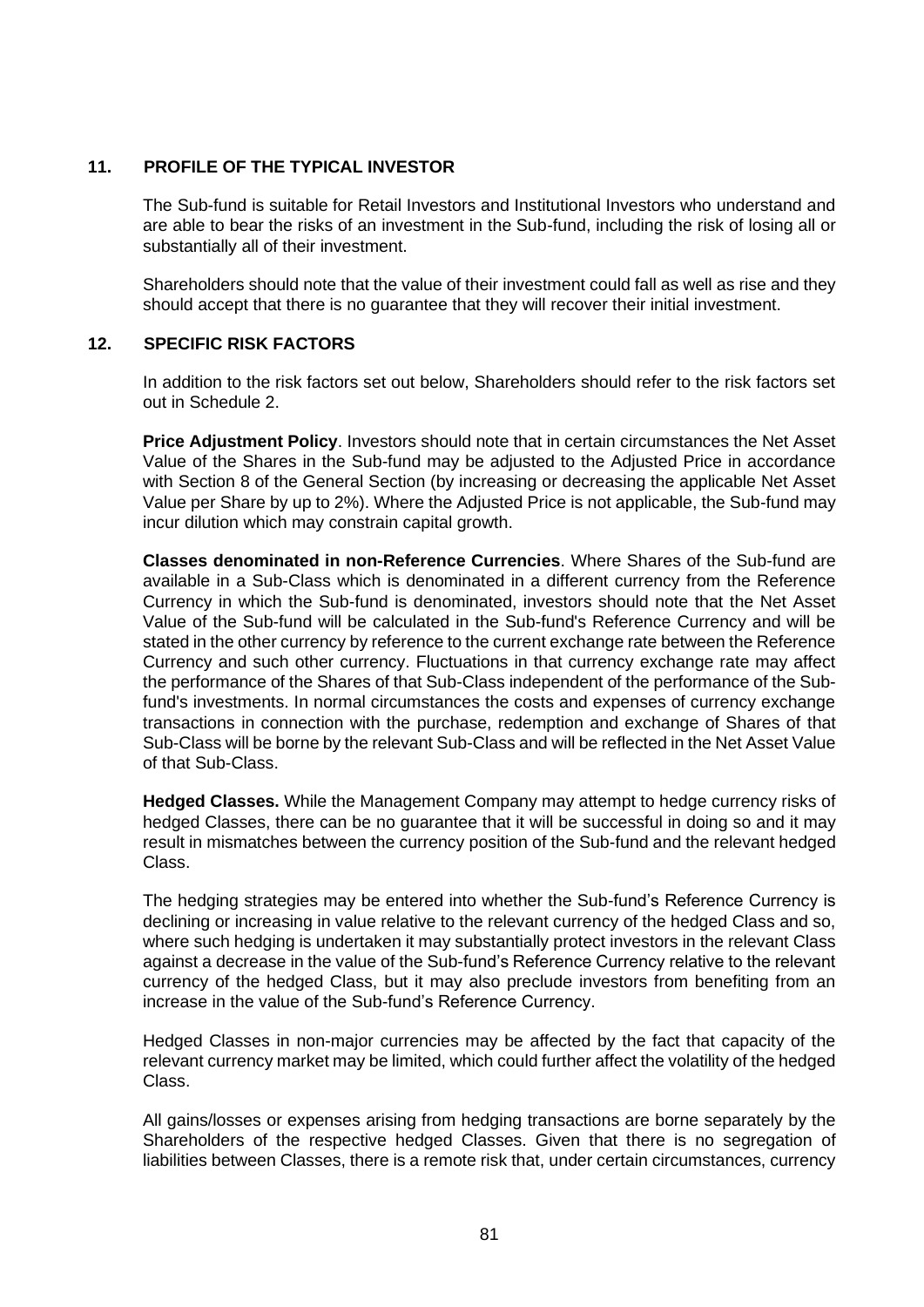hedging transactions in relation to one Class could result in liabilities which might affect the Net Asset Value of the other Classes of the Sub-fund.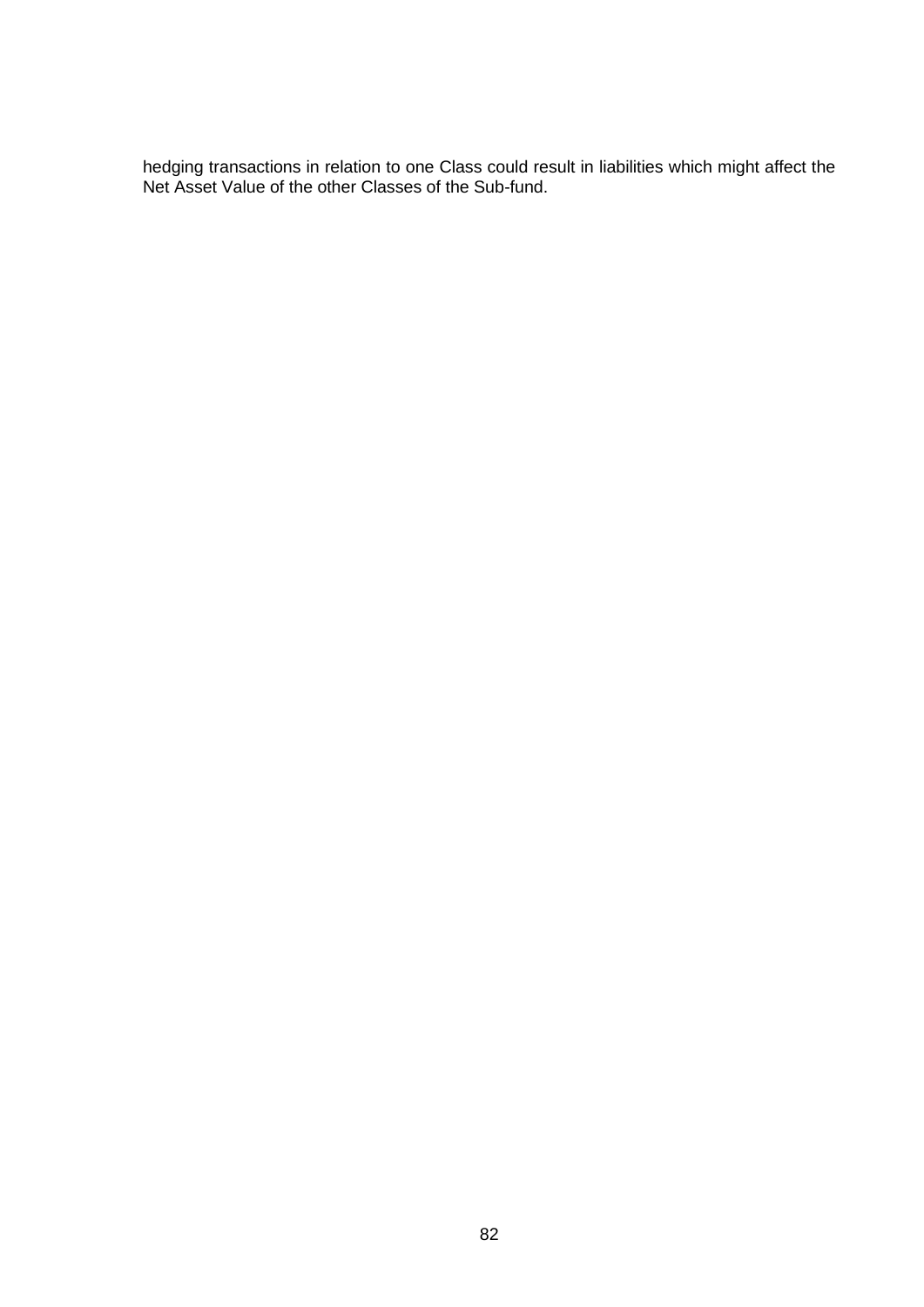# **SPECIAL SECTION 4 – SHELTER UCITS – ORIZON PROTECT**

This Special Section must be read in conjunction with the General Section of the Prospectus. This Special Section refers only to the SHELTER UCITS – Orizon Protect Fund (the **Sub-fund**).

# **1. INVESTMENT OBJECTIVE AND INVESTMENT POLICY**

The objective of the Sub-fund is to provide investors with a positive return over the long term by investing mainly in collective investment undertakings (UCITS, other UCIs and ETFs as set forth in Schedule [1\)](#page-100-0) which, in turn, invest mainly in global equity markets (including real estate investment trusts), money markets and occasionally in other strategies such as alternative investments\*. The Sub-fund may also invest in transferable securities as set forth in Schedule [1.](#page-100-0)

Up to 100% of the Sub-fund's assets may be invested in Equity funds, including Equity Funds that could also invest in REITS, and up to 20% in funds following absolute return strategies (Alternative UCITS funds). The remaining investments may include individual stocks, bonds with underlying equity risk, derivatives and cash. In particular, the Sub-fund may invest in direct line equities when the Investment manager views this as more appropriate or more cost effective than an investment via a collective investment undertaking.

The Sub-fund will at times and on a temporary basis, invest wholly or partially in cash or money market instruments, depending on market conditions. A technical stop-loss signal will be used to manage the allocation to equity risk within the Sub-fund. The stop-loss mechanism is activated when a pre-defined level of drawdown has been reached for the Sub-fund's benchmark or when a pre-defined market-based stop-loss exit signal is triggered. Equity positions will be partially, or totally cut and re-invested in cash or money market instruments to target a protection of the Sub-fund's assets in the event of equity markets turmoil. The Sub-fund's assets will remain partially, or totally invested in cash or money market instruments until a pre-defined market re-entry signal has been triggered. The technical stoploss mechanism may at any time be overruled on a discretionary basis by the Investment manager and its advisor.

The selection of the underlying collective investment undertakings follows the strategic and tactical asset allocation views of the Investment manager and its advisor. For investments in UCI's, the Sub-fund may opt to invest both in passive index trackers and in actively managed funds. For passive index trackers, the focus is on reaching cost optimizations. For actively managed funds, the focus is on (international) diversification over several highly ranked managers.

The Sub-fund's benchmark is the MSCI World All Countries Investable Market Index ("MSCI ACWI IMI Index")<sup>8</sup>. The Benchmark is solely used as a reference to compare the performance of the Sub-fund but not necessarily for the construction or choice of constituents in the Subfund's portfolio. For this reason, the Sub-fund's portfolio can strongly differ from the Benchmark in terms of return and/or risk.

\* Alternative investments include investments in units of collective investment schemes of the "Absolute Return" type as well as in financial instruments allowing the sub-fund to benefit

<sup>&</sup>lt;sup>8</sup> With "MSCI Limited" as Benchmark Index administrator, registered in the ESMA Benchmark Register at the date of this Prospectus;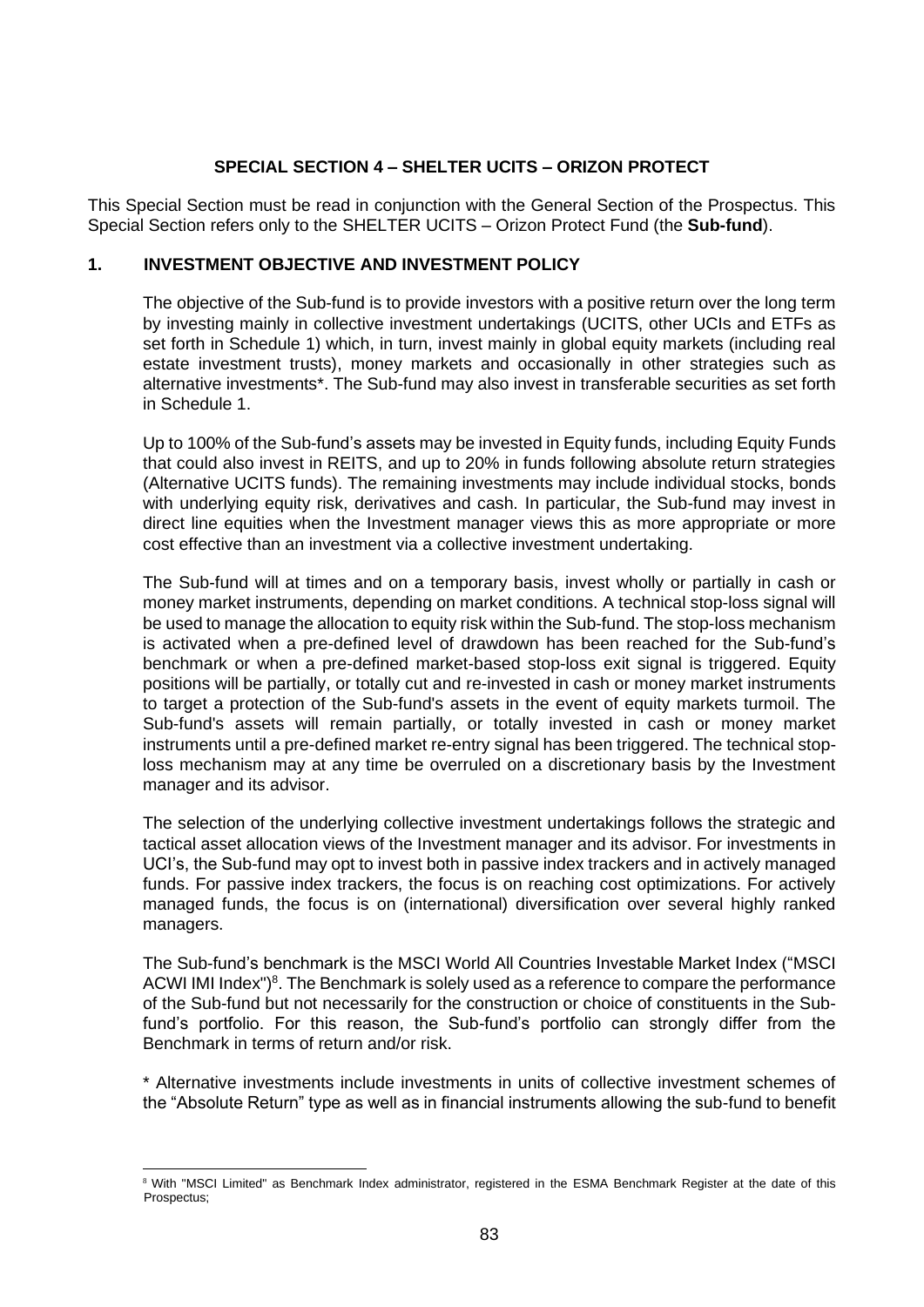from a certain exposure to the real estate and raw materials markets, or any other eligible investment which is not classified in one of the other categories.

The Sub-fund may not borrow for investment purposes. However, it may borrow up to 10% of its net assets on a temporary basis for liquidity purposes.

The Sub-fund may also, on an ancillary basis, invest in other traded financial instruments necessary to adequately hedge risks in the portfolio.

The Sub-fund will not make use of EPM Techniques, SFT and TRS.

## **2. SFDR**

In accordance with SFDR and following the targeted investment objectives as described hereabove, the Sub-fund falls into the category of financial products without any sustainable objective.

'The investments underlying this financial product do not take into account the EU criteria for environmentally sustainable economic activities', sustainability risks are therefore not relevant. The fund is mainly investing in collective investment undertakings, not specifically sustainable.

## **3. GLOBAL EXPOSURE**

The Sub-fund will use the commitment approach to monitor its global exposure.

# **4. MAXIMUM LEVEL OF THE MANAGEMENT FEES OF THE UCIS IN WHICH THE SUB-FUND INVESTS**

Maximum 2.00% p. a. on the net assets invested in the UCIS. The sub-fund will benefit from any retrocessions on the management fee from the UCIS.

# **5. VALUATION DAY**

For the purpose of this Special Section, a **Valuation Day** means any Business Day.

## **6. CLASSES**

For the time being, the following Classes are available for subscription by investors:

| <b>Share</b><br><b>Class</b> | <b>Eligible</b><br><b>Investors</b> | Refe-<br>rence<br><b>Currency</b> | <b>Initial</b><br><b>Subscrip</b><br>tion<br><b>Price</b> | <b>Minimum</b><br>Subscrip-<br>tion and<br><b>Holding</b><br><b>Amount</b><br>(EUR or<br>equivalent) | Sub-<br>scrip-<br>tion Fee | <b>Global Fee</b>              | Taxe<br>d'abon-<br>nement | <b>Dividend</b><br>policy |
|------------------------------|-------------------------------------|-----------------------------------|-----------------------------------------------------------|------------------------------------------------------------------------------------------------------|----------------------------|--------------------------------|---------------------------|---------------------------|
| <b>Class R</b><br><b>EUR</b> | Unrestricted                        | <b>EUR</b>                        | <b>EUR 100</b>                                            | EUR 1.000                                                                                            | Max. 2%                    | Up to 2.50%<br>p.a. of the Net | 0.05%                     | Accumu-<br>lation         |
| <b>ACC</b>                   |                                     |                                   |                                                           |                                                                                                      |                            | Asset Value                    |                           |                           |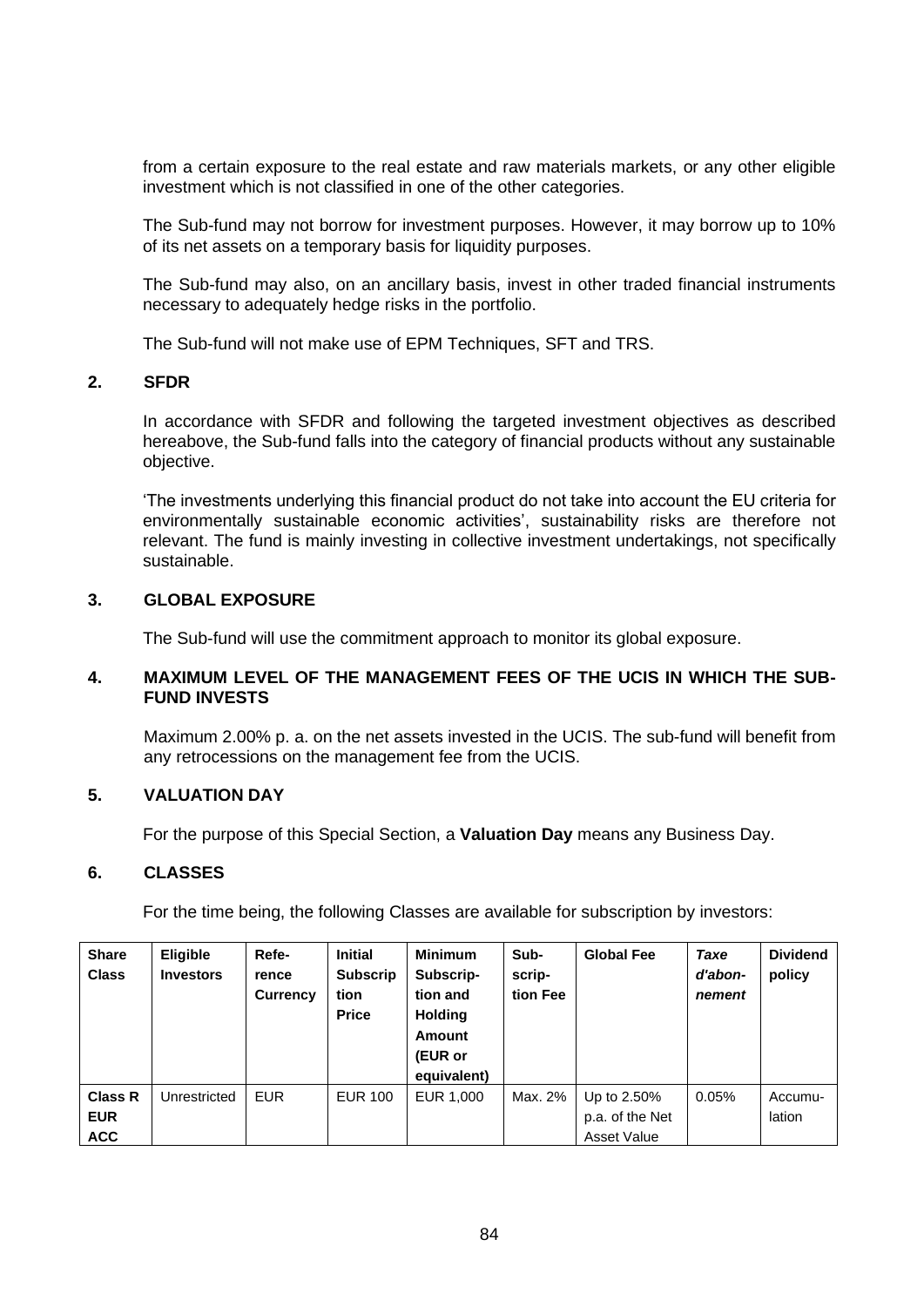| <b>Class IA</b> | Institutional | <b>EUR</b> | <b>EUR 100</b> | EUR 20,000 | Max. 2% | Up to 1.80%     | 0.01% | Accumu- |
|-----------------|---------------|------------|----------------|------------|---------|-----------------|-------|---------|
| <b>EUR</b>      | Investors     |            |                |            |         | p.a. of the Net |       | lation  |
| <b>ACC</b>      |               |            |                |            |         | Asset Value     |       |         |
| <b>Class IB</b> | Institutional | <b>EUR</b> | <b>EUR 100</b> | EUR 10,000 | Max. 2% | Up to $2.10\%$  | 0.01% | Accumu- |
| <b>EUR</b>      | Investors     |            |                |            |         | p.a. of the Net |       | lation  |
| <b>ACC</b>      |               |            |                |            |         | Asset Value     |       |         |

There will be no Conversion Fee nor Redemption Fee paid in any Share Class of the Subfund.

## **7. SUBSCRIPTIONS - REDEMPTIONS - CONVERSIONS**

## **Initial Subscription Period**

The Initial Subscription Period of the Sub-fund will start on and end on dates that will be determined by the Board.

Subscription requests for the Initial Subscription Period must be sent in writing to the Administrative Agent and be received by the Administrative Agent by 12:00 p.m. (Luxembourg time) (the **Subscription Cut-Off Time**) at the latest on the last day of the Initial Subscription Period. The Initial Subscription Price per Share will be 100 in the Reference Currency of the relevant Class. The Initial Subscription Price must be paid on the Initial Subscription Date.

Investors for which the subscription documents have been accepted in respect of the Initial Subscription Period will be required to deliver to the account of the Depositary cleared funds in the Reference Currency of the relevant Class for the full amount of their subscription pursuant to their subscription documents. If the Depositary does not receive the funds in time the purchase order may be cancelled and the funds returned to the Investor without interest.

## **Ongoing Subscriptions**

Ongoing subscriptions for Shares can be made to the Administrative Agent or the relevant Distributor on any day that is a Valuation Day in accordance with and subject to the terms of Section [5](#page-29-0) of the General Section.

After the end of the Initial Offering Date or the Class Launch Date, subscriptions may be made only by investors who are Eligible Investors by:

(a) submitting a written subscription request by mail, fax, swift or any other transmission method allowed by the Administrative Agent to the Administrative Agent by 12:00 p.m. (Luxembourg time) one (1) Business Day before the relevant Valuation Day at the latest (the **Subscription Cut-Off Time**). Subscription orders for Shares received by the Administrative Agent in respect of a Valuation Day prior to the relevant Subscription Cut-Off Time, will be processed on the first NAV Calculation Day following such Valuation Day on the basis of the Net Asset Value or the Adjusted Price per Share calculated on such NAV Calculation Day.

Any applications received after the Subscription Cut-Off Time in respect of the relevant Valuation Day will be deferred to the next Valuation Day and will be dealt with on the basis of the Net Asset Value or the Adjusted Price per Share calculated on the NAV Calculation Day immediately following such next Valuation Day;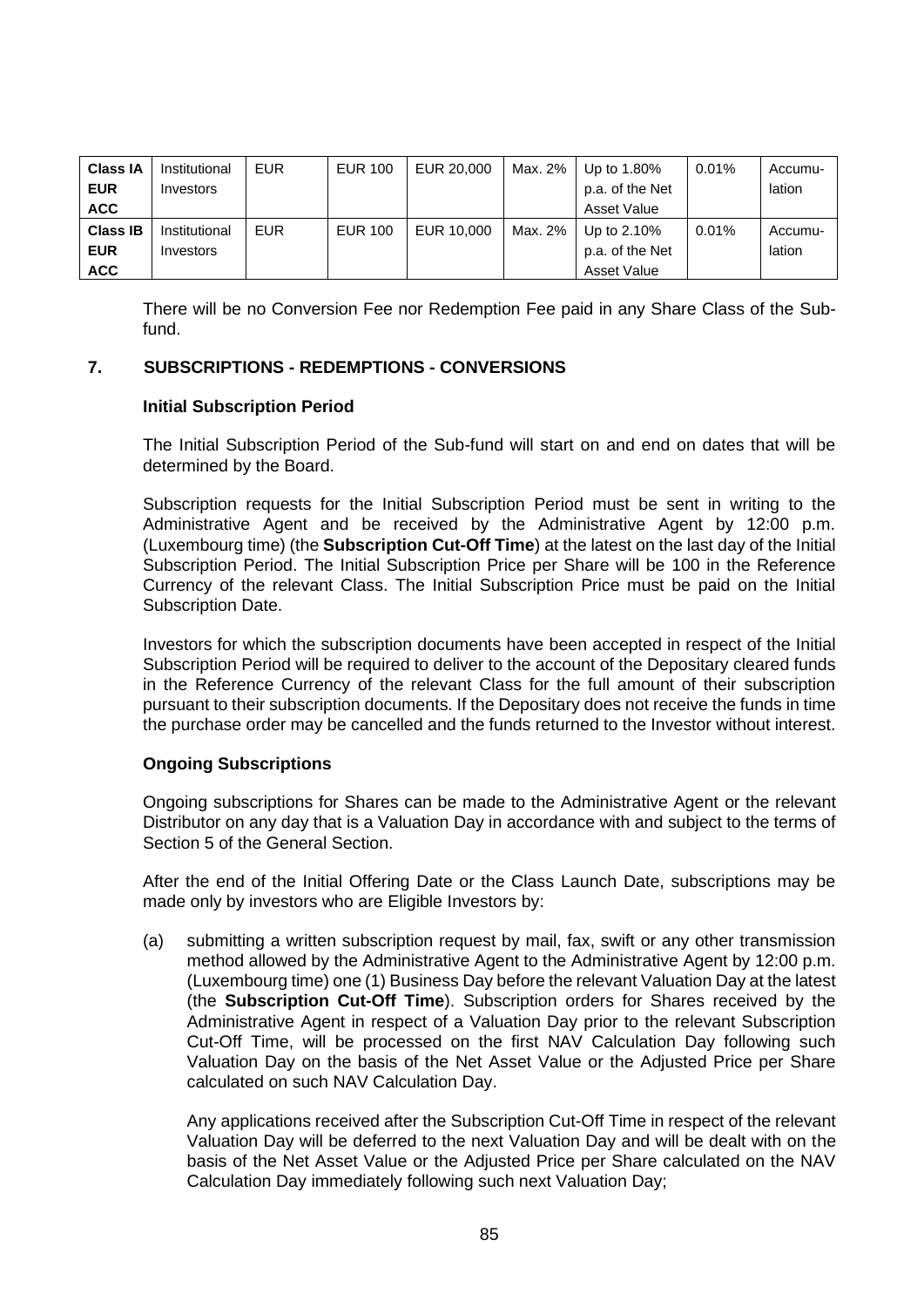(b) delivering to the account of the Depositary cleared funds for the full amount of the subscription price (plus any Subscription Fee) of the Shares being subscribed for pursuant to the subscription request within three (3) Business Days following the relevant Valuation Day.

#### **Redemption**

Redemption requests for Shares in part or in whole can be made to the Administrative Agent or the relevant Distributor on any day that is a Valuation Day in accordance with and subject to the terms of Section [7](#page-35-0) of the General Section. Redemption requests must be received by the Administrative Agent by 12:00 p.m. (Luxembourg time) one Business Day before the relevant Valuation Day (the **Redemption Cut-Off Time**) to be eligible for processing as of such Valuation Day. Redemption requests received after the Redemption Cut-Off Time will be deemed received at the next forthcoming Valuation Day and will be processed on the basis of the Net Asset Value per Share as of the first NAV Calculation Day after the relevant Valuation Day. Payment of the redemption proceeds will be made generally three (3) Business Days following the relevant Valuation Day.

#### **Conversion**

Conversion requests for Shares in part or in whole can be made to the Administrative Agent or the relevant Distributor on any day that is a Valuation Day in accordance with and subject to the terms of Section [6](#page-33-0) of the General Section. Conversion request must be received by 12:00 p.m. (Luxembourg time) one (1) Business Day before the relevant Valuation Day by the Administrative Agent.

#### **8. PRICE ADJUSTMENT**

With respect to subscriptions, redemptions and conversions of Shares of the Sub-fund, the Net Asset Value per Share on the relevant Valuation Day may be adjusted to the Adjusted Price in accordance with Section [8](#page-38-0) of the General Section.

## **9. REFERENCE CURRENCY AND HEDGING**

The Reference Currency of the Sub-fund is the EUR.

In relation to Classes that are denominated in a currency other than the Reference Currency of the Sub-fund, the Company may employ techniques and instruments intended to provide protection (full or partial, as the case may be) so far as possible against movements of the currency in which the relevant Class is denominated against movements in the Reference Currency of the Sub-fund. All costs and gains/losses of such hedging transactions are borne separately by the respective Classes. These Classes will not be leveraged as a result of such currency exposure. The Company will only use such currency hedging transactions in respect of the Classes of the Sub-fund that are not denominated in the Reference Currency of the Sub-fund, and that are identified as hedged classes (if any).

## **10. GLOBAL FEE AND FIXED FEE**

## **Global Fee**

The aggregate amount of fees to be payable out of the assets of the Sub-fund to the Management Company as management company fee, to the Depositary and Administrative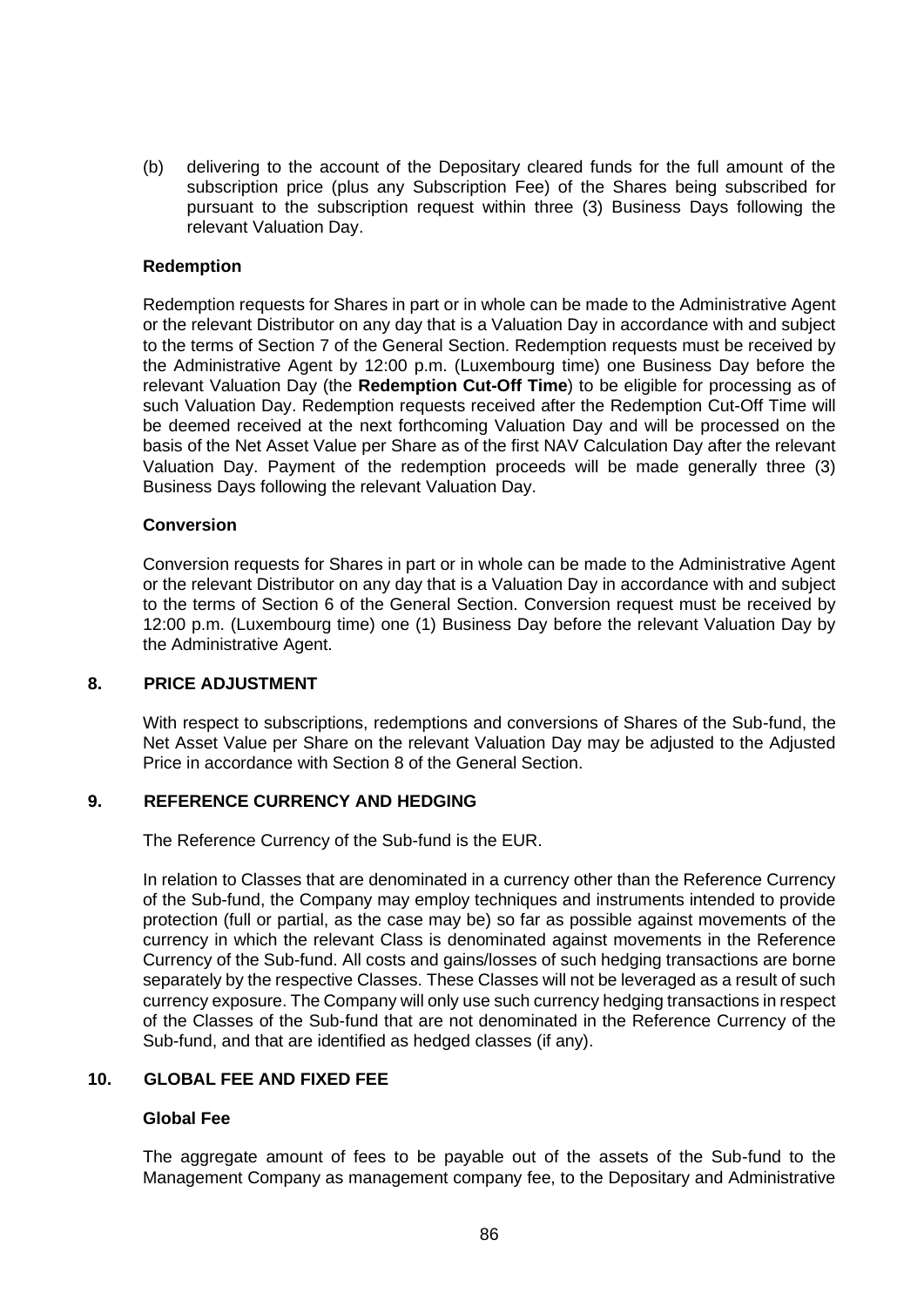Agent as depositary and administrative agent fee and Shareholder Servicing Fee is disclosed in respect of each Class in Section [6](#page-77-0) of this Special Section as the Global Fee. The Global Fee is based on the average of the value of the NAV of the Sub-fund over the relevant period and is payable monthly in arrears.

### **Fixed Fee**

The Sub-fund has not entered into a Fixed Fee arrangement with the Fixed Fee Agent in accordance with Section [13.1](#page-52-0) of the General Section.

## **11. PROFILE OF THE TYPICAL INVESTOR**

The Sub-fund is suitable for Retail Investors and Institutional Investors who understand and are able to bear the risks of an investment in the Sub-fund, including the risk of losing all or substantially all of their investment.

Shareholders should note that the value of their investment could fall as well as rise and they should accept that there is no guarantee that they will recover their initial investment.

# **12. SPECIFIC RISK FACTORS**

In addition to the risk factors set out below, Shareholders should refer to the risk factors set out in [Schedule 2.](#page-113-0)

**Price Adjustment Policy**. Investors should note that in certain circumstances the Net Asset Value of the Shares in the Sub-fund may be adjusted to the Adjusted Price in accordance with Section [8](#page-38-0) of the General Section (by increasing or decreasing the applicable Net Asset Value per Share by up to 2%). Where the Adjusted Price is not applicable, the Sub-fund may incur dilution which may constrain capital growth.

**Classes denominated in non-Reference Currencies**. Where Shares of the Sub-fund are available in a Sub-Class which is denominated in a different currency from the Reference Currency in which the Sub-fund is denominated, investors should note that the Net Asset Value of the Sub-fund will be calculated in the Sub-fund's Reference Currency and will be stated in the other currency by reference to the current exchange rate between the Reference Currency and such other currency. Fluctuations in that currency exchange rate may affect the performance of the Shares of that Sub-Class independent of the performance of the Subfund's investments. In normal circumstances the costs and expenses of currency exchange transactions in connection with the purchase, redemption and exchange of Shares of that Sub-Class will be borne by the relevant Sub-Class and will be reflected in the Net Asset Value of that Sub-Class.

**Hedged Classes.** While the Management Company may attempt to hedge currency risks of hedged Classes, there can be no guarantee that it will be successful in doing so and it may result in mismatches between the currency position of the Sub-fund and the relevant hedged Class.

The hedging strategies may be entered into whether the Sub-fund's Reference Currency is declining or increasing in value relative to the relevant currency of the hedged Class and so, where such hedging is undertaken it may substantially protect investors in the relevant Class against a decrease in the value of the Sub-fund's Reference Currency relative to the relevant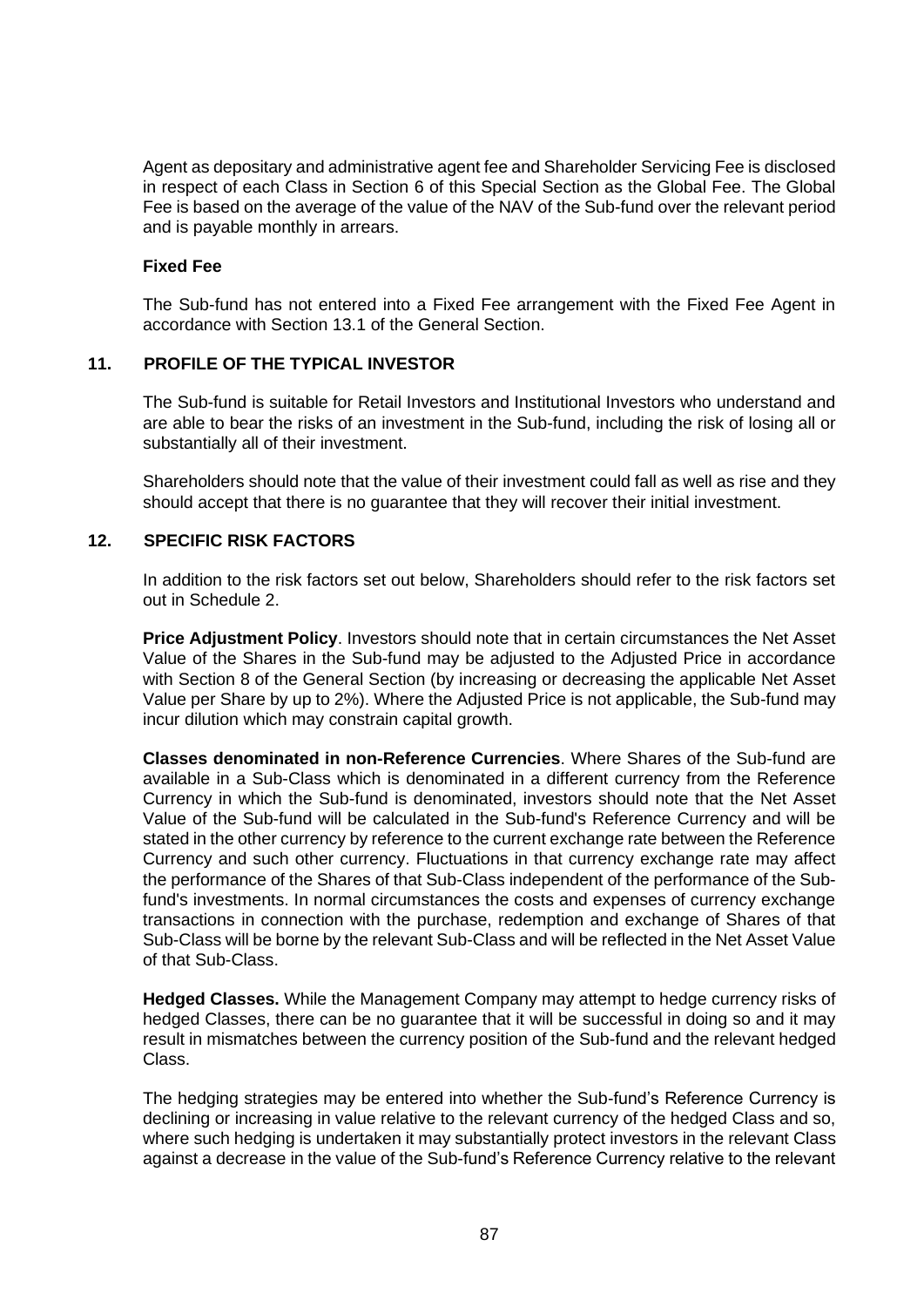currency of the hedged Class, but it may also preclude investors from benefiting from an increase in the value of the Sub-fund's Reference Currency.

Hedged Classes in non-major currencies may be affected by the fact that capacity of the relevant currency market may be limited, which could further affect the volatility of the hedged Class.

All gains/losses or expenses arising from hedging transactions are borne separately by the Shareholders of the respective hedged Classes. Given that there is no segregation of liabilities between Classes, there is a remote risk that, under certain circumstances, currency hedging transactions in relation to one Class could result in liabilities which might affect the Net Asset Value of the other Classes of the Sub-fund.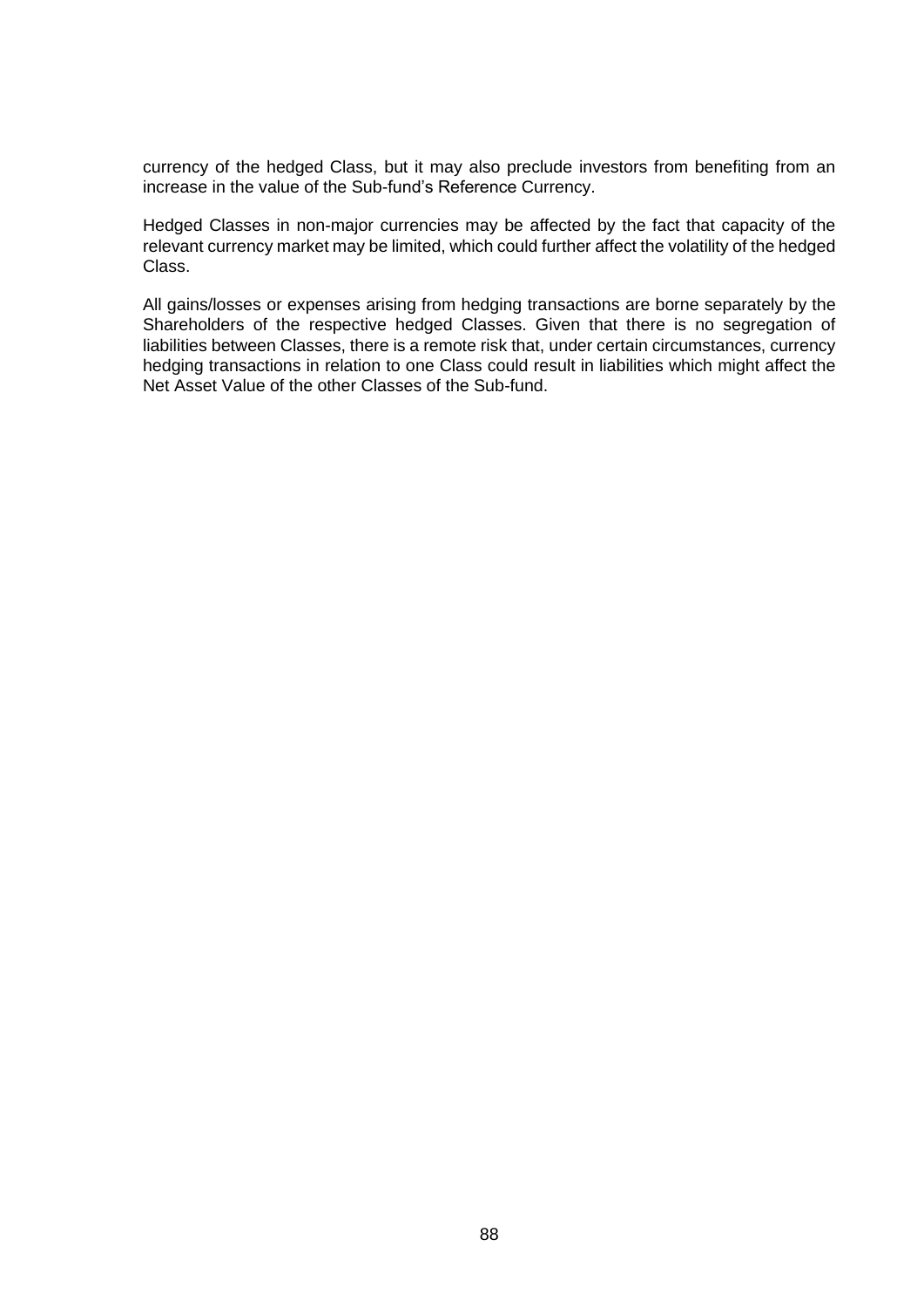# **SPECIAL SECTION 5 – SHELTER UCITS – ORIZON**

This Special Section must be read in conjunction with the General Section of the Prospectus. This Special Section refers only to the SHELTER UCITS – Orizon Fund (the **Sub-fund**).

# **1. INVESTMENT OBJECTIVE AND INVESTMENT POLICY**

The objective of the Sub-fund is to provide investors with a positive return over the long term by investing mainly in collective investment undertakings (UCITS, other UCIs and ETFs as set forth in Schedule 1) which, in turn, invest mainly in global equity markets (including real estate investment trusts), money markets and occasionally in other strategies such as alternative investments\*. The Sub-fund may also invest in transferable securities as set forth in Schedule 1.

Up to 100% of the Sub-fund's assets may be invested in Equity funds, including Equity Funds that could also invest in REITS, and up to 20% in funds following absolute return strategies (Alternative UCITS funds). The remaining investments may include individual stocks, bonds with underlying equity risk, derivatives and cash. In particular, the Sub-fund may invest in direct line equities when the Investment manager views this as more appropriate or more cost effective than an investment via a collective investment undertaking.

The selection of the underlying collective investment undertakings follows the strategic and tactical asset allocation views of the Investment manager and its advisor. For investments in UCI's, the Sub-fund may opt to invest both in passive index trackers and in actively managed funds. For passive index trackers, the focus is on reaching cost optimizations. For actively managed funds, the focus is on (international) diversification over several highly ranked managers.The focus is on (international) diversification over several highly ranked managers.

The Sub-fund's benchmark is the MSCI World All Countries Investable Market Index ("MSCI ACWI IMI Index") . The Benchmark is solely used as a reference to compare the performance of the Sub-fund but not necessarily for the construction or choice of constituents in the Subfund's portfolio. For this reason, the Sub-fund's portfolio can strongly differ from the Benchmark in terms of return and/or risk.

\* Alternative investments include investments in units of collective investment schemes of the "Absolute Return" type as well as in financial instruments allowing the sub-fund to benefit from a certain exposure to the real estate and raw materials markets, or any other eligible investment which is not classified in one of the other categories.

The Sub-fund may not borrow for investment purposes. However, it may borrow up to 10% of its net assets on a temporary basis for liquidity purposes.

The Sub-fund may also, on an ancillary basis, invest in other traded financial instruments necessary to adequately hedge risks in the portfolio.

The Sub-fund will not make use of EPM Techniques, SFT and TRS.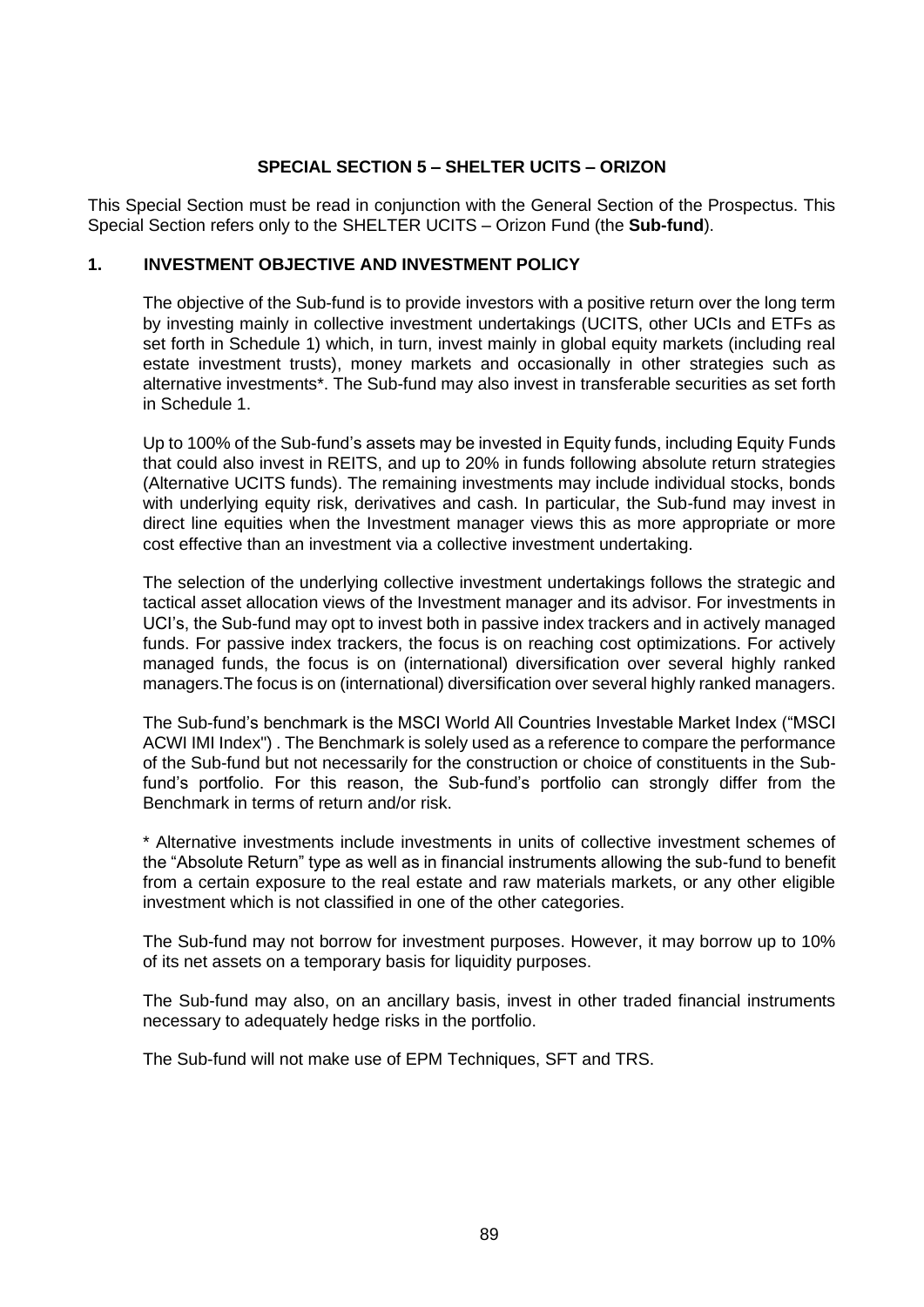# **2. SFDR**

In accordance with SFDR and following the targeted investment objectives as described hereabove, the Sub-fund falls into the category of financial products without any sustainable objective.

'The investments underlying this financial product do not take into account the EU criteria for environmentally sustainable economic activities', sustainability risks are therefore not relevant. The fund is mainly investing in collective investment undertakings, not specifically sustainable.

# **3. GLOBAL EXPOSURE**

The Sub-fund will use the commitment approach to monitor its global exposure.

## **4. MAXIMUM LEVEL OF THE MANAGEMENT FEES OF THE UCIS IN WHICH THE SUB-FUND INVESTS**

Maximum 2.00% p. a. on the net assets invested in the UCIS. The sub-fund will benefit from any retrocessions on the management fee from the UCIS.

## **5. VALUATION DAY**

For the purpose of this Special Section, a **Valuation Day** means any Business Day.

## **6. CLASSES**

For the time being, the following Classes are available for subscription by investors:

| <b>Share</b><br><b>Class</b>                | <b>Eligible</b><br><b>Investors</b> | Refe-<br>rence<br><b>Currency</b> | <b>Initial</b><br><b>Subscrip</b><br>tion<br><b>Price</b> | <b>Minimum</b><br>Subscrip-<br>tion and<br><b>Holding</b><br><b>Amount</b><br>(EUR or<br>equivalent) | Sub-<br>scrip-<br>tion Fee | <b>Global Fee</b>                             | Taxe<br>d'abon-<br>nement | <b>Dividend</b><br>policy |
|---------------------------------------------|-------------------------------------|-----------------------------------|-----------------------------------------------------------|------------------------------------------------------------------------------------------------------|----------------------------|-----------------------------------------------|---------------------------|---------------------------|
| <b>Class R</b><br><b>EUR</b><br><b>ACC</b>  | Unrestricted                        | <b>EUR</b>                        | <b>EUR 100</b>                                            | EUR 1,000                                                                                            | Max. 2%                    | Up to 2.50%<br>p.a. of the Net<br>Asset Value | 0.05%                     | Accumu-<br>lation         |
| <b>Class IA</b><br><b>EUR</b><br><b>ACC</b> | Institutional<br>Investors          | <b>EUR</b>                        | <b>EUR 100</b>                                            | EUR 20,000                                                                                           | Max. 2%                    | Up to 1.80%<br>p.a. of the Net<br>Asset Value | 0.01%                     | Accumu-<br>lation         |
| <b>Class IB</b><br><b>EUR</b><br><b>ACC</b> | Institutional<br>Investors          | <b>EUR</b>                        | <b>EUR 100</b>                                            | EUR 10,000                                                                                           | Max. 2%                    | Up to 2.10%<br>p.a. of the Net<br>Asset Value | 0.01%                     | Accumu-<br>lation         |

There will be no Conversion Fee nor Redemption Fee paid in any Share Class of the Subfund.

# **7. SUBSCRIPTIONS - REDEMPTIONS - CONVERSIONS**

## **Initial Subscription Period**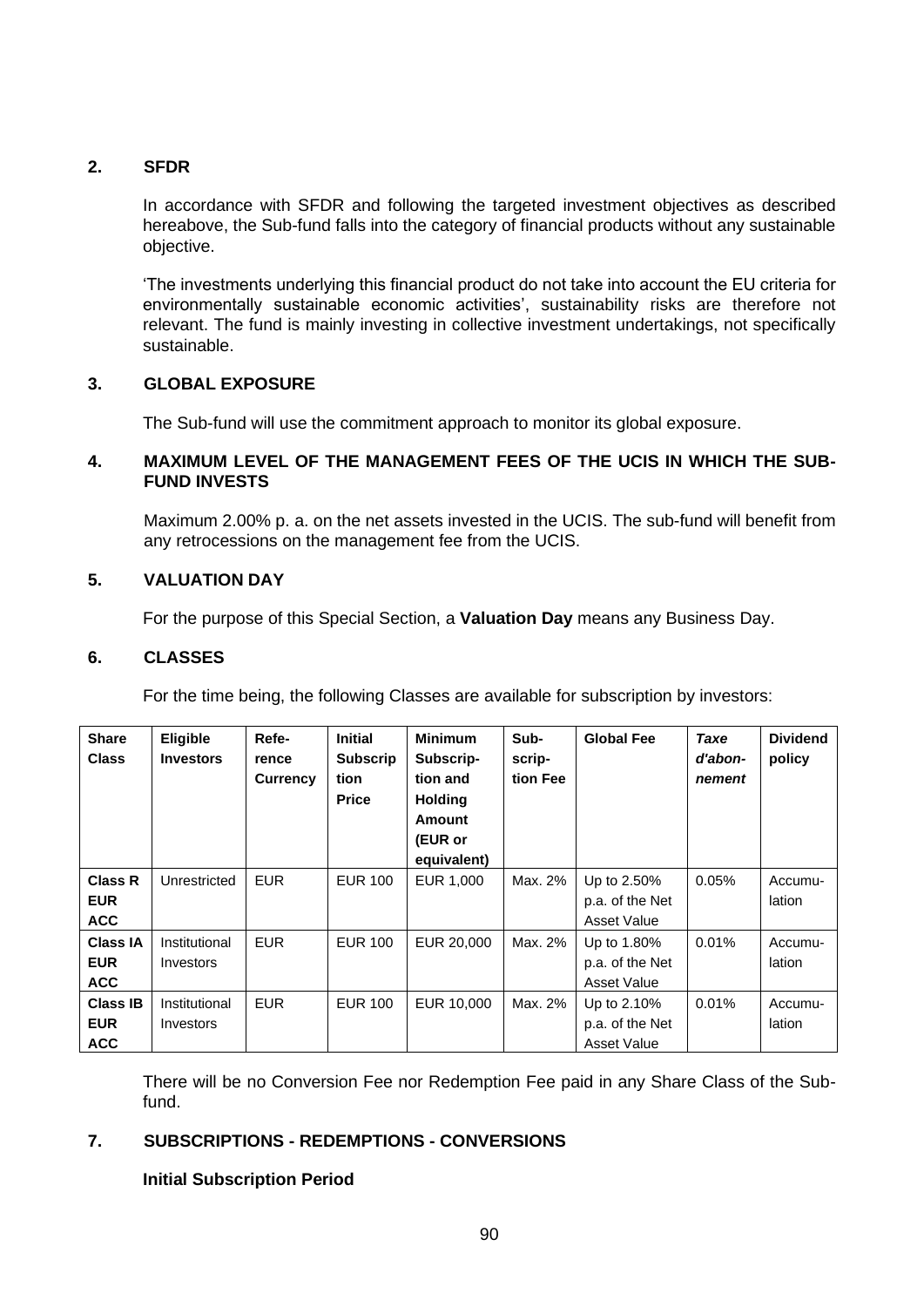The Initial Subscription Period of the Sub-fund will start on and end on dates that will be determined by the Board.

Subscription requests for the Initial Subscription Period must be sent in writing to the Administrative Agent and be received by the Administrative Agent by 12:00 p.m. (Luxembourg time) (the **Subscription Cut-Off Time**) at the latest on the last day of the Initial Subscription Period. The Initial Subscription Price per Share will be 100 in the Reference Currency of the relevant Class. The Initial Subscription Price must be paid on the Initial Subscription Date.

Investors for which the subscription documents have been accepted in respect of the Initial Subscription Period will be required to deliver to the account of the Depositary cleared funds in the Reference Currency of the relevant Class for the full amount of their subscription pursuant to their subscription documents. If the Depositary does not receive the funds in time the purchase order may be cancelled and the funds returned to the Investor without interest.

## **Ongoing Subscriptions**

Ongoing subscriptions for Shares can be made to the Administrative Agent or the relevant Distributor on any day that is a Valuation Day in accordance with and subject to the terms of Section [5](#page-29-0) of the General Section.

After the end of the Initial Offering Date or the Class Launch Date, subscriptions may be made only by investors who are Eligible Investors by:

(a) submitting a written subscription request by mail, fax, swift or any other transmission method allowed by the Administrative Agent to the Administrative Agent by 12:00 p.m. (Luxembourg time) one (1) Business Day before the relevant Valuation Day at the latest (the **Subscription Cut-Off Time**). Subscription orders for Shares received by the Administrative Agent in respect of a Valuation Day prior to the relevant Subscription Cut-Off Time, will be processed on the first NAV Calculation Day following such Valuation Day on the basis of the Net Asset Value or the Adjusted Price per Share calculated on such NAV Calculation Day.

Any applications received after the Subscription Cut-Off Time in respect of the relevant Valuation Day will be deferred to the next Valuation Day and will be dealt with on the basis of the Net Asset Value or the Adjusted Price per Share calculated on the NAV Calculation Day immediately following such next Valuation Day;

(b) delivering to the account of the Depositary cleared funds for the full amount of the subscription price (plus any Subscription Fee) of the Shares being subscribed for pursuant to the subscription request within three (3) Business Days following the relevant Valuation Day.

#### **Redemption**

Redemption requests for Shares in part or in whole can be made to the Administrative Agent or the relevant Distributor on any day that is a Valuation Day in accordance with and subject to the terms of Section [7](#page-35-0) of the General Section. Redemption requests must be received by the Administrative Agent by 12:00 p.m. (Luxembourg time) one Business Day before the relevant Valuation Day (the **Redemption Cut-Off Time**) to be eligible for processing as of such Valuation Day. Redemption requests received after the Redemption Cut-Off Time will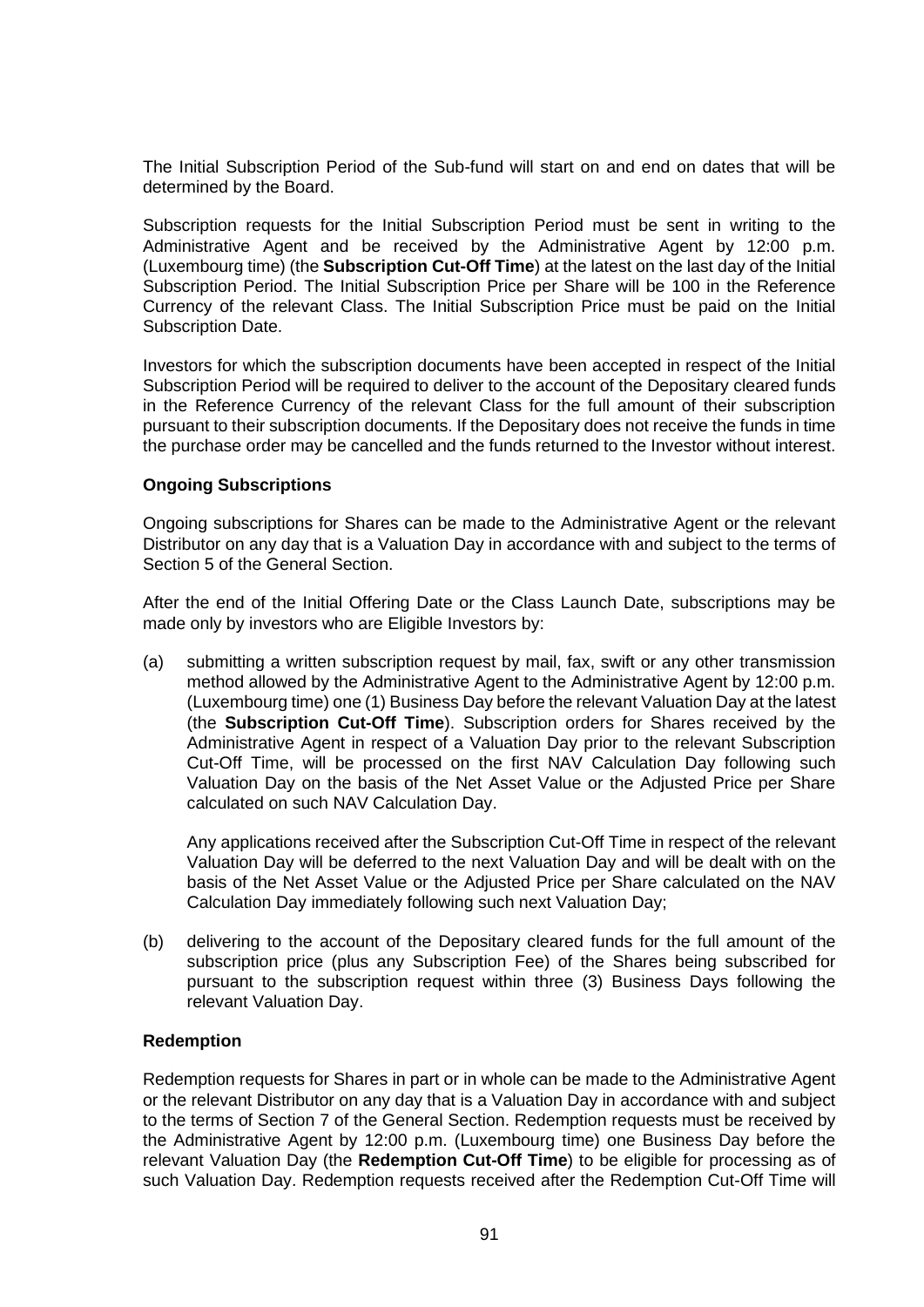be deemed received at the next forthcoming Valuation Day and will be processed on the basis of the Net Asset Value per Share as of the first NAV Calculation Day after the relevant Valuation Day. Payment of the redemption proceeds will be made generally three (3) Business Days following the relevant Valuation Day.

#### **Conversion**

Conversion requests for Shares in part or in whole can be made to the Administrative Agent or the relevant Distributor on any day that is a Valuation Day in accordance with and subject to the terms of Section [6](#page-33-0) of the General Section. Conversion request must be received by 12:00 p.m. (Luxembourg time) one (1) Business Day before the relevant Valuation Day by the Administrative Agent.

#### **8. PRICE ADJUSTMENT**

With respect to subscriptions, redemptions and conversions of Shares of the Sub-fund, the Net Asset Value per Share on the relevant Valuation Day may be adjusted to the Adjusted Price in accordance with Section [8](#page-38-0) of the General Section.

#### **9. REFERENCE CURRENCY AND HEDGING**

The Reference Currency of the Sub-fund is the EUR.

In relation to Classes that are denominated in a currency other than the Reference Currency of the Sub-fund, the Company may employ techniques and instruments intended to provide protection (full or partial, as the case may be) so far as possible against movements of the currency in which the relevant Class is denominated against movements in the Reference Currency of the Sub-fund. All costs and gains/losses of such hedging transactions are borne separately by the respective Classes. These Classes will not be leveraged as a result of such currency exposure. The Company will only use such currency hedging transactions in respect of the Classes of the Sub-fund that are not denominated in the Reference Currency of the Sub-fund, and that are identified as hedged classes (if any).

# **10. GLOBAL FEE AND FIXED FEE**

#### **Global Fee**

The aggregate amount of fees to be payable out of the assets of the Sub-fund to the Management Company as management company fee, to the Depositary and Administrative Agent as depositary and administrative agent fee and Shareholder Servicing Fee is disclosed in respect of each Class in Section [6](#page-77-0) of this Special Section as the Global Fee. The Global Fee is based on the average of the value of the NAV of the Sub-fund over the relevant period and is payable monthly in arrears.

#### **Fixed Fee**

The Sub-fund has not entered into a Fixed Fee arrangement with the Fixed Fee Agent in accordance with Section [13.1](#page-52-0) of the General Section.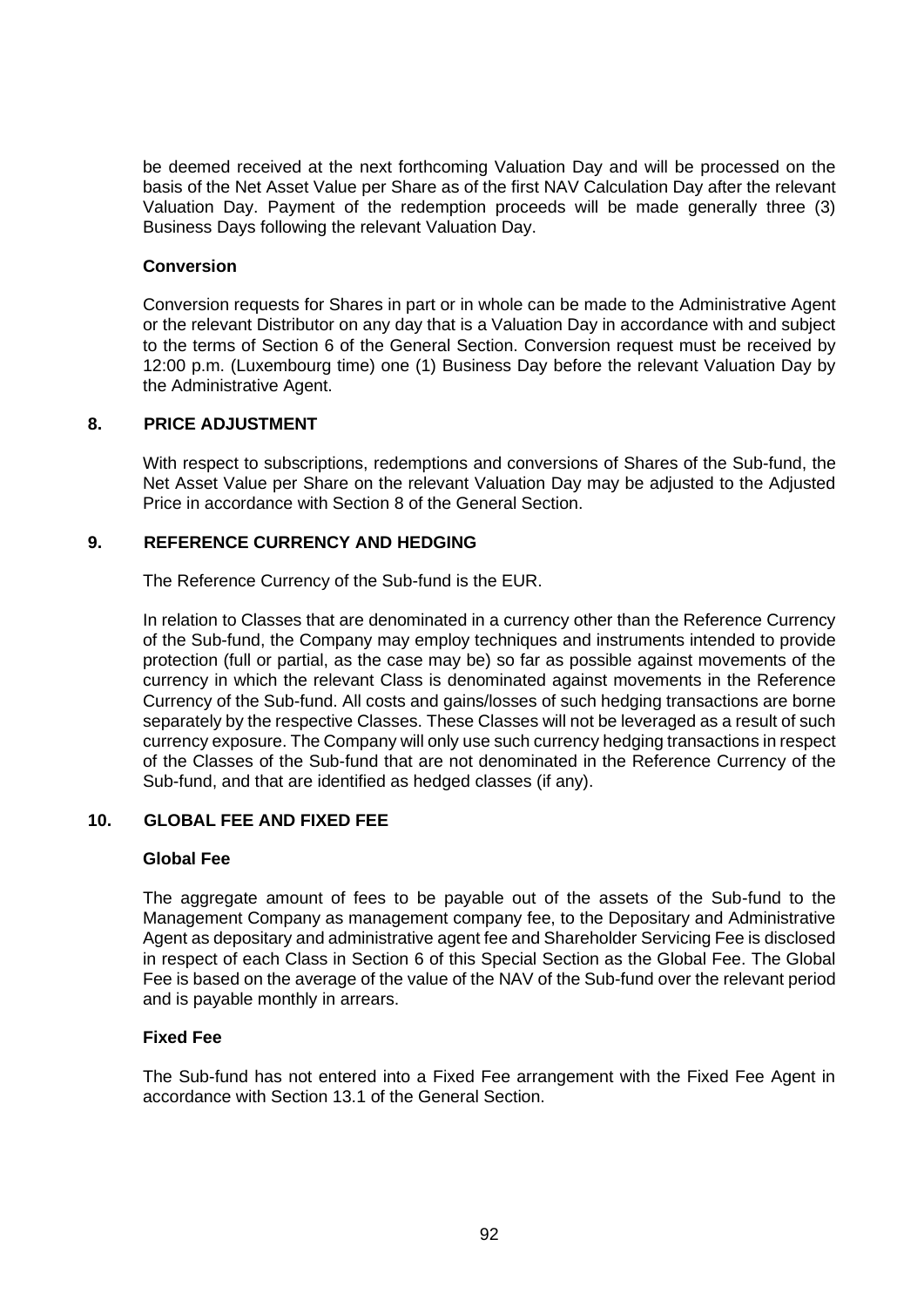# **11. PROFILE OF THE TYPICAL INVESTOR**

The Sub-fund is suitable for Retail Investors and Institutional Investors who understand and are able to bear the risks of an investment in the Sub-fund, including the risk of losing all or substantially all of their investment.

Shareholders should note that the value of their investment could fall as well as rise and they should accept that there is no guarantee that they will recover their initial investment.

# **12. SPECIFIC RISK FACTORS**

In addition to the risk factors set out below, Shareholders should refer to the risk factors set out in [Schedule 2.](#page-113-0)

**Price Adjustment Policy**. Investors should note that in certain circumstances the Net Asset Value of the Shares in the Sub-fund may be adjusted to the Adjusted Price in accordance with Section [8](#page-38-0) of the General Section (by increasing or decreasing the applicable Net Asset Value per Share by up to 2%). Where the Adjusted Price is not applicable, the Sub-fund may incur dilution which may constrain capital growth.

**Classes denominated in non-Reference Currencies**. Where Shares of the Sub-fund are available in a Sub-Class which is denominated in a different currency from the Reference Currency in which the Sub-fund is denominated, investors should note that the Net Asset Value of the Sub-fund will be calculated in the Sub-fund's Reference Currency and will be stated in the other currency by reference to the current exchange rate between the Reference Currency and such other currency. Fluctuations in that currency exchange rate may affect the performance of the Shares of that Sub-Class independent of the performance of the Subfund's investments. In normal circumstances the costs and expenses of currency exchange transactions in connection with the purchase, redemption and exchange of Shares of that Sub-Class will be borne by the relevant Sub-Class and will be reflected in the Net Asset Value of that Sub-Class.

**Hedged Classes.** While the Management Company may attempt to hedge currency risks of hedged Classes, there can be no guarantee that it will be successful in doing so and it may result in mismatches between the currency position of the Sub-fund and the relevant hedged Class.

The hedging strategies may be entered into whether the Sub-fund's Reference Currency is declining or increasing in value relative to the relevant currency of the hedged Class and so, where such hedging is undertaken it may substantially protect investors in the relevant Class against a decrease in the value of the Sub-fund's Reference Currency relative to the relevant currency of the hedged Class, but it may also preclude investors from benefiting from an increase in the value of the Sub-fund's Reference Currency.

Hedged Classes in non-major currencies may be affected by the fact that capacity of the relevant currency market may be limited, which could further affect the volatility of the hedged Class.

All gains/losses or expenses arising from hedging transactions are borne separately by the Shareholders of the respective hedged Classes. Given that there is no segregation of liabilities between Classes, there is a remote risk that, under certain circumstances, currency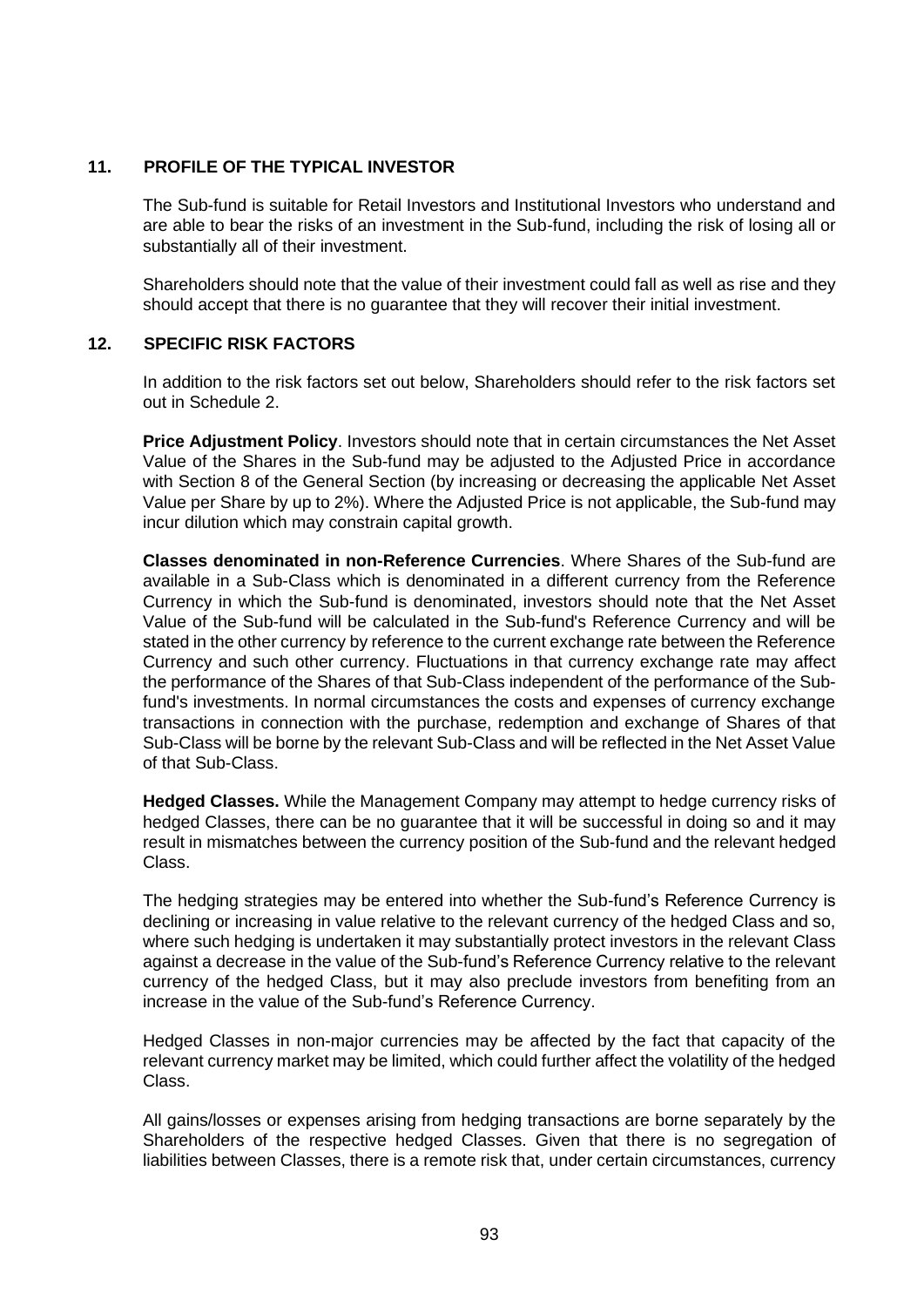hedging transactions in relation to one Class could result in liabilities which might affect the Net Asset Value of the other Classes of the Sub-fund.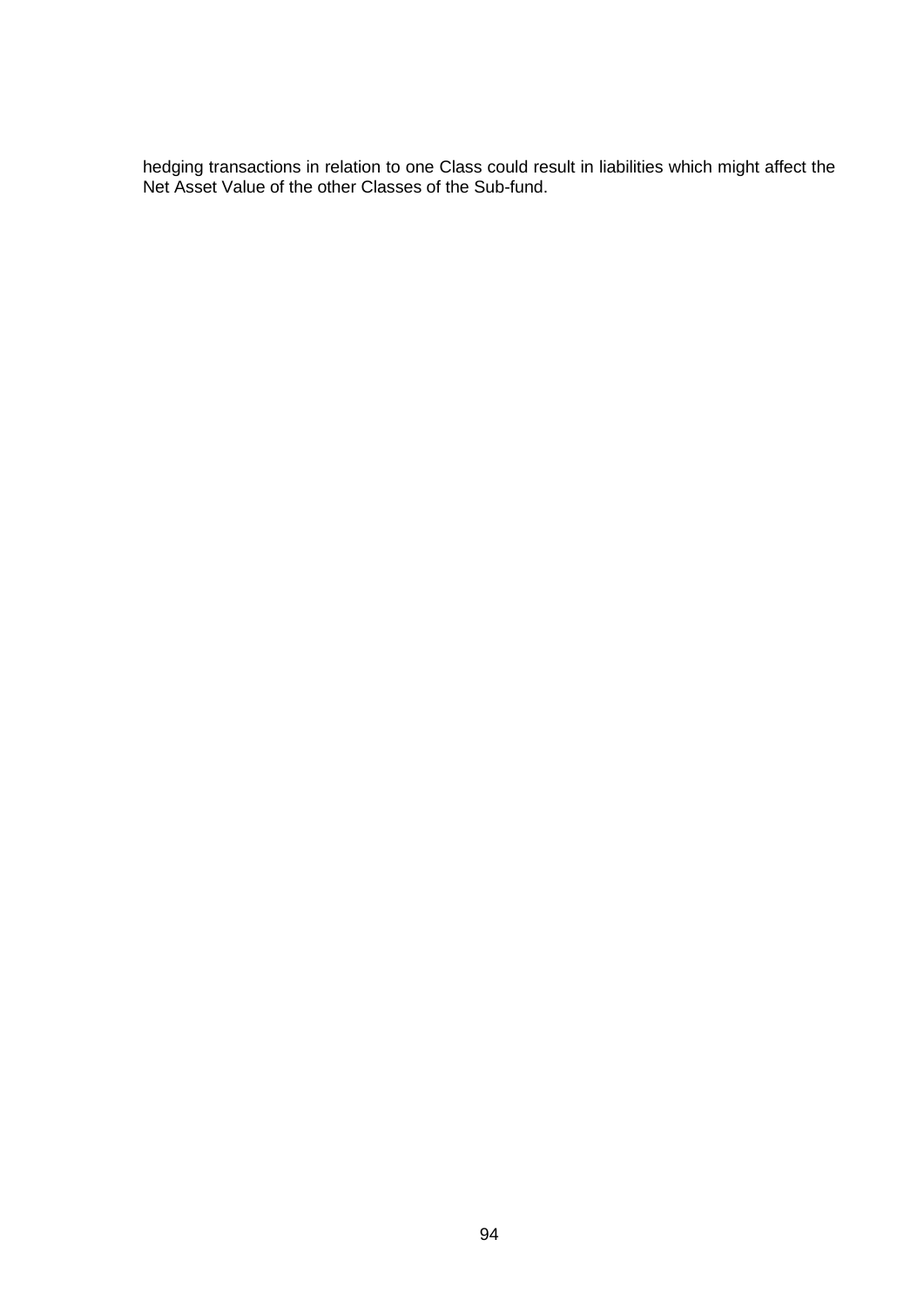## **SPECIAL SECTION 6 – SHELTER UCITS DYNAMIC MULTI SUSTAINABLE FUND**

This Special Section must be read in conjunction with the General Section of the Prospectus. This Special Section refers only to the SHELTER UCITS – Dynamic Multi Sustainable Fund (the **Subfund**).

## **1. INVESTMENT OBJECTIVE AND INVESTMENT POLICY**

The objective of the Sub-fund is to provide investors with a positive return over the long term by investing mainly in collective investment undertakings (UCITS, other UCIs and ETFs as set forth in Schedule [1\)](#page-100-0) which, in turn, invest mainly in different government and corporate bond markets and/or in the equity markets (including real estate investment trusts) and occasionally in other strategies such as alternative investments\*. The fund may also invest in money market funds and in transferable securities as set forth in Schedule [1.](#page-100-0) The remaining investments may include individual stocks, bonds with underlying equity risk, derivatives and cash.

Up to 100% of the Sub-fund's assets may be invested in Equity funds, including Equity Funds that could also invest in REITS, and up to 20% in funds following absolute return strategies (Alternative UCITS funds).

The selection of the underlying collective investment undertakings follows the strategic and tactical asset allocation views of the Investment manager and its advisor. For investments in UCI's, the Sub-fund may opt to invest both in passive index trackers and in actively managed funds. For passive index trackers, the focus is on reaching cost optimizations. For actively managed funds, the focus is on (international) diversification over several highly ranked managers.

This Sub-fund is classified as an Article 8 fund under SFDR regulations and promotes ecological and social characteristics. The asset manager will target to select investment funds that take sustainability and/or ESG criteria into account in their investment policy whereby a) the Sub-fund targets to invest at least 75% of its total assets in underlying funds which in turn are subject to SFDR Article 8 or 9; and b) a sustainability screening is performed based on data made available by Morningstar™. Instruments for which sustainability data is not or only partially available, are allowed for a maximum of 10% of the total invested assets of the fund. The ESG monitoring occurs on a monthly basis. In the event that the available ESG data from underlying data providers changes, the asset manager shall bring the Sub-fund back in line with the ESG criteria within a reasonable time period that should not exceed three months.

The Sub-fund's benchmarks are 70% MSCI World All Country Index<sup>9</sup> & 30% Bloomberg Barclays Global Aggregate Euro Hedged<sup>10</sup>. The Benchmark is solely used as a reference to compare the performance of the Sub-fund but not necessarily for the construction or choice of constituents in the Sub-fund's portfolio. For this reason, the Sub-fund's portfolio can strongly differ from the Benchmark in terms of return and/or risk. Unlike the fund, this benchmark does not promote environmental and social features.

<sup>9</sup> With "MSCI Limited" as Benchmark Index administrator, registered in the ESMA Benchmark Register at the date of this Prospectus;

<sup>&</sup>lt;sup>10</sup> With " Bloomberg Index Services Limited" as Benchmark Index administrator, registered in the ESMA Benchmark Register at the date of this Prospectus;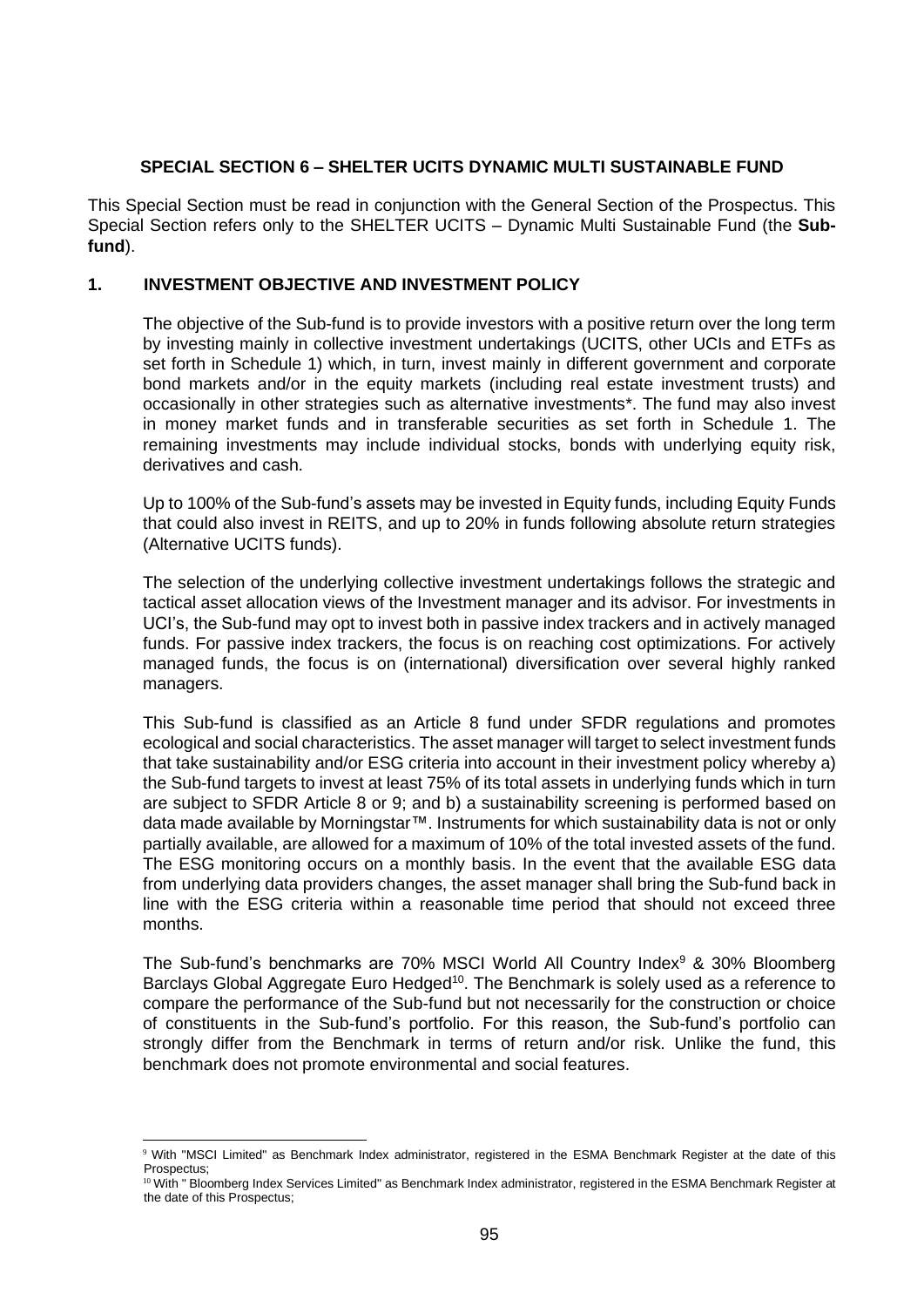\* Alternative investments include investments in units of collective investment schemes of the "Absolute Return" type as well as in financial instruments allowing the sub-fund to benefit from a certain exposure to the real estate and raw materials markets, or any other eligible investment which is not classified in one of the other categories.

The Sub-fund may hold cash on an ancillary basis. The Sub-fund may not borrow for investment purposes. However, it may borrow up to 10% of its net assets on a temporary basis for liquidity purposes.

The Sub-fund may also, on an ancillary basis, invest in other traded financial instruments necessary to adequately hedge risks in the portfolio.

The Sub-fund will not make use of EPM Techniques, SFT and TRS.

#### **2. SFDR**

In accordance with the SFDR rules and following the targeted investment objectives, the Subfund falls into the category of financial products promoting, among other characteristics, environmental or social characteristics, or a combination of those characteristics (article 8 of SFDR). The Sub-fund does not invest in an economic activity that contributes to an environmental objective as set out in article 9 of the Taxonomy Regulation.

The manner in which sustainability risks are integrated in the investment objectives and the results of the assessment of the likely impacts of sustainability risks on the returns are described below in Schedule 2 – General Risk Factors. 'The "do no significant harm" principle applies only to those investments underlying the financial product that take into account the EU criteria for environmentally sustainable economic activities. The investments underlying the remaining portion of this financial product do not take into account the EU criteria for environmentally sustainable economic activities.'

# **3. GLOBAL EXPOSURE**

The Sub-fund will use the commitment approach to monitor its global exposure.

## **4. MAXIMUM LEVEL OF THE MANAGEMENT FEES OF THE UCIS IN WHICH THE SUB-FUND INVESTS**

Maximum 2.00% p. a. on the net assets invested in the UCIS. The sub-fund will benefit from any retrocessions on the management fee from the UCIS.

## **5. VALUATION DAY**

For the purpose of this Special Section, a **Valuation Day** means any Business Day.

#### **6. CLASSES**

For the time being, the following Classes are available for subscription by investors:

| <b>Share</b><br><b>Class</b> | <b>Eligible</b><br><b>Investors</b> | Refe-<br>rence  | <b>Initial</b><br>Subscrip | <b>Minimum</b><br>Subscrip- | Sub-<br>scrip- | <b>Global Fee</b> | Taxe<br>d'abon- | <b>Dividend</b><br>policy |
|------------------------------|-------------------------------------|-----------------|----------------------------|-----------------------------|----------------|-------------------|-----------------|---------------------------|
|                              |                                     | <b>Currency</b> | tion                       | tion and                    | tion Fee       |                   | nement          |                           |
|                              |                                     |                 | <b>Price</b>               | Holdina                     |                |                   |                 |                           |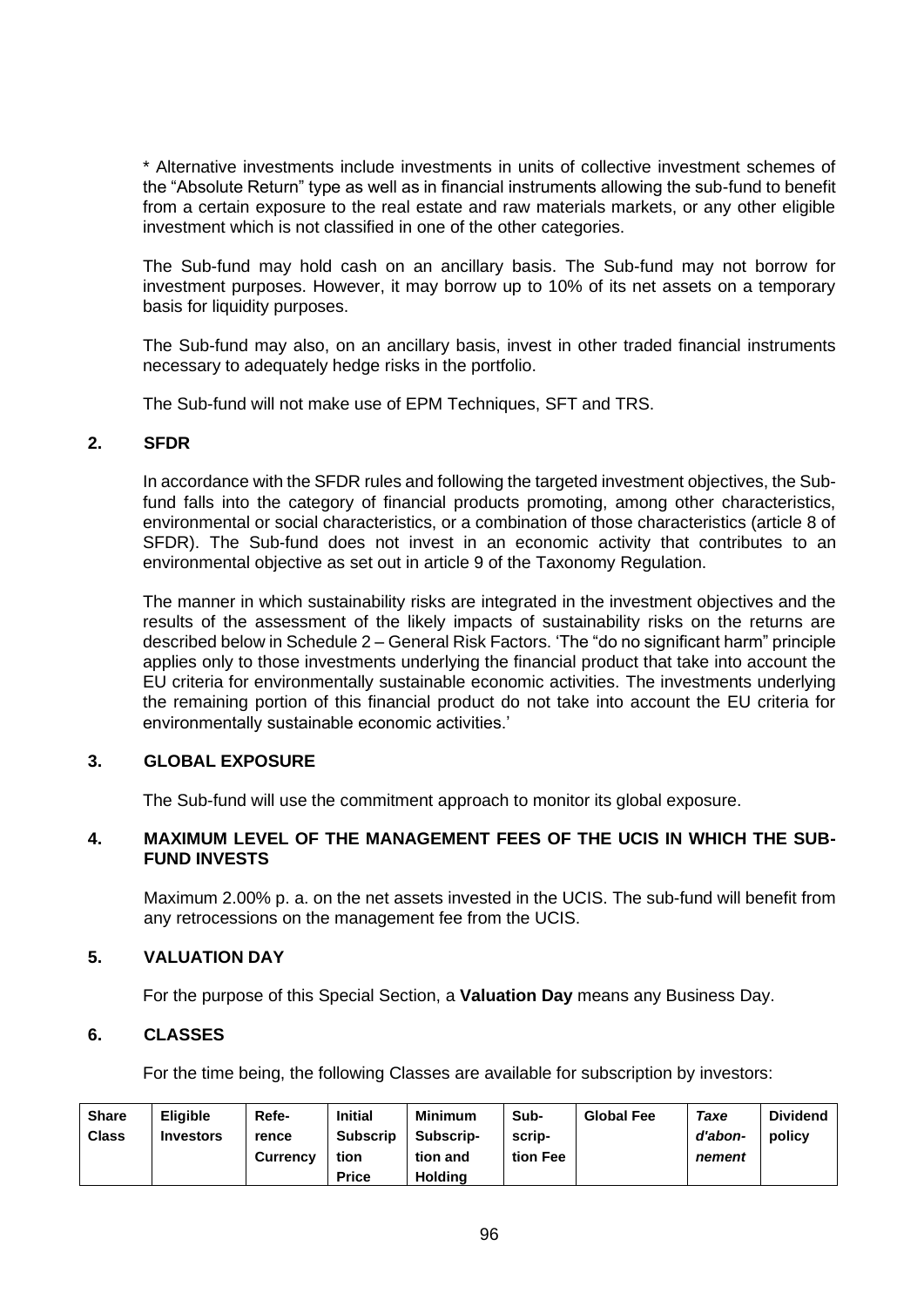|                 |               |            |                | Amount<br>(EUR or<br>equivalent) |         |                 |       |         |
|-----------------|---------------|------------|----------------|----------------------------------|---------|-----------------|-------|---------|
| <b>Class IA</b> | Institutional | <b>EUR</b> | <b>EUR 100</b> | EUR 20,000                       | Max. 2% | Up to 1.80%     | 0.01% | Accumu- |
| <b>EUR</b>      | Investors     |            |                |                                  |         | p.a. of the Net |       | lation  |
| <b>ACC</b>      |               |            |                |                                  |         | Asset Value     |       |         |

There will be no Conversion Fee nor Redemption Fee paid in any Share Class of the Subfund.

## **7. SUBSCRIPTIONS - REDEMPTIONS - CONVERSIONS**

## **Initial Subscription Period**

The Initial Subscription Period of the Sub-fund will start on and end on dates that will be determined by the Board.

Subscription requests for the Initial Subscription Period must be sent in writing to the Administrative Agent and be received by the Administrative Agent by 12:00 p.m. (Luxembourg time) (the **Subscription Cut-Off Time**) at the latest on the last day of the Initial Subscription Period. The Initial Subscription Price per Share will be 100 in the Reference Currency of the relevant Class. The Initial Subscription Price must be paid on the Initial Subscription Date.

Investors for which the subscription documents have been accepted in respect of the Initial Subscription Period will be required to deliver to the account of the Depositary cleared funds in the Reference Currency of the relevant Class for the full amount of their subscription pursuant to their subscription documents. If the Depositary does not receive the funds in time the purchase order may be cancelled and the funds returned to the Investor without interest.

## **Ongoing Subscriptions**

Ongoing subscriptions for Shares can be made to the Administrative Agent or the relevant Distributor on any day that is a Valuation Day in accordance with and subject to the terms of Section [5](#page-29-0) of the General Section.

After the end of the Initial Offering Date or the Class Launch Date, subscriptions may be made only by investors who are Eligible Investors by:

(a) submitting a written subscription request by mail, fax, swift or any other transmission method allowed by the Administrative Agent to the Administrative Agent by 12:00 p.m. (Luxembourg time) one (1) Business Day before the relevant Valuation Day at the latest (the **Subscription Cut-Off Time**). Subscription orders for Shares received by the Administrative Agent in respect of a Valuation Day prior to the relevant Subscription Cut-Off Time, will be processed on the first NAV Calculation Day following such Valuation Day on the basis of the Net Asset Value or the Adjusted Price per Share calculated on such NAV Calculation Day.

Any applications received after the Subscription Cut-Off Time in respect of the relevant Valuation Day will be deferred to the next Valuation Day and will be dealt with on the basis of the Net Asset Value or the Adjusted Price per Share calculated on the NAV Calculation Day immediately following such next Valuation Day;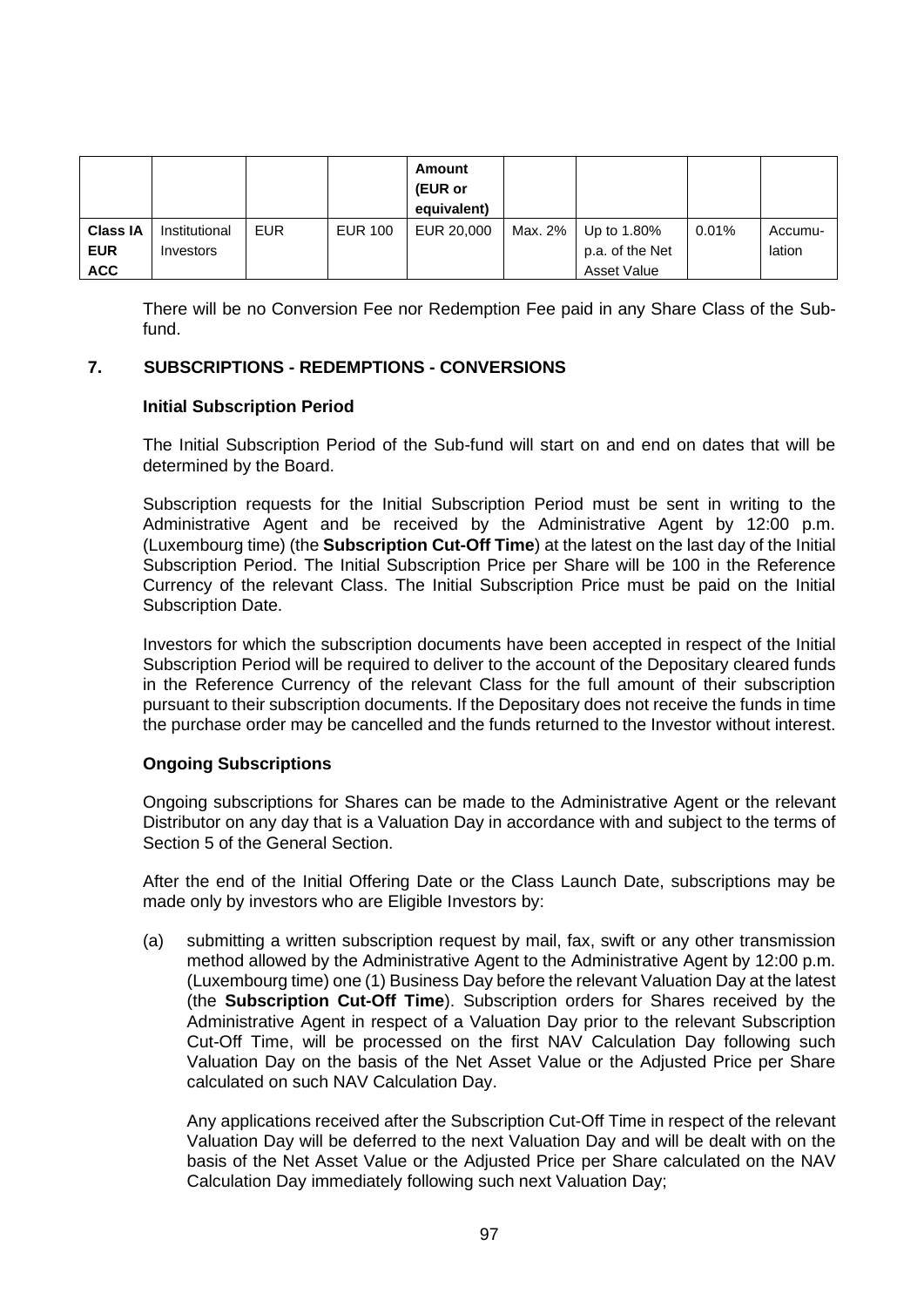(b) delivering to the account of the Depositary cleared funds for the full amount of the subscription price (plus any Subscription Fee) of the Shares being subscribed for pursuant to the subscription request within three (3) Business Days following the relevant Valuation Day.

#### **Redemption**

Redemption requests for Shares in part or in whole can be made to the Administrative Agent or the relevant Distributor on any day that is a Valuation Day in accordance with and subject to the terms of Section [7](#page-35-0) of the General Section. Redemption requests must be received by the Administrative Agent by 12:00 p.m. (Luxembourg time) one Business Day before the relevant Valuation Day (the **Redemption Cut-Off Time**) to be eligible for processing as of such Valuation Day. Redemption requests received after the Redemption Cut-Off Time will be deemed received at the next forthcoming Valuation Day and will be processed on the basis of the Net Asset Value per Share as of the first NAV Calculation Day after the relevant Valuation Day. Payment of the redemption proceeds will be made generally three (3) Business Days following the relevant Valuation Day.

#### **Conversion**

Conversion requests for Shares in part or in whole can be made to the Administrative Agent or the relevant Distributor on any day that is a Valuation Day in accordance with and subject to the terms of Section [6](#page-33-0) of the General Section. Conversion request must be received by 12:00 p.m. (Luxembourg time) one (1) Business Day before the relevant Valuation Day by the Administrative Agent.

#### **8. PRICE ADJUSTMENT**

With respect to subscriptions, redemptions and conversions of Shares of the Sub-fund, the Net Asset Value per Share on the relevant Valuation Day may be adjusted to the Adjusted Price in accordance with Section [8](#page-38-0) of the General Section.

## **9. REFERENCE CURRENCY AND HEDGING**

The Reference Currency of the Sub-fund is the EUR.

In relation to Classes that are denominated in a currency other than the Reference Currency of the Sub-fund, the Company may employ techniques and instruments intended to provide protection (full or partial, as the case may be) so far as possible against movements of the currency in which the relevant Class is denominated against movements in the Reference Currency of the Sub-fund. All costs and gains/losses of such hedging transactions are borne separately by the respective Classes. These Classes will not be leveraged as a result of such currency exposure. The Company will only use such currency hedging transactions in respect of the Classes of the Sub-fund that are not denominated in the Reference Currency of the Sub-fund, and that are identified as hedged classes (if any).

#### **10. GLOBAL FEE AND FIXED FEE**

## **Global Fee**

The aggregate amount of fees to be payable out of the assets of the Sub-fund to the Management Company as management company fee, to the Depositary and Administrative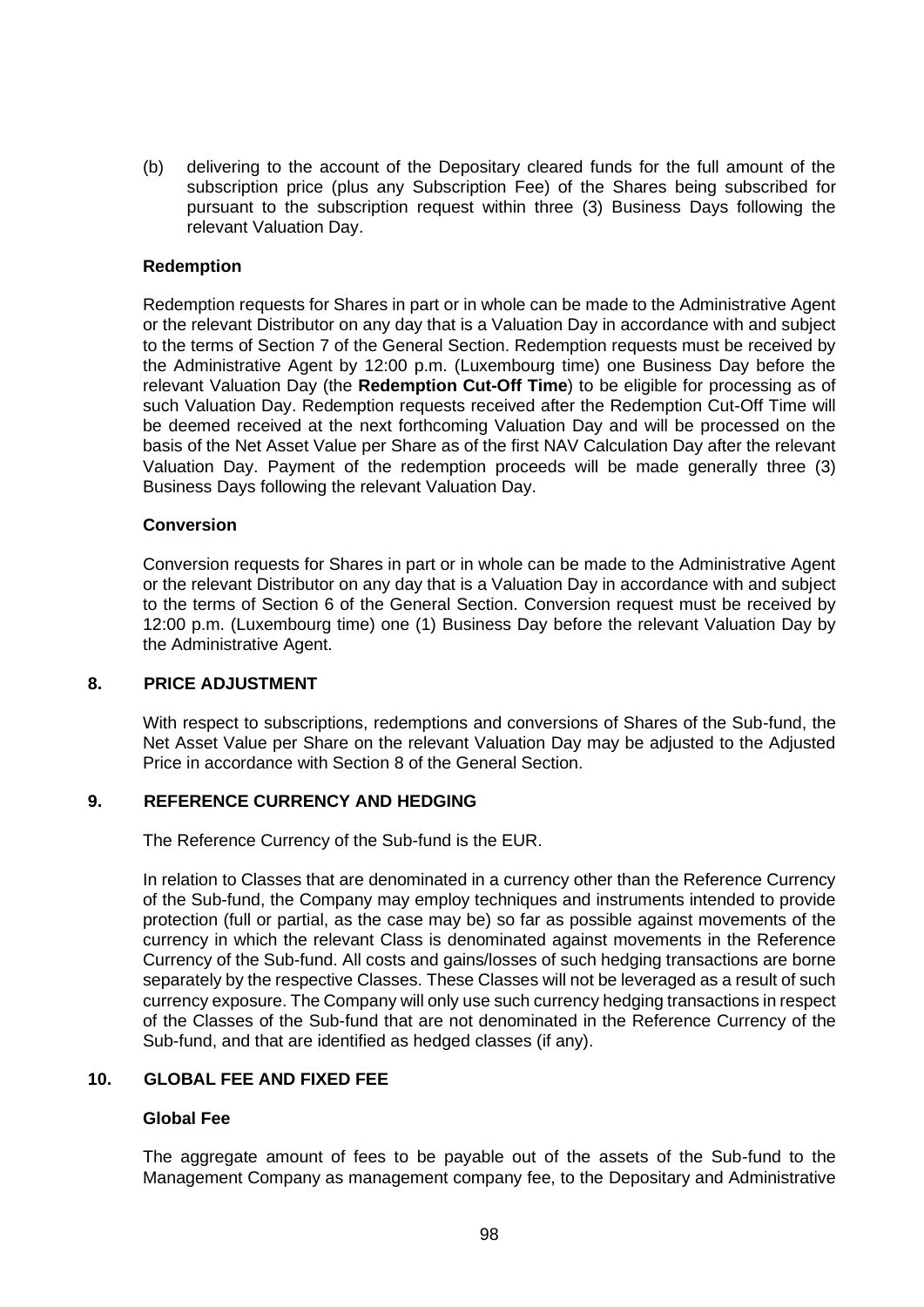Agent as depositary and administrative agent fee and Shareholder Servicing Fee is disclosed in respect of each Class in Section [6](#page-77-0) of this Special Section as the Global Fee. The Global Fee is based on the average of the value of the NAV of the Sub-fund over the relevant period and is payable monthly in arrears.

### **Fixed Fee**

The Sub-fund has not entered into a Fixed Fee arrangement with the Fixed Fee Agent in accordance with Section [13.1](#page-52-0) of the General Section.

## **11. PROFILE OF THE TYPICAL INVESTOR**

The Sub-fund is suitable for Retail Investors and Institutional Investors who understand and are able to bear the risks of an investment in the Sub-fund, including the risk of losing all or substantially all of their investment.

Shareholders should note that the value of their investment could fall as well as rise and they should accept that there is no guarantee that they will recover their initial investment.

# **12. SPECIFIC RISK FACTORS**

In addition to the risk factors set out below, Shareholders should refer to the risk factors set out in [Schedule 2.](#page-113-0)

**Price Adjustment Policy**. Investors should note that in certain circumstances the Net Asset Value of the Shares in the Sub-fund may be adjusted to the Adjusted Price in accordance with Section [8](#page-38-0) of the General Section (by increasing or decreasing the applicable Net Asset Value per Share by up to 2%). Where the Adjusted Price is not applicable, the Sub-fund may incur dilution which may constrain capital growth.

**Classes denominated in non-Reference Currencies**. Where Shares of the Sub-fund are available in a Sub-Class which is denominated in a different currency from the Reference Currency in which the Sub-fund is denominated, investors should note that the Net Asset Value of the Sub-fund will be calculated in the Sub-fund's Reference Currency and will be stated in the other currency by reference to the current exchange rate between the Reference Currency and such other currency. Fluctuations in that currency exchange rate may affect the performance of the Shares of that Sub-Class independent of the performance of the Subfund's investments. In normal circumstances the costs and expenses of currency exchange transactions in connection with the purchase, redemption and exchange of Shares of that Sub-Class will be borne by the relevant Sub-Class and will be reflected in the Net Asset Value of that Sub-Class.

**Hedged Classes.** While the Management Company may attempt to hedge currency risks of hedged Classes, there can be no guarantee that it will be successful in doing so and it may result in mismatches between the currency position of the Sub-fund and the relevant hedged Class.

The hedging strategies may be entered into whether the Sub-fund's Reference Currency is declining or increasing in value relative to the relevant currency of the hedged Class and so, where such hedging is undertaken it may substantially protect investors in the relevant Class against a decrease in the value of the Sub-fund's Reference Currency relative to the relevant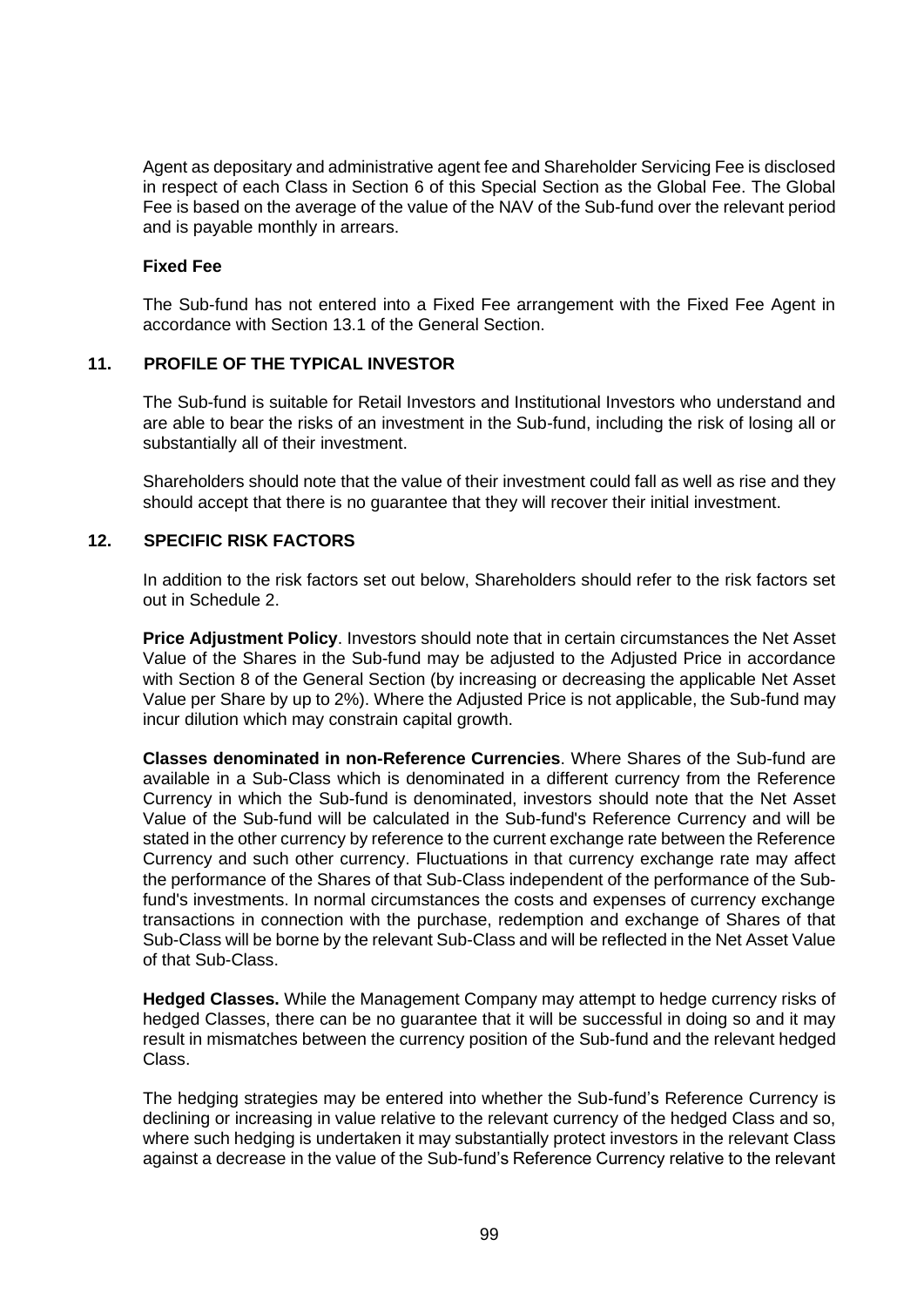currency of the hedged Class, but it may also preclude investors from benefiting from an increase in the value of the Sub-fund's Reference Currency.

Hedged Classes in non-major currencies may be affected by the fact that capacity of the relevant currency market may be limited, which could further affect the volatility of the hedged Class.

All gains/losses or expenses arising from hedging transactions are borne separately by the Shareholders of the respective hedged Classes. Given that there is no segregation of liabilities between Classes, there is a remote risk that, under certain circumstances, currency hedging transactions in relation to one Class could result in liabilities which might affect the Net Asset Value of the other Classes of the Sub-fund.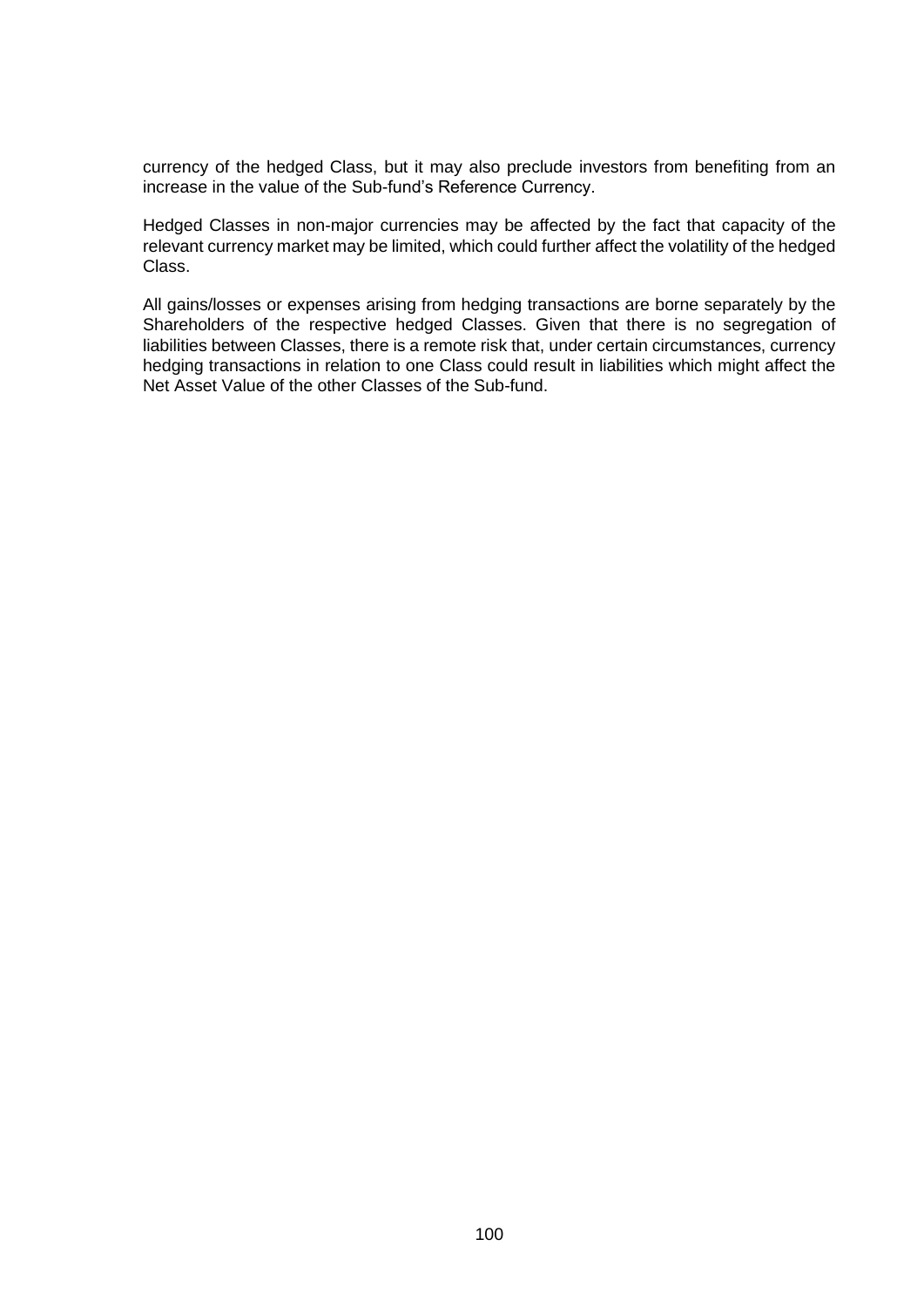# **SCHEDULE 1– INVESTMENT RESTRICTIONS AND USE OF EPM TECHNIQUES**

## <span id="page-100-0"></span>**1. INVESTMENT RESTRICTIONS**

The Company and the Sub-funds are subject to the restrictions and limits set forth below.

The management of the assets of the Sub-funds will be undertaken within the following investment restrictions. **A Sub-fund may be subject to additional investment restrictions set out in the relevant Special Section. In the case of any conflict, the provisions of the relevant Special Section will prevail.**

#### <span id="page-100-4"></span><span id="page-100-1"></span>**1.1 Eligible Investments**

- <span id="page-100-5"></span><span id="page-100-3"></span><span id="page-100-2"></span>(a) The Company's investments may consist solely of:
	- (i) Transferable Securities and Money Market Instruments admitted to official listing on a stock exchange in an EU Member State;
	- (ii) Transferable Securities and Money Market Instruments dealt on another Regulated Market;
	- (iii) Transferable Securities and Money Market Instruments admitted to official listing on a stock exchange or dealt in on another market in any country of Western or Eastern Europe, Asia, Oceania, the American continents or Africa;
	- (iv) new issues of Transferable Securities and Money Market Instruments, provided that:
		- (A) the terms of issue include an undertaking that application will be made for admission to official listing on any stock exchange or other Regulated Market referred to in Sections [1.1\(a\)\(i\),](#page-100-1) [\(ii\)](#page-100-2) and [\(iii\)](#page-100-3) of this Schedule;
		- (B) such admission is secured within a year of issue;
	- (v) units of UCITS and/or other UCIs within the meaning of Article 1, paragraph (2), points a) and b) of the UCITS Directive, whether situated in an EU Member State or not, provided that:
		- such other UCIs are authorised under laws which provide that they are subject to supervision considered by the CSSF to be equivalent to that laid down in Community law, and that cooperation between authorities is sufficiently ensured;
		- the level of protection for unitholders in the other UCIs is equivalent to that provided for share/unitholders in a UCITS, and in particular that the rules on assets segregation, borrowing, lending, and uncovered sales of Transferable Securities and Money Market Instruments are equivalent to the requirements of the UCITS Directive;
		- the business of the other UCIs is reported in half-yearly and annual reports to enable an assessment of the assets and liabilities, income and operations over the reporting period;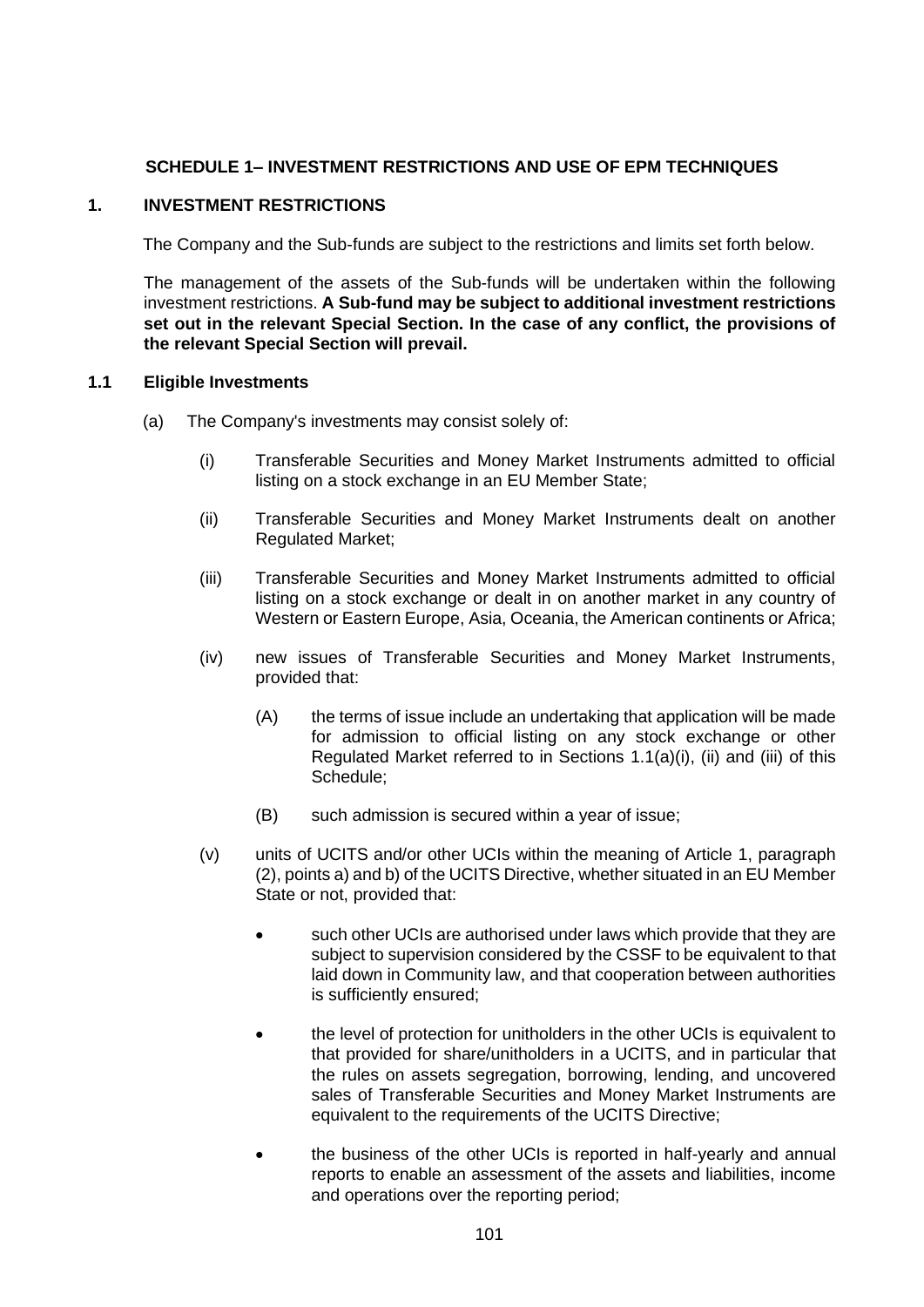- no more than 10% of the net assets of the UCITS or other UCI whose acquisition is contemplated, can, according to their fund rules or constitutional documents, be invested in aggregate in units of other UCITS or other UCIs;
- (vi) deposits with credit institutions which are repayable on demand or have the right to be withdrawn, and maturing in no more than 12 months, provided that the credit institution has its registered office in an EU Member State or, if the registered office of the credit institution is situated in a non-EU Member State, provided that it is subject to prudential rules considered by the CSSF as equivalent to those laid down in EU law;
- <span id="page-101-0"></span>(vii) financial derivative instruments, including equivalent cash-settled instruments, dealt in on a Regulated Market referred to in Sections [1.1\(a\)\(i\),](#page-100-1) [\(ii\)](#page-100-2) and [\(iii\)](#page-100-3) of this Schedule; and/or OTC Derivatives, provided that:
	- (A) the underlying consists of instruments covered by this Section [1.1\(a\),](#page-100-4) financial indices, interest rates, foreign exchange rates or currencies, in which a Sub-fund may invest according to its investment objectives as stated in the relevant Special Section,
	- (B) the counterparties to OTC Derivative transactions are First Class Institutions, and
	- (C) the OTC Derivatives are subject to reliable and verifiable valuation on a daily basis and can be sold, liquidated or closed by an offsetting transaction at any time at their fair value at the Company's initiative;
- <span id="page-101-1"></span>(viii) Money Market Instruments other than those dealt in on a Regulated Market if the issue or issuer of such instruments is itself regulated for the purpose of protecting investors and savings, and provided that they are:
	- (A) issued or guaranteed by a central, regional or local authority or central bank of an EU Member State, the European Central Bank, the EU or the European Investment Bank, a non-EU Member State or, in the case of a Federal State, by one of the members making up the federation, or by a public international body to which one or more EU Member States belong; or
	- (B) issued by an undertaking, any securities of which are listed on a stock exchange or dealt in on Regulated Markets referred to in Sections [1.1\(a\)\(i\),](#page-100-1) [\(ii\)](#page-100-2) or [\(iii\)](#page-100-3) of this Schedule; or
	- (C) issued or guaranteed by an establishment subject to prudential supervision, in accordance with criteria defined by EU law, or by an establishment which is subject to and complies with prudential rules considered by the CSSF to be at least as stringent as those laid down by EU law; or
	- (D) issued by other bodies belonging to the categories approved by the CSSF provided that investments in such instruments are subject to investor protection rules equivalent to that laid down in the first, the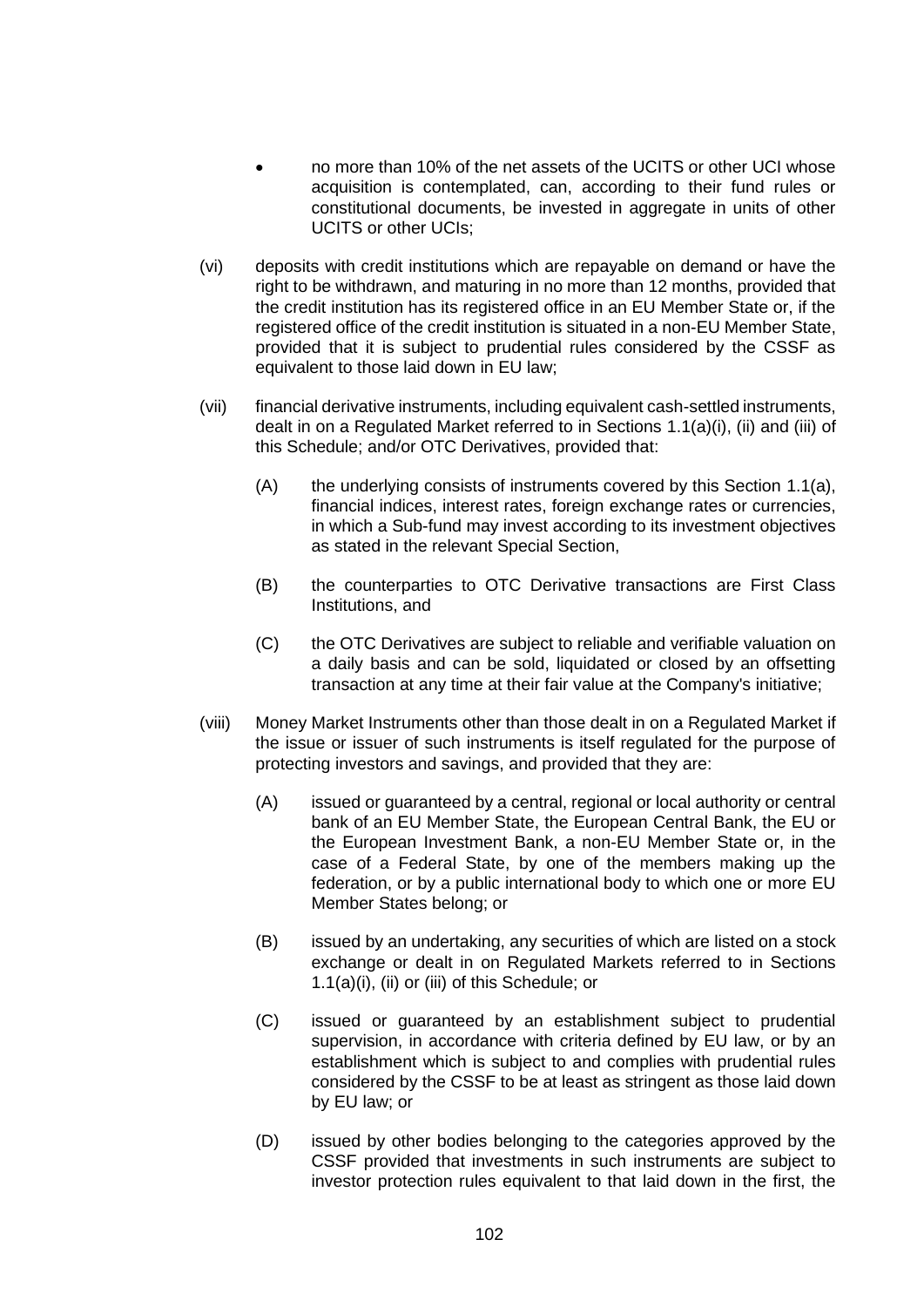second or the third indent and provided that the issuer is a company whose capital and reserves amount to at least EUR10 million and which (i) presents and publishes its annual accounts in accordance with Directive 78/660/EEC, (ii) is an entity which, within a group of companies which includes one or several listed companies, is dedicated to the financing of the group or (iii) is an entity which is dedicated to the financing of securitisation vehicles which benefit from a banking liquidity line.

- (b) However, each Sub-fund may:
	- (i) invest up to 10% of its net assets in Transferable Securities and Money Market Instruments other than those referred to under Section [1.1\(a\)](#page-100-4) above; and
	- (ii) hold liquid assets on an ancillary basis.

### <span id="page-102-3"></span><span id="page-102-0"></span>**1.2 Risk diversification**

- (a) In accordance with the principle of risk diversification, the Company is not permitted to invest more than 10% of the net assets of a Sub-fund in Transferable Securities or Money Market Instruments of one and the same issuer. The total value of the Transferable Securities and Money Market Instruments in each issuer in which more than 5% of the net assets are invested, must not exceed 40% of the value of the net assets of the respective Sub-fund. This limitation does not apply to deposits and OTC Derivative transactions made with financial institutions subject to prudential supervision.
- <span id="page-102-1"></span>(b) The Company is not permitted to invest more than 20% of the net assets of a Sub-fund in deposits made with the same body.
- (c) Notwithstanding the individual limits laid down in Sections [1.2\(a\)](#page-102-0) and [1.2\(b\)](#page-102-1) above, a Sub-fund may not combine:
	- (i) investments in Transferable Securities or Money Market Instruments issued by a given single body,
	- (ii) deposits made with that single body, and/or
	- (iii) exposures arising from OTC Derivative transactions undertaken with that single body,

in excess of 20% of its net assets.

<span id="page-102-2"></span>(d) The 10% limit set forth in Section [1.2\(a\)](#page-102-0) above can be raised to a maximum of 25% in case of certain bonds issued by credit institutions which have their registered office in an EU Member State and are subject by law, in that particular country, to specific public supervision designed to ensure the protection of bondholders.

In particular the funds which originate from the issue of these bonds are to be invested, in accordance with the law, in assets which sufficiently cover the financial obligations resulting from the issue throughout the entire life of the bonds and which are allocated preferentially to the payment of principal and interest in the event of the issuer's failure.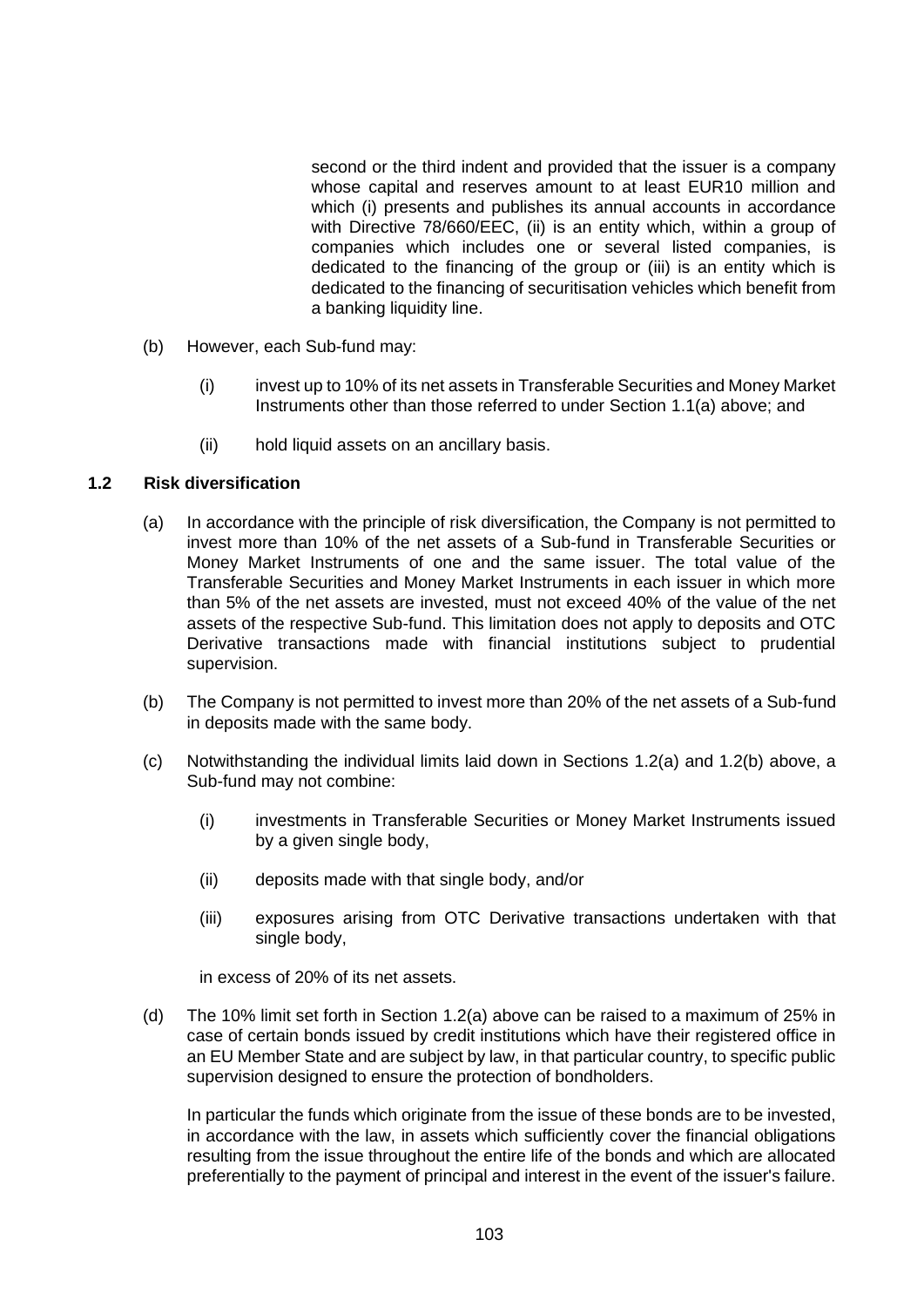Furthermore, if investments by a Sub-fund in such bonds with one and the same issuer represent more than 5% of the net assets, the total value of these investments may not exceed 80% of the net assets of the corresponding Sub-fund.

- <span id="page-103-0"></span>(e) The 10% limit set forth in Section [1.2\(a\)](#page-102-0) above can be raised to a maximum of 35% for Transferable Securities and Money Market Instruments that are issued or guaranteed by an EU Member State or its local authorities, by another OECD Member State, or by public international organisations of which one or more EU Member States are members.
- (f) Transferable Securities and Money Market Instruments which fall under the special ruling given in Sections [1.2\(d\)](#page-102-2) and [1.2\(e\)](#page-103-0) above are not counted when calculating the 40% risk diversification ceiling mentioned in Section [1.2\(a\)](#page-102-0) above.
- (g) The limits provided for in Sections [1.2\(a\)](#page-102-0) to [1.2\(e\)](#page-103-0) above may not be combined, and thus investments in Transferable Securities or Money Market Instruments issued by the same body, in deposits or derivative instruments made with this body will under no circumstances exceed in total 35% of the net assets of a Sub-fund.
- (h) Companies which are included in the same group for the purposes of consolidated accounts, as defined in accordance with Directive 83/349/EEC or in accordance with recognised international accounting rules, are regarded as a single body for the purpose of calculating the limits contained in this Section [1.2.](#page-102-3)
- (i) A Sub-fund may invest, on a cumulative basis, up to 20% of its net assets in Transferable Securities and Money Market Instruments of the same group.

#### <span id="page-103-2"></span><span id="page-103-1"></span>**1.3 Exceptions which can be made**

- (a) Without prejudice to the limits laid down in Section [1.7](#page-105-0) below, the limits laid down in Section [1.2](#page-102-3) are raised to a maximum of 20% for investment in shares and/or bonds issued by the same body if, according to the relevant Special Section, the investment objective and policy of that Sub-fund is to replicate the composition of a certain stock or debt securities index which is recognised by the CSSF, on the following basis:
	- (i) its composition is sufficiently diversified,
	- (ii) the index represents an adequate benchmark for the market to which it refers,
	- (iii) it is published in an appropriate manner.

The above 20% limit may be raised to a maximum of 35%, but only in respect of a single body, where that proves to be justified by exceptional market conditions in particular in Regulated Markets where certain Transferable Securities or Money Market Instruments are highly dominant.

**(b) Notwithstanding the limits described above, each Sub-fund is authorised to invest, in accordance with the principle of spreading risk, up to 100% of its net assets in different issues of Transferable Securities and Money Market Instruments issued or backed by a EU Member State, by its territorial public authorities, by an OECD Member State, by certain non-OECD Member State (currently Brazil, Indonesia, Russia and South Africa) or by international**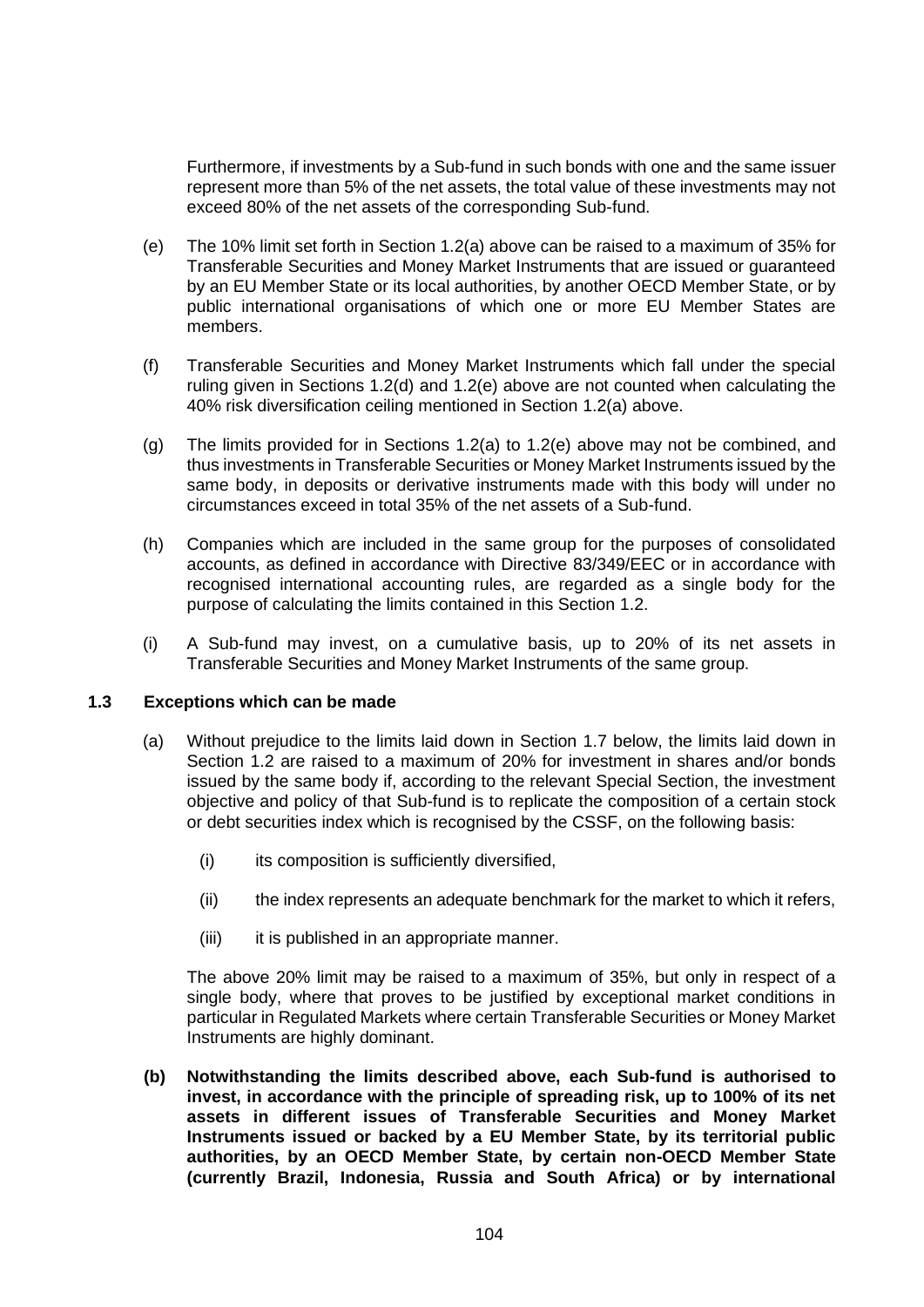**organisations of a public nature of which one or more EU Member States are members, upon condition that (i) such securities must be divided into at least six different issues, and that (ii) the securities belonging to any single issue do not exceed 30% of the net assets of the Sub-fund**

#### <span id="page-104-0"></span>**1.4 Investment in UCITS and/or other UCIs**

- (a) A Sub-fund may acquire the units of UCITS and/or other UCIs referred to in Section [1.1\(a\)\(v\)](#page-100-5) of this Schedule provided that no more than 20% of its net assets are invested in units of a single UCITS or other UCI. If a UCITS or other UCI has multiple compartments (within the meaning of article 181 of the 2010 Act) and the assets of a compartment may only be used to satisfy the rights of the investors relating to that compartment and the rights of those creditors whose claims have arisen in connection with the setting-up, operation and liquidation of that compartment, each compartment is considered as a separate issuer for the purposes of applying the above limit.
- (b) Investments made in units of UCIs other than UCITS may not exceed, in aggregate, 30% of the net assets of the Sub-fund.
- (c) When a Sub-fund has acquired units of UCITS and/or other UCIs, the assets of the respective UCITS or other UCIs do not have to be combined for the purposes of the limits laid down in Section [1.2](#page-102-3) above.
- (d) When a Sub-fund invests in the units of UCITS and/or other UCIs that are managed, directly or by delegation, by the same management company or by any other company with which the management company is linked by common management or control, or by a substantial direct or indirect holding, (regarded as more than 10% of the voting rights or share capital), that management company or other company may not charge subscription, conversion or redemption fees on account of the Sub-fund's investment in the units of such UCITS and/or other UCIs.
- (e) If a Sub-fund invests a substantial proportion of its assets in other UCITS and/or other UCIs, the maximum level of the management fees that may be charged both to the Sub-fund itself and to the other UCITS and/or other UCIs in which it intends to invest, will be disclosed in the relevant Special Section.
- (f) In the annual report of the Company it will be indicated for each Sub-fund the maximum proportion of management fees charged both to the Sub-fund and to the UCITS and/or other UCIs in which the Sub-fund invests.

#### **1.5 Investments in ETFs**

A Sub-fund may acquire shares of Exchange Traded Funds. These ETFs must qualify as UCIs within the meaning of Art. 2(2) of the 2010 Act and fulfil the conditions set up in Art. 41(1)(e) of the 2010 Act.

## **1.6 Tolerances and multiple compartment issuers**

If, because of reasons beyond the control of the Company or the exercising of subscription rights, the limits mentioned in this Section [1](#page-100-0) are exceeded, the Company must have as a priority objective in its sale transactions to reduce these positions within the prescribed limits, taking into account the best interest of the Shareholders.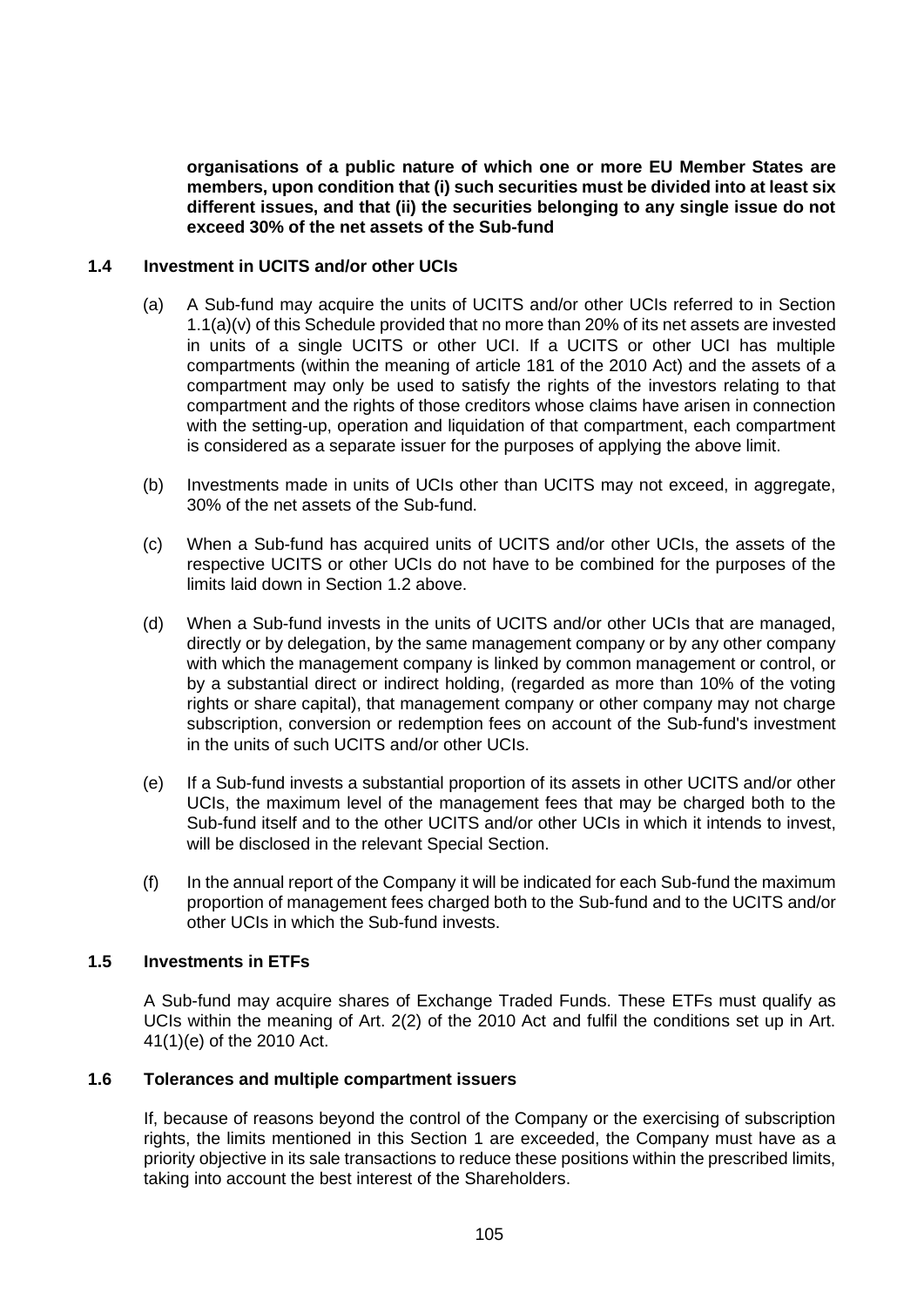Provided that they continue to observe the principles of risk diversification, newly established Sub-funds may deviate from the limits mentioned under Sections [1.2,](#page-102-3) [1.3](#page-103-1) and [1.4](#page-104-0) above as well as from the limits set out in the Special Section for a period of six months following the date of their initial launch.

To the extent permitted by applicable law, if an issuer of Eligible Investments is a legal entity with multiple compartments and the assets of a compartment may only be used to satisfy the rights of the investors relating to that compartment and the rights of those creditors whose claims have arisen in connection with the setting-up, operation and liquidation of that compartment, each compartment is considered as a separate issuer for the purposes of applying the limits set forth under Sections [1.2](#page-102-3) and [1.4,](#page-104-0) and [1.3\(a\)](#page-103-2) of this Schedule.

#### <span id="page-105-0"></span>**1.7 Investment prohibitions**

The Company is prohibited from:

- (a) acquiring equities with voting rights that would enable the Company to exert a significant influence on the management of the issuer in question;
- (b) acquiring more than
	- (i) 10% of the non-voting equities of one and the same issuer,
	- (ii) 10% of the debt securities issued by one and the same issuer,
	- (iii) 10% of the Money Market Instruments issued by one and the same issuer, or
	- (iv) 25% of the units of one and the same UCITS and/or other UCI.

The limits laid down in (ii), (iii), and (iv) may be disregarded at the time of acquisition if at that time the gross amount of the debt securities or of the Money Market Instruments, or the net amount of the securities in issue, cannot be calculated.

Transferable Securities and Money Market Instruments which, in accordance with article 48, paragraph 3 of the 2010 Act are issued or guaranteed by an EU Member State or its local authorities, by another Member State of the OECD or which are issued by public international organisations of which one or more EU Member States are members are exempted from the above limits.

- (c) selling short Transferable Securities, Money Market Instruments and other Eligible Investments mentioned under Sections [1.1\(a\)\(v\),](#page-100-5) [\(vii\)](#page-101-0) and [\(viii\)](#page-101-1) of this Schedule;
- (d) acquiring precious metals or related certificates;
- (e) investing in real estate and purchasing or selling commodities or commodities contracts;
- (f) borrowing on behalf of a particular Sub-fund, unless:
	- (i) the borrowing is in the form of a back-to-back loan for the purchase of foreign currency;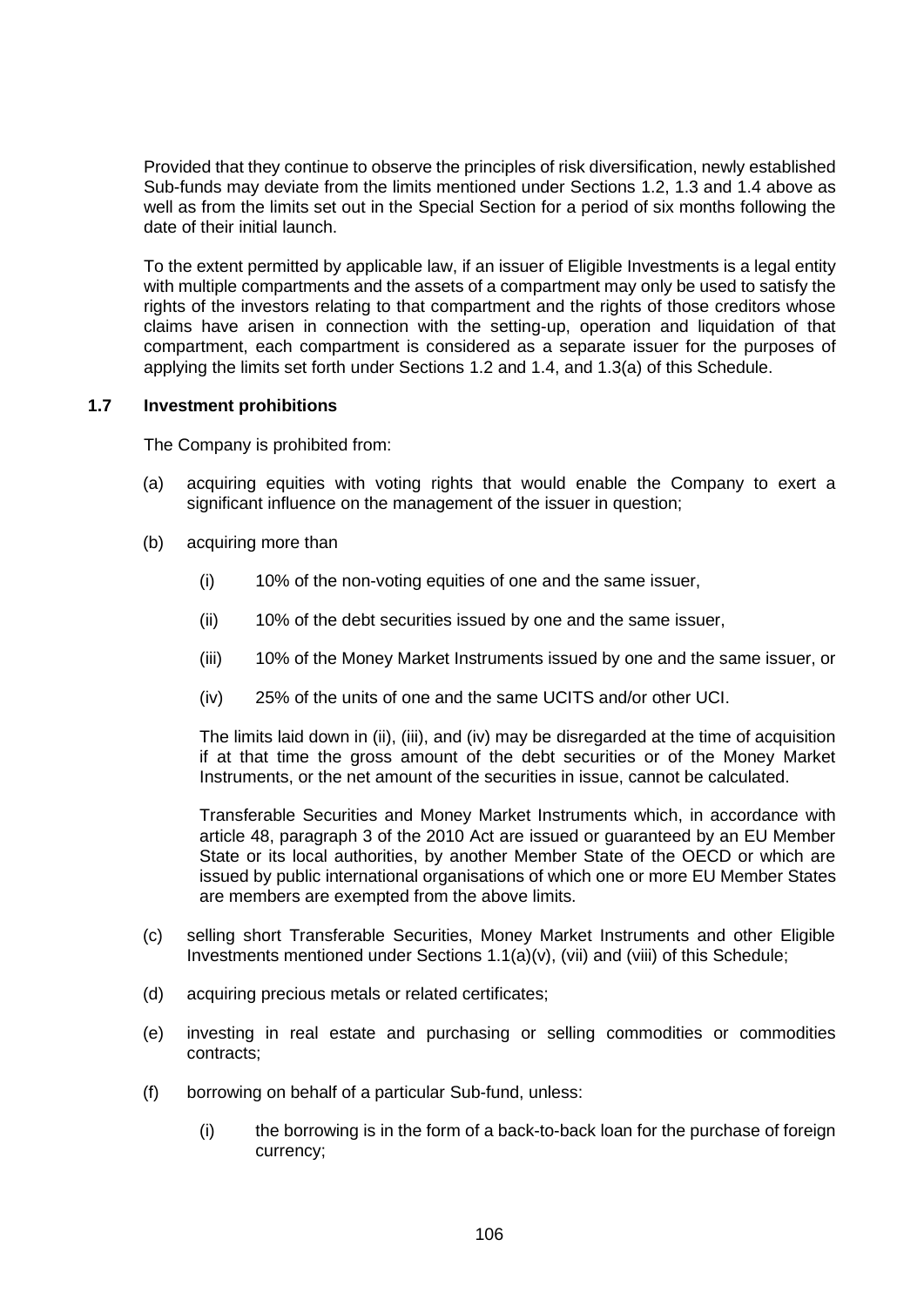- (ii) the loan is only temporary and does not exceed 10% of the net assets of the Sub-fund in question;
- (g) granting credits or acting as guarantor for third parties. This limitation does not refer to the purchase of Transferable Securities, Money Market Instruments and other Eligible Investments mentioned under Sections [1.1\(a\)\(v\),](#page-100-5) [\(vii\)](#page-101-0) and [\(viii\)](#page-101-1) that are not fully paid up.

#### **1.8 Investments between Sub-funds**

A Sub-fund (the **Investing Sub-fund**) may invest in one or more other Sub-funds. Any acquisition of Shares of another Sub-fund (the **Target Sub-fund**) by the Investing Sub-fund is subject to the following conditions:

- (a) the Target Sub-fund may not invest in the Investing Sub-fund;
- (b) the Target Sub-fund may not invest more than 10% of its net assets in UCITS (including other Sub-funds) or other UCIs referred to in Section [1.1\(a\)\(v\)](#page-100-5) of the General Section;
- (c) the voting rights attached to the Shares of the Target Sub-fund are suspended during the investment by the Investing Sub-fund;
- (d) the value of the Share of the Target Sub-fund held by the Investing Sub-fund are not taken into account for the purpose of assessing the compliance with the EUR1,250,000 minimum capital requirement; and
- (e) duplication of management, subscription or redemption fees is prohibited.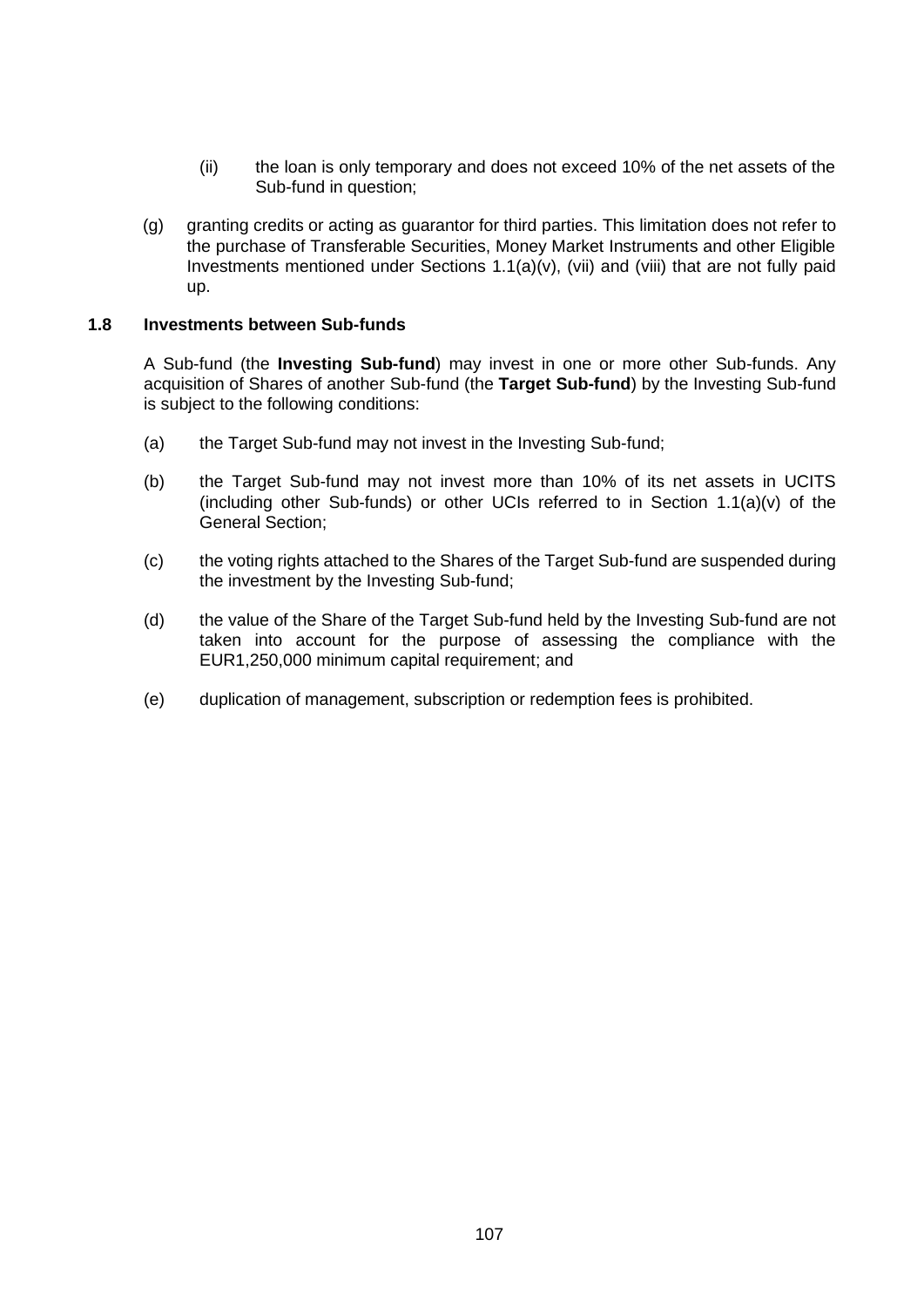# **2. INVESTMENTS IN FINANCIAL DERIVATIVE INSTRUMENTS AND USE OF EPM TECHNIQUES**

#### *EPM Techniques*

- (a) The Company must employ (i) a risk-management process which enables it to monitor and measure at any time the risk of the positions and their contribution to the overall risk profile of the portfolio and (ii) a process for accurate and independent assessment of the value of OTC Derivatives.
- (b) Each Sub-fund will ensure that its global exposure relating to derivative instruments does not exceed the total net value of its portfolio.
- (c) The exposure is calculated taking into account the current value of the underlying assets, the counterparty risk, future market movements and the time available to liquidate the positions. This will also apply to the following subparagraphs.
- (d) A Sub-fund may invest, as a part of its investment policy, in financial derivative instruments provided that the exposure to the underlying assets does not exceed in aggregate the investment limits laid down in Section [1.2](#page-102-3) of this Schedule. Under no circumstances will these operations cause a Sub-fund to diverge from its investment objectives as laid down in the Prospectus and the relevant Special Section. When a Sub-fund invests in index-based financial derivative instruments, these investments do not have to be combined to the limits laid down in Section [1.2](#page-102-3) of this Schedule.
- (e) When a Transferable Security or Money Market Instrument embeds a derivative, the latter must be taken into account when complying with the requirements of this Section.
- (f) The Company's annual reports will contain, in respect of each Sub-fund that has entered into financial derivative instruments over the relevant reporting period, details of:
	- the underlying exposure obtained through financial derivative instruments;
	- the identity of the counterparty(ies) to these financial derivative instruments;
	- the type and amount of collateral received to reduce counterparty risk exposure.
- (g) The Sub-funds are authorised to employ techniques and instruments relating to Transferable Securities or Money Market Instruments subject to the following conditions:
	- (i) they are economically appropriate in that they are realised in a cost-effective way;
	- (ii) they are entered into for one or more of the following specific aims:
		- (A) reduction of risk;
		- (B) reduction of cost;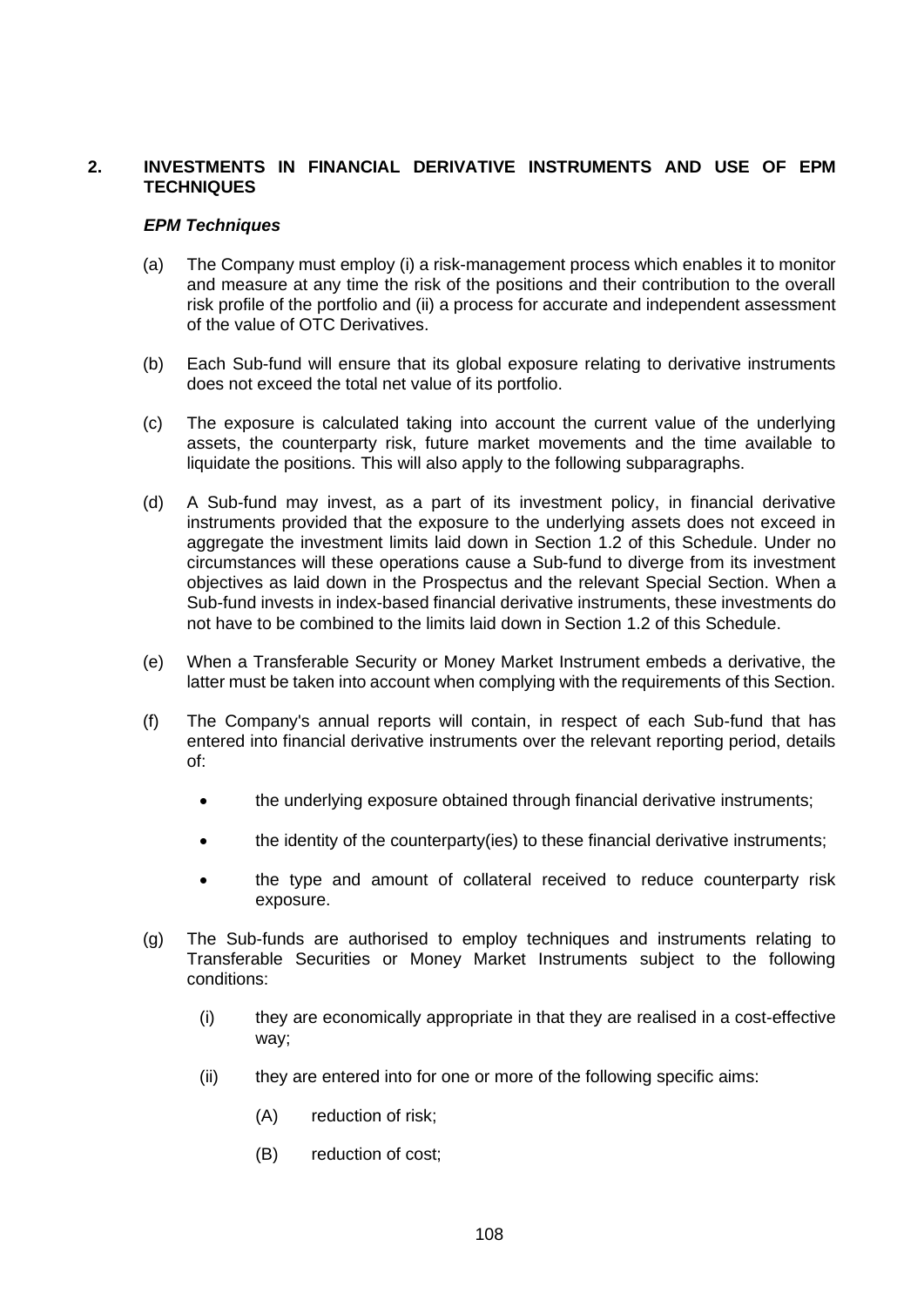- (C) generation of additional capital or income for the relevant Sub-fund with a level of risk which is consistent with the its risk profile and applicable risk diversification rules;
- (iii) their risks are adequately captured by the Company's risk management process.
- (h) The Company and any of its Sub-funds may in particular enter into swap contracts relating to any financial instruments or indices, including TRSs. TRSs involve the exchange of the right to receive the total return, coupons plus capital gains or losses, of a specified reference asset, index or basket of assets against the right to make fixed or floating payments. As such, the use of TRSs or other derivatives with similar characteristics allows gaining synthetic exposure to certain markets or underlying assets without investing directly (and/or fully) in these underlying assets.
- (i) The Company and any of its Sub-funds may employ SFTs for reducing risks (hedging), generating additional capital or income or for cost reduction purposes. Any use of SFT and TRS for investment purposes will be in line with the risk profile and risk diversification rules applicable to any Sub-funds. Investors should refer to the risk factors in Section 7 of the General Section for special risk considerations applicable to the use of SFT and TRS.
- (j) The efficient portfolio management techniques (**EPM Techniques**) that may be employed by the Sub-funds in accordance with Section [2\(g\)](#page-107-0) above include Securities Lending, Repurchase Transaction agreements and reverse Repurchase Transaction agreements. A Repurchase Transaction agreement transaction is a forward transaction at the maturity of which a Sub-fund has the obligation to repurchase the assets sold and the buyer (counterparty) the obligation to return the assets received under the transaction. A reverse Repurchase Transaction agreement transaction is a forward transaction at the maturity of which the seller (counterparty) has the obligation to repurchase the assets sold and the relevant Sub-fund has the obligation to return the assets received under the transaction.
- (k) The use of EPM Techniques by the Sub-funds include SFTs that are subject to the following conditions:
	- (i) When entering into a Securities Lending agreement, the Company should ensure that it is able at any time to recall any security that has been lent out or terminate the Securities Lending agreement.
	- (ii) When entering into a reverse Repurchase Transaction agreement, the Company should ensure that it is able at any time to recall:
		- (A) the full amount of cash or to terminate the reverse Repurchase Transaction agreement on either an accrued basis or a mark-to-market basis. When the cash is recallable at any time on a mark-to-market basis, the mark-to-market value of the reverse Repurchase transaction agreement should be used for the calculation of the net asset value of the relevant Sub-fund; and/or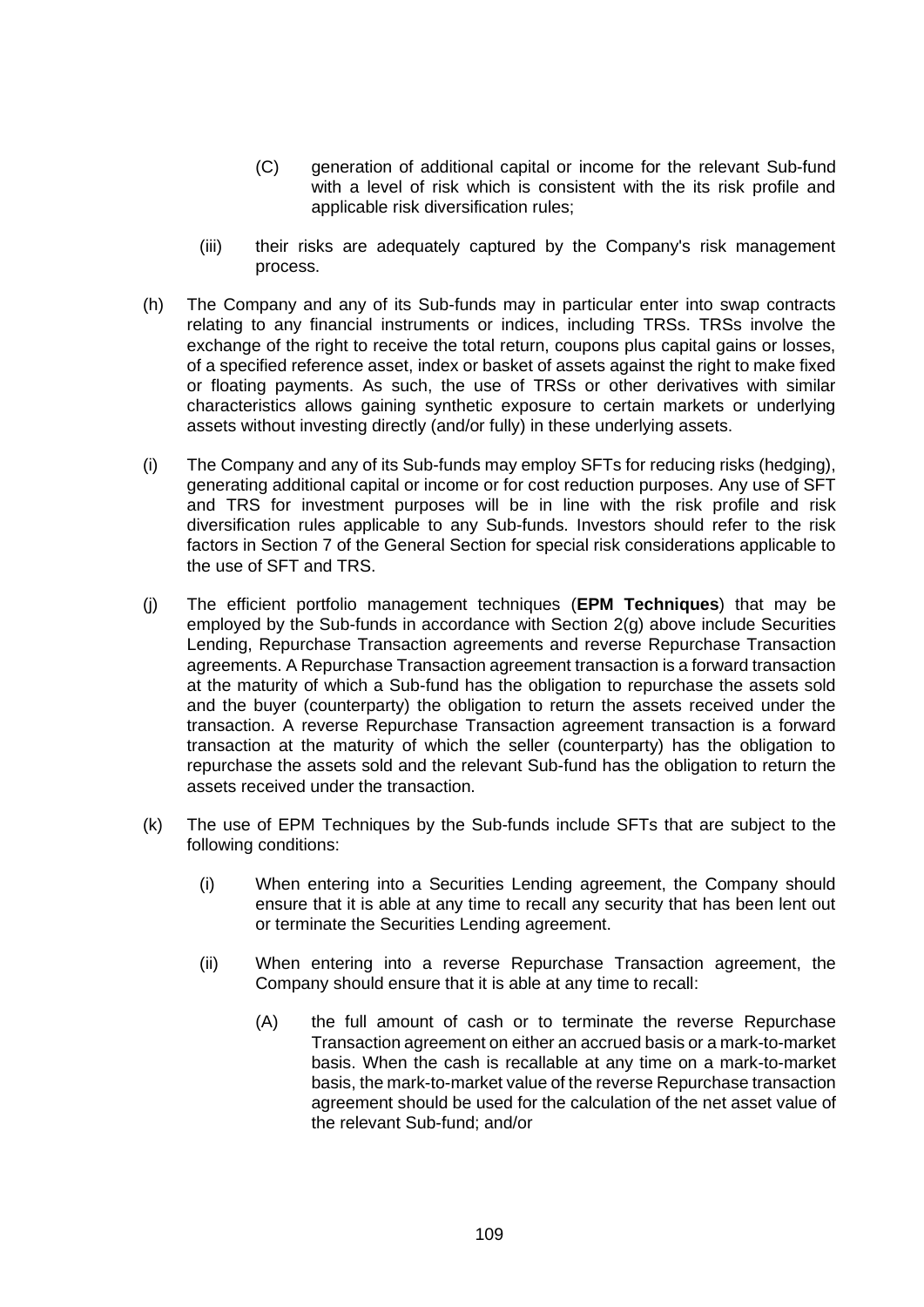- (B) any securities subject to the Repurchase Transaction agreement or to terminate the Repurchase Transaction agreement into which it has entered.
- (l) Fixed-term Repurchase Transaction and reverse Repurchase transaction agreements that do not exceed seven days should be considered as arrangements on terms that allow the assets to be recalled at any time by the Company.
- (m) The maximum and expected proportion of assets that may be subject to SFTs or TRSs, as well as the types of assets that are subject to SFT or TRS will be set out (if any) for each Sub-fund in the relevant Special Section. If a Sub-fund intends to make us of SFTs or TRSs, the relevant Special Section will include the disclosure requirements of the SFTR.
- (n) All revenues resulting from the EPM Techniques will be returned in full to the Company after deduction of the direct and indirect operational costs/fees of the Depositary and the Investment Manager. The fees of any agent involved in EPM Techniques may not exceed 20% of the total income generated by these EPM Techniques. The remaining income will accrue to the relevant Sub-fund. None of the SFT Agents or counterparties to the OTC derivative transactions are affiliated with the Company or the Management Company.
- (o) The counterparties to SFTs and TRSs will be selected and approved through a robust selection process. The Management Company's risk management team will assess the creditworthiness of the proposed counterparties, their expertise in the relevant transactions, the costs of service and others factors related to best execution in line with the Management Company's execution policy.
- (p) The Company's annual report will include the following information:
	- (i) the exposure obtained through EPM Techniques;
	- $(i)$  the identity of the counterparty(ies) to these EPM Techniques;
	- (iii) the type and amount of collateral received by the Company to reduce counterparty exposure; and
	- (iv) the revenues arising from EPM Techniques for the entire reporting period together with the direct and indirect operational costs and fees incurred.
- <span id="page-109-0"></span>(q) The Company's semi-annual and annual reports will further contain additional information on the use of SFTs and TRSs in line with Section A of the Annex of the SFTR.
- (r) The counterparty risk arising from OTC Derivatives and EPM Techniques may not exceed 10% of the assets of a Sub-fund when the counterparty is a credit institution domiciled in the EU or in a country where the CSSF considers that supervisory regulations are equivalent to those prevailing in the EU. This limit is set at 5% in any other case.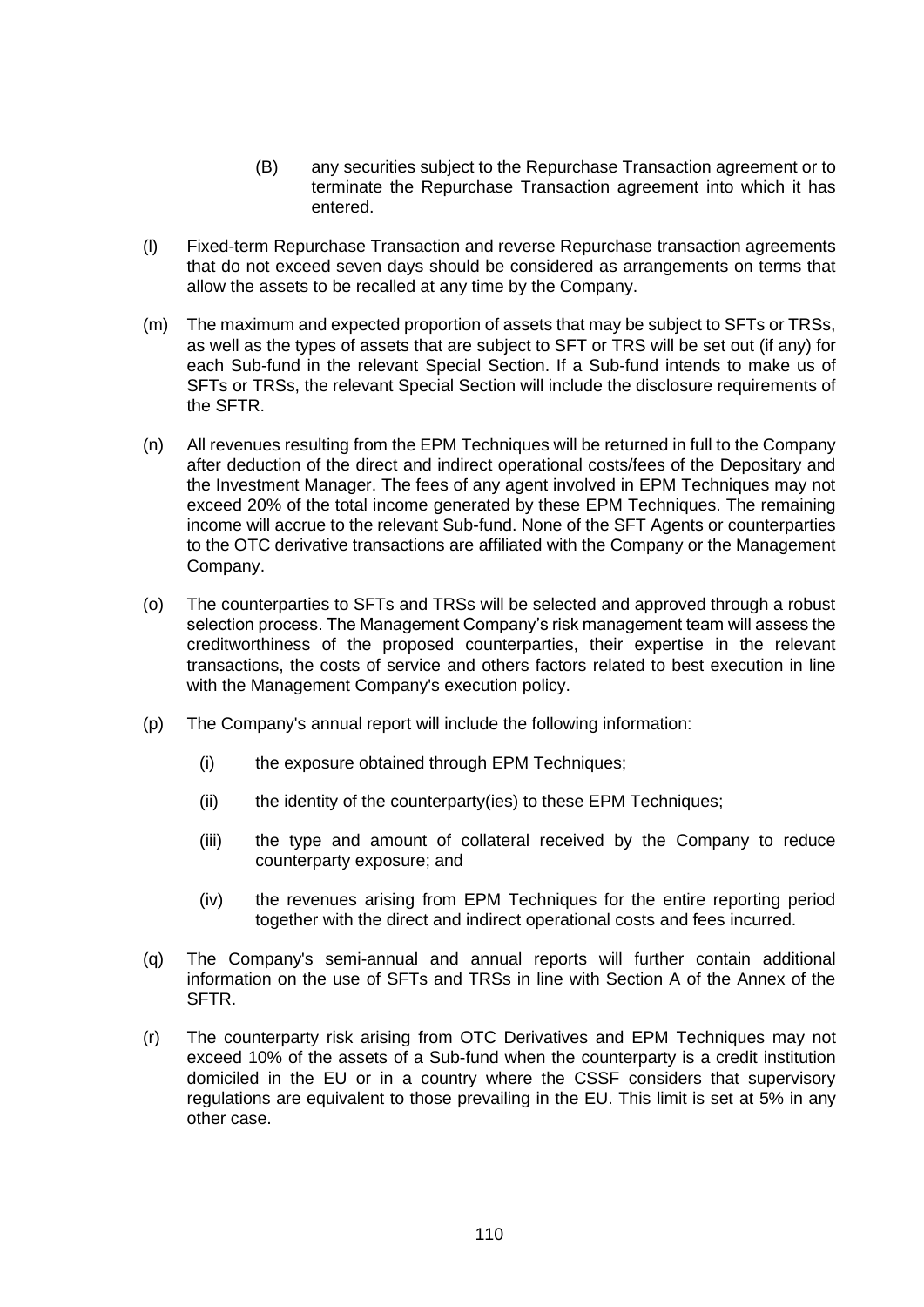- (s) The counterparty risk of a Sub-fund vis-à-vis a counterparty is equal to the positive mark-to-market value of all OTC Derivatives and EPM Techniques transactions with that counterparty, provided that:
	- (i) if there are legally enforceable netting arrangements in place, the risk exposure arising from OTC Derivative and EPM Techniques transactions with the same counterparty may be netted; and
	- (ii) if collateral is posted in favour of a Sub-fund and such collateral complies at all times with the criteria set out in Section [2\(t\)](#page-110-0) below, the counterparty risk of such Sub-fund is reduced by the amount of such collateral. Sub-funds will use collateral to monitor compliance with the counterparty risk limit set out in Section [2\(q\)](#page-109-0) above. The level of collateral required will therefore vary depending on the scope and extent of OTC Derivatives and EPM Techniques transactions entered into by a Sub-fund with one and the same counterparty.
	- (iii) The counterparties to TRS and SFT, subject potentially to other criteria, have at least to:
		- (A) be a credit institution;
		- (B) be domiciled in OECD countries; and
		- (C) have a minimum investment grade rating (rating greater than or equal to BBB- by Standard & Poor's or equivalent, or a rating deemed equivalent by the Investment Manager / Management Company).

# *Collateral policy for OTC derivatives transactions and EPM techniques*

- <span id="page-110-0"></span>(t) Collateral received by a Sub-fund must comply at all times with the following principles:
	- (i) Liquidity any collateral received other than cash should be highly liquid and traded on a regulated market or multilateral trading facility with transparent pricing in order that it can be sold quickly at a price that is close to pre-sale valuation. Collateral received should also comply with the acquisition limits set out in Section [1.7\(b\)](#page-105-0) of this Schedule;
	- (ii) Valuation collateral received should be valued on at least a daily basis and assets that exhibit high price volatility should not be accepted as collateral unless suitably conservative haircuts are in place.
	- (iii) Issuer credit quality collateral received should be of high quality.
	- (iv) Correlation the collateral received by the Sub-fund should be issued by an entity that is independent from the counterparty and is expected not to display a high correlation with the performance of the counterparty.
	- (v) Collateral diversification (asset concentration) collateral should be sufficiently diversified in terms of country, markets and issuers. The criterion of sufficient diversification with respect to issuer concentration is considered to be respected if the Sub-fund receives from a counterparty of OTC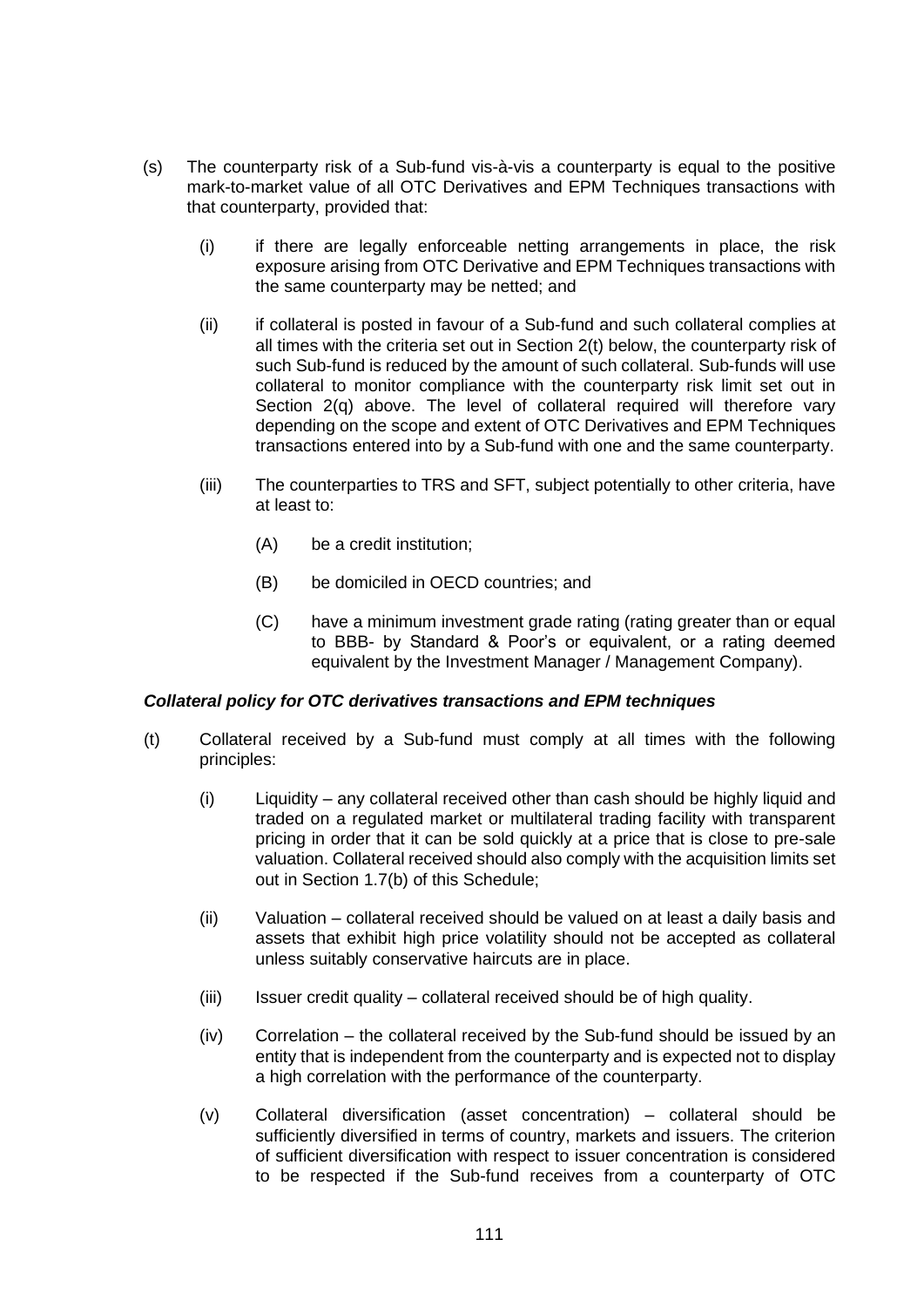Derivative or EPM Techniques transactions a basket of collateral with a maximum exposure to a given issuer of 20% of its net asset value. When a Sub-fund is exposed to different counterparties, the different baskets of collateral should be aggregated to calculate the 20% limit of exposure to a single issuer. By way of derogation, a Sub-fund may be fully collateralised in different Transferable Securities and Money Market Instruments issued or guaranteed by a Member State, one or more of its local authorities, a third country, or a public international body to which one or more Member States belong, provided the Sub-fund receives securities from at least six different issues and any single issue does not account for more than 30% of the Subfund's NAV. If a Sub-fund intends to make use of this possibility, this will be set out in relevant Special Section together with an indication of the relevant Member State(s), local authorities, or public international bodies issuing or guaranteeing securities.

- (vi) Risks linked to the management of collateral, such as operational and legal risks, should be identified, managed and mitigated by the risk management process.
- (vii) Collateral received should be capable of being fully enforced by the Company for the account of the Sub-fund at any time without reference to or approval from the counterparty.
- (u) The Sub-funds will only accept the following assets as collateral:
	- (i) Liquid assets. Liquid assets include not only cash and short term bank certificates, but also money market instruments such as defined within Directive 2009/65/EC. A letter of credit or a guarantee at first-demand given by a first class credit institution not affiliated to the counterparty are considered as equivalent to liquid assets.
	- (ii) Bonds issued or guaranteed by a Member State of the OECD or by their local public authorities or by supranational institutions and undertakings with EU, regional or world-wide scope.
	- (iii) Shares or units issued by money market UCIs calculating a daily net asset value and being assigned a rating of AAA or its equivalent.
	- (iv) Shares or units issued by UCITS investing mainly in bonds/shares mentioned in items [\(v\)](#page-111-0) and [\(vi\)](#page-111-1) below.
	- (v) Bonds issued or guaranteed by first class issuers offering an adequate liquidity.
	- (vi) Shares admitted to or dealt in on a regulated market of a Member State of the European Union or on a stock exchange of a Member State of the OECD, on the condition that these shares are included in a main index.
- <span id="page-111-1"></span><span id="page-111-0"></span>(v) For the purpose of Sectio[n 2\(t\)](#page-110-0) above, all assets received by a Sub-fund in the context of EPM Techniques should be considered as collateral.
- (w) Non-cash collateral received by a Sub-fund may not be sold, re-invested or pledged.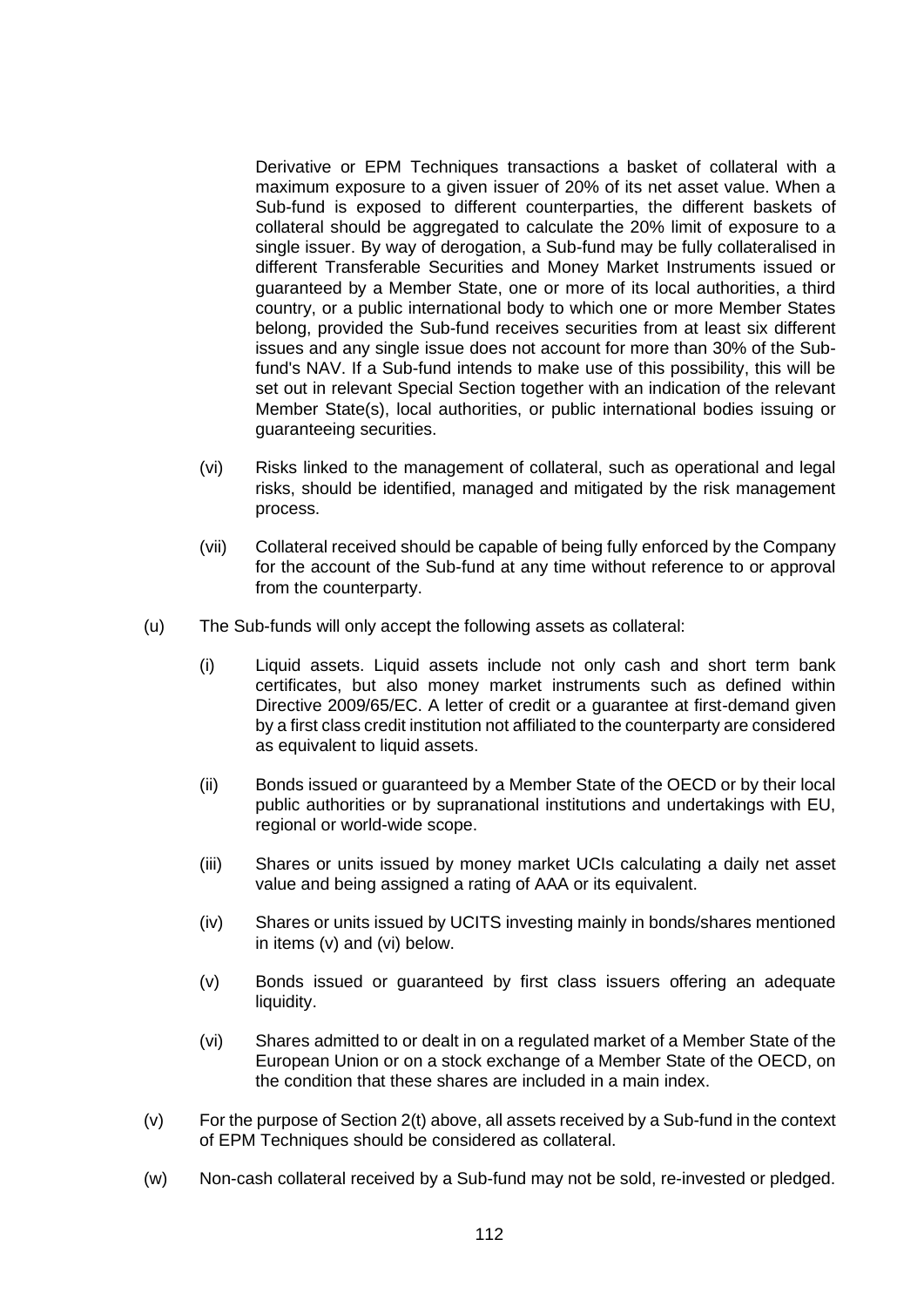- (x) Cash collateral received by a Sub-fund can only be:
	- (i) placed on deposit with credit institutions which either have their registered office in an EU Member State or are subject to prudential rules considered by the CSSF as equivalent to those laid down in Community law;
	- (ii) invested in high-quality government bonds;
	- (iii) used for the purpose of reverse repo transactions provided the transactions are with credit institutions subject to prudential supervision and the Company is able to recall at any time the full amount of cash on accrued basis;
	- (iv) invested in Short-Term Money Market Funds as defined in the CESR Guidelines 10-049 on a Common Definition of European Money Market Funds.
- (y) Collateral posted in favour of a Sub-fund under a title transfer arrangement should be held by the Depositary or one of its correspondents or sub-custodians. Collateral posted in favour of a Sub-fund under a security interest arrangement (e.g. a pledge) can be held by a third-party custodian which is subject to prudential supervision, and which is unrelated to the provider of the collateral.
- (z) The Management Company will establish a clear haircut policy adapted for each class of assets received as collateral. This policy takes into account a variety of factors, depending on the nature of the collateral received such as price volatility, the credit quality of the issuer of the collateral, the maturity or currency of the assets or outcome of stress tests. The Management Company will use collateral assets referred to in section (o) above subject to haircuts ranging from 5-15% as follows:

| Liquid assets    | 5%  |
|------------------|-----|
| Government bonds | 10% |
| Eligible funds   | 15% |
| Corporate bonds  | 10% |
| Eligible shares  | 15% |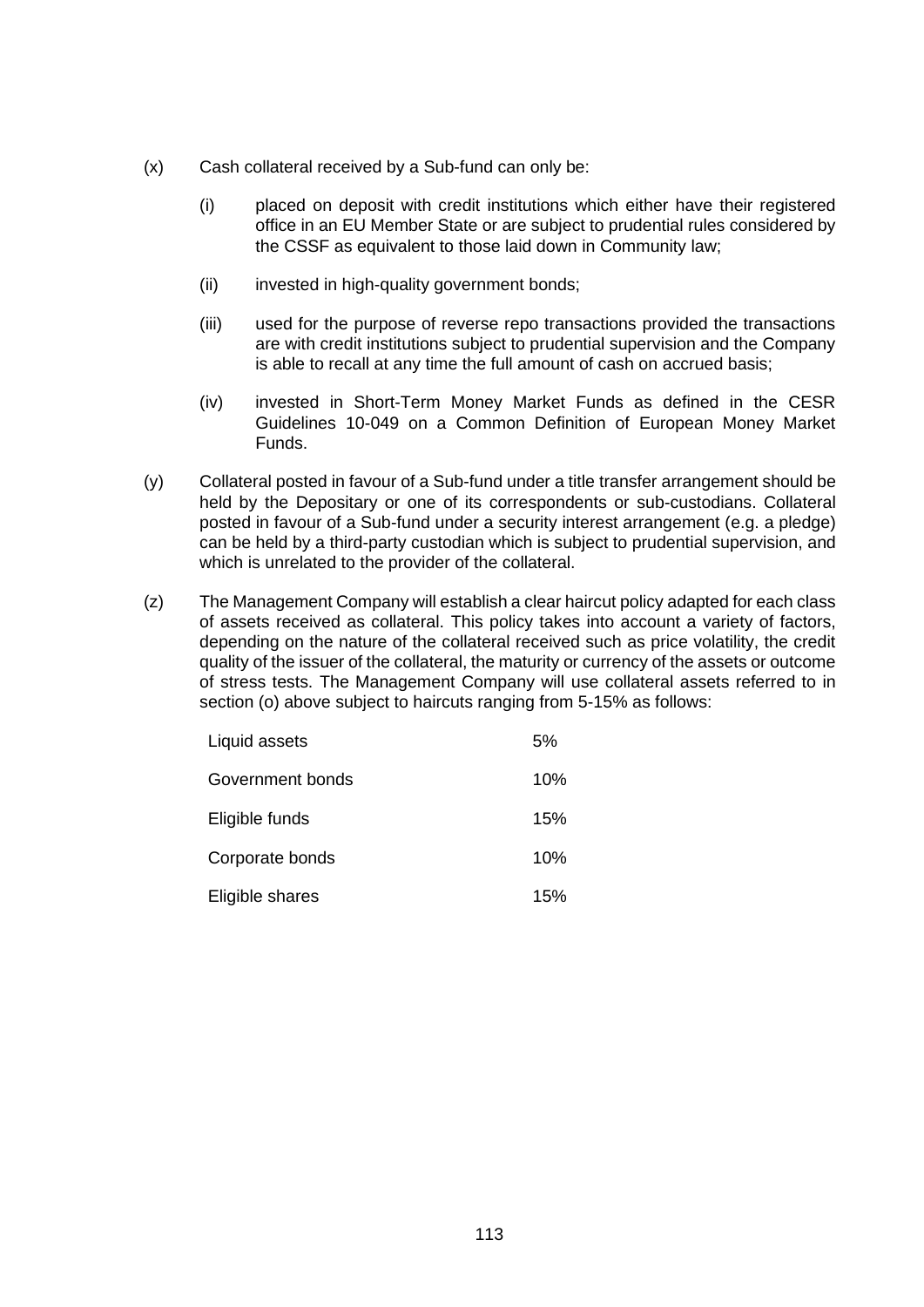### **SCHEDULE 2– GENERAL RISK FACTORS**

Before making an investment decision with respect to Shares of any Class in any Sub-fund, prospective investors should carefully consider all of the information set out in this Prospectus and the relevant Special Section, as well as their own personal circumstances. Prospective investors should have particular regard to, among other matters, the considerations set out in this Section and under the Sections "Specific risk factors" and "Profile of the typical investor" in the relevant Special Section. The risk factors referred to therein, and in this document, alone or collectively, may reduce the return on the Shares of any Sub-fund and could result in the loss of all or a proportion of a Shareholder's investment in the Shares of any Sub-fund. The price of the Shares of any Sub-fund can go down as well as up and their value is not guaranteed. Shareholders may not receive, at redemption or liquidation, the amount that they originally invested in any Class or any amount at all.

The risks may include or relate to equity markets, bond markets, foreign exchange rates, interest rates, credit risk, the use of derivatives, counterparty risk, market volatility and political risks. The risk factors set out in this Prospectus, the key investor information document and the relevant Special Section are not exhaustive. There may be other risks that a prospective investor should consider that are relevant to its own particular circumstances or generally.

An investment in the Shares of any Sub-fund is only suitable for investors who (either alone or in conjunction with an appropriate financial or other adviser) are capable of evaluating the merits and risks of such an investment and who have sufficient resources to be able to bear any losses that may result therefrom.

Before making any investment decision with respect to the Shares, prospective investors should consult their own stockbroker, bank manager, lawyer, solicitor, accountant and/or financial adviser and carefully review and consider such an investment decision in the light of the foregoing and the prospective investor's personal circumstances.

The Company is intended to be a medium to long-term investment vehicle (depending on the Investment Policy of the relevant Sub-funds). Shares may however, be redeemed on each Valuation Day. Substantial redemptions of Shares by Shareholders within a limited period could cause the Company to liquidate positions more rapidly than would otherwise be desirable, which could adversely affect the value of both the Shares being redeemed and the outstanding Shares. In addition, regardless of the period in which redemptions occur, the resulting reduction in the Net Asset Value per Share could make it more difficult for the Company to generate trading profits or recover losses.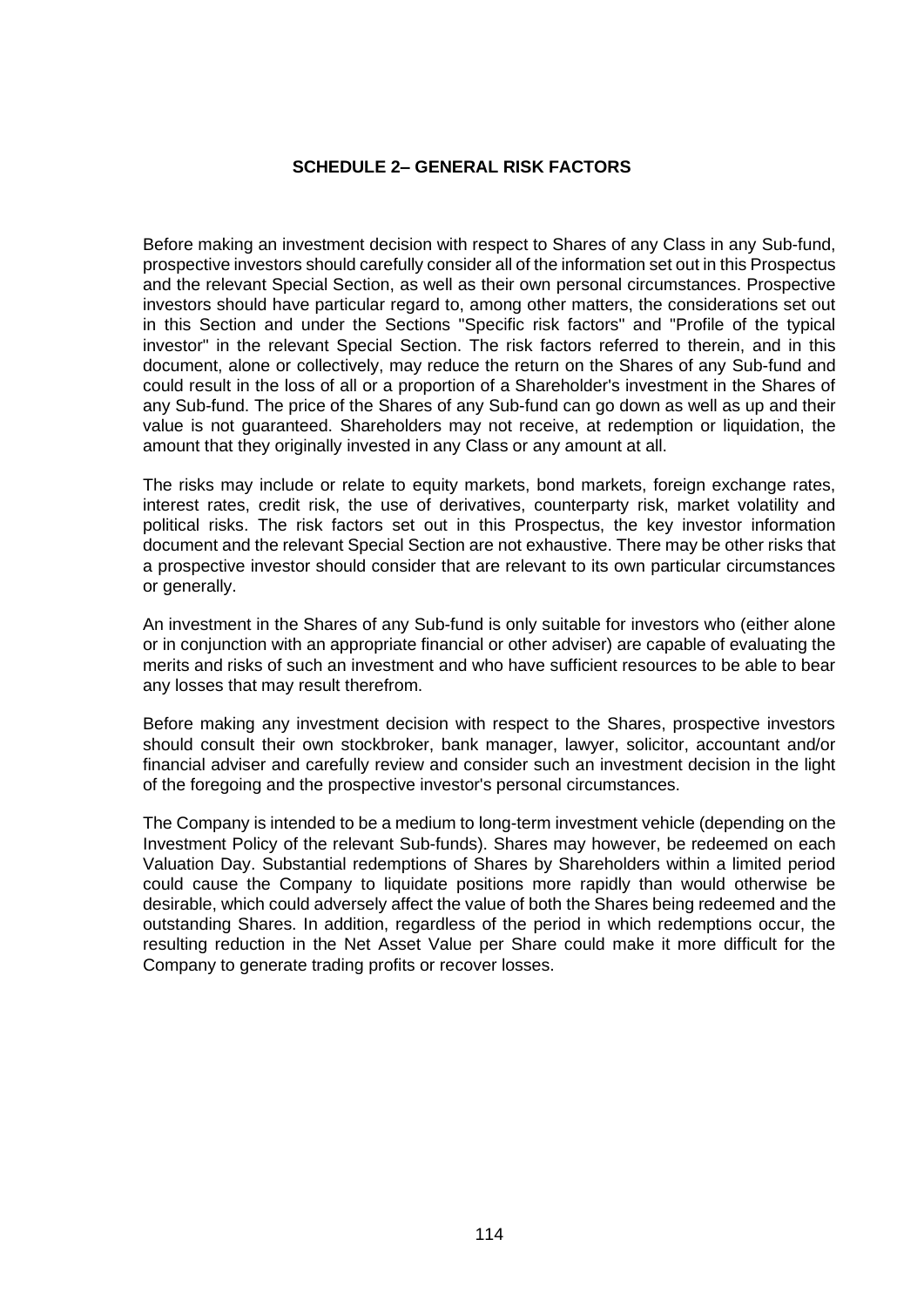# **1. GENERAL RISKS**

# (a) Future returns

No assurance can be given that the strategies employed by the Management Company, Investment Manager or Investment Adviser in the past to achieve attractive returns will continue to be successful or that the return on the Sub-funds' investments will be similar to that achieved by the Management Company, Investment Manager or Investment Adviser in the past.

# (b) Effects of redemptions

Large redemptions of Shares within a limited period of time could require the Company to liquidate positions more rapidly than would otherwise be desirable, adversely affecting the value of both the Shares being redeemed and the outstanding Shares. In addition, regardless of the period of time over which redemptions occur, the resulting reduction in a Sub-fund's Net Asset Value could make it more difficult for the Management Company, Investment Manager or Investment Adviser to generate profits or recover losses. Redemption proceeds paid by the Company to a redeeming Shareholder may be less than the Net Asset Value of such Shares at the time a redemption request is made due to fluctuations in the Net Asset Value between the date of the request and the applicable dealing day.

(c) Concentration risks

Certain Sub-funds may concentrate their investments on certain geographical areas or sectors. Concentration of the investments of Sub-funds in any particular countries will mean that those Sub-funds may be more greatly impacted by adverse social, political or economic events which may occur in such countries. Similarly, Sub-funds concentrating their investments in companies of certain sectors will be subject to the risks associated with such concentration.

(d) Credit risk

The creditworthiness (solvency and willingness to pay) of an issuer of a security held by the Company may fall. Bonds or debt instruments involve a credit risk about the issuers, for which the issuers' credit rating can be used as a benchmark. Bonds or debt instruments floated by issuers with a lower rating are generally viewed as securities with a higher credit risk and greater risk of default on the part of the issuers than those instruments that are floated by issuers with a better rating. If an issuer of bonds or debt instruments gets into financial or economic difficulties, this can affect the value of the bonds or debt instruments (this value could drop to zero) and the payments made on the basis of these bonds or debt instruments (these payments could drop to zero).

(e) Nominee arrangements

The Company draws the investors' attention to the fact that any investor will only be able to fully exercise his/her/its investor rights directly against the Company, in particular the right to participate in general meetings of Shareholders, if the investor is registered himself/herself/itself and in his/her/its own name in the register of the Shareholders. In cases where an investor invests in the Company through an intermediary investing into the Company in his/her/its own name but on behalf of the investor, it may not always be possible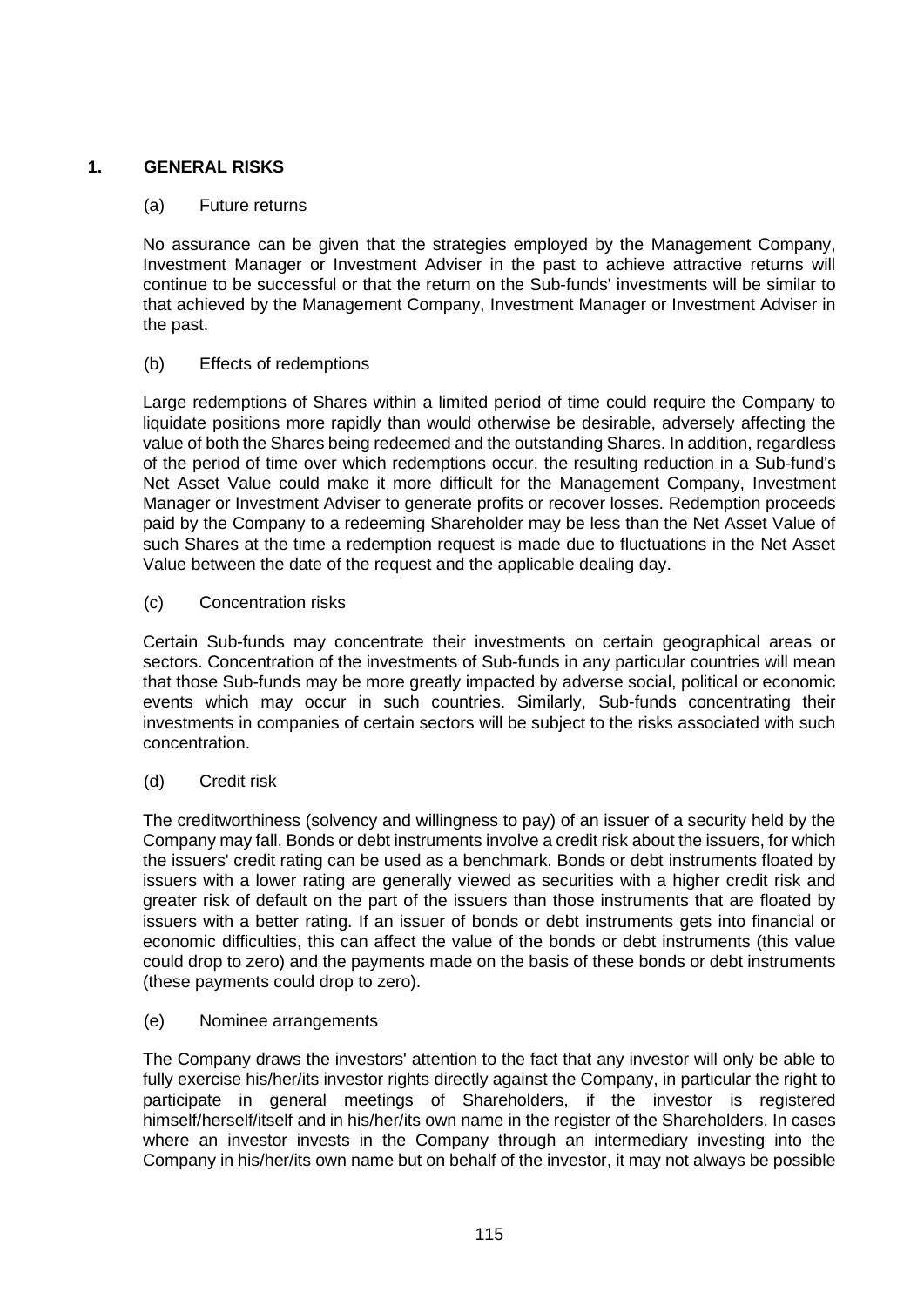for the investor to exercise certain shareholder rights directly against the Company. Investors are advised to take advice on their rights.

# (f) Key person

Decisions with respect to the management of the Company will be made by the Management Company. The success of the Company will depend on the ability of the Management Company to identify suitable investments, and to actively manage and to dispose of investments at a profit. The loss of the services of employees or other key persons of the Management Company could have an adverse impact on the Company's ability to realise its investment objective.

# **2. MARKET-RELATED RISKS**

(a) General economic conditions

The success of any investment activity is affected by general economic conditions, which may affect the level and volatility of interest rates and the liquidity of the markets for both equities and interest-rate-sensitive securities. Certain market conditions, including unexpected volatility or illiquidity in the market in which the Company directly or indirectly holds positions, could impair the Company's ability to achieve its objectives and/or cause it to incur losses.

(b) Market risks

The success of a significant portion of each Sub-funds' investment program will depend, to a great extent, upon correctly assessing the future course of the price movements of stocks, bonds, financial instruments, and foreign currencies. There can be no assurance that the Management Company, Investment Manager, or Investment Adviser will be able to predict accurately these price movements.

(c) Investing in fixed income securities

Even though interest-bearing securities are investments which promise a defined stream of income, the prices of such securities generally are inversely correlated to changes in interest rates and, therefore, are subject to the risk of market price fluctuations. The values of fixedincome securities also may be affected by changes in the credit rating, liquidity, or financial conditions of the issuer. Certain securities that may be purchased by the Company may be subiect to such risk with respect to the issuing entity and to greater market fluctuations than certain lower yielding, higher rated fixed-income securities.

The volume of transactions effected in certain international bond markets may be appreciably below that of the world's largest markets. Accordingly, a Sub-fund's investments in such markets may be less liquid and their prices may be more volatile than comparable investments in securities traded in markets with larger trading volumes. Moreover, the settlement periods in certain markets may be longer than in others which may affect portfolio liquidity.

(d) Risks in transactions in currencies

In general, foreign exchange rates can be extremely volatile and difficult to predict. Foreign exchange rates may be influenced by, among other factors: changing supply and demand for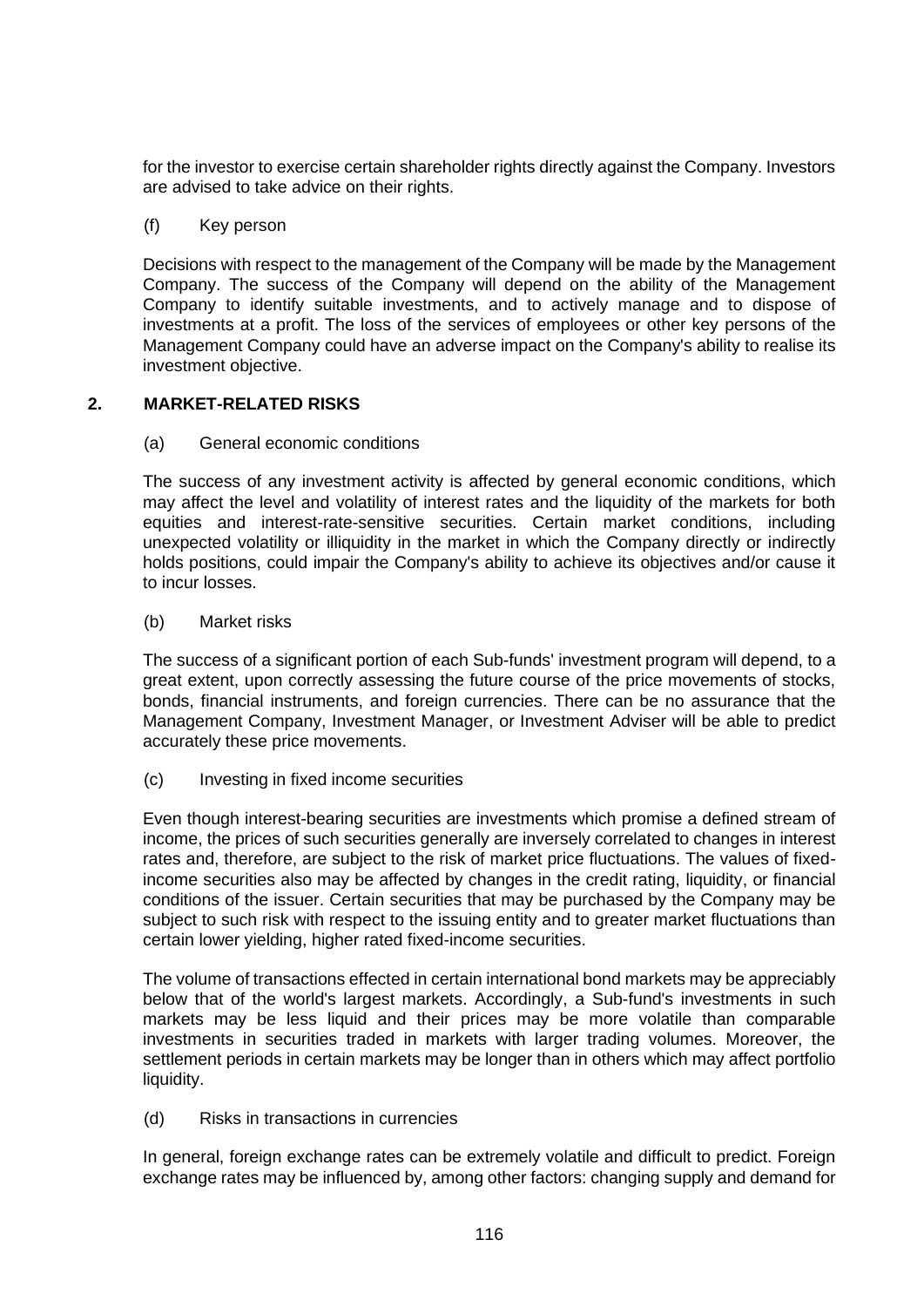a particular currency; trade, fiscal and monetary policies of governments (including exchange control programs, restrictions on local exchanges or markets and limitations on foreign investment in a country or on investment by residents of a country in other countries); political events; changes in balances of payments and trade; domestic and foreign rates of inflation; domestic and foreign rates of interest; international trade restrictions; and currency devaluations and revaluations. In addition, governments from time to time intervene, directly and by regulation, in the currency markets to influence prices directly. Variance in the degree of volatility of the market form the Management Company, Investment Manager and Investment Adviser's expectations may produce significant losses to a Sub-fund, particularly in the case of transactions entered into pursuant to non-directional strategies.

(e) Lack of liquidity in markets

Despite the heavy volume of trading in securities and other financial instruments, the markets for some securities and instruments have limited liquidity and depth. This limited liquidity and lack of depth could be a disadvantage to the Sub-funds, both in the realisation of the prices which are quoted and in the execution of orders at desired prices.

(f) Investments in emerging markets

In certain countries, there is the possibility of expropriation of assets, confiscatory taxation, political or social instability or diplomatic developments which could affect investment in those countries. There may be less publicly available information about certain financial instruments than some investors would find customary and entities in some countries may not be subject to accounting, auditing and financial reporting standards and requirements comparable to those to which certain investors may be accustomed. Certain financial markets, while generally growing in volume, have for the most part, substantially less volume than more developed markets, and securities of many companies are less liquid and their prices more volatile than securities of comparable companies in more sizeable markets. There are also varying levels of government supervision and regulation of exchanges, financial institutions, and issuers in various countries. In addition, the way foreign investors may invest in securities in certain countries, as well as limitations on such investments, may affect the investment operations of the Sub-funds.

Emerging country debt will be subject to high risk and will not be required to meet a minimum rating standard and may not be rated for creditworthiness by any internationally recognised credit rating organisation. The issuer or governmental authority that controls the repayment of an emerging country's debt may not be able or willing to repay the principal and/or interest when due in accordance with the terms of such debt. As a result of the foregoing, a government obligor may default on its obligations. If such an event occurs, the Company may have limited legal recourse against the issuer and/or quarantor.

Remedies must, in some cases, be pursued in the courts of the defaulting party itself, and the ability of the holder of foreign government debt securities to obtain recourse may be subject to the political climate in the relevant country. In addition, no assurance can be given that the holders of commercial debt will not contest payments to the holders of other foreign government debt obligations in the event of default under their commercial bank loan agreements.

Settlement systems in emerging markets may be less well organised than in developed markets. Thus, there may be a risk that settlement may be delayed, and that cash or securities of the Sub-funds may be in jeopardy because of failures or of defects in the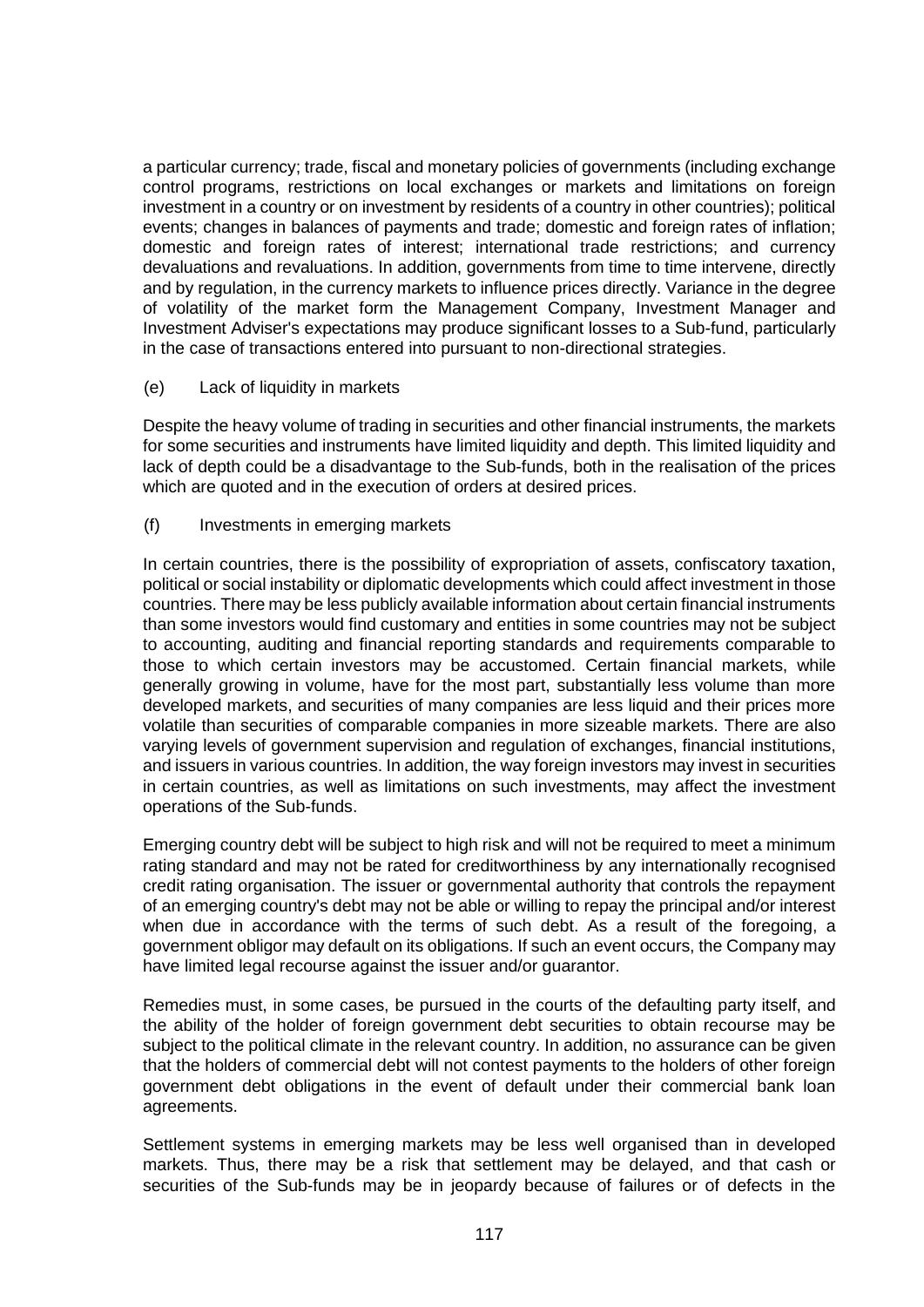systems. In particular, market practice may require that payment will be made prior to receipt of the security which is being purchased or that delivery of a security must be made before payment is received. In such cases, default by a broker or bank (the **Counterparty**) through whom the relevant transaction is effected might result in a loss being suffered by Sub-funds investing in emerging market securities.

The Company will seek, where possible, to use Counterparties whose financial status is such that this risk is reduced. However, there can be no certainty that the Company will be successful in eliminating this risk for the Sub-funds, particularly as Counterparties operating in emerging markets frequently lack the substance or financial resources of those in developed countries.

There may also be a danger that, because of uncertainties in the operation of settlement systems in individual markets, competing claims may arise in respect of securities held by or to be transferred to the Sub-funds. Furthermore, compensation schemes may be non-existent or limited or inadequate to meet the Company's claims in any of these events.

In some Eastern European countries, there are uncertainties with regard to the ownership of properties. As a result, investing in Transferable Securities issued by companies holding ownership of such Eastern European properties may be subject to increased risk.

Furthermore, investments in Russia are currently subject to certain heightened risks with regard to the ownership and custody of securities. In Russia this is evidenced by entries in the books of a company or its registrar (which is neither an agent nor responsible to the Depositary). No certificates representing ownership of Russian companies will be held by the Depositary or any of its local correspondents or in an effective central depository system. As a result of this system and the lack of the effective state regulation and enforcement, the Company could lose its registration and ownership of Russian securities through fraud, negligence or even mere oversight. In addition, Russian securities have an increased custodial risk associated with them as such securities are, in accordance with market practice, held in custody with Russian institutions which may not have adequate insurance coverage to cover loss due to theft, destruction or default whilst such assets are in its custody.

Some Sub-funds may invest a significant portion of their net assets in securities or corporate bonds issued by companies domiciled, established or operating in Russia as well as, as the case may be, in debt securities issued by the Russian government as more fully described for each relevant Sub-fund in its investment policy.

# (g) Investments in small capitalisation companies

There are certain risks associated with investing in small cap stocks and the securities of small companies. The market prices of these securities may be more volatile than those of larger companies. Because small companies normally have fewer shares outstanding than larger companies it may be more difficult to buy and sell significant amounts of shares without affecting market prices. There is typically less publicly available information about these companies than for larger companies. The lower capitalisation of these companies and the fact that small companies may have smaller product lines and command a smaller market share than larger companies may make them more vulnerable to fluctuation in the economic cycle.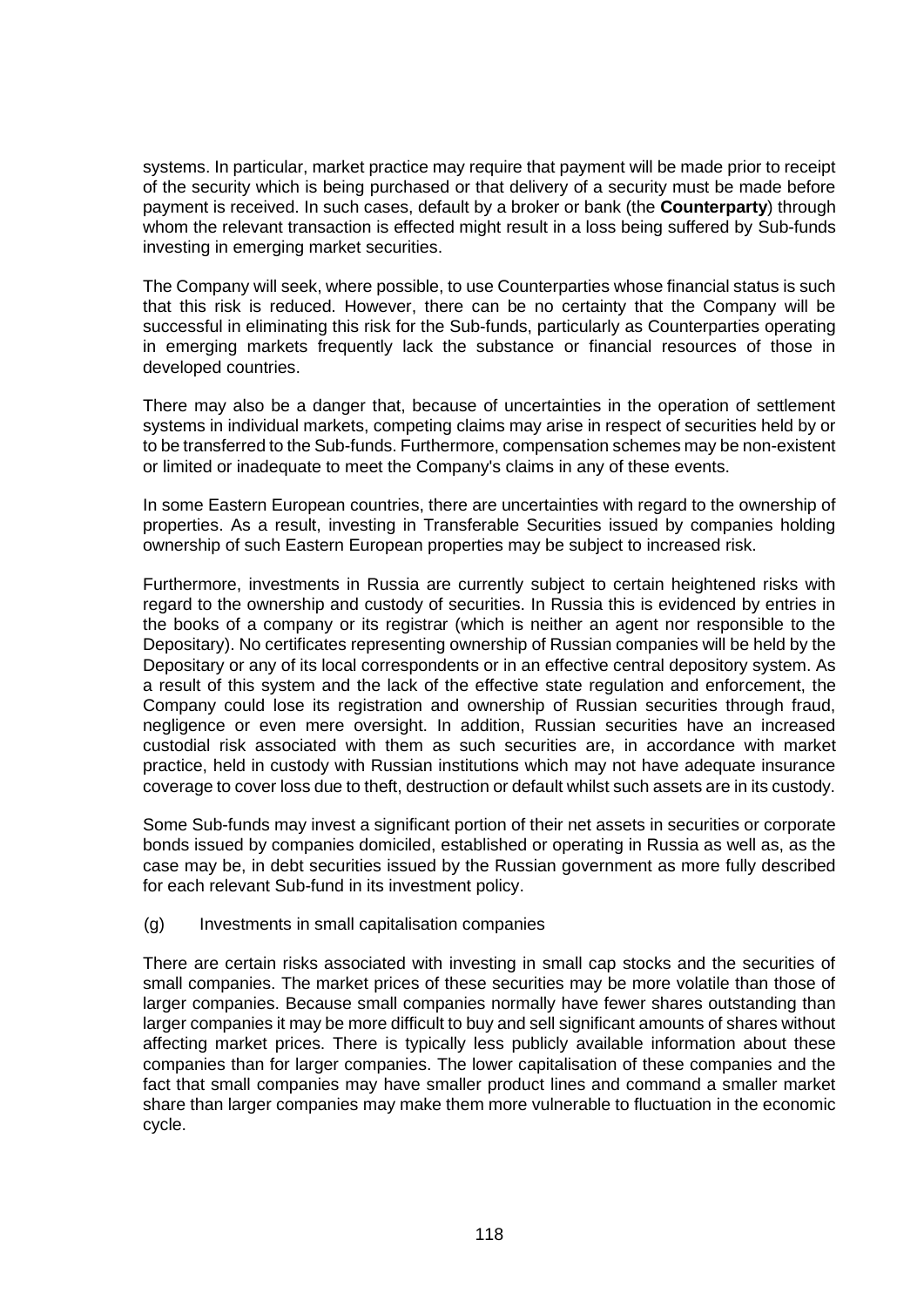# **3. USE OF FINANCIAL DERIVATIVE INSTRUMENTS**

While the prudent use of financial derivative instruments can be beneficial, derivatives also involve risks different from, and, in certain cases, greater than, the risks presented by more traditional investments. The following is a general discussion of important risk factors and issues concerning the use of derivatives that investors should understand before investing in a Sub-fund.

# *Market risk*

This is a general risk that applies to all investments meaning that the value of a particular derivative may change in a way which may be detrimental to a Sub-fund's interests.

### *Control and monitoring*

Derivative products are highly specialised instruments that require investment techniques and risk analysis different from those associated with equity and fixed income securities. The use of derivative techniques requires an understanding not only of the underlying assets of the derivative but also of the derivative itself, without the benefit of observing the performance of the derivative under all possible market conditions. In particular, the use and complexity of derivatives require the maintenance of adequate controls to monitor the transactions entered into, the ability to assess the risk that a derivative adds to a Sub-fund and the ability to forecast the relative price, interest rate or currency rate movements correctly.

### *Liquidity risk*

Liquidity risk exists when a particular instrument is difficult to purchase or sell. If a derivative transaction is particularly large or if the relevant market is illiquid, it may not be possible to initiate a transaction or liquidate a position at an advantageous price (however, the Company will only enter into OTC Derivatives if it is allowed to liquidate such transactions at any time at fair value).

# *Counterparty risk*

The Sub-funds may enter into transactions in OTC markets, which will expose the Sub-funds to the credit of its counterparties and their ability to satisfy the terms of such contracts. For example, the Sub-funds may enter into swap arrangements or other derivative techniques as specified in the relevant Special Section, each of which expose the Sub-funds to the risk that the counterparty may default on its obligations to perform under the relevant contract. In the event of a bankruptcy or insolvency of a counterparty, the Sub-funds could experience delays in liquidating the position and significant losses, including declines in the value of its investment during the period in which the Company seeks to enforce its rights, inability to realise any gains on its investment during such period and fees and expenses incurred in enforcing its rights. There is also a possibility that the above agreements and derivative techniques are terminated due, for instance, to bankruptcy, supervening illegality or change in the tax or accounting laws relative to those at the time the agreement was originated. However, this risk is limited in view of the Investment Restrictions laid down in [Schedule 1.](#page-100-0)

Certain markets in which the Sub-funds held by the Sub-funds may affect their transactions are over-the-counter or interdealer markets. The participants in such markets are typically not subject to credit evaluation and regulatory oversight as are members of "exchangebased" markets. To the extent a Sub-fund invests in swaps, derivative or synthetic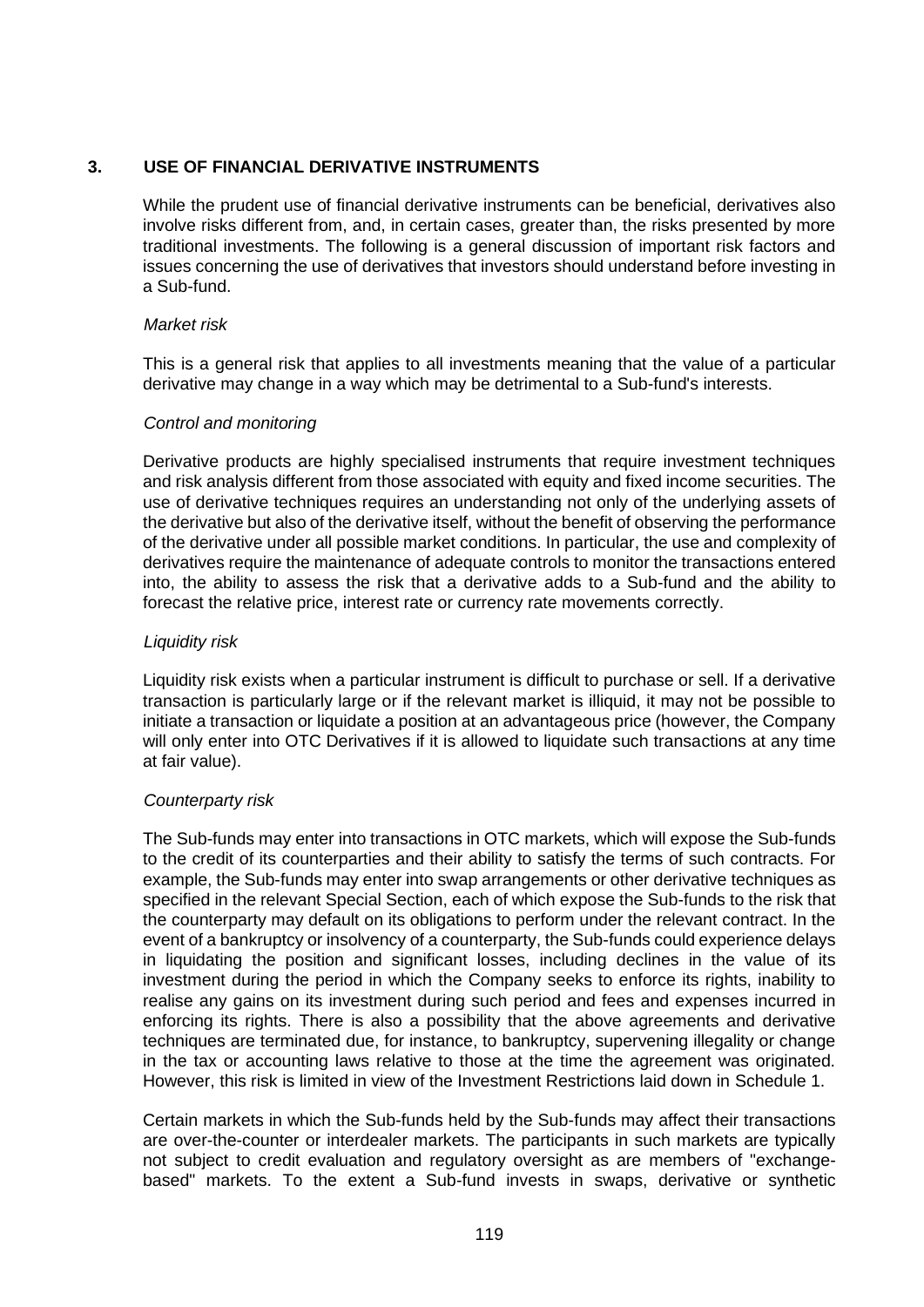instruments, or other over-the-counter transactions, on these markets, such Sub-fund may take credit risk with regard to parties with whom it trades and may also bear the risk of settlement default. These risks may differ materially from those entailed in exchange-traded transactions which generally are backed by clearing organisation guarantees, daily markingto-market and settlement, and segregation and minimum capital requirements applicable to intermediaries. Transactions entered directly between two counterparties generally do not benefit from such protections. This exposes the Sub-funds to the risk that a counterparty will not settle a transaction in accordance with its terms and conditions because of a dispute over the terms of the contract (whether or not bona fide) or because of a credit or liquidity problem, thus causing the Sub-fund to suffer a loss. Such "counterparty risk" is accentuated for contracts with longer maturities where events may intervene to prevent settlement, or where the Company has concentrated its transactions with a single or small group of counterparties. In addition, in the case of a default, the respective Sub-fund could become subject to adverse market movements while replacement transactions are executed. The Sub-funds are not restricted from dealing with any particular counterparty or from concentrating any or all of their transactions with one counterparty. Moreover, the Sub-funds have no internal credit function which evaluates the creditworthiness of their counterparties. The ability of the Subfunds to transact business with any one or number of counterparties, the lack of any meaningful and independent evaluation of such counterparties' financial capabilities and the absence of a regulated market to facilitate settlement may increase the potential for losses by the Sub-funds.

### *Lack of availability*

Because the markets for certain derivative instruments (including markets located in foreign countries) are relatively new and still developing, suitable derivatives transactions may not be available in all circumstances for risk management or other purposes. Upon the expiration of a particular contract, the Company, the Management Company or an Investment Manager may wish to retain the respective Sub-fund's position in the derivative instrument by entering into a similar contract, but may be unable to do so if the counterparty to the original contract is unwilling to enter into the new contract and no other suitable counterparty can be found.

There is no assurance that the Sub-funds will engage in derivatives transactions at any time or from time to time. The Sub-funds' ability to use derivatives may also be limited by certain regulatory and tax considerations.

# *Synthetic short selling*

Sub-funds may use synthetic short exposures through the use of cash settled derivatives such as swaps, futures and forwards in order to enhance their overall performance. A synthetic short sale position replicates the economic effect of a transaction in which a fund sells a security it does not own but has borrowed, in anticipation that the market price of that security will decline. When a Sub-fund initiates such a synthetic short position in a security that it does not own, it enters into a derivative-based transaction with a counterparty or brokerdealer and closes that transaction on or before its expiry date through the receipt or payment of any gains or losses resulting from the transaction. A Sub-fund may be required to pay a fee to synthetically short particular securities and is often obligated to pay over any payments received on such securities. Each Sub-fund maintains sufficiently liquid long positions in order to cover any obligations arising from its short positions. If the price of the security on which the synthetic short position is written increases between the time of the initiation of the synthetic short position and the time at which the position is closed, the Sub-fund will incur a loss; conversely, if the price declines, the Sub-fund will realise a short-term capital gain. Any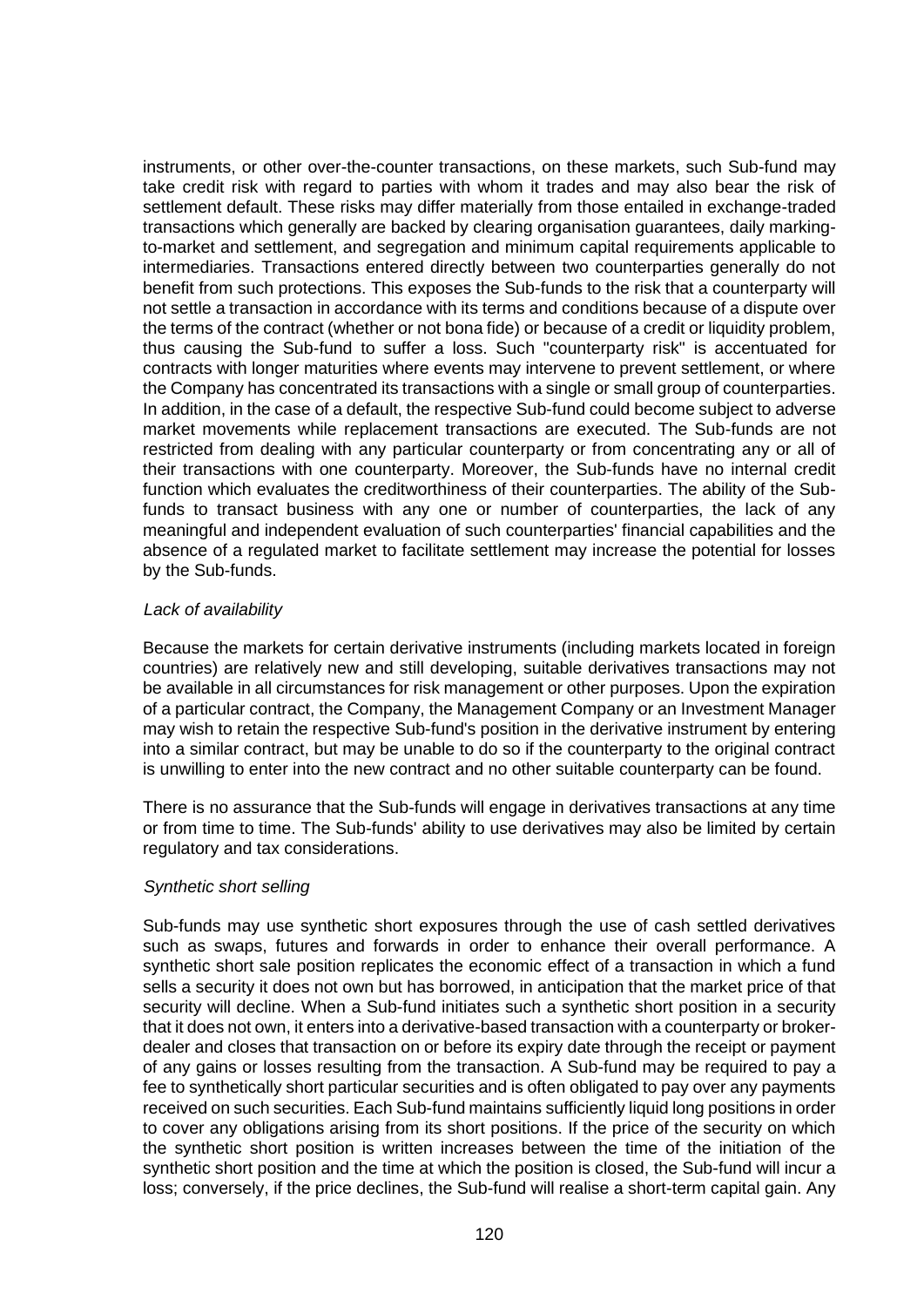gain will be decreased and any loss increased by the transactional costs described above. Although a Sub-fund's gain is limited to the price at which it opened the synthetic short position, its potential loss is theoretically unlimited. Stop loss policies are typically employed to limit actual losses, which would otherwise have to be covered by closing long positions.

# *Synthetic leverage*

A Sub-fund's portfolio may be leveraged by using derivative instruments (including OTC Derivatives) i.e. as a result of its transactions in the futures, options and swaps markets. A low margin deposit is required in futures trading and the low cost of carrying cash positions permit a degree of leverage, which may result in exaggerated profits or losses to an investor. A relatively small price movement in a futures position or the underlying instrument may result in substantial losses to the Sub-fund resulting in a similar decline to the Net Asset Value per Share. The writer of an option is subject to the risk of loss resulting from the difference between the premium received for the option and the price of the futures contract or security underlying the option which the writer must purchase or deliver upon exercise of the option. Contracts for differences and swaps may also be used to provide synthetic short exposure to a stock - the risks associated with using swaps and contract for differences are more fully disclosed in Section [4](#page-120-0) below.

# <span id="page-120-0"></span>**4. USE OF SPECIFIC DERIVATIVE CONTRACTS**

The following only represents a limited choice of risks associated with derivatives the Subfunds may elect to invest in. The Sub-funds are substantially unrestricted in their use of derivatives and may decide to use various other derivatives contracts associated with much higher or different risks, as the case may be.

# (a) Swap agreements

Sub-funds may enter into swap agreements. Swap agreements can be individually negotiated and structured to include exposure to a variety of different types of investments or market factors. Depending on their structure, swap agreements may increase or decrease the Sub-funds' exposure to long-term or short-term interest rates, different currency values, corporate borrowing rates, or other factors such as without limitation security prices, baskets of equity securities or inflation rates. Swap agreements can take many different forms and are known by a variety of names. The Sub-funds are not limited to any particular form of swap agreement if consistent with the respective Sub-fund's investment objective and policies. Swap agreements tend to shift the respective Sub-fund's investment exposure from one type of investment to another. Depending on how they are used, swap agreements may increase or decrease the overall volatility of the Sub-funds' portfolio. The most significant factor in the performance of swap agreements is the change in the specific interest rate, currency, individual equity values or other factors that determine the amounts of payments due to and from the Sub-funds.

Inter alia, in order to seek to reduce the interest rate risk inherent in the Sub-funds underlying investments especially associated with bonds and other fixed income investments, the Subfunds may employ interest rate swaps or option transactions. Interest rate swaps involve the Sub-funds' agreement with the swap counterparty to pay a variable rate payment on a notional amount in exchange for the counterparty paying the Sub-funds a fixed rate payment on a notional amount that is intended to approximate the Sub-funds income on variable interest rates.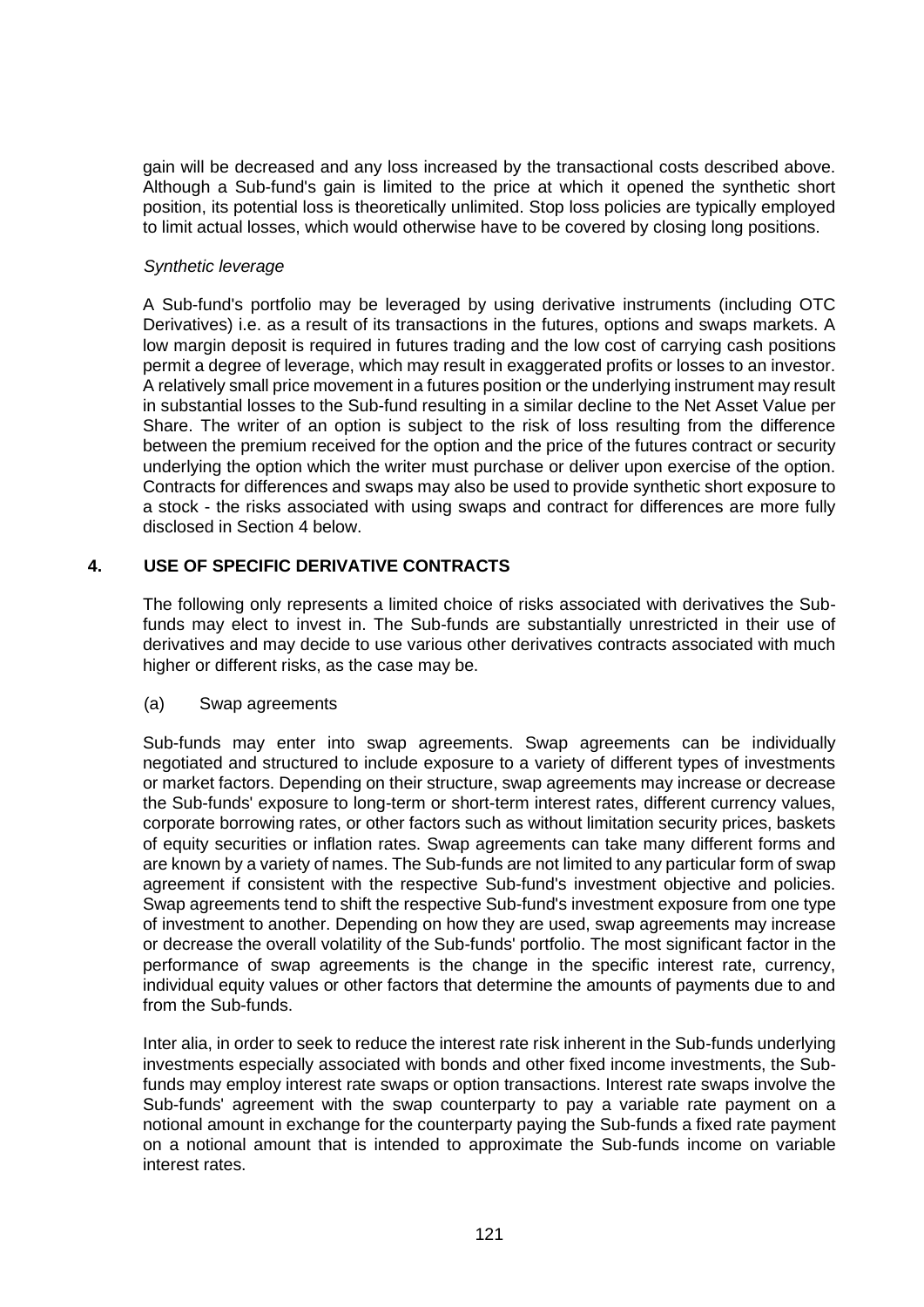The use of interest rate swaps and options is a highly specialised activity that involves investment techniques and risks different from those associated with ordinary portfolio security transactions. Depending on the state of interest rates, the respective Sub-fund's use of interest rate instruments could enhance or harm the overall performance on the Shares in the respective Sub-fund. To the extent there is an increase in interest rates, the value of the interest rate swap or option could go down, and could result in a decline in the Net Asset Value of the Shares. If interest rates are higher than the respective Sub-fund's fixed rate of payment on the interest rate swap, the swap will reduce the net earnings. If, on the other hand, interest rates are lower than the fixed rate of payment on the interest rate swap, the swap will enhance net earnings.

Interest rate swaps and options generally do not involve the delivery of securities or other underlying assets or principal. Accordingly, the risk of loss with respect to interest rate swaps or options is limited to the net amount of interest payments that the Sub-funds are contractually obligated to make.

In addition, at the time the interest rate swap or option transaction reaches its scheduled termination date, there is a risk that the Sub-funds will not be able to obtain a replacement transaction or that the terms of the replacement will not be as favourable as the terms of the expiring transactions. If this occurs, it could have a negative impact on the performance of the Shares in the respective Sub-fund.

# (b) Call options

There are risks associated with the sale and purchase of call options. The seller (writer) of a call option that is covered (e.g., the writer holds the underlying security) assumes the risk of a decline in the market price of the underlying security below the purchase price of the underlying security offset by the gain by the premium received if the option expires out of the money, and gives up the opportunity for gain on the underlying security above the exercise price of the option. If the seller of the call option owns a call option covering an equivalent number of shares with an exercise price equal to or less than the exercise price of the call written, the position is "fully hedged" if the option owned expires at the same time or later than the option written. The seller of an uncovered, unhedged call option assumes the risk of a theoretically unlimited increase in the market price of the underlying security above the exercise price of the option. The buyer of a call option assumes the risk of losing its entire investment in the call option. If the buyer of the call sells short the underlying security, the loss on the call will be offset in whole or in part by any gain on the short sale of the underlying security (if the market price of the underlying security declines).

# (c) Put options

There are risks associated with the sale and purchase of put options. The seller (writer) of a put option that is covered (e.g., the writer has a short position in the underlying security) assumes the risk of an increase in the market price of the underlying security above the sale price of the short position of the underlying security offset by the premium if the option expires out of the money, and thus the gain in the premium, and the option seller gives up the opportunity for gain on the underlying security below the exercise price of the option. If the seller of the put option owns a put option covering an equivalent number of shares with an exercise price equal to or greater than the exercise price of the put written, the position is "fully hedged" if the option owned expires at the same time or later than the option written. The seller of an uncovered, unhedged put option assumes the risk of a decline in the market price of the underlying security to zero.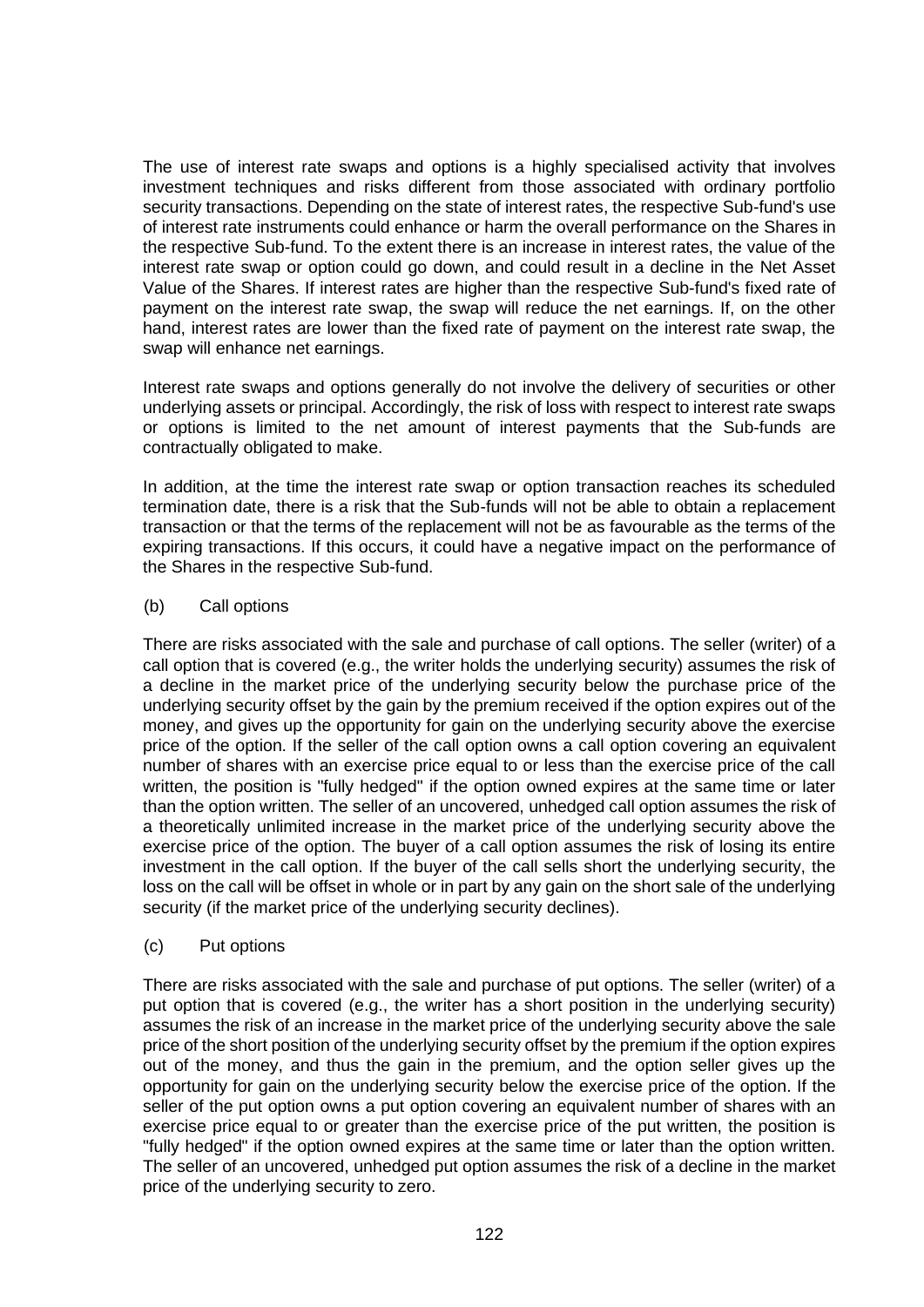The buyer of a put option assumes the risk of losing his entire investment in the put option. If the buyer of the put holds the underlying security, the loss on the put will be offset in whole or in part by any gain on the underlying security.

# (d) Forward trading

Each Sub-fund may invest in forward contracts and options thereon, which, unlike futures contracts, are not traded on exchanges, and are not standardised; rather, banks and dealers act as principals in these markets, negotiating each transaction on an individual basis. Forward and "cash" trading is substantially unregulated; there is no limitation on daily price movements and speculative position limits are not applicable. For example, there are no requirements with respect to record-keeping, financial responsibility or segregation of customer funds or positions. In contrast to exchange-traded futures contracts, interbank traded instruments rely on the fulfilment by the dealer or counterparty of its contract. As a result, trading in unregulated exchange contracts may be subject to more risks than futures or options trading on regulated exchanges, including, but not limited to, the risk of default due to the failure of a counterparty with which the respective Sub-fund has forward contracts. Although the Company seeks to trade with responsible counterparties, failure by a counterparty to fulfil its contractual obligation could expose the Company to unanticipated losses. The principals who deal in the forward markets are not required to continue to make markets in the currencies or commodities they trade and these markets can experience periods of illiquidity, sometimes of significant duration.

There have been periods during which certain participants in these markets have refused to quote prices for certain currencies or commodities or have quoted prices with an unusually wide spread between the price at which they were prepared to buy and that at which they were prepared to sell. Disruptions can occur in any market traded by the Sub-funds due to unusually high or low trading volume, political intervention or other factors. The imposition of credit controls by government authorities might also limit such forward trading to less than that which the Company, the Management Company or an Investment Manager would otherwise recommend, to the possible detriment of the Sub-funds.

(e) Performance swaps, interest rate swaps, currency swaps, TRS, credit default swaps and interest rate swaptions.

The Company, the Management Company or an Investment Manager may, as a part of the investment strategy of a Sub-fund, enter into performance swaps, interest rate swaps, currency swaps, TRS, credit default swaps and interest rate swaptions agreements. Interest rate swaps involve the exchange by a Sub-fund with another party of their respective commitments to pay or receive interest, such as an exchange of fixed rate payments for floating rate payments. Currency swaps may involve the exchange of rights to make or receive payments in specified currencies. TRS involve the exchange of the right to receive the total return, coupons plus capital gains or losses, of a specified reference asset, index or basket of assets against the right to make fixed or floating payments.

Where a Sub-fund enters into interest rate swaps or TRS on a net basis, the two payment streams are netted out, with each Sub-fund receiving or paying, as the case may be, only the net amount of the two payments. Interest rate swaps or TRS entered into on a net basis do not involve the physical delivery of investments, other underlying assets or principal. Accordingly, it is intended that the risk of loss with respect to interest rate swaps is limited to the net amount of interest payments that the Sub-fund is contractually obligated to make (or in the case of TRS, the net amount of the difference between the total rate of return of a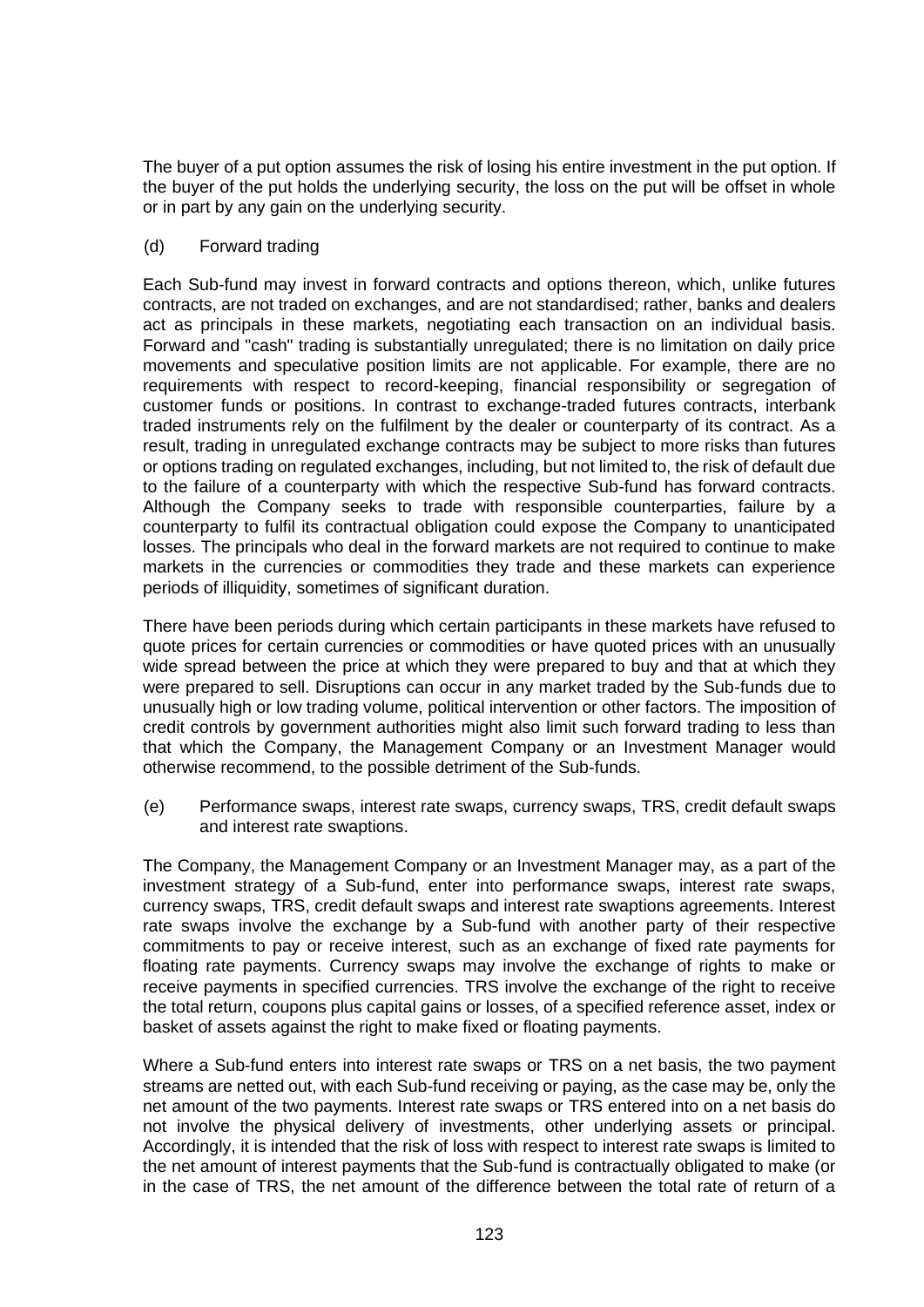reference investment, index or basket of investments and the fixed or floating payments). If the other party to an interest rate swap or total return swap defaults, in normal circumstances the Sub-fund's risk of loss consists of the net amount of interest or total return payments that the Sub-fund is contractually entitled to receive. In contrast, currency swaps usually involve the delivery of the entire principal value of one designated currency in exchange for the other designated currency. Therefore, the entire principal value of a currency swap is subject to the risk that the other party to the swap will default on its contractual delivery obligations.

A Sub-fund may use credit default swaps. A credit default swap is a bilateral financial contract in which one counterparty (the protection buyer) pays a periodic fee in return for a contingent payment by the protection seller following a credit event of a reference issuer. The protection buyer must either sell particular obligations issued by the reference issuer for its par value (or some other designated reference or strike price) when a credit event (such as bankruptcy or insolvency) occurs or receive a cash settlement based on the difference between the market price and such reference price.

A Sub-fund may use credit default swaps in order to hedge the specific credit risk of some of the issuers in its portfolio by buying protection. In addition, a Sub-fund may buy protection under credit default swaps without holding the underlying assets.

A Sub-fund may also sell protection under credit default swaps in order to acquire a specific credit exposure.

A Sub-fund may also purchase a receiver or payer interest rate swaption contract. Swaptions are options on interest rate swaps. These give the purchaser the right, but not the obligation to enter into an interest rate swap at a preset interest rate within a specified period of time. The interest rate swaption buyer pays a premium to the seller for this right. A receiver interest rate swaption gives the purchaser the right to receive fixed payments in return for paying a floating rate of interest. A payer interest rate swaption would give the purchaser the right to pay a fixed rate of interest in return for receiving a floating rate payment stream.

The use of interest rate swaps, currency swaps, TRS, credit default swaps and interest rate swaptions is a highly specialised activity which involves investment techniques and risks different from those associated with ordinary portfolio securities transactions. If the Company, the Management Company or an Investment Manager is incorrect in its forecasts of market values, interest rates and currency exchange rates, the investment performance of the Subfund would be less favourable than it would have been if these investment techniques were not used.

# (f) Specific risk relating to the use of TRS

Because it does not involve physically holding the securities, synthetic replication through total return (or unfunded swaps) and fully-funded swaps can provide a means to obtain exposure to difficult-to-implement strategies that would otherwise be very costly and difficult to have access to with physical replication. Synthetic replication therefore involves lower costs than physical replication. Synthetic replication however, involves counterparty risk. If the Sub-fund engages in OTC Derivatives, there is the risk – beyond the general counterparty risk – that the counterparty may default or not be able to meet its obligations in full. Where the Company and any of its Sub-funds enters into TRS on a net basis, the two payment streams are netted out, with the Company or each Sub-fund receiving or paying, as the case may be, only the net amount of the two payments. TRSs entered into on a net basis do not involve the physical delivery of investments, other underlying assets or principal. Accordingly,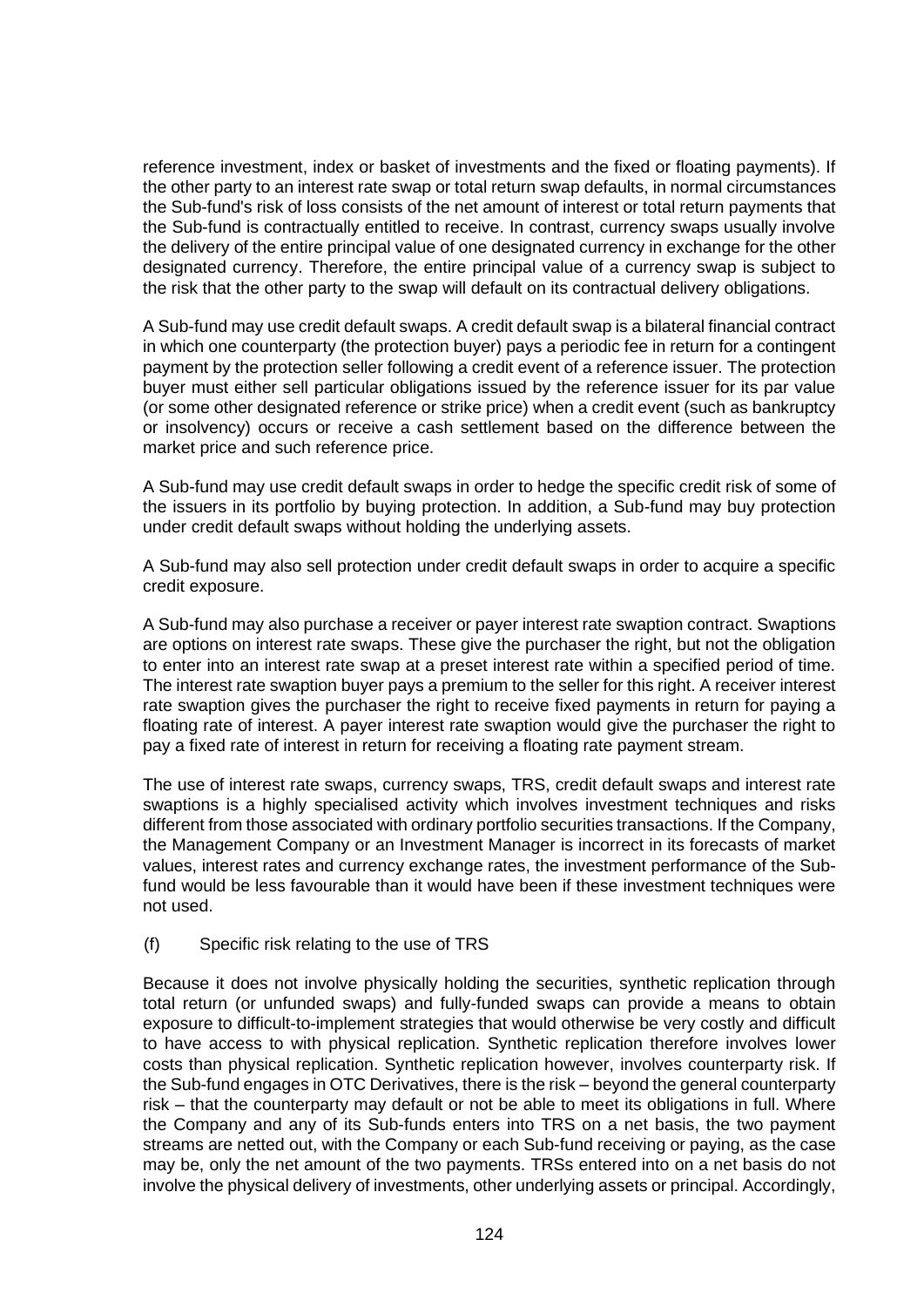it is intended that the risk of loss with respect to TRSs is limited to the net amount of the difference between the total rate of return of a reference investment, index or basket of investments and the fixed or floating payments. If the other party to a TRS defaults, in normal circumstances the Company's or relevant Sub-fund's risk of loss consists of the net amount of total return payments that the Company or Sub-fund is contractually entitled to receive.

# (g) Contracts for differences

The Sub-funds may have an exposure in Contracts For Difference (**CFDs**). CFD's are synthetic instruments which mirror the profit (or loss) effect of holding (or selling) equities directly without buying the actual securities themselves. A CFD on a company's shares will specify the price of the shares when the contract was started. The contract is an agreement to pay out cash on the difference between the starting share price and the share price when the contract is closed. Accordingly, under such an instrument the relevant Sub-fund will make a profit if it has a purchase position and the price of the underlying security rises (and make a loss if the price of the underlying security falls). Conversely if the Sub-fund has a sale position, it will make a profit if the price of the underlying security falls (and make a loss if the price of the underlying security rises). As part of the normal market terms of trade the Company must comply with market participants terms and conditions and in particular initial margin has to be paid to cover potential losses (on set up) and variation margin on adverse price movements (during the term of the CFD). In addition, it should be noted the relevant Sub-fund could suffer losses in event of the CFD issuer's default or insolvency.

(h) Other derivative instruments

The Sub-funds may take advantage of opportunities with respect to certain other derivative instruments that are not presently contemplated for use or that are currently not available, but that may be developed, to the extent such opportunities are both consistent with the investment objective of the Sub-funds and legally permissible. Special risks may apply to instruments that are invested in by the Company in the future that cannot be determined at this time or until such instruments are developed or invested in by the Sub-funds. Certain swaps, options and other derivative instruments may be subject to various types of risks, including market risk, liquidity risk, the risk of non-performance by the counterparty, including risks relating to the financial soundness and creditworthiness of the counterparty, legal risk and operations risk.

# *Risks of options trading*

In seeking to enhance performance or hedge assets, the Sub-fund may use options. Both the purchasing and selling of call and put options entail risks. Although an option buyer's risk is limited to the amount of the purchase price of the option, an investment in an option may be subject to greater fluctuation than an investment in the underlying securities. In theory, an uncovered call writer's loss is potentially unlimited, but in practice the loss is limited by the term of existence of the call. The risk for a writer of a put option is that the price of the underlying security may fall below the exercise price.

# *Investing in futures is volatile and involves a high degree of leverage*

Futures markets are highly volatile markets. The profitability of the Sub-fund will partially depend on the ability of the Company, the Management Company or an Investment Manager to make a correct analysis of the market trends, influenced by governmental policies and plans, international political and economic events, changing supply and demand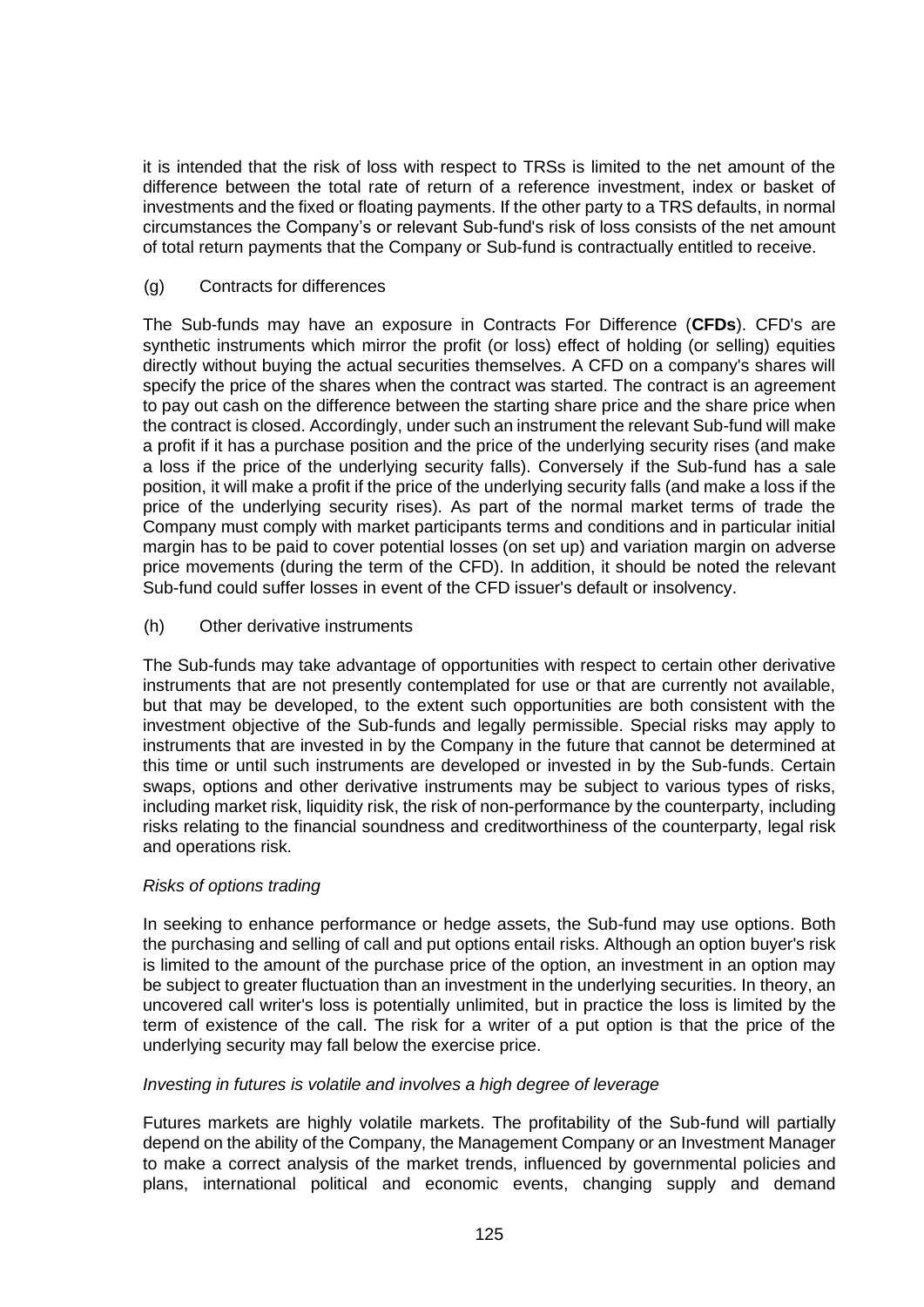relationships, acts of governments and changes in interest rates. In addition, governments may from time to time intervene on certain markets, particularly currency markets. Such interventions may directly or indirectly influence the market. Given that only a small amount of margin is required to trade on futures markets, the operations of the managed futures portion of the Sub-fund will be characterised by a high degree of leverage. As a consequence, a relatively small variation of the price of a futures contract may result in substantial losses for the Sub-fund and a correlated reduction of the Net Asset Value of the Shares of the Subfund.

### *Futures markets may be illiquid*

Most futures markets limit fluctuation in futures contracts prices during a single day. When the price of a futures contract has increased or decreased by an amount equal to the daily limit, positions can be neither taken nor liquidated unless the Board or an Investment Manager are willing to trade at or within the limit. In the past futures contracts prices have exceeded the daily limit for several consecutive days with little or no trading. Similar occurrences could prevent the Sub-fund from promptly liquidating unfavourable positions and thus subject the Sub-fund to substantial losses. In addition, even if the prices do not get close to such limits, the Sub-fund may be in a position not to obtain satisfying prices if the volumes traded on the market are insufficient to meet liquidation requests. It is also possible that a stock exchange, the Commodity Futures Trading Commission in the United States or another similar institution in another country suspends the listing of a particular contract, instructs the immediate liquidation of the contract or limits transactions on a contract to the sole transactions against delivery.

#### *Options on futures*

The Company may engage in the management of options, in particular options on futures contracts. Such management carries risks similar to the risks inherent to the uncovered management of futures contracts on commodities as far as such options are volatile and imply a high degree of leverage. The specific movements of the commodities and futures contracts markets, which represent the underlying assets of the options may not be predicted with precision. The buyer of an option may lose the entire purchase price of the option. The seller of an option may lose the difference between the premium received for the option and the price of the commodity or of the futures contract underlying the option that the seller must buy or deliver, upon the exercise of the option.

#### *Other risks*

Other risks in using derivatives include the risk of differing valuations of derivatives arising out of different permitted valuation methods and the inability of derivatives to correlate perfectly with underlying securities, rates and indices. Many derivatives, in particular OTC Derivatives, are complex and often valued subjectively and the valuation can only be provided by a limited number of market professionals which often are acting as counterparties to the transaction to be valued. Inaccurate valuations can result in increased cash payment requirements to counterparties or a loss of value to a Sub-fund. However, this risk is limited as the valuation method used to value OTC Derivatives must be verifiable by an independent auditor.

Derivatives do not always perfectly or even highly correlate or track the value of the securities, rates or indices they are designed to track. Consequently, a Sub-fund's use of derivative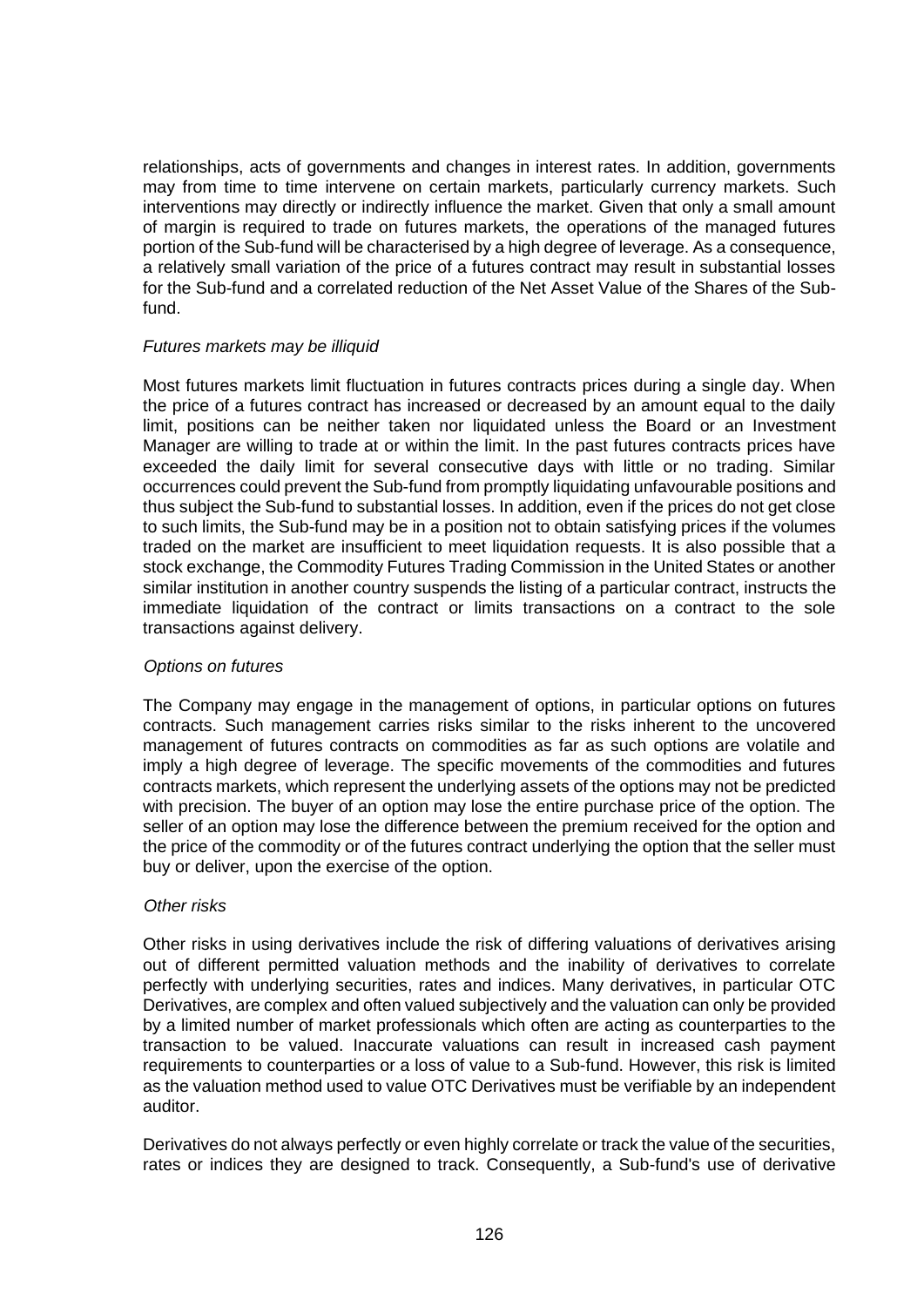techniques may not always be an effective means of, and sometimes could be counterproductive to, following a Sub-fund's Investment Objective.

# **5. EPM TECHNIQUES / SFTS**

A Sub-fund may enter into Repurchase Transaction agreements and reverse Repurchase Transaction agreements as a buyer or as a seller subject to the conditions and limits set out in [Schedule 1.](#page-100-0) If the other party to a Repurchase Transaction agreement or reverse Repurchase Transaction agreement should default, the Sub-fund might suffer a loss to the extent that the proceeds from the sale of the underlying securities and/or other collateral held by the Sub-fund in connection with the Repurchase Transaction agreement or reverse Repurchase Transaction agreement are less than the repurchase price or, as the case may be, the value of the underlying securities. In addition, in the event of bankruptcy or similar proceedings of the other party to the Repurchase Transaction agreement or reverse Repurchase Transaction agreement or its failure otherwise to perform its obligations on the repurchase date, the Sub-fund could suffer losses, including loss of interest on or principal of the security and costs associated with delay and enforcement of the Repurchase Transaction agreement or reverse Repurchase Transaction agreement.

A Sub-fund may enter into Securities Lending transactions subject to the conditions and limits set out in [Schedule 1.](#page-100-0) If the other party to a Securities Lending transaction should default, the Sub-fund might suffer a loss to the extent that the proceeds from the sale of the collateral held by the Company in connection with the Securities Lending transaction are less than the value of the securities lent. In addition, in the event of the bankruptcy or similar proceedings of the other party to the Securities Lending transaction or its failure to return the securities as agreed, the Sub-fund could suffer losses, including loss of interest on or principal of the securities and costs associated with delay and enforcement of the Securities Lending agreement.

The Sub-funds will only use Repurchase Transaction agreements, reverse Repurchase Transaction agreements or Securities Lending transactions for the purpose of either reducing risks (hedging) or generating additional capital or income for the relevant Sub-fund. When using such techniques, the Sub-fund will comply at all times with the provisions set out in [Schedule 1.](#page-100-0) The risks arising from the use of Repurchase Transaction agreements, reverse Repurchase Transaction agreements and Securities Lending transactions will be closely monitored and techniques (including collateral management) will be employed to seek to mitigate those risks. Although it is expected that the use of Repurchase Transaction agreements, reverse Repurchase Transaction agreements and Securities Lending transactions will generally not have a material impact on a Sub-fund's performance, the use of such techniques may have a significant effect, either negative or positive, on a Sub-fund's NAV.

In respect of Margin Lending Transactions, the Company and any of its Sub-Funds cannot extend credit and may only receive credit subject to the restrictions in the General Section.

# **6. USE OF STRUCTURED FINANCE SECURITIES**

Structured finance securities include, without limitation, securitised credit and portfolio creditlinked notes.

Securitised credit is securities primarily serviced, or secured, by the cash flows of a pool of receivables (whether present or future) or other underlying assets, either fixed or revolving.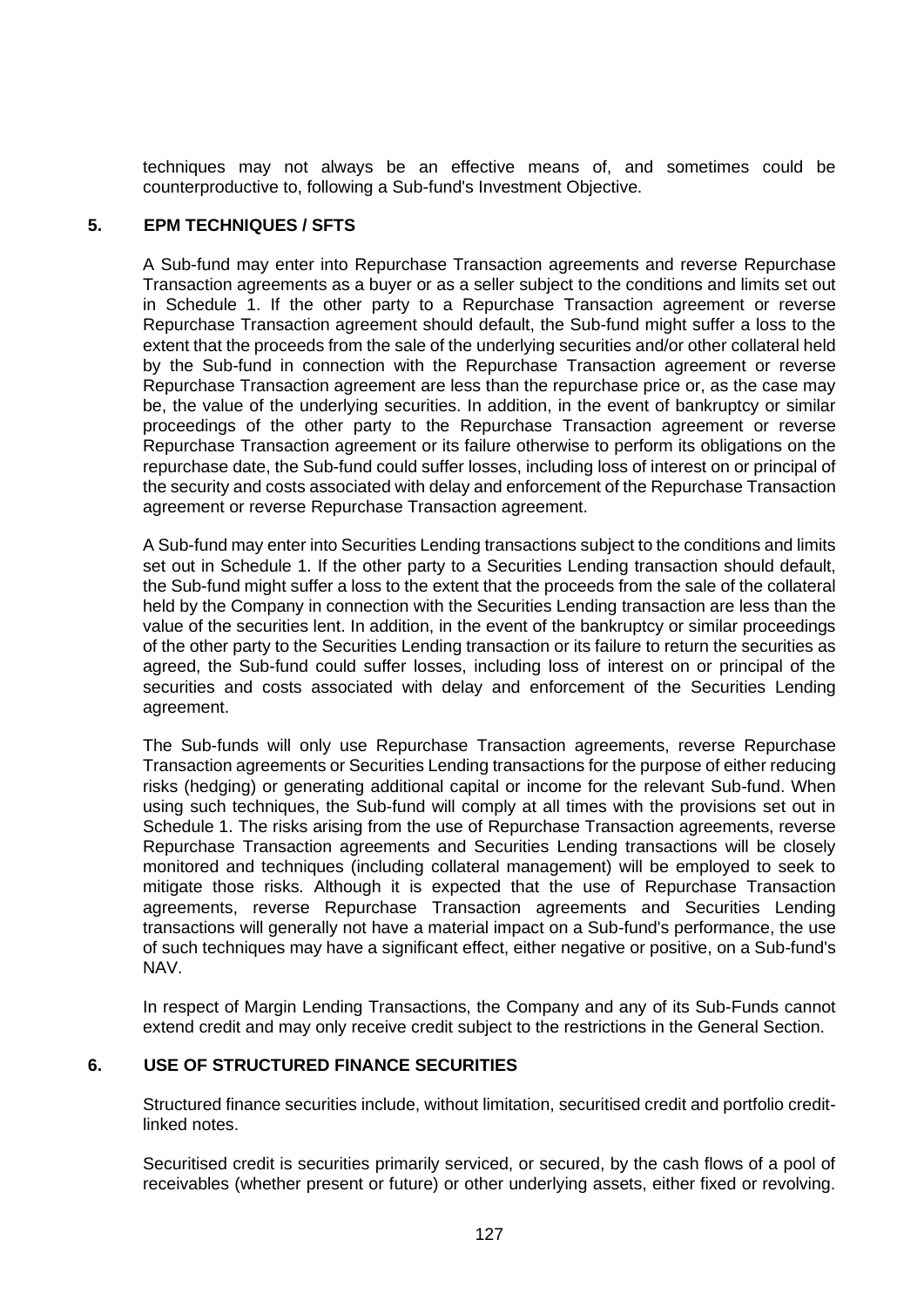Such underlying assets may include, without limitation, residential and commercial mortgages, leases, credit card receivables as well as consumer and corporate debt. Securitised credit can be structured in different ways, including "true sale" structures, where the underlying assets are transferred to a special purpose entity, which in turn issues the asset-backed securities, and "synthetic" structures, in which not the assets, but only the credit risks associated with them are transferred through the use of derivatives, to a special purpose entity, which issues the securitised credit.

Portfolio credit-linked notes are securities in respect of which the payment of principal and interest is linked directly or indirectly to one or more managed or unmanaged portfolios of reference entities and/or assets ("reference credits"). Upon the occurrence of a credit-related trigger event ("credit event") with respect to a reference credit (such as a bankruptcy or a payment default), a loss amount will be calculated (equal to, for example, the difference between the par value of an asset and its recovery value).

Securitised credit and portfolio credit-linked notes are usually issued in different tranches: Any losses realised in relation to the underlying assets or, as the case may be, calculated in relation to the reference credits are allocated first to the securities of the most junior tranche, until the principal of such securities is reduced to zero, then to the principal of the next lowest tranche, and so forth.

Accordingly, in the event that (a) in relation to securitised credit, the underlying assets do not perform and/or (b) in relation to portfolio credit-linked notes, any one of the specified credit events occurs with respect to one or more of the underlying assets or reference credits, this may affect the value of the relevant securities (which may be zero) and any amounts paid on such securities (which may be zero).

This may in turn affect the Net Asset Value per Share In addition the value of structured finance securities from time to time, and consequently the Net Asset Value per Share, may be adversely affected by macroeconomic factors such as adverse changes affecting the sector to which the underlying assets or reference credits belong (including industry sectors, services and real estate), economic downturns in the respective countries or globally, as well as circumstances related to the nature of the individual assets (for example, project finance loans are subject to risks connected to the respective project). The implications of such negative effects thus depend heavily on the geographic, sector-specific and type-related concentration of the underlying assets or reference credits. The degree to which any particular asset-backed security or portfolio credit-linked note is affected by such events will depend on the tranche to which such security relates; junior tranches, even having received investment grade rating, can therefore be subject to substantial risks.

Exposure to structured finance securities may entail a higher liquidity risk than exposure to sovereign bonds which may affect their realisation value.

# **7. FIXED-INTEREST SECURITIES**

Investment in securities of issuers from different countries and denominated in different currencies offer potential benefits not available from investments solely in securities of issuers from a single country, but also involve certain significant risks that are not typically associated with investing in the securities of issuers located in a single country. Among the risks involved are fluctuations in currency exchange rates and the possible imposition of exchange control regulations or other laws or restrictions applicable to such investments. A decline in the value of a particular currency in comparison with the reference currency of the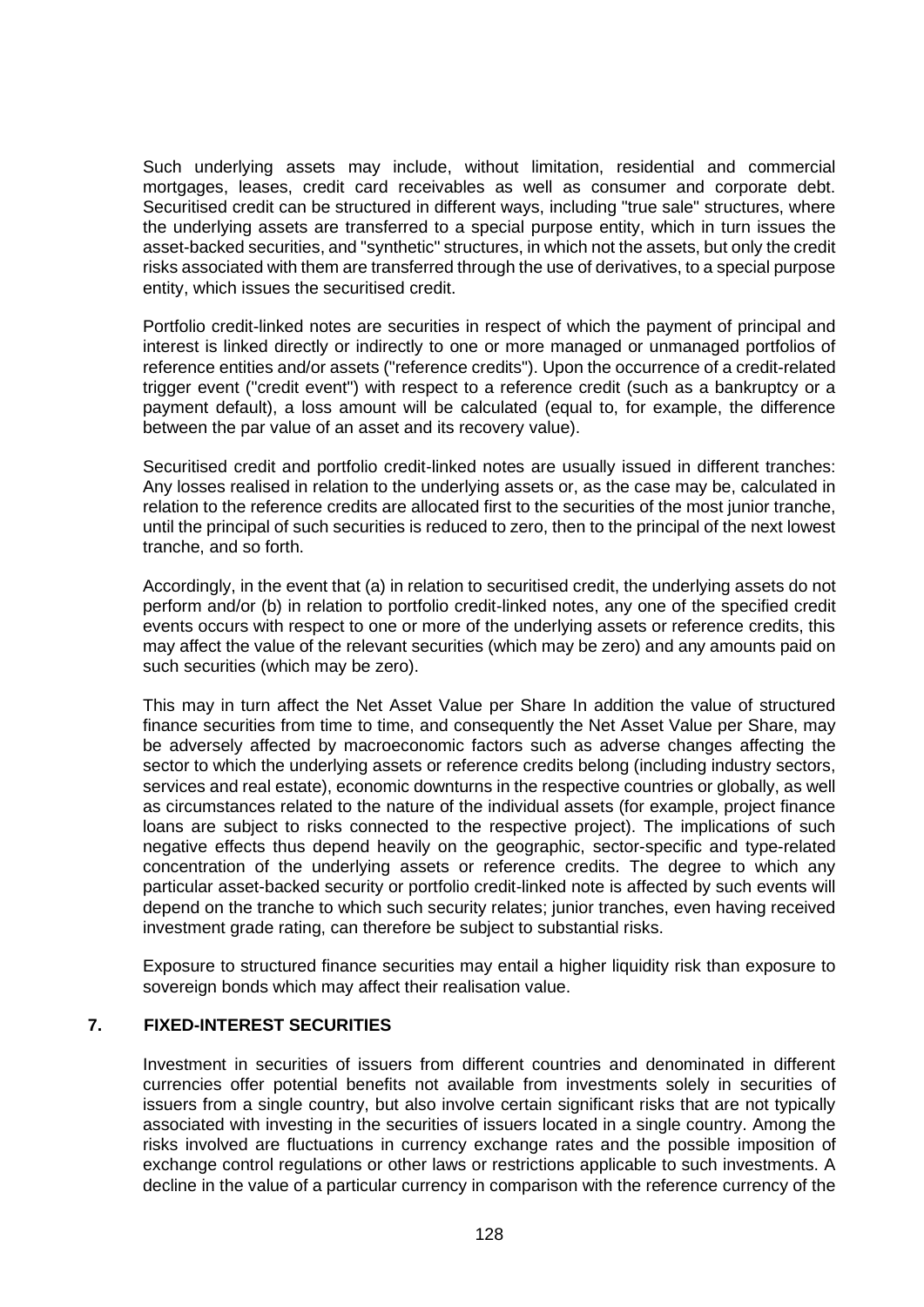Company would reduce the value of certain portfolio securities that are denominated in the former currency. The following risks may also be associated with fixed-interest securities:

Issuers are generally subject to different accounting, auditing and financial reporting standards in different countries throughout the world. The volume of trading, volatility of prices and liquidity of issuers may differ between the markets of different countries. In addition, the level of government supervision and regulation of securities exchanges, securities dealers and listed and unlisted companies differs from one country to another. The laws of some countries may limit the Company's ability to invest in securities of certain issuers.

Different markets also have different clearing and settlement procedures. Delays in settlement could result in temporary periods when a portion of the assets of a Sub-fund is uninvested and no return is earned thereon. The inability of the Company to make intended security purchases due to settlement problems could cause a Sub-fund to miss attractive investment opportunities. Inability to dispose of portfolio securities due to settlement problems could result either in losses to a Sub-fund due to subsequent declines in value of the portfolio security or, if a Sub-fund has entered into a contract to sell the security, could result in possible liability to the purchaser.

An issuer of securities may be domiciled in a country other than the country in whose currency the instrument is denominated. The values and relative yields of investments in the securities markets of different countries, and their associated risks, may fluctuate independently of each other.

### **8. HIGH-YIELD SECURITIES**

Sub-funds may invest in high-yield securities. Such securities are generally not exchange traded and, as a result, these instruments trade in a smaller secondary market than exchange-traded bonds. In addition, each Sub-fund may invest in bonds of issuers that do not have publicly traded equity securities, making it more difficult to hedge the risks associated with such investments (neither Sub-fund is required to hedge, and may choose not to do so). High-yield securities that are below investment grade or unrated face ongoing uncertainties and exposure to adverse business, financial or economic conditions which could lead to the issuer's inability to meet timely interest and principal payments. The market values of certain of these lower-rated and unrated debt securities tend to reflect individual corporate developments to a greater extent than do higher-rated securities, which react primarily to fluctuations in the general level of interest rates, and tend to be more sensitive to economic conditions than are higher-rated securities. Companies that issue such securities are often highly leveraged and may not have available to them more traditional methods of financing. It is possible that a major economic recession could disrupt severely the market for such securities and may have an adverse impact on the value of such securities. In addition, it is possible that any such economic downturn could adversely affect the ability of the issuers of such securities to repay principal and pay interest thereon and increase the incidence of default of such securities.

# **9. EQUITIES**

The risks associated with investments in equity (and equity-type) securities include significant fluctuations in market prices, adverse issuer or market information and the subordinate status of equity in relation to debt paper issued by the same company. Potential investors should also consider the risk attached to fluctuations in exchange rates, possible imposition of exchange controls and other restrictions.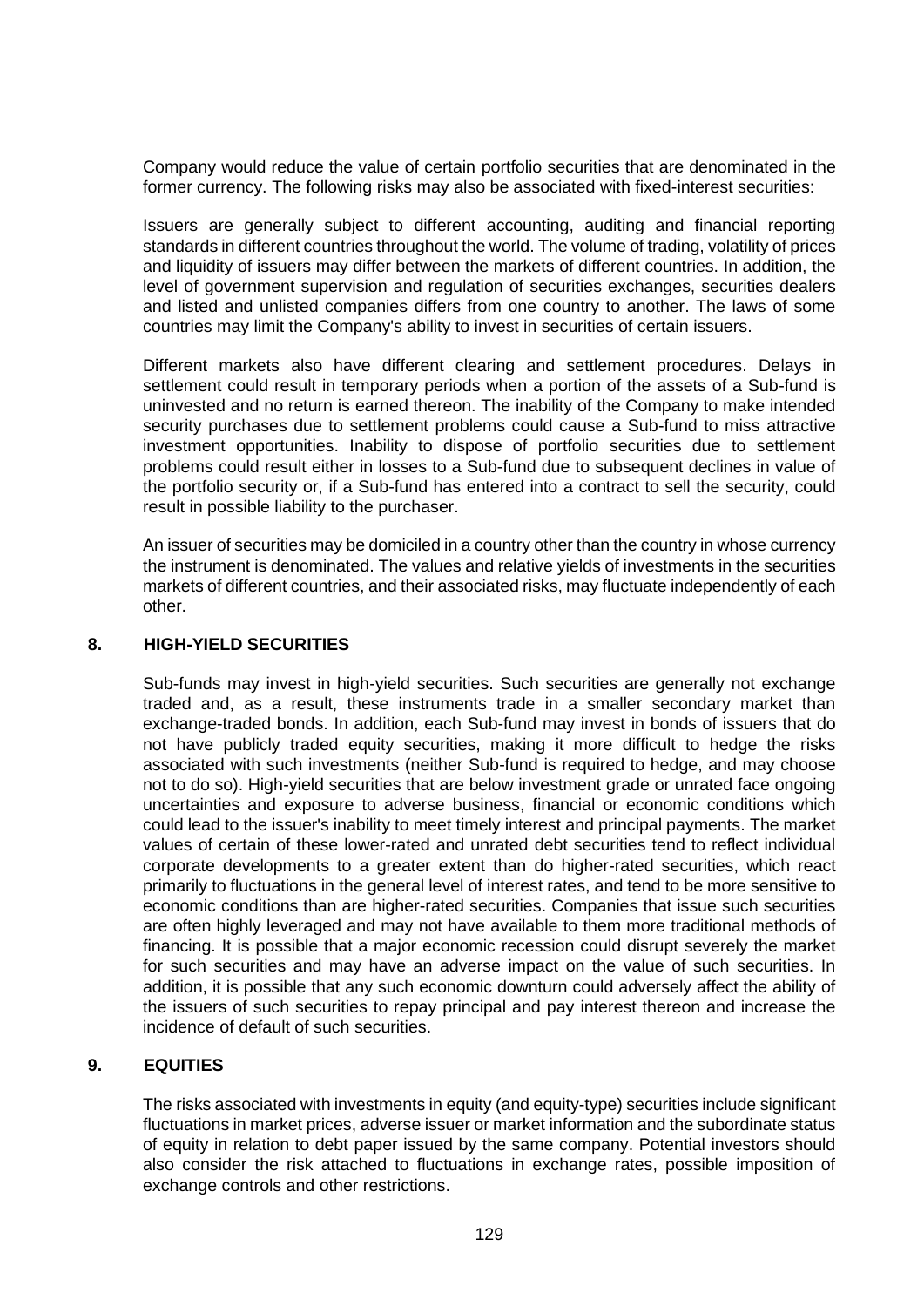# **10. UCITS AND OTHER UCIS**

Investments made by the SICAV in UCI units (including investments by certain sub-funds of the SICAV in units of other sub-funds of the SICAV) expose the SICAV to the risks related to the financial instruments that these UCIs hold in the portfolio, and which are described above. However, certain risks are specific to the SICAV's holding of UCI units. Certain UCIs may have recourse to leverage either by the use of derivative instruments or by recourse to borrowing. The use of leverage increases the volatility of the price of these UCIs and therefore the risk of capital loss. Most isolated UCIs also have the option of temporarily suspending redemptions in exceptional circumstances. Investments made in UCI units may therefore present a greater liquidity risk than a direct investment in a portfolio of transferable securities. On the other hand, investing in UCI units allows the SICAV to have flexible and efficient access to different styles of professional management and to diversification of investments. A sub-fund which invests mainly through UCIs will ensure that its UCI portfolio has strategic liquidity characteristics to enable it to meet its own redemption obligations.

Investing in UCI units may involve a doubling of certain fees in the sense that, in addition to the fees levied at the level of the sub-fund in which an investor is invested, the investor in question incurs a portion of the fees levied at the level of the UCI in which the sub-fund is invested.

# **11. FINANCIAL FAILURE OF INTERMEDIARIES**

There is always the possibility that the institutions, including brokerage firms and banks, with which the Sub-funds do business, or to which securities have been entrusted for custodial purposes, will encounter financial difficulties that may impair their operational capabilities or result in losses to the Company.

# **12. SPECIFIC RISKS RELATING TO INDICES**

#### (a) Shares issued by Sub-funds getting exposure to Indices

Each index or strategy follows a notional rules-based trading strategy that operates on the basis of pre-determined rules. Accordingly, potential investors in Shares which are linked to the performance of an Index should determine whether the relevant rules are appropriate in light of their individual circumstances and investment objectives.

No assurance can be given that the strategy of an Index employed by the sponsor of such Index (the **Index Sponsor**) will be successful, generate positive returns, outperform any benchmark or other indices or that the return (if any) on an Index will be as projected or estimated.

### *An investment in Shares issued by a Sub-fund exposed to any Index may not be a suitable investment for all investors*

Shares issued by a Sub-fund exposed to an Index may be purchased as a way for investors to acquire particular market exposures or seek enhanced yield with an appropriate addition of risk to their overall portfolio. Prospective investors should not invest in those instruments unless they have the expertise to evaluate how such an instrument may perform under changing conditions, the resulting effects on the value of such instrument and the impact this investment will have on their overall investment portfolio.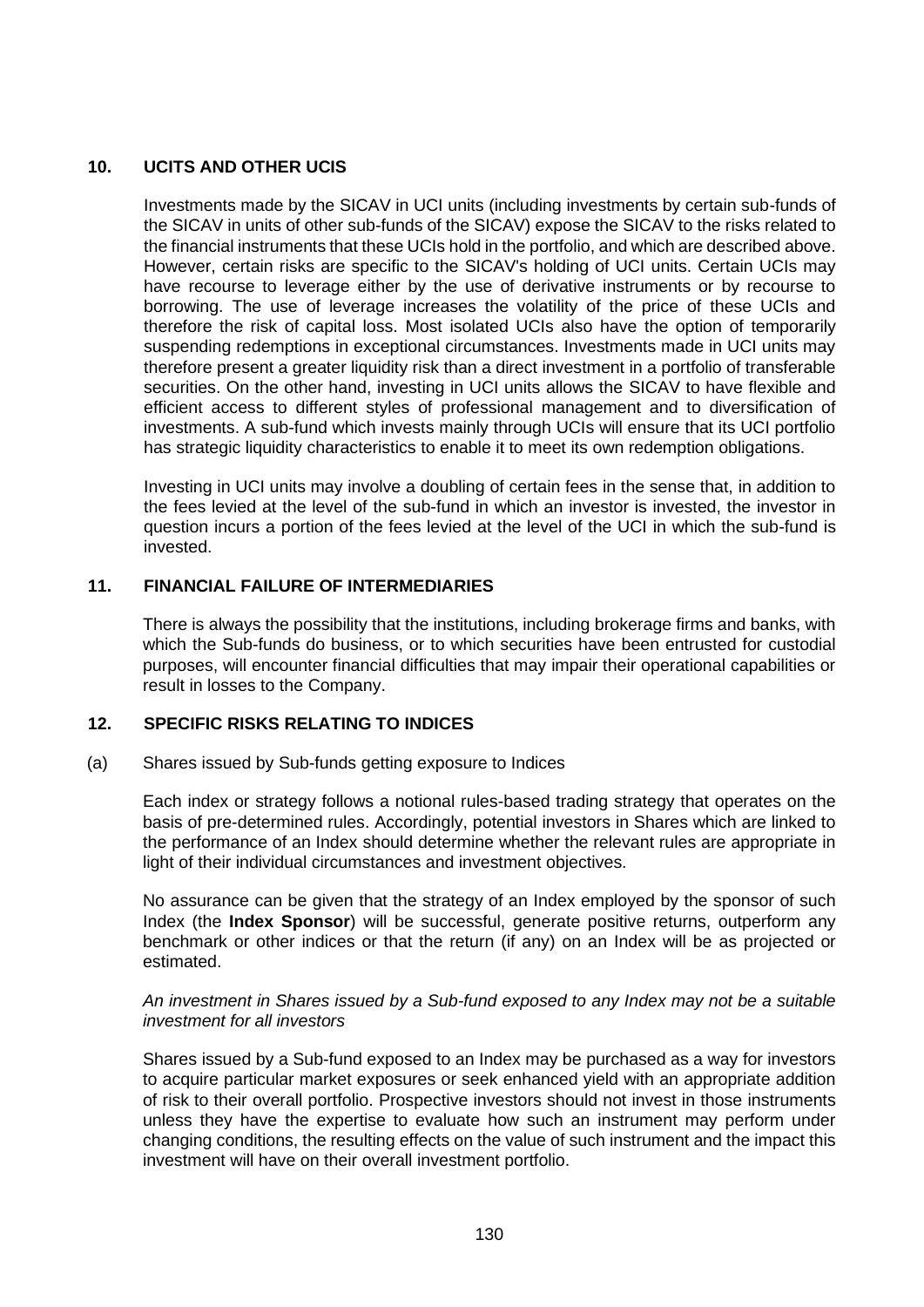### *Termination, cancellation and suspension of an Index*

The Index Sponsor and the calculation agent of an Index are under no obligation to continue the calculation, publication and dissemination of the Index. An Index may be terminated, cancelled or suspended at any time by the relevant Index Sponsor. This may cause the Company to redeem the Shares issued by the Sub-fund. The termination of an Index may have a negative impact on the return on any investment in Shares issued by a Sub-fund exposed to the Index.

#### (b) No recourse to assets

There are no assets or components to which any person is entitled or in which any person has any ownership interest or which serve as collateral for any investment product related to an Index. An investment in Shares issued by a Sub-fund exposed to an Index is not the same as a direct investment in any or all of the components comprised in the Index. A Share will not represent a claim against any component comprised in an Index to which the amount of principal and/or interest payable or amount of specified assets deliverable in respect of the Shares is dependent and, in the event that the amount paid by the Company on redemption of the Shares is less than the principal amount of the Shares, a Shareholder will not have recourse under a Shares to any component comprised in an Index.

# **13. POTENTIAL CONFLICTS OF INTEREST**

The Management Company or one of its affiliates may be the Index Sponsor or calculation agent in respect of a Proprietary Index to which the Shares are linked. As described above, the role of Index Sponsor or calculation agent for the Index would provide the Management Company (or one of its affiliates) with the power to make certain determinations which may influence the performance of such Proprietary Index. However, as a general rule, rebalancing of an Index should always be made in accordance with pre-determined rules.

The Company, the Management Company, the Index Composition Agent or one of their affiliates may from time to time, as principal or agent, have positions in, or may buy or sell, or make a market in any securities, currencies, financial instruments or other assets underlying a Proprietary Index. The Company, the Management Company, the Index Composition Agent or their affiliates trading and/or hedging activities related to this transaction may have an impact on the price of the underlying asset and may affect the performance of the Proprietary Index.

The Company, the Management Company, the Index Composition Agent or one of its affiliates may publish research, express opinions or provide recommendations (for example, with respect to the relevant proprietary trading strategy of a Proprietary Index that are inconsistent with investing in products linked to the Proprietary Index, and which may be revised at any time. Any such research, opinions or recommendations may or may not recommend that investors buy or hold any underlying asset comprised in or referenced by the Proprietary Index and could affect the value and or performance of the Proprietary Index or of products linked to the Proprietary Index.

# **14. SPECIFIC RESTRICTIONS IN CONNECTION WITH THE SHARES**

Investors should note that there may be restrictions in connection with the subscription, holding and trading in the Shares. Such restrictions may have the effect of preventing the investor from freely subscribing, holding or transferring the Shares. In addition to the features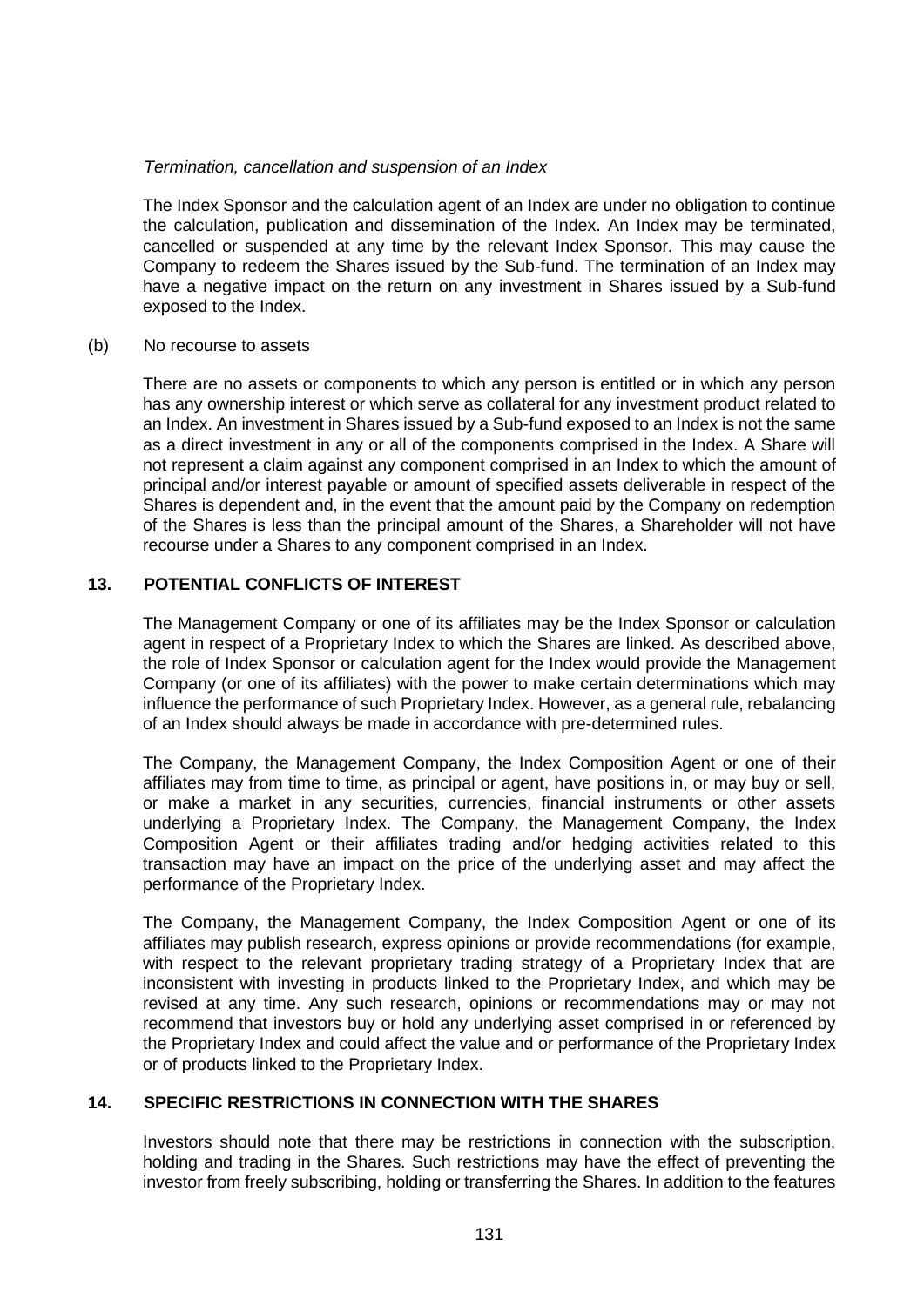described below, such restrictions may also be caused by specific requirements such as a Minimum Subscription Amount or due to the fact that certain Sub-funds may be closed to additional subscriptions after the Initial Subscription Period or Initial Subscription Date.

# **15. TAXATION**

Shareholders should be aware that they may be required to pay income tax, withholding tax, capital gains tax, wealth tax, stamp taxes or any other kind of tax on distributions or deemed distributions of a Sub-fund, capital gains within a Sub-fund, whether or not realised, income received or accrued or deemed received within a Sub-fund etc., and this will be according to the laws and practices of the country where the Shares are purchased, sold, held or redeemed and in the country of residence or nationality of the Shareholder.

Shareholders should be aware of the fact that they might have to pay taxes on income or deemed income received by or accrued within a Sub-fund. Taxes might be calculated based on income received and/or deemed to be received and/or accrued in a Sub-fund in relation to their direct investments, whereas the performance of a Sub-fund, and subsequently the return Shareholders receive after redemption of the Shares, might partially or fully depend on the performance of underlying assets. This can have the effect that the investor has to pay taxes for income or/and a performance which he does not, or does not fully, receive.

Shareholders who are in any doubt as to their tax position should consult their own independent tax advisers. In addition, Shareholders should be aware that tax regulations and their application or interpretation by the relevant taxation authorities change from time to time. Accordingly, it is not possible to predict the precise tax treatment, which will apply at any given time.

# **16. LACK OF OPERATING HISTORY**

The Company will be a newly formed entity, with no operating history upon which to evaluate the Company (or its Sub-funds') likely performance. There is no guarantee that the Company or any Sub-fund will realise its investment objectives, that the Investments will have low correlation with each other or that Shareholders will receive any return on, or the return of, their invested capital.

# **17. POLITICAL FACTORS**

The performance of the Shares or the possibility to purchase, sell, or redeem may be affected by changes in general economic conditions and uncertainties such as political developments, changes in government policies, the imposition of restrictions on the transfer of capital and changes in regulatory requirements.

# **18. SPECIFIC RESTRICTIONS IN CONNECTION WITH THE SHARES**

Investors should note that there may be restrictions in connection with the subscription, holding and trading in the Shares. Such restrictions may have the effect of preventing the investor from freely subscribing, holding or transferring the Shares. In addition to the features described below, such restrictions may also be caused by specific requirements such as a Minimum Subscription Amount or due to the fact that certain Sub-funds may be closed to additional subscriptions after the Initial Offering Period or Initial Offering Date.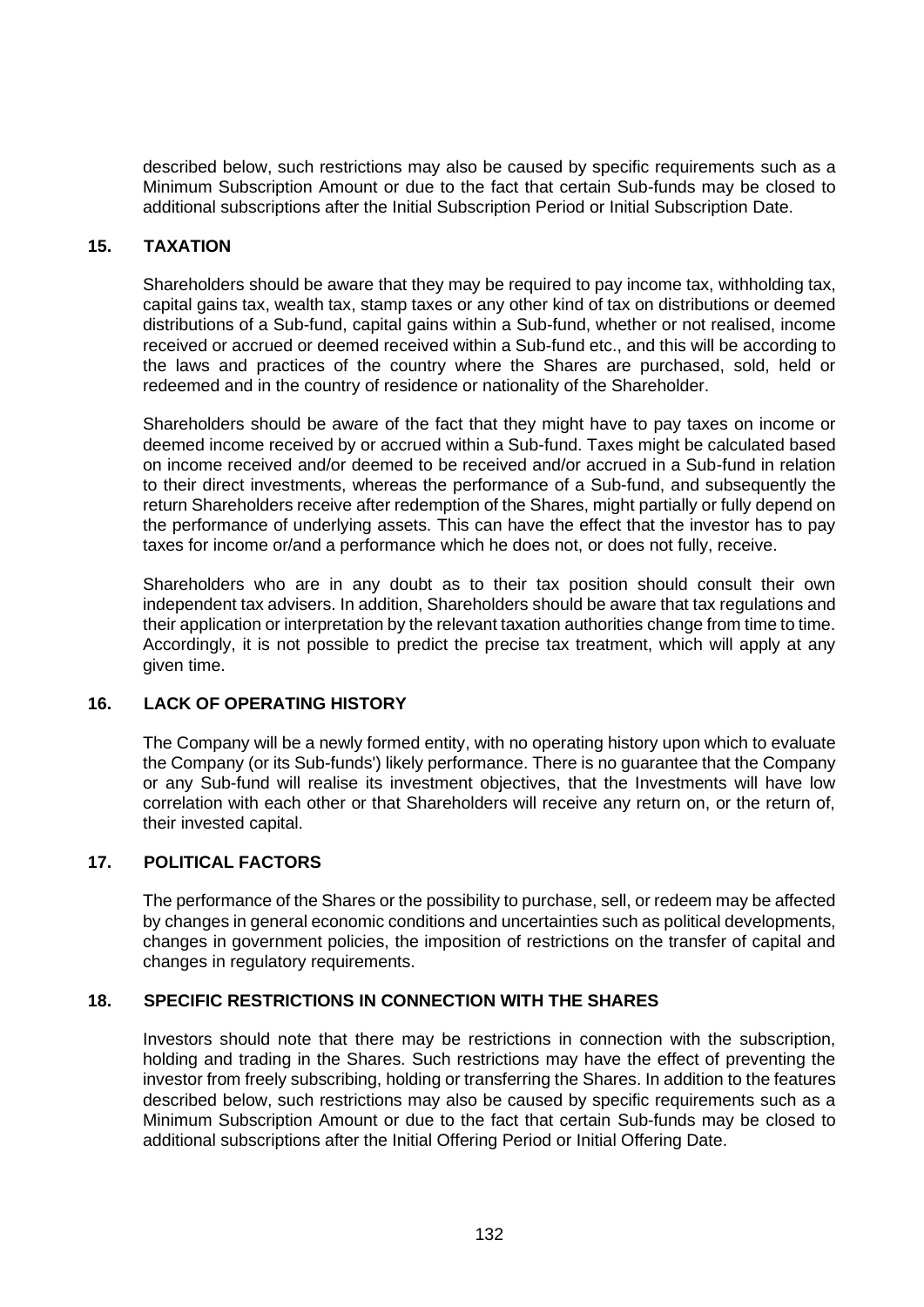# **19. CHANGE OF LAW**

The Company must comply with regulatory constraints, such as a change in the laws affecting the investment restrictions and limits applicable to UCITS, which might require a change in the investment policy and objectives followed by a Sub-fund.

# **20. FEES IN UNDERLYING UNDERTAKINGS FOR COLLECTIVE INVESTMENT**

A Sub-fund may, subject to the conditions set out in Section [1.4](#page-104-0) of the General Section, invest in other undertakings for collective investment which may be operated and/or managed by the Investment Manager or a related party. As an investor in such other undertakings for collective investment, in addition to the fees, costs and expenses payable by a Shareholder in the Sub-funds, each Shareholder will also indirectly bear a portion of the fees, costs and expenses of the underlying undertakings for collective investment, including management, investment management and, administration and other expenses.

# **21. TRANSACTION COSTS**

Where a Sub-fund does not adjust its subscription and redemption prices by an amount representing the duties and charges associated with buying or selling underlying assets this will affect the performance of that Sub-fund.

# **22. GENERAL ECONOMIC CONDITIONS**

The success of any investment activity is affected by general economic conditions, which may affect the level and volatility of interest rates and the liquidity of the markets for both equities and interest-rate-sensitive securities. Certain market conditions, including unexpected volatility or illiquidity in the market in which the Company directly or indirectly holds positions, could impair the Company's ability to achieve its objectives and/or cause it to incur losses.

# **23. INDEMNITIES**

Certain Service Providers of a Sub-fund and their directors, managers, officers and employees may benefit from an indemnification under the relevant Service Agreement and could therefore, in certain circumstances, be indemnified out of the relevant Sub-fund's assets against liabilities, costs, expenses (including, e.g., legal expenses) incurred by reason of such person or entity providing services to the relevant Sub-fund. In principle, however, indemnification clauses will generally contain carve outs in relation to acts or omissions that incur, e.g., gross negligence, fraud, wilful default or reckless disregard.

# **24. EXCHANGE RATES**

Investors in the Shares should be aware that an investment in the Shares may involve exchange rate risks. For example (i) a Sub-fund may have direct or indirect exposure to a number of different currencies of emerging market or developed countries; (ii) a Sub-fund may invest in securities or other eligible assets denominated in currencies other than the Sub-fund's Reference Currency; (iii) the Shares may be denominated in a currency other than the currency of the investor's home jurisdiction; and/or (iv) the Shares may be denominated in a currency other than the currency in which an investor wishes to receive his monies. Exchange rates between currencies are determined by factors of supply and demand in the international currency markets, which are influenced by macroeconomic factors (such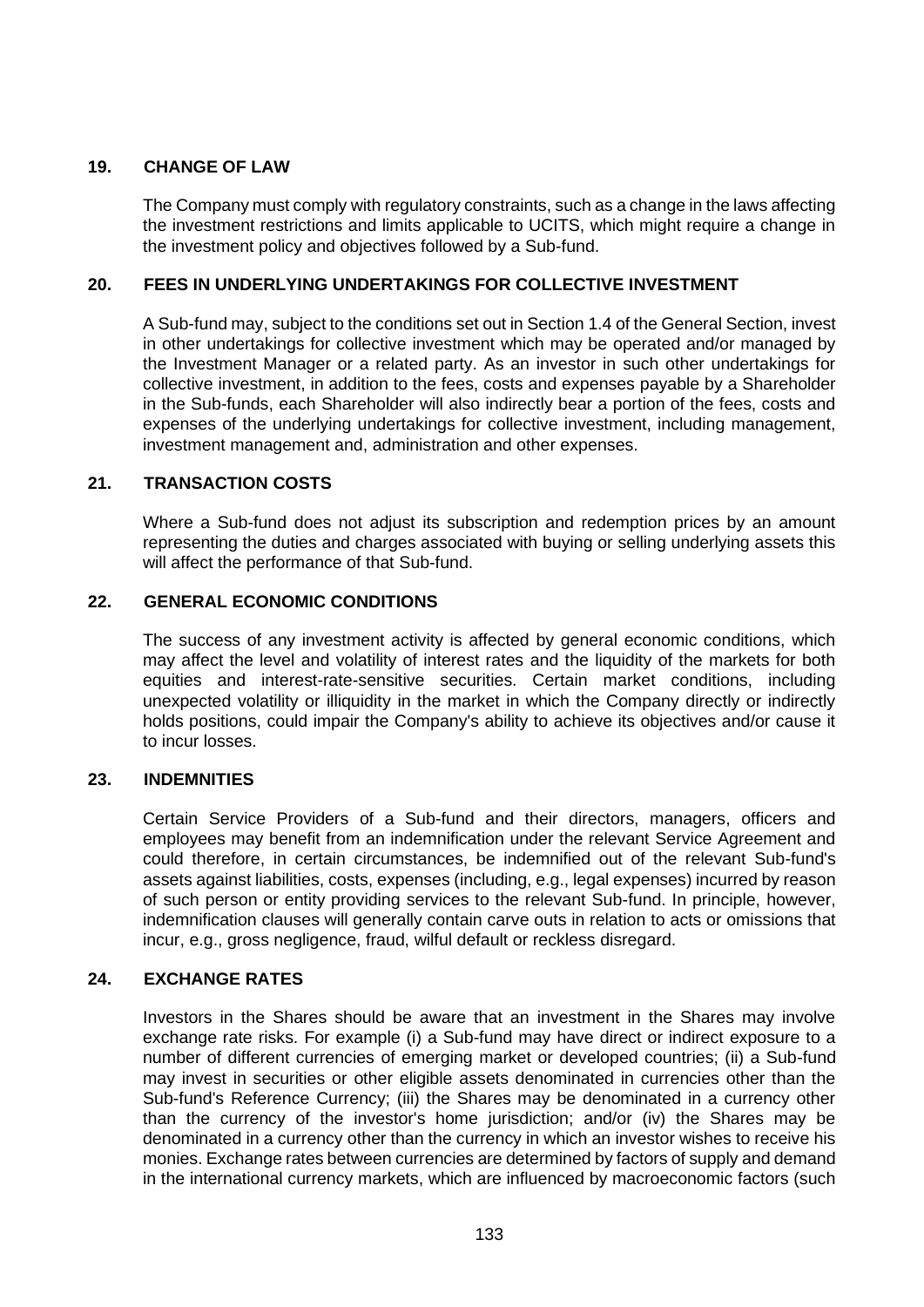as the economic development in the different currency areas, interest rates and international capital movements), speculation and central bank and government intervention (including the imposition of currency controls and restrictions). Fluctuations in exchange rates may affect the value of the Shares.

# **25. INTEREST RATE**

Investors in the Shares should be aware that an investment in the Shares may involve interest rate risk in that there may be fluctuations in the currency of denomination of securities or other eligible assets in which a Sub-fund invests the Shares.

Interest rates are determined by factors of supply and demand in the international money markets which are influenced by macroeconomic factors, speculation and central bank and government intervention. Fluctuations in short term and/or long-term interest rates may affect the value of the Shares. Fluctuations in interest rates of the currency in which the Shares are denominated and/or fluctuations in interest rates of the currency or currencies in which the securities or other eligible assets in which a Sub-fund invests are denominated may affect the value of the Shares.

# **26. MARKET VOLATILITY**

Market volatility reflects the degree of instability and expected instability of the securities or other eligible assets in which a Sub-fund invests, the performance of the Shares, or the techniques used to link the net proceeds of any issue of Shares to OTC Derivatives underlying asset(s), where applicable. The level of market volatility is not purely a measurement of the actual volatility but is largely determined by the prices for instruments which offer investors protection against such market volatility. The prices of these instruments are determined by forces of supply and demand in the options and derivatives markets generally. These forces are, themselves, affected by factors such as actual market volatility, expected volatility, macroeconomic factors, and speculation.

# **27. CREDIT RISK**

Investors in the Shares should be aware that such an investment may involve credit risk. Bonds or other debt securities involve credit risk to the issuer which may be evidenced by the issuer's credit rating. Securities which are subordinated and/or have a lower credit rating are generally considered to have a higher credit risk and a greater possibility of default than more highly rated securities. In the event that any issuer of bonds or other debt securities experiences financial or economic difficulties, this may affect the value of the relevant securities (which may be zero) and any amounts paid on such securities (which may be zero). This may in turn affect the Net Asset Value per Share.

### **28. INVESTMENT RISKS THAT MEET ENVIRONMENTAL, SOCIAL AND GOVERNANCE (ESG) CRITERIA**

Investments made by the Company under ESG criteria, including exclusion criteria, may lead to restrictions on the investment universe and, therefore, the exclusion of investment opportunities, underweight of certain securities or a reduction in exposure resulting from the application of these extra-financial criteria. The application of ESG criteria may in some cases result in more concentrated portfolios.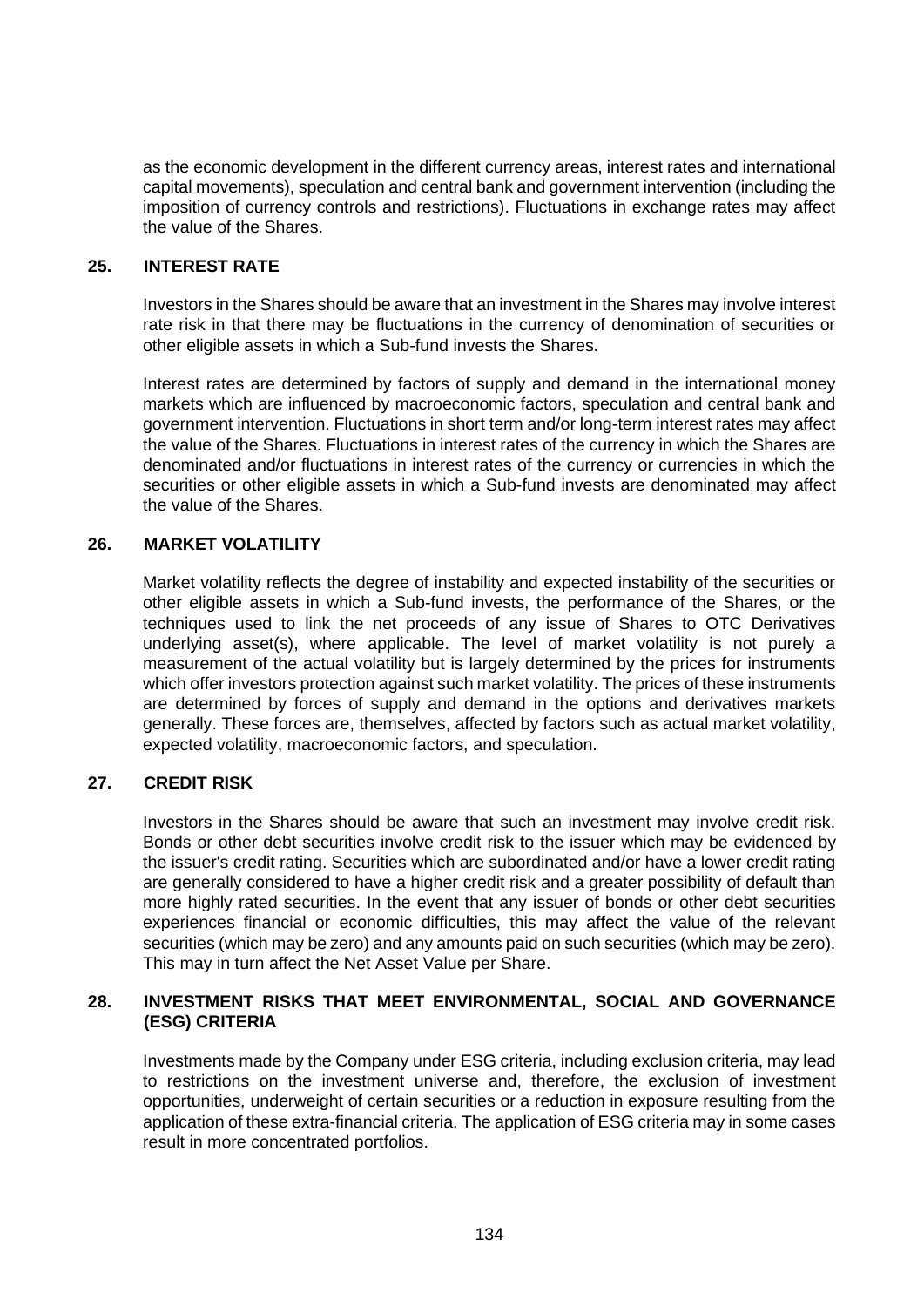In addition, the adoption of ESG criteria, which is a factor of medium- and long-term sustainability, can reduce short-term earnings. Thus, the ESG compartments could have different performance compared to similar compartments that do not follow these extrafinancial criteria. The application of the ESG criteria and their evolution may lead the Company to have to sell a security held prematurely, despite the financial performance or financial outlook of the security.

When evaluating a security on the basis of ESG criteria, the Management Company, respectively the investment manager, will be able to use information, reports, selections, ratings, analyses and ESG data received by a third party. These may be incomplete, inaccurate, or even unavailable. Thus, the Management Company, respectively the investment manager could evaluate a security based on incomplete or inaccurate information, or, in the event of unavailability, not be able to conduct such an assessment. In addition, the Management Company, respectively the manager may not properly interpret or apply the relevant ESG criteria. Neither the Company, nor the Management Company, nor the investment manager can explicitly or implicitly guarantee the fairness, accuracy, reasonableness, or completeness of the evaluation of the ESG criteria.

Finally, investors should note that exclusions and restrictions on investments under the ESG criteria may not directly correspond to their own subjective ethical opinions. For more information, investors should refer to Part B – Special Section of this Prospectus.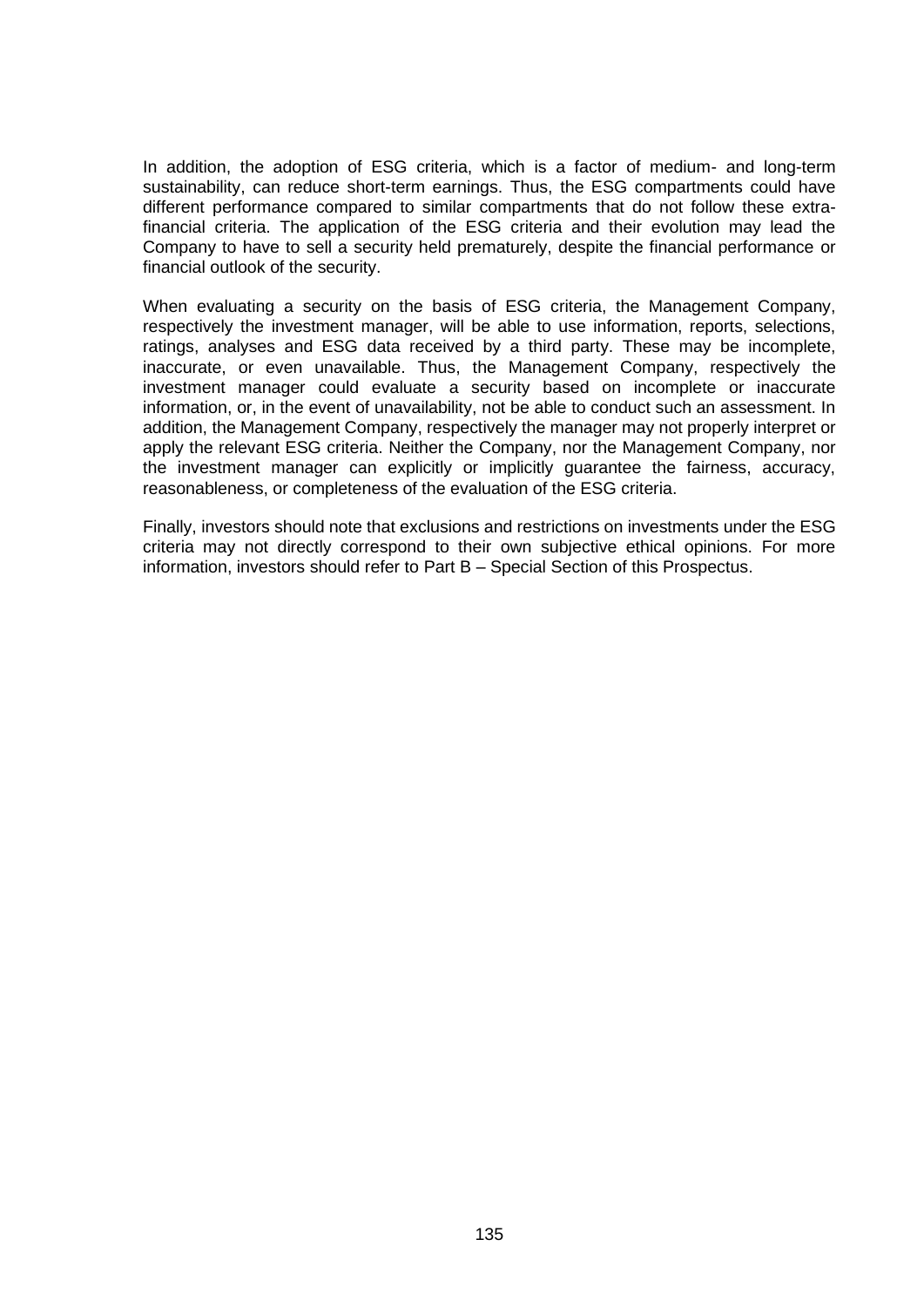# **SCHEDULE 3 – DEFINITIONS**

In this Prospectus, the following terms have the following meanings.

**144 A Securities** means Shares sold to US Persons who are "qualified institutional buyers" within the meaning of Rule 144A under the US Securities Act and "qualified purchasers" within the meaning of Section 2(a)(51) of the Investment Company Act.

**1915 Act** means the Luxembourg act of 10 August 1915 on commercial companies, as amended.

**2005 Savings Acts** means the Luxembourg acts dated 21 June 2005, which have implemented in Luxembourg the EU Savings Directive and ratified the treaties entered into by Luxembourg and certain dependent and associated territories of EU Member States.

**2008 Regulation** means the grand-ducal regulation of 8 February 2008 implementing Commission Directive 2007/16 of 19 March 2007 as regards the clarification of certain definitions.

**2010 Act** means the act dated 17 December 2010 on undertakings for collective investment, as amended.

**Accumulation Class** means a Class for which it is not intended to make distributions, as set out in the relevant Special Section.

**Adjusted Price** means the Net Asset Value per Share adjusted on the relevant Valuation Day in accordance with Section [8](#page-38-0) of the General Section.

**Administrative Agent** means RBC Investor Services Bank S.A., in its capacity as central administration and registrar and transfer agent of the Company.

**Administration Agreement** means the administration agency agreement between the Company, the Management Company and the Administrative Agent as amended, supplemented or otherwise modified from time to time.

**Affiliate** means in relation to any person, any entity controlled by or controlling such person or under common Control.

**Articles** means the articles of incorporation of the Company as the same may be amended, supplemented or otherwise modified from time to time.

**Auditor** means Ernst & Young.

**Authorised Investor** means any investor explicitly authorised by the Board for discretionary management services.

**Board** means the board of directors of the Company.

**Business Day** means, unless otherwise defined in respect of a specific Sub-fund in the relevant Special Section, a day on which banks are generally open for business in Luxembourg and in Belgium during the whole day (excluding Saturdays and Sundays and public holidays in Luxembourg as well as in Belgium).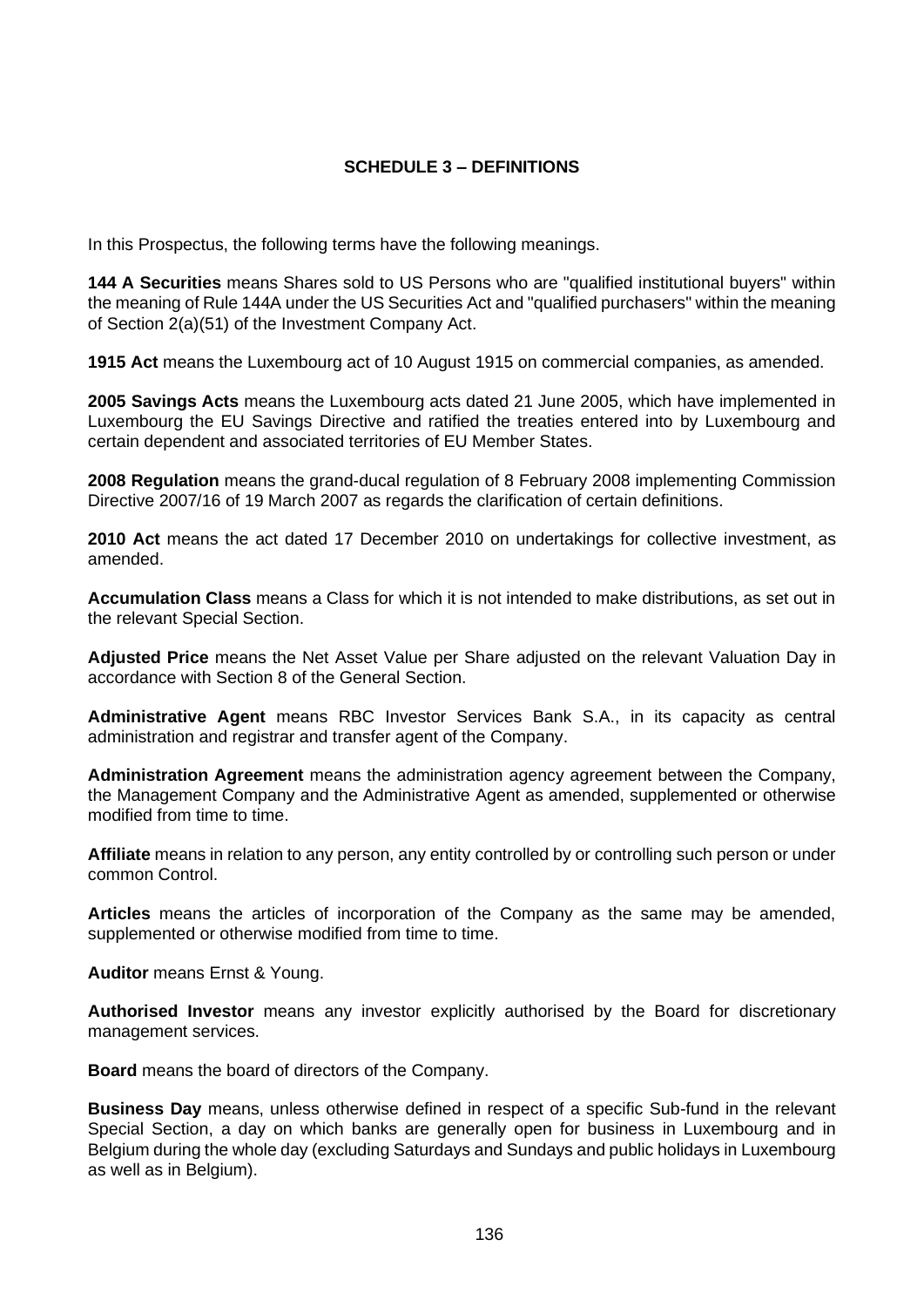**Buy-sell Back Transaction** or **Sell-buy Back Transaction** means a transaction by which a counterparty buys or sells securities, commodities, or guaranteed rights relating to title to securities, agreeing, respectively, to sell or to buy back securities or such guaranteed rights of the same description at a specified price on a future date, that transaction being a buy-sell back transaction for the counterparty buying the securities or guaranteed rights, and a sell-buy back transaction for the counterparty selling them, such buy- sell back transaction or sell-buy back transaction not being governed by a Repurchase Transaction agreement or by a reverse Repurchase Transaction agreement.

**CFTC** means the United States Commodity Futures Trading Commission.

**Circular 04/146** means the CSSF circular 04/146 on the protection of UCIs and their investors against Late Trading and Market Timing practices.

**Circular 14/592** means the CSSF circular 14/592 implementing the ESMA guidelines 2014/937 of 1 August 2014 on ETFs and other UCITS issues.

**Class** means a class of Shares issued in any Sub-fund.

**Class Launch Date** means the date, as determined by the Board, on which the Company (re)opens a Class for subscription.

**Clearstream** means Clearstream Banking, *société anonyme*.

**Company** means ShelteR UCITS, a public limited liability company incorporated as an investment company with variable capital under the laws of Luxembourg and registered pursuant to part I of the 2010 Act.

**Control** means, in relation to an entity: (a) the holding, directly or indirectly, of the majority votes which may be cast at that entity's ordinary shareholders', partners' or members' meetings or the votes necessary to direct or cause the direction of that entity's ordinary shareholders', partners' or members' meetings and (b) any contractual relationship by virtue of which a person can direct the business activities of a company or other entity and "controlled" or "to control" will be construed accordingly.

**Conversion Fee** means the fee that may be paid by Shareholders in the event of a conversion of Shares as described under Section [6.4](#page-34-0) of the General Section.

**CSSF** means the *Commission de Surveillance du Secteur Financier*, the Luxembourg supervisory authority of the financial sector.

**Depositary** means RBC Investor Services Bank S.A., in its capacity as depositary of the Company.

**Depositary Agreement** means the custodian and principal paying agent agreement between the Company and the Depositary as amended, supplemented or otherwise modified from time to time.

**Directive 78/660/EEC** means Council Directive 78/660/EEC of 25 July 1978 based on Article 54 (3) g) of the Treaty on the annual accounts of certain types of companies, as amended from time to time.

**Directive 83/349/EEC** means Council Directive 83/349/EEC of 13 June 1983 based on the Article 54 (3) (g) of the Treaty on consolidated accounts, as amended from time to time.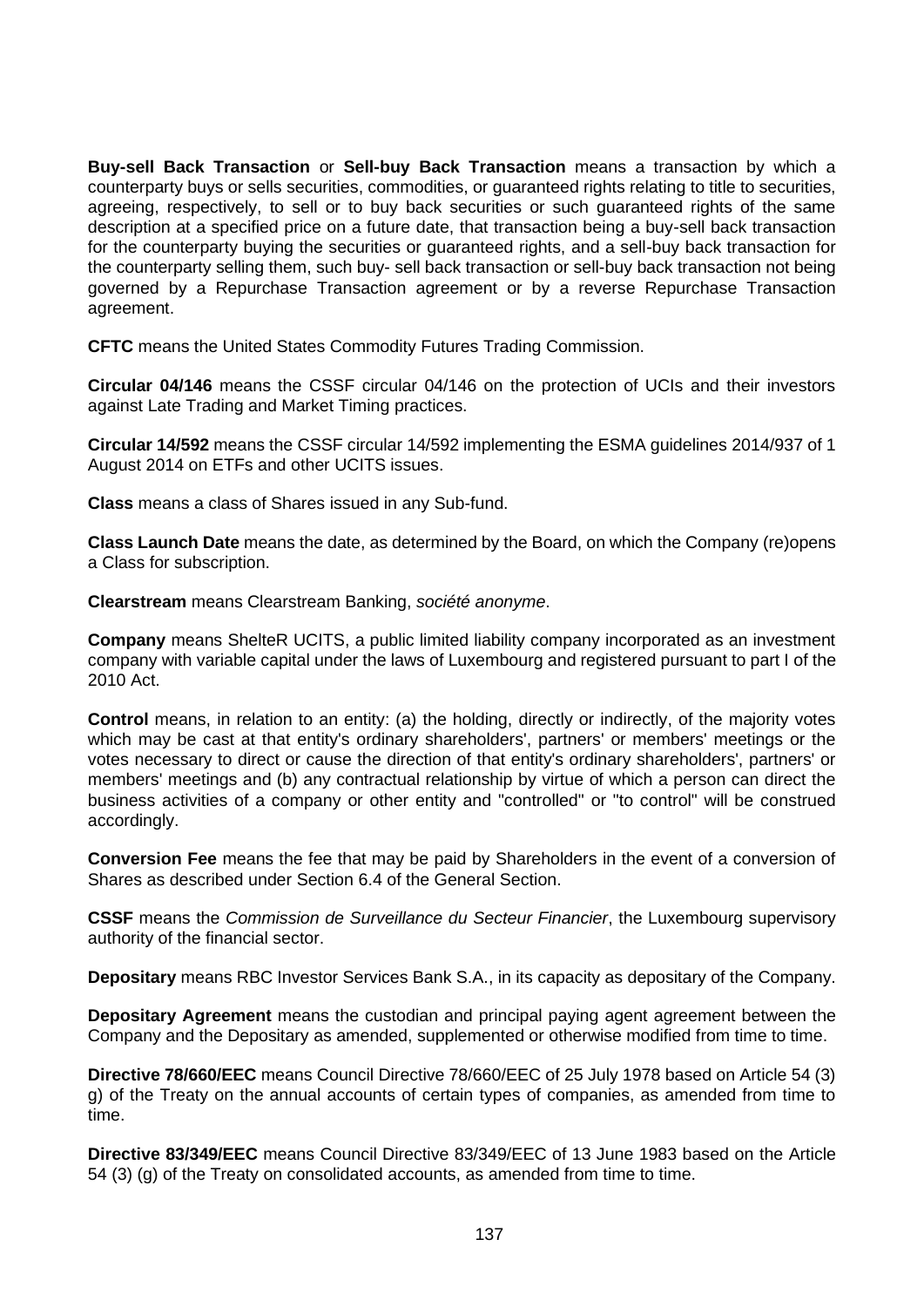**Directive 2009/65/EC** means Directive 2009/65/EC of the European Parliament and of the Council of 13 July 2009 on the coordination of laws, regulations and administrative provisions relating to undertakings for collective investment in transferable securities (UCITS), as amended.

**Directors** means the directors of the Company, whose details are set out in this Prospectus and/or the annual and semi-annual reports.

**Distribution Class** means a Class for which it is intended to make distributions, as set out in the relevant Special Section.

**Distributors** means any person from time to time appointed or authorised by the Company to distribute the Shares of one or more Sub-funds or Classes (including, for the avoidance of doubt, the Management Company).

**EEA** means the European Economic Area, which consists of the EU Member States, Iceland, Liechtenstein and Norway and United Kingdom (until 31 December 2020).

**Eligible Investments** means eligible investments for UCITS within the meaning of Article 41 (1) of the 2010 Act.

**Eligible Investor** means, in relation to each Class in each Sub-fund, an investor that satisfies the relevant criteria to invest in the relevant Class as is stipulated in the relevant Special Section and that is not a Restricted Person.

**EPM Techniques** means (reverse) repurchase transactions or Securities Lending transactions as more fully described in [Schedule 1,](#page-100-0) Section [2](#page-107-1) et seq.

**ESG** means Environment, Social and Governance characteristics according to the regulation (EU) 2019/2088 of the European Parliament and of the Council of 27 November 2019 on sustainability related disclosures in the financial services sector.

**ESMA Guidelines 2012/832** means ESMA Guidelines 2012/832 of 18 December 2012 on ETFs and other UCITS issues.

**EU** means the European Union whose member States at the date of this Prospectus include Austria, Belgium, Bulgaria, Croatia, Cyprus, Czech Republic, Denmark, Estonia, Finland, France, Germany, Greece, Hungary, Ireland, Italy, Latvia, Lithuania, Luxembourg, Malta, The Netherlands, Poland, Portugal, Romania, Slovakia, Slovenia, Spain and Sweden.

**EU Member State** means a member State of the EU.

**EUR** or **€** means the Euro, the single currency of the Participating Member States.

**Euroclear** means Euroclear Bank S.A./N.V. as the operator of the Euroclear System.

**Financing Asset** has the meaning ascribed to this term in [3.5](#page-26-0) of the General Section.

**First Class Institutions** means first class financial institutions selected by the Company, subject to prudential supervision and belonging to the categories approved by the CSSF for the purposes of the OTC Derivative transactions and EPM Techniques and specialised in this type of transaction.

**Fiscal Year** means the twelve (12) month period ending on 31 December in each year.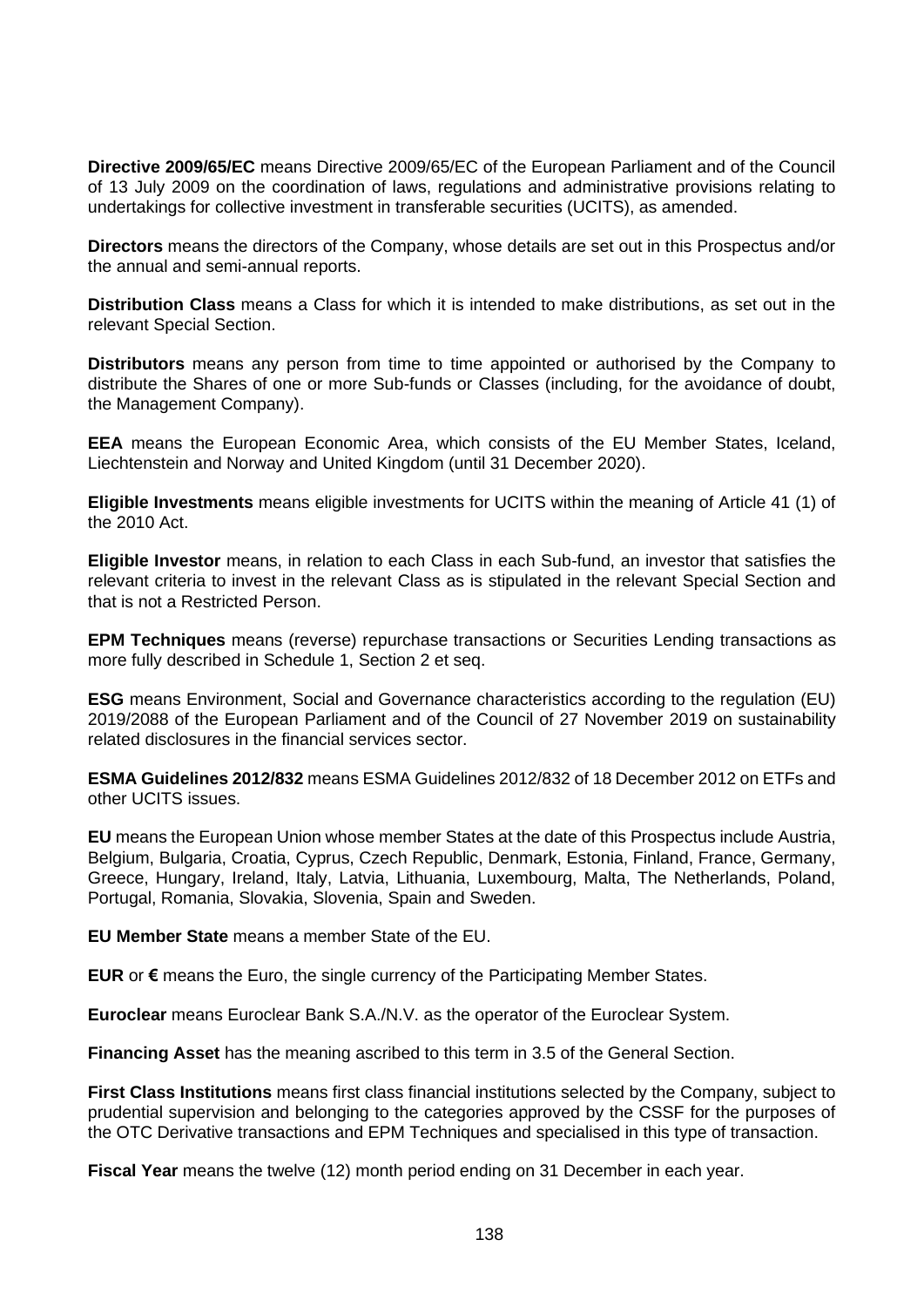**Fixed Fee** means, in respect of a Sub-fund that has a Fixed Fee arrangement with a Fixed Fee Agent, the fee payable by the Sub-fund in respect of certain fees, expenses and costs incurred by that Sub-fund as further disclosed in the relevant Special Section.

**Fixed Fee Agent** means such person as acts as Fixed Fee agent in respect of a Sub-fund as disclosed in the relevant Special Section.

**General Section** means the general section of the Prospectus that sets out the general terms and conditions applicable to all Sub-funds of the Company, unless otherwise provided in any of the Special Section.

**Global Fee** means, in respect of a Sub-fund, the aggregate amount of fees to be payable out of the assets of the Sub-fund to the Management Company as management company fee, to the Depositary and Administrative Agent as depositary and administrative agent fee and Shareholder Servicing Fee as further disclosed in the relevant Special Section.

**Index** has the meaning set out in the relevant Special Section.

**Index Business Day** has the meaning set out in the relevant Special Section.

**Index Calculation Agent** has the meaning set out in the relevant Special Section.

**Index Composition Agent** has the meaning set out in the relevant Special Section.

**Index Sponsor** has the meaning set out in the relevant Special Section.

**Initial Subscription Period, Initial Subscription Date, Initial Offering Period or Initial Offering Date** means, with respect to each Sub-fund, the first offering of Shares in a Sub-fund made pursuant to the terms of the Prospectus and the relevant Special Section.

**Initial Subscription Price** means the price at which Shares are issued in respect of subscriptions received during the Initial Subscription Period or on the Initial Subscription Date or on the Class Launch Date, as determined for each Sub-fund and Class in the relevant Special Section.

**Initial Sub-funds** means ShelteR UCITS – Sustainable REITs Fund**,** ShelteR UCITS – VDK Sustainable Flex Fund**,** ShelteR UCITS and Equity Waves Neutral Fund

**Institutional Investors** means investors who qualify as institutional investors according to article 174 of the 2010 Act.

**Investing Sub-fund** has the meaning ascribed to this term in [Schedule 1,](#page-100-0) Section [1.8.](#page-106-0)

**Investment Adviser** means such person from time to time appointed by the Company as the investment adviser to a particular Sub-fund and disclosed (if and to the extent required) in the relevant Special Section.

**Investment Company Act** means the United States Investment Company Act of 1940, as amended.

**Investment Manager** means such person from time to time appointed by the Company and the Management Company as the investment manager to a particular Sub-fund and disclosed in the relevant Special Section.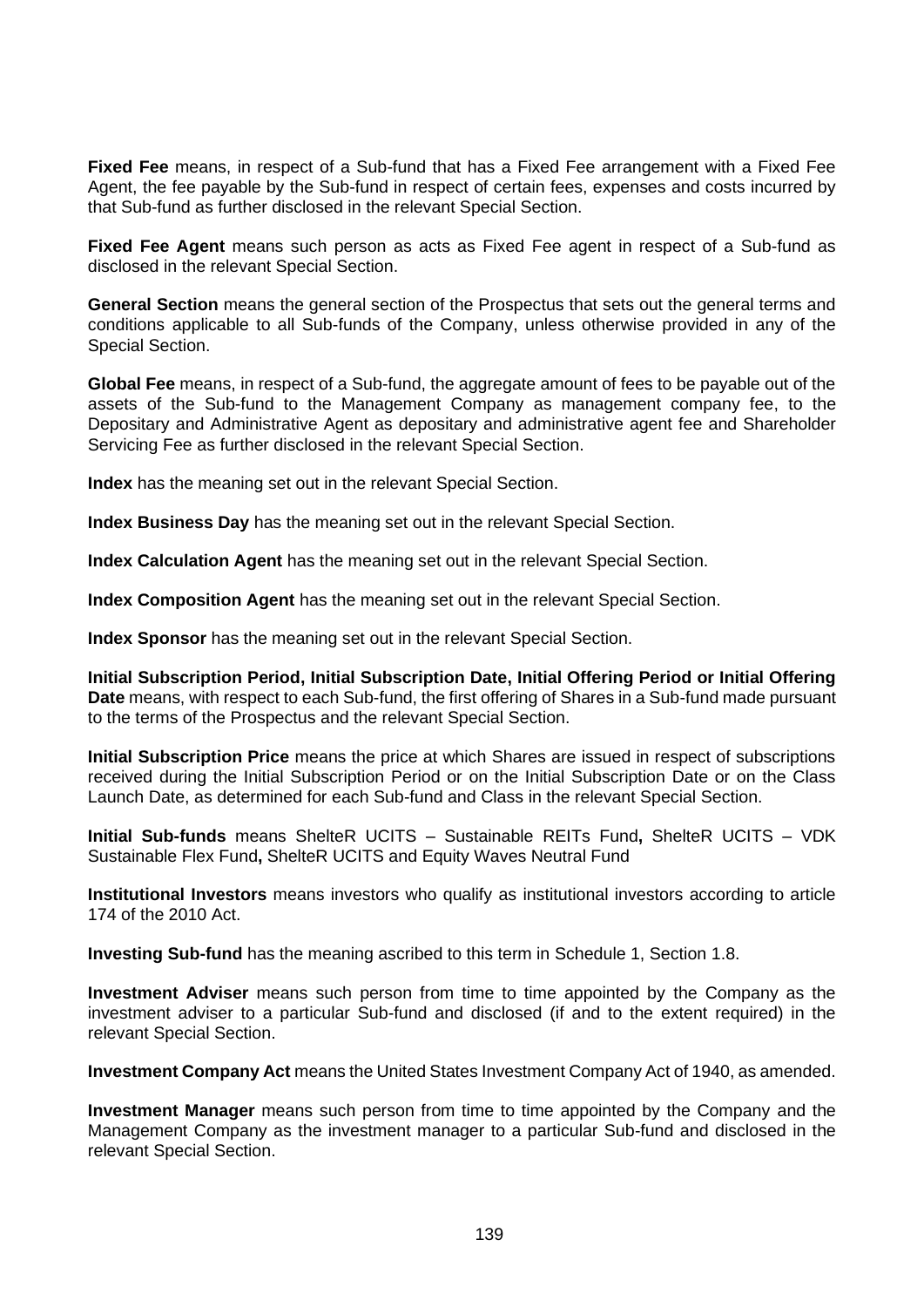**Investment Objective** means the investment objective of a Sub-fund as specified in the relevant Special Section.

**Investment Policy** means the investment policy of a Sub-fund as specified in the relevant Special **Section** 

**Investment Restrictions** means the investment restrictions applicable to the Sub-funds. The investment restrictions applicable to all Sub-funds are set out under Sectio[n 0](#page-24-0) of the General Section. Additional investment restrictions may be applicable to each Sub-fund as set out in the relevant Special Section.

**KIID** means the key investor information document in respect of each Sub-fund.

**Late Trading** means any market timing practice within the meaning of Circular 04/146 or as that term may be amended or revised by the CSSF in any subsequent circular, *i.e.*, the acceptance of a subscription, conversion or redemption order after the time limit fixed for accepting orders (*cut-off time*) on the relevant day and the execution of such order at the price based on the net asset value applicable to such same day.

**Launch Date** means the date on which the Company issues Shares relating to a Sub-fund in respect of subscriptions received during the Initial Subscription Period or on the Initial Subscription Date as set out in respect of each Sub-fund in the relevant Special Section.

**Liquid Assets** means cash or cash equivalents including, inter alia and without limitation, investments in units of money market funds, time deposits and regularly negotiated money market instruments the remaining maturity of which is less than 12 months, treasury bills and bonds issued by OECD member countries or their local authorities or by supranational institutions and organisations with European Union, regional or worldwide scope as well as bonds admitted to official listing on a stock exchange or dealt on a Regulated Market, issued by first-class issuers and highly liquid.

**Luxembourg** means the Grand Duchy of Luxembourg.

**Luxembourg Law** means the applicable laws of the Grand Duchy of Luxembourg.

**Luxembourg Official Gazette** means the *Mémorial C, Recueil des Sociétés et Associations* or the *Recueil Electronique des Sociétés et Associations* (*RESA*).

**Management Company** means ShelteR Investment Management.

**Management Company Agreement** means the agreement, which is entitled "management company agreement", between the Company and the Management Company as amended, supplemented or otherwise modified from time to time.

**Margin Lending Transaction** means a transaction in which a counterparty extends credit in connection with the purchase, sale, carrying or trading of securities, but not including other loans that are secured by collateral in the form of securities.

**Market Timing** means any market timing practice within the meaning of Circular 04/146 or as that term may be amended or revised by the CSSF in any subsequent circular, *i.e.*, an arbitrage method through which an investor systematically subscribes and redeems or converts units or shares of the same Luxembourg undertaking for collective investment within a short time period, by taking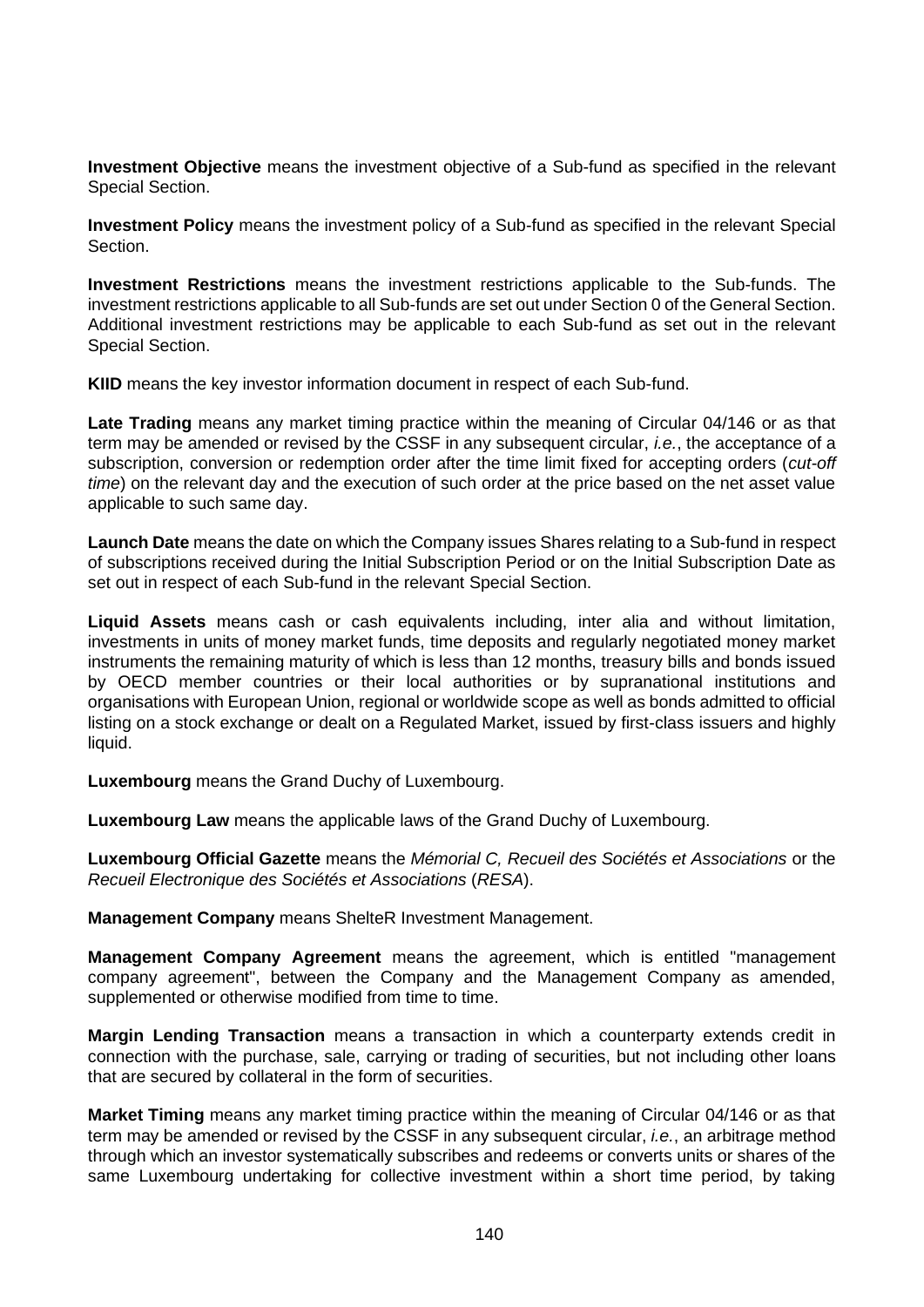advantage of time differences and/or imperfections or deficiencies in the methods of determination of the net asset value of the UCI.

**Maturity Date** means the date indicated in the relevant Special Section on which the outstanding Shares will be redeemed, the Sub-fund being thereafter liquidated. Unless a Maturity Date is indicated in the relevant Special Section, Sub-funds will have no Maturity Date.

**Mémorial** means the Luxembourg *Mémorial C, Recueil des Sociétés et Associations*.

**Minimum Holding Amount** means the minimum number of Shares or amount which a Shareholder must hold at any time in a particular Class in a particular Sub-fund. Unless otherwise specified in respect of a specific Class in a Sub-fund, as set out in the relevant Special Section, the Minimum Holding Amount is one Share.

**Minimum Net Asset Value** means the minimum Net Asset Value for a Sub-fund to be operated in an economically efficient manner. Unless otherwise specified in respect of a Sub-fund in the relevant Special Section, the Minimum Net Asset Value per Sub-fund will be EUR 1,500,000 (or the equivalent in the Reference Currency of the relevant Sub-fund). If the Net Asset Value of a Sub-fund falls below the Minimum Net Asset Value, the Board may decide to proceed to the liquidation of such Sub-fund (or to merge such Sub-fund) in accordance with the terms of Section [12.5](#page-49-0) of the General Section.

**Minimum Subscription Amount** means the minimum number of Shares or amount which a Shareholder or subscriber must subscribe for in a particular Class in a particular Sub-fund in which the Shareholder or subscriber does not hold Share(s) prior to such subscription. Unless otherwise specified in respect of a specific Class in a Sub-fund, as set out in the relevant Special Section, the Minimum Subscription Amount is one Share.

**Minimum Subsequent Subscription Amount** means the minimum number of Shares or amount which a Shareholder must subscribe for in a particular Class in a particular Sub-fund when subscribing for additional Shares of the relevant Class. Unless otherwise specified in respect of a specific Class in a Sub-fund in the relevant Special Section, the Minimum Subsequent Subscription Amount is one Share.

**Money Market Instruments** means instruments normally dealt in on a money market which are liquid and have a value which can be accurately determined at any time.

**NAV Calculation Day** means the Business Day on which the Net Asset Value is calculated in respect of a specific Valuation Day. Unless otherwise provided for in respect of a specific Sub-fund in the relevant Special Section and provided that the subscription, conversion or redemption request is received on the Valuation Day before the applicable Subscription Cut-Off Time or Redemption Cut-Off Time, the NAV Calculation Day will be the first Business Day following the relevant Valuation Day.

**Net Asset Value** or **NAV** means the net asset value of the Company, each Sub-fund, each Class and each Share as determined in accordance with Section [11](#page-41-0) of the General Section.

**OECD** means the Organisation for Economic Co-operation and Development.

**OECD Member State** means any of the member States of the OECD.

**OTC** means over-the-counter.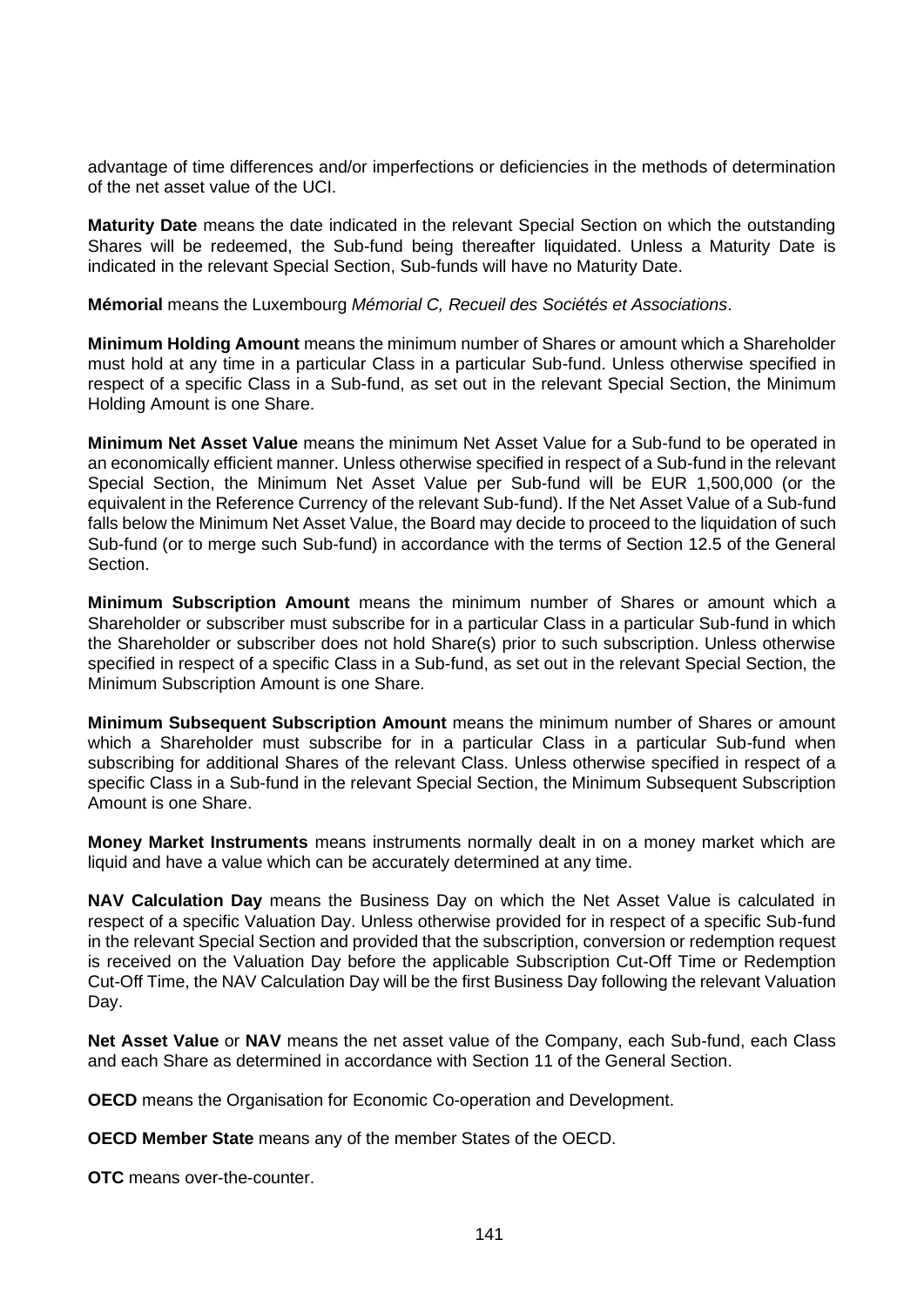**OTC Derivative** means any financial derivative instrument dealt in over-the-counter.

**Participating Member State** means any member state of the European Union that adopts or has adopted and, in each case, continues to adopt the Euro as its lawful currency in accordance with the legislation of the European Union.

**Prospectus** means this prospectus, as amended or supplemented from time to time.

**Redemption Fee** means the fee that may be levied in case of redemption of Shares of any Class in any Sub-fund, details of which are set out in the relevant Special Section.

**Redemption Cut-Off Time** means the deadline for the submission of redemption requests as set out in Section [7.1](#page-35-0) of the General Section, unless otherwise specified in respect of a specific Subfund in the relevant Special Section.

**Reference Currency** means, in relation to each Sub-fund and Class, the currency in which the Net Asset Value of such Sub-fund or Class is calculated, as stipulated in the relevant Special Section.

**Regulated Market** means a regulated market as defined in the Directive 2014/65/EU of the European Parliament and of the Council of 15 may 2014 on markets in financial instruments and amending Directive 2002/92/EC and Directive 2011/61/EU (recast), or any other market established in the EEA which is regulated, operates regularly and is recognised and open to the public.

**Repurchase Transaction** means a transaction governed by an agreement by which a counterparty transfers securities or guaranteed rights relating to title to securities where that guarantee is issued by a recognised exchange which holds the rights to the securities and the agreement does not allow a counterparty to transfer or pledge a particular security to more than one counterparty at a time, subject to a commitment to repurchase them, or substituted securities of the same description at a specified price on a future date specified, or to be specified, by the transferor, being a Repurchase Transaction agreement for the counterparty selling the securities and a reverse Repurchase Transaction agreement for the counterparty buying them.

**Restricted Person** means any US Person and any person, determined in the sole discretion of the Board as being not entitled to subscribe or hold Shares in the Company or any Sub-fund or Class if, in the opinion of the Board, (i) such person would not comply with the eligibility criteria of a given Class or Sub-fund, (ii) a holding by such person would cause or is likely to cause the Company some pecuniary, tax or regulatory disadvantage or (iii) a holding by such person would cause or is likely to cause the Company to be in breach of the law or requirements of any country or governmental authority applicable to the Company.

**Retail Investor** means any investor not qualifying as an Institutional Investor.

**Securities Financing Transaction or SFT** means (i) a Repurchase Transaction; (ii) Securities Lending and Securities Borrowing; (iii) a Buy-sell Back Transaction or Sell-buy Back Transaction; or (iv) a Margin Lending Transaction as defined under the SFTR.

**Securities Lending** or **Securities Borrowing** means a transaction by which a counterparty transfers subject to a commitment that the borrower will return equivalent securities on a future date or when requested to do so by the transferor, that transaction being considered as securities lending for the counterparty transferring the securities and being considered as securities borrowing for the counterparty to which they are transferred.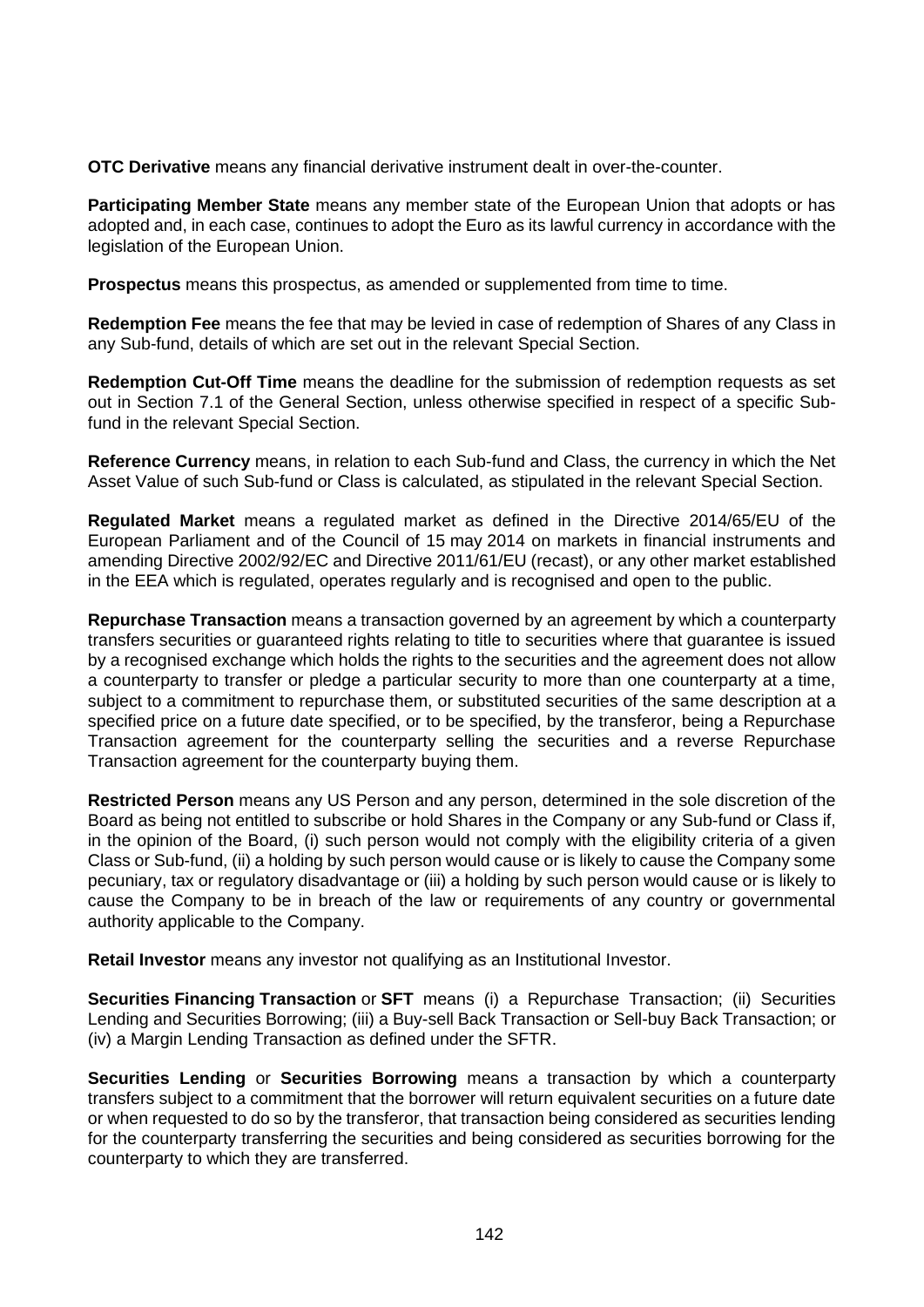**SFDR** means the "Sustainable Finance Disclosure Regulation", i.e. the regulation (EU) 2019/2088 of the European Parliament and of the Council of 27 November 2019.

**SFT Agent** means any person involved in SFTs and/or TRSs as agent, broker, collateral agent or service provider and that is paid fees, commissions, costs or expenses out of the Company's assets or any Sub-fund's assets (which can be the counterparty of a Sub-fund in an SFT and/or a TRS).

**SFTR** means Regulation (EU) 2015/2365 of the European Parliament and of the Council of 25 November 2015 on transparency of securities financing transactions and of reuse and amending Regulation (EU) No 648/2012.

**Service Agreements** means the Depositary Agreement, the Management Company Agreement the Administration Agreement and any other agreement between the Company and/or the Management Company on account of one or more Sub-fund(s) and any other Service Provider.

**Service Providers** means the Management Company, the Investment Manager(s) (if any), the Investment Adviser(s) (if any), the Depositary, the Administrative Agent and the Sub- Administrative Agent and any other person who provides services to the Company from time to time (including, for the avoidance of doubt, any Investment Adviser or Investment Manager).

**Shareholder** means any registered holder of Shares.

**Shareholder Servicing Fee** has the meaning set out in Section [2.7](#page-23-0) of the General Section.

**Shares** means all shares issued by the Company from time to time, representing the total outstanding shares.

**ShelteR IM** means ShelteR Investment Management.

**Special Section** means each and every supplement to this Prospectus describing the specific features of a Sub-fund. Each such supplement is to be regarded as an integral part of the Prospectus.

**Sub-Classes** means each sub-class of Shares which may be issued within each Class with a distinct valuation currency.

**Sub-fund** means a separate portfolio of assets established for one or more Classes of the Company which is invested in accordance with a specific Investment Objective. The Sub-funds do not have a legal existence distinct from the Company; however, each Sub-fund is liable only for the debts, liabilities and obligations attributable to it. The specifications of each Sub-fund will be described in the relevant Special Section.

**Subscription Cut-Off Time** means the deadline for the submission of subscription requests as set out in Section [5.2\(a\)](#page-30-0) of the General Section, unless otherwise specified in respect of a specific Subfund in the relevant Special Section.

**Subscription Fee** means the fee that may be levied in case of subscription of Shares of any Class in any Sub-fund, details of which are set out in the relevant Special Section.

**Supermajority Resolution** means a resolution of the Shareholders' meeting in accordance with the quorum and majority requirements set out in the 1915 Act for amendments to the Articles, i.e., a resolution passed at a meeting where holders representing half of the issued share capital are present or represented and that is passed by not less than two-thirds of the votes cast in relation to such resolution provided that if the quorum requirement is not fulfilled at the occasion of the first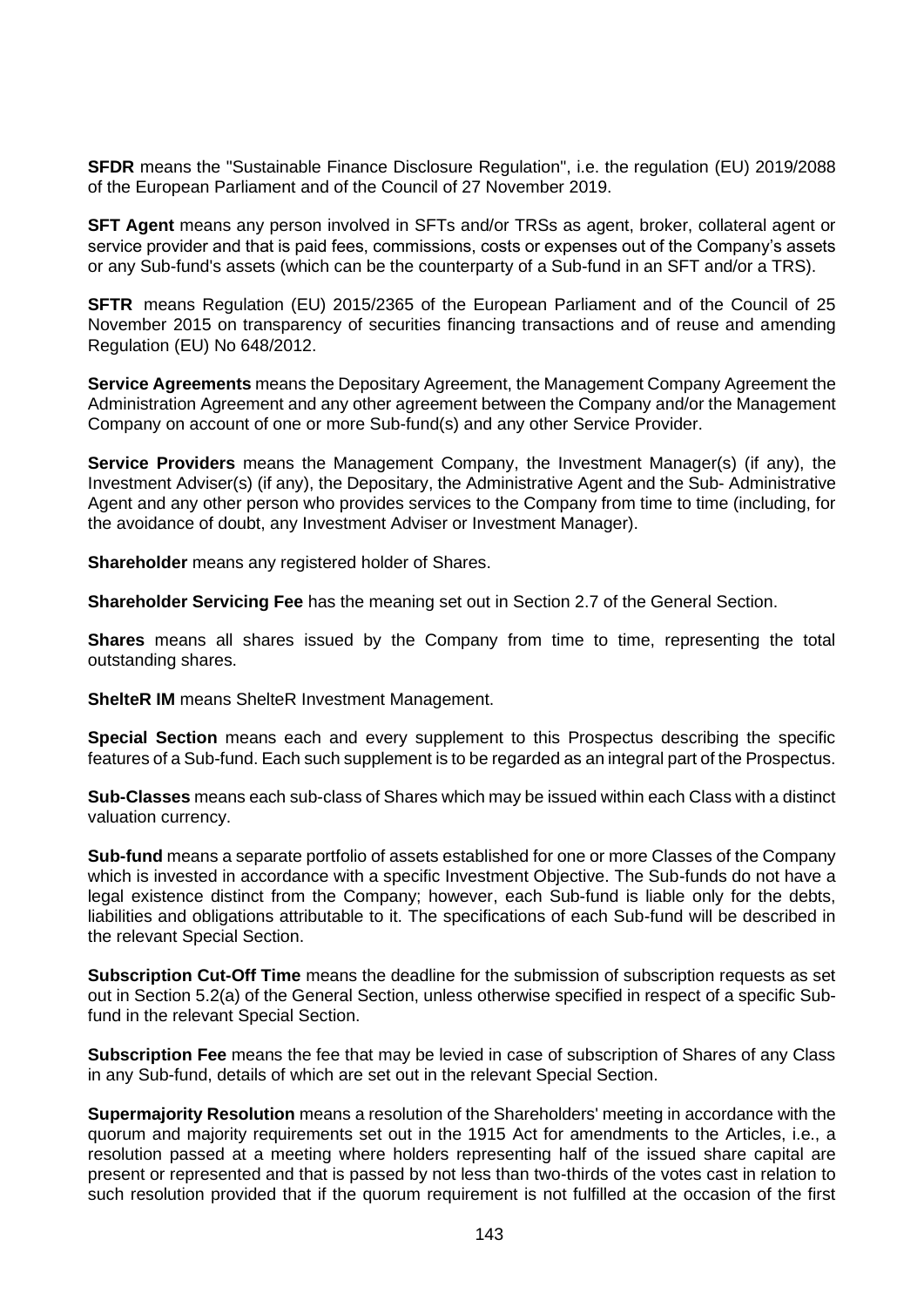general meeting, a second meeting may be convened at which meeting resolutions are passed at a two third majority of the votes cast without any quorum requirement.

**Synthetic Replication Policy** has the meaning ascribed to this term in [3.5](#page-26-0) of the General Section.

**Target Sub-fund** has the meaning ascribed to this term in [Schedule 1,](#page-100-0) Section [1.8.](#page-106-0)

**Taxonomy Regulation** means the regulation (EU) 2020/852 of the European Parliament and of the Council of 18 June 2020.

# **Transferable Securities** means:

- shares and other securities equivalent to shares:
- bonds and other debt instruments;
- any other negotiable securities which carry the right to acquire any such transferable securities by subscription or to exchanges, with the exclusion of techniques and instruments.

**TRS** means total return swap, i.e., a derivative contract as defined in point (7) of article 2 of the SFTR in which one counterparty transfers the total economic performance, including income from interest and fees, gains and losses from price movements, and credit losses, of a reference obligation to another counterparty.

**UCI** means an undertaking for collective investment within the meaning of article 1, paragraph (2), points a) and b) of the UCITS Directive, whether situated in a EU Member State or not, provided that:

- such UCI is authorised under laws which provide that it is subject to supervision that is considered by the CSSF to be equivalent to that laid down in EU law, and that cooperation between authorities is sufficiently ensured;
- the level of guaranteed protection for Shareholders in such UCI is equivalent to that provided for Shareholders in a UCITS, and in particular that the rules on asset segregation, borrowing, lending, and uncovered sales of Transferable Securities and Money Market Instruments are equivalent to the requirements of the UCITS Directive;
- the business of such UCI is reported in half-yearly and annual reports to enable an assessment to be made of the assets and liabilities, income and operations over the reporting period.

**UCITS** means an undertaking for collective investment in transferable securities under the UCITS Directive.

**UCITS-CDR** means Commission Delegated Regulation of 17 December 2015 supplementing the Directive 2009/65/EC with regards to obligations of depositaries.

**UCITS Directive** means Directive 2009/65/EC as amended or replaced from time to time (including, in particular, as amended by the UCITS V Directive).

**UCITS V Directive** means Directive 2014/91/EU of the European Parliament and of the Council of 23 July 2014 amending Directive 2009/65/EC on the coordination of laws, regulations and administrative provisions relating to undertakings for collective investment in transferable securities (UCITS) as regards depositary functions, remuneration policies and sanctions.